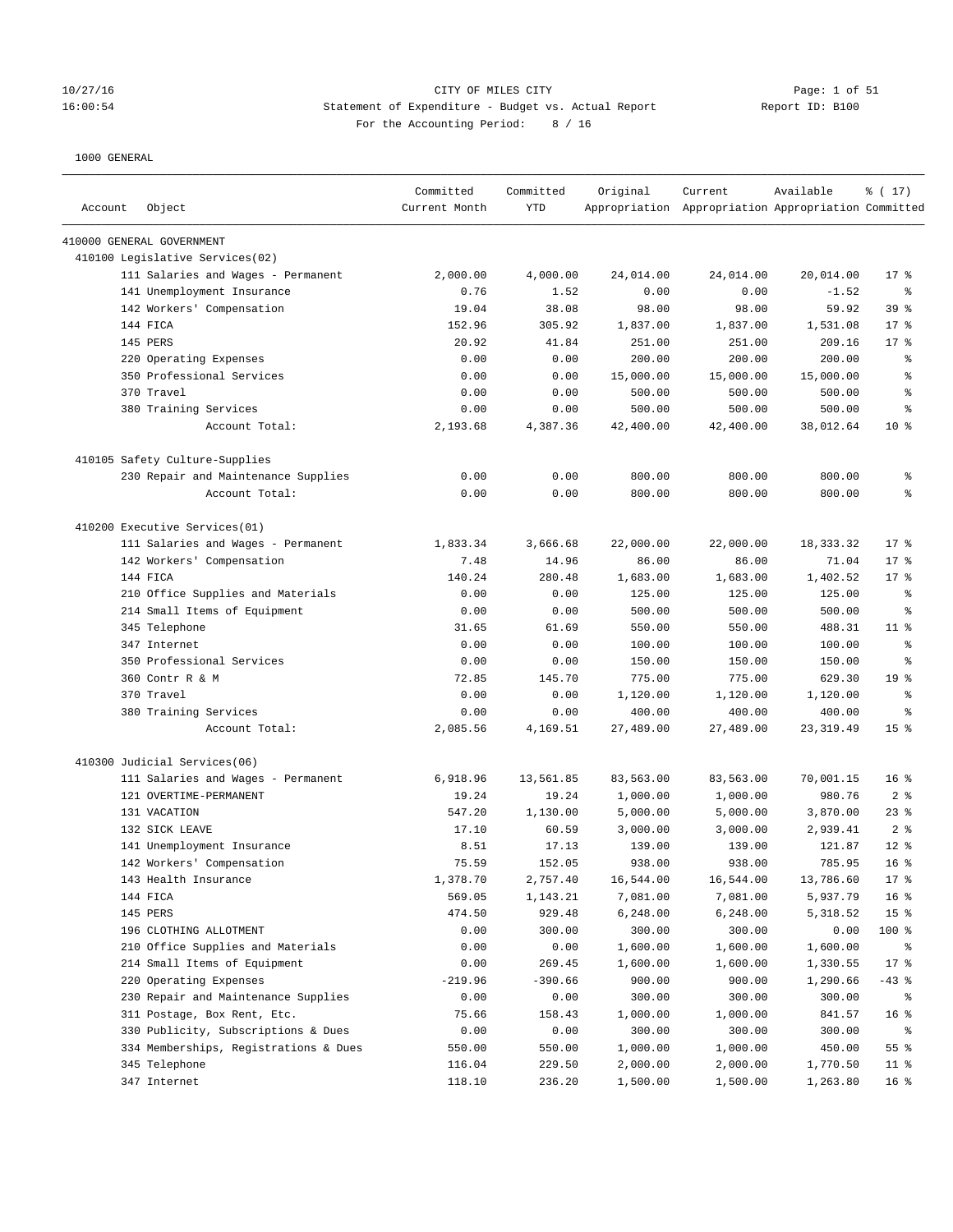### 10/27/16 CITY OF MILES CITY Page: 2 of 51 16:00:54 Statement of Expenditure - Budget vs. Actual Report Report ID: B100 For the Accounting Period: 8 / 16

|         |                                            | Committed     | Committed | Original   | Current                                             | Available  | % (17)          |
|---------|--------------------------------------------|---------------|-----------|------------|-----------------------------------------------------|------------|-----------------|
| Account | Object                                     | Current Month | YTD       |            | Appropriation Appropriation Appropriation Committed |            |                 |
|         | 350 Professional Services                  | 0.00          | 0.00      | 1,000.00   | 1,000.00                                            | 1,000.00   | ి               |
|         | 360 Contr R & M                            | 0.00          | 0.00      | 2,000.00   | 2,000.00                                            | 2,000.00   | ి               |
|         | 370 Travel                                 | 0.00          | 0.00      | 3,500.00   | 3,500.00                                            | 3,500.00   | နွ              |
|         | 380 Training Services                      | 0.00          | 0.00      | 200.00     | 200.00                                              | 200.00     | ి               |
|         | 382 Books                                  | 0.00          | 0.00      | 600.00     | 600.00                                              | 600.00     | န္              |
|         | 394 Jury and Witness Fees                  | 258.00        | 208.00    | 0.00       | 0.00                                                | $-208.00$  | နွ              |
|         | 530 Rent                                   | 0.00          | 0.00      | 500.00     | 500.00                                              | 500.00     | နွ              |
|         | Account Total:                             | 10,906.69     | 21,331.87 | 141,813.00 | 141,813.00                                          | 120,481.13 | 15 <sup>°</sup> |
|         | 410500 Financial Services(03)              |               |           |            |                                                     |            |                 |
|         | 111 Salaries and Wages - Permanent         | 8,921.74      | 18,091.74 | 119,530.00 | 119,530.00                                          | 101,438.26 | 15 <sup>°</sup> |
|         | 131 VACATION                               | 684.10        | 811.01    | 2,200.00   | 2,200.00                                            | 1,388.99   | 37%             |
|         | 132 SICK LEAVE                             | 142.71        | 452.87    | 700.00     | 700.00                                              | 247.13     | 65 %            |
|         | 133 OTHER LEAVE PAY                        | 0.00          | 9.22      | 10,043.00  | 10,043.00                                           | 10,033.78  | ి               |
|         | 141 Unemployment Insurance                 | 14.61         | 29.83     | 210.00     | 210.00                                              | 180.17     | $14$ %          |
|         | 142 Workers' Compensation                  | 117.26        | 239.23    | 1,685.00   | 1,685.00                                            | 1,445.77   | $14$ %          |
|         | 143 Health Insurance                       | 2,033.60      | 4,101.65  | 24,817.00  | 24,817.00                                           | 20,715.35  | $17*$           |
|         | 144 FICA                                   | 745.79        | 1,521.61  | 10,712.00  | 10,712.00                                           | 9,190.39   | $14*$           |
|         | 145 PERS                                   | 815.97        | 1,620.85  | 11,721.00  | 11,721.00                                           | 10,100.15  | $14$ %          |
|         | 196 CLOTHING ALLOTMENT                     | 0.00          | 525.00    | 450.00     | 450.00                                              | $-75.00$   | 117 %           |
|         | 210 Office Supplies and Materials          | 0.00          | 0.00      | 2,000.00   | 2,000.00                                            | 2,000.00   | နွ              |
|         | 214 Small Items of Equipment               | 0.00          | 0.00      | 2,550.00   | 2,550.00                                            | 2,550.00   | နွ              |
|         | 220 Operating Expenses                     | 176.09        | 305.14    | 2,600.00   | 2,600.00                                            | 2,294.86   | $12*$           |
|         | 311 Postage, Box Rent, Etc.                | $-271.31$     | 478.47    | 3,600.00   | 3,600.00                                            | 3,121.53   | $13*$           |
|         | 320 Printing, Duplicating, Typing &        | 0.00          | 0.00      | 100.00     | 100.00                                              | 100.00     | $\epsilon$      |
|         | 330 Publicity, Subscriptions & Dues        | 527.00        | 541.00    | 2,200.00   | 2,200.00                                            | 1,659.00   | 25%             |
|         | 334 Memberships, Registrations & Dues      | 0.00          | 2,925.30  | 3,000.00   | 3,000.00                                            | 74.70      | 98 %            |
|         | 345 Telephone                              | 53.23         | 104.85    | 750.00     | 750.00                                              | 645.15     | $14*$           |
|         | 347 Internet                               | 19.54         | 39.04     | 250.00     | 250.00                                              | 210.96     | 16 <sup>°</sup> |
|         | 350 Professional Services                  | 1,868.46      | 1,868.46  | 25,000.00  | 25,000.00                                           | 23, 131.54 | 7 %             |
|         | 360 Contr R & M                            | 291.40        | 6,462.12  | 20,700.00  | 20,700.00                                           | 14,237.88  | $31$ %          |
|         | 370 Travel                                 | 0.00          | 0.00      | 2,000.00   | 2,000.00                                            | 2,000.00   | နွ              |
|         | 380 Training Services                      | 0.00          | 0.00      | 1,400.00   | 1,400.00                                            | 1,400.00   | る               |
|         | 382 Books                                  | 0.00          | 0.00      | 200.00     | 200.00                                              | 200.00     | る               |
|         | 390 Other Purchased Services (Recorded     | 0.00          | 0.00      | 300.00     | 300.00                                              | 300.00     | နွ              |
|         | 513 Liability                              | 0.00          | 22,495.63 | 22,496.00  | 22,496.00                                           | 0.37       | $100*$          |
|         | 521 Surety Bonds for Officials & Employees | 0.00          | 750.00    | 750.00     | 750.00                                              | 0.00       | $100*$          |
|         | 555 Bank Service Charges                   | 0.00          | 0.00      | 100.00     | 100.00                                              | 100.00     | ま               |
|         | Account Total:                             | 16,140.19     | 63,373.02 | 272,064.00 | 272,064.00                                          | 208,690.98 | $23$ $%$        |
|         | 410540 City Treasurer(09)                  |               |           |            |                                                     |            |                 |
|         | 111 Salaries and Wages - Permanent         | 1,833.34      | 3,666.68  | 22,000.00  | 22,000.00                                           | 18, 333.32 | 17.8            |
|         | 142 Workers' Compensation                  | 7.48          | 14.96     | 86.00      | 86.00                                               | 71.04      | $17*$           |
|         | 143 Health Insurance                       | 0.00          | 0.00      | 8,272.00   | 8,272.00                                            | 8,272.00   | ႜ               |
|         | 144 FICA                                   | 140.24        | 280.48    | 1,683.00   | 1,683.00                                            | 1,402.52   | $17$ %          |
|         | 145 PERS                                   | 153.46        | 306.92    | 1,842.00   | 1,842.00                                            | 1,535.08   | $17$ %          |
|         | 345 Telephone                              | 5.42          | 9.23      | 0.00       | 0.00                                                | $-9.23$    | ႜ               |
|         | 350 Professional Services                  | 0.00          | 0.00      | 550.00     | 550.00                                              | 550.00     | နွ              |
|         | 360 Contr R & M                            | 73.94         | 147.88    | 128.00     | 128.00                                              | $-19.88$   | $116$ %         |
|         | Account Total:                             | 2,213.88      | 4,426.15  | 34,561.00  | 34,561.00                                           | 30,134.85  | 13 <sup>°</sup> |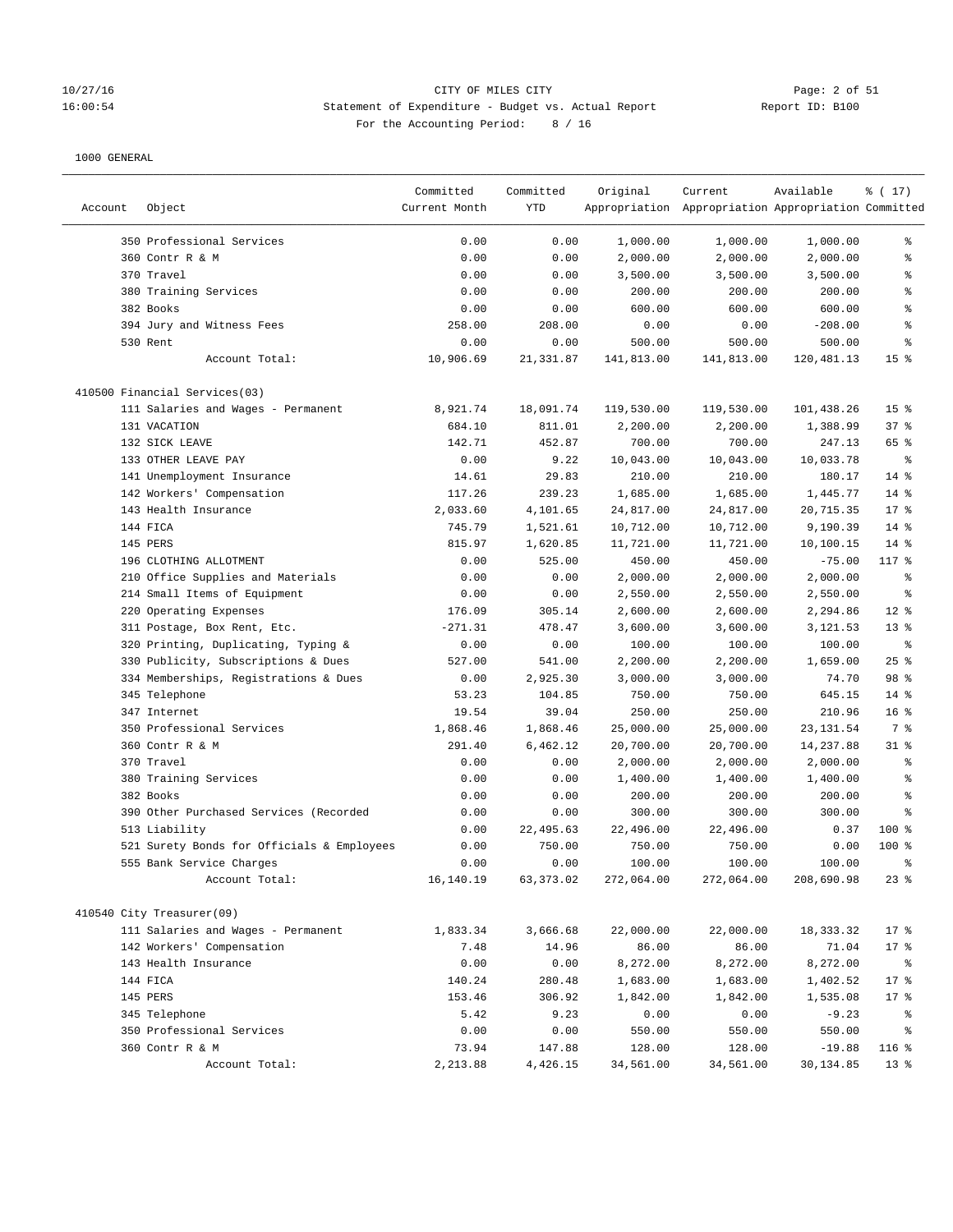### 10/27/16 CITY OF MILES CITY Page: 3 of 51 16:00:54 Statement of Expenditure - Budget vs. Actual Report Report ID: B100 For the Accounting Period: 8 / 16

| Account          | Object                                    | Committed<br>Current Month | Committed<br>YTD | Original   | Current<br>Appropriation Appropriation Appropriation Committed | Available   | % (17)                   |
|------------------|-------------------------------------------|----------------------------|------------------|------------|----------------------------------------------------------------|-------------|--------------------------|
| 410600 Elections |                                           |                            |                  |            |                                                                |             |                          |
|                  | 300 PURCHASED SERVICES                    | 0.00                       | 0.00             | 6,772.00   | 6,772.00                                                       | 6,772.00    | ႜ                        |
|                  | Account Total:                            | 0.00                       | 0.00             | 6,772.00   | 6,772.00                                                       | 6,772.00    | ి                        |
|                  |                                           |                            |                  |            |                                                                |             |                          |
|                  | 411020 Community Services & Planning      |                            |                  |            |                                                                |             |                          |
|                  | 111 Salaries and Wages - Permanent        | 3,134.97                   | 6,041.89         | 38,228.00  | 38,228.00                                                      | 32,186.11   | 16 <sup>8</sup>          |
|                  | 121 OVERTIME-PERMANENT                    | 11.23                      | 26.05            | 500.00     | 500.00                                                         | 473.95      | 5 <sup>°</sup>           |
|                  | 131 VACATION                              | 148.06                     | 559.05           | 4,000.00   | 4,000.00                                                       | 3,440.95    | $14*$                    |
|                  | 132 SICK LEAVE                            | 48.07                      | 61.25            | 2,000.00   | 2,000.00                                                       | 1,938.75    | 3%                       |
|                  | 133 OTHER LEAVE PAY                       | 0.00                       | 0.00             | 3,529.00   | 3,529.00                                                       | 3,529.00    | $\epsilon$               |
|                  | 141 Unemployment Insurance                | 5.03                       | 10.28            | 72.00      | 72.00                                                          | 61.72       | $14$ %                   |
|                  | 142 Workers' Compensation                 | 15.93                      | 32.70            | 227.00     | 227.00                                                         | 194.30      | $14$ %                   |
|                  | 143 Health Insurance                      | 751.46                     | 1,502.92         | 9,017.00   | 9,017.00                                                       | 7,514.08    | $17*$                    |
|                  | 144 FICA                                  | 255.65                     | 524.04           | 3,692.00   | 3,692.00                                                       | 3,167.96    | $14*$                    |
|                  | 145 PERS                                  | 279.74                     | 559.79           | 4,039.00   | 4,039.00                                                       | 3,479.21    | $14*$                    |
|                  | 196 CLOTHING ALLOTMENT                    | 0.00                       | 163.50           | 314.00     | 314.00                                                         | 150.50      | $52$ $%$                 |
|                  | 210 Office Supplies and Materials         | 0.00                       | 0.00             | 800.00     | 800.00                                                         | 800.00      | နွ                       |
|                  | 214 Small Items of Equipment              | 0.00                       | 0.00             | 800.00     | 800.00                                                         | 800.00      | နွ                       |
|                  | 220 Operating Expenses                    | 0.00                       | 0.00             | 200.00     | 200.00                                                         | 200.00      | る                        |
|                  | 311 Postage, Box Rent, Etc.               | 95.37                      | 104.16           | 250.00     | 250.00                                                         | 145.84      | 42 %                     |
|                  | 320 Printing, Duplicating, Typing &       | 0.00                       | 0.00             | 1,000.00   | 1,000.00                                                       | 1,000.00    | နွ                       |
|                  | 327 Map Printing                          | 0.00                       | 0.00             | 100.00     | 100.00                                                         | 100.00      | နွ                       |
|                  | 330 Publicity, Subscriptions & Dues       | 0.00                       | 0.00             | 1,500.00   | 1,500.00                                                       | 1,500.00    | နွ                       |
|                  | 331 Publication of Formal & Legal Notices | 36.00                      | 36.00            | 300.00     | 300.00                                                         | 264.00      | $12*$                    |
|                  | 334 Memberships, Registrations & Dues     | 0.00                       | 0.00             | 200.00     | 200.00                                                         | 200.00      | $\,{}^{\circ}\!\!\delta$ |
|                  | 345 Telephone                             | 78.27                      | 154.93           | 900.00     | 900.00                                                         | 745.07      | $17*$                    |
|                  | 347 Internet                              | 0.00                       | 0.00             | 100.00     | 100.00                                                         | 100.00      | ႜ                        |
|                  | 350 Professional Services                 | 5,902.50                   | 6,835.25         | 63,611.00  | 63,611.00                                                      | 56,775.75   | $11$ %                   |
|                  | 360 Contr R & M                           | 72.85                      | 145.70           | 1,819.00   | 1,819.00                                                       | 1,673.30    | 8 %                      |
|                  | 370 Travel                                | 220.41                     | 220.41           | 1,500.00   | 1,500.00                                                       | 1,279.59    | 15 <sup>8</sup>          |
|                  | 380 Training Services                     | $-119.80$                  | $-119.80$        | 1,200.00   | 1,200.00                                                       | 1,319.80    | $-10$ %                  |
|                  | 382 Books                                 | 0.00                       | 0.00             | 150.00     | 150.00                                                         | 150.00      | ႜ                        |
|                  | Account Total:                            | 10,935.74                  | 16,858.12        | 140,048.00 | 140,048.00                                                     | 123, 189.88 | $12*$                    |
|                  | 411100 Legal Services(04)                 |                            |                  |            |                                                                |             |                          |
|                  | 111 Salaries and Wages - Permanent        | 6,522.61                   | 13,700.51        | 98,830.00  | 98,830.00                                                      | 85, 129.49  | $14$ %                   |
|                  | 131 VACATION                              | 0.00                       | 922.40           | 3,000.00   | 3,000.00                                                       | 2,077.60    | $31$ %                   |
|                  | 132 SICK LEAVE                            | 64.48                      | 64.48            | 1,500.00   | 1,500.00                                                       | 1,435.52    | 4%                       |
|                  | 141 Unemployment Insurance                | 9.88                       | 22.14            | 160.00     | 160.00                                                         | 137.86      | $14*$                    |
|                  | 142 Workers' Compensation                 | 42.97                      | 93.21            | 624.00     | 624.00                                                         | 530.79      | 15 <sup>°</sup>          |
|                  |                                           | 0.00                       | 0.00             | 8,272.00   | 8,272.00                                                       | 8,272.00    |                          |
|                  | 143 Health Insurance                      |                            |                  |            |                                                                |             | ႜ                        |
|                  | 144 FICA                                  | 498.39                     | 1,118.30         | 8,070.00   | 8,070.00                                                       | 6,951.70    | $14*$                    |
|                  | 145 PERS                                  | 551.35                     | 1,229.35         | 8,829.00   | 8,829.00                                                       | 7,599.65    | $14*$                    |
|                  | 196 CLOTHING ALLOTMENT                    | 0.00                       | 75.00            | 100.00     | 100.00                                                         | 25.00       | 75 %                     |
|                  | 210 Office Supplies and Materials         | 77.78                      | 251.98           | 500.00     | 500.00                                                         | 248.02      | 50%                      |
|                  | 214 Small Items of Equipment              | 0.00                       | 69.99            | 425.00     | 425.00                                                         | 355.01      | 16 <sup>°</sup>          |
|                  | 220 Operating Expenses                    | 272.09                     | 583.76           | 1,500.00   | 1,500.00                                                       | 916.24      | 39 %                     |
|                  | 311 Postage, Box Rent, Etc.               | 36.35                      | 47.27            | 600.00     | 600.00                                                         | 552.73      | 8 %                      |
|                  | 345 Telephone                             | 5.34                       | 9.07             | 120.00     | 120.00                                                         | 110.93      | 8 %                      |
|                  | 350 Professional Services                 | 100.00                     | 282.50           | 10,500.00  | 10,500.00                                                      | 10,217.50   | 3%                       |
|                  | 360 Contr R & M                           | 0.00                       | 0.00             | 100.00     | 100.00                                                         | 100.00      | နွ                       |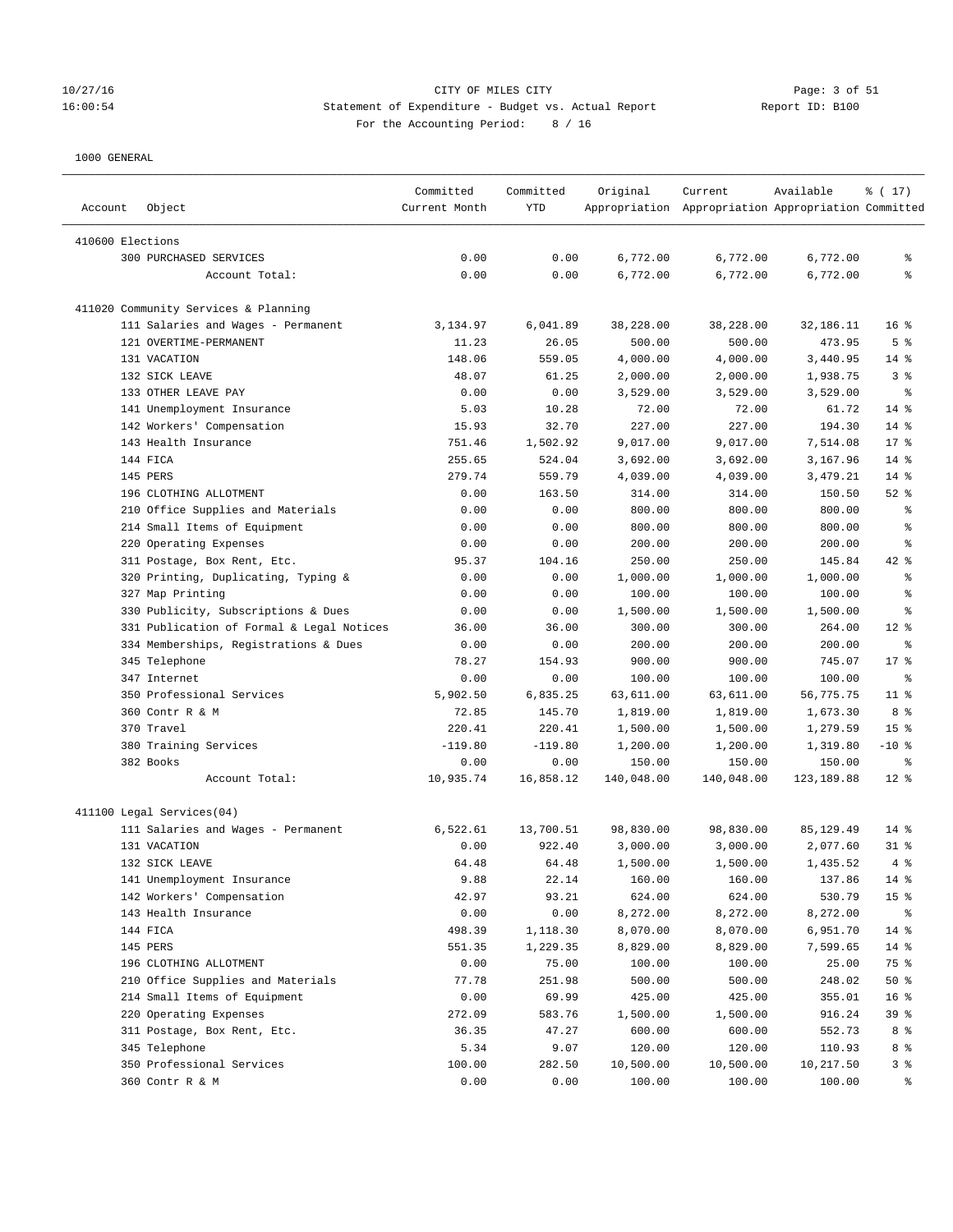## 10/27/16 CITY OF MILES CITY Page: 4 of 51 16:00:54 Statement of Expenditure - Budget vs. Actual Report Report ID: B100 For the Accounting Period: 8 / 16

| Account              | Object                                             | Committed<br>Current Month | Committed<br><b>YTD</b> | Original          | Current<br>Appropriation Appropriation Appropriation Committed | Available              | % (17)                    |
|----------------------|----------------------------------------------------|----------------------------|-------------------------|-------------------|----------------------------------------------------------------|------------------------|---------------------------|
|                      | 370 Travel                                         | 0.00                       | 0.00                    | 550.00            | 550.00                                                         | 550.00                 | န့                        |
|                      | Account Total:                                     | 8,181.24                   | 18,469.96               | 143,680.00        | 143,680.00                                                     | 125,210.04             | $13*$                     |
|                      | 411101 Labor Negotiations                          |                            |                         |                   |                                                                |                        |                           |
|                      | 350 Professional Services                          | 0.00                       | 0.00                    | 10,000.00         | 10,000.00                                                      | 10,000.00              | န့                        |
|                      | Account Total:                                     | 0.00                       | 0.00                    | 10,000.00         | 10,000.00                                                      | 10,000.00              | နွ                        |
| 411230 City Hall     |                                                    |                            |                         |                   |                                                                |                        |                           |
|                      | 214 Small Items of Equipment                       | 0.00                       | 0.00                    | 400.00            | 400.00                                                         | 400.00                 | န့                        |
|                      | 220 Operating Expenses                             | 168.50                     | 282.50                  | 2,500.00          | 2,500.00                                                       | 2,217.50               | $11$ %                    |
|                      | 230 Repair and Maintenance Supplies                | 0.00                       | 1,393.00                | 1,500.00          | 1,500.00                                                       | 107.00                 | 93%                       |
|                      | 341 Electric Utility Services                      | 776.48                     | 1,343.06                | 6,000.00          | 6,000.00                                                       | 4,656.94               | $22$ %                    |
|                      | 342 Water Utility Services                         | 53.56                      | 107.12                  | 750.00            | 750.00                                                         | 642.88                 | $14$ %                    |
|                      | 343 Sewer Utility Services                         | 64.03                      | 128.06                  | 370.00            | 370.00                                                         | 241.94                 | 35%                       |
|                      | 344 Gas Utility Service                            | 31.52                      | 60.14                   | 3,750.00          | 3,750.00                                                       | 3,689.86               | 2 <sup>8</sup>            |
|                      | 346 Garbage Service                                | 0.00                       | 47.41                   | 200.00            | 200.00                                                         | 152.59                 | $24$ %                    |
|                      | 360 Contr R & M                                    | 1,000.00                   | 1,600.00                | 14,500.00         | 14,500.00                                                      | 12,900.00              | $11$ %                    |
|                      | 400 BUILDING MATERIALS                             | 0.00                       | 0.00                    | 3,000.00          | 3,000.00                                                       | 3,000.00               | ႜ                         |
|                      | 511 Insurance on Buildings                         | 0.00                       | 2,216.42                | 2,217.00          | 2,217.00                                                       | 0.58                   | 100 %                     |
|                      | Account Total:                                     | 2,094.09                   | 7,177.71                | 35,187.00         | 35,187.00                                                      | 28,009.29              | $20*$                     |
|                      | 411840 Program Assistant                           |                            |                         |                   |                                                                |                        |                           |
|                      |                                                    | 1,970.64                   | 3,925.34                | 32,790.00         | 32,790.00                                                      | 28,864.66              | $12*$                     |
|                      | 111 Salaries and Wages - Permanent<br>131 VACATION | 90.94                      | 624.85                  |                   |                                                                |                        | 134 %                     |
|                      | 132 SICK LEAVE                                     | 575.97                     | 696.42                  | 468.00<br>467.00  | 468.00<br>467.00                                               | $-156.85$<br>$-229.42$ | 149 %                     |
|                      | 133 OTHER LEAVE PAY                                | 0.00                       | 7.56                    |                   |                                                                |                        | $\,{}^{\circ}\!\!\delta$  |
|                      |                                                    | 3.97                       | 8.13                    | 2,539.00<br>54.00 | 2,539.00<br>54.00                                              | 2,531.44<br>45.87      | 15 <sup>°</sup>           |
|                      | 141 Unemployment Insurance                         |                            |                         | 436.00            |                                                                |                        |                           |
|                      | 142 Workers' Compensation                          | 31.71                      | 64.87                   |                   | 436.00                                                         | 371.13                 | 15 <sup>°</sup>           |
|                      | 143 Health Insurance                               | 686.35                     | 1,372.71                | 8,272.00          | 8,272.00                                                       | 6,899.29               | $17*$                     |
|                      | 144 FICA<br>145 PERS                               | 201.77<br>220.77           | 412.68<br>439.77        | 2,774.00          | 2,774.00                                                       | 2,361.32               | 15 <sup>°</sup><br>$14$ % |
|                      |                                                    |                            |                         | 3,035.00          | 3,035.00                                                       | 2,595.23               |                           |
|                      | 196 CLOTHING ALLOTMENT                             | 0.00                       | 140.25                  | 141.00            | 141.00                                                         | 0.75                   | 99 <sub>8</sub>           |
|                      | 220 Operating Expenses                             | 0.00                       | 0.00                    | 2,169.00          | 2,169.00                                                       | 2,169.00               | နွ                        |
|                      | 350 Professional Services                          | 171.72                     | 171.72                  | 2,487.00          | 2,487.00                                                       | 2,315.28               | 7 %                       |
|                      | 360 Contr R & M                                    | 72.85                      | 72.85                   | 194.00            | 194.00                                                         | 121.15                 | 38 <sup>8</sup>           |
|                      | Account Total:                                     | 4,026.69                   | 7,937.15                | 55,826.00         | 55,826.00                                                      | 47,888.85              | $14$ %                    |
|                      | Account Group Total:                               | 58,777.76                  | 148,130.85              | 910,640.00        | 910,640.00                                                     | 762,509.15             | 16 <sup>8</sup>           |
| 420000 PUBLIC SAFETY |                                                    |                            |                         |                   |                                                                |                        |                           |
|                      | 420140 Crime Control and Investigation(05)         |                            |                         |                   |                                                                |                        |                           |
|                      | 111 Salaries and Wages - Permanent                 | 54,321.73                  | 107,760.29              | 765,127.00        | 765,127.00                                                     | 657,366.71             | $14$ %                    |
|                      | 121 OVERTIME-PERMANENT                             | 5,642.55                   | 10,962.46               | 21,500.00         | 21,500.00                                                      | 10,537.54              | $51$ %                    |
|                      | 131 VACATION                                       | 5,191.40                   | 15,469.41               | 30,000.00         | 30,000.00                                                      | 14,530.59              | $52$ $%$                  |
|                      | 132 SICK LEAVE                                     | 3,181.20                   | 5,449.82                | 7,500.00          | 7,500.00                                                       | 2,050.18               | 73 %                      |
|                      | 133 OTHER LEAVE PAY                                | 1,421.21                   | 6,399.73                | 28,840.00         | 28,840.00                                                      | 22,440.27              | $22$ %                    |
|                      | 134 HOLIDAY PAY                                    | 0.00                       | 3,345.03                | 21,500.00         | 21,500.00                                                      | 18,154.97              | 16 <sup>°</sup>           |
|                      | 141 Unemployment Insurance                         | 104.63                     | 224.42                  | 1,388.00          | 1,388.00                                                       | 1,163.58               | 16 <sup>8</sup>           |
|                      | 142 Workers' Compensation                          | 3,231.40                   | 6,949.20                | 42,022.00         | 42,022.00                                                      | 35,072.80              | 17 <sub>8</sub>           |
|                      | 143 Health Insurance                               | 10,390.80                  | 20,439.03               | 140,627.00        | 140,627.00                                                     | 120, 187.97            | 15 <sub>8</sub>           |
|                      | 144 FICA                                           | 998.80                     | 2,144.14                | 13,744.00         | 13,744.00                                                      | 11,599.86              | 16 <sup>°</sup>           |
|                      | 146 Police Pension                                 | 9,094.39                   | 18,170.61               | 127,992.00        | 127,992.00                                                     | 109,821.39             | $14$ %                    |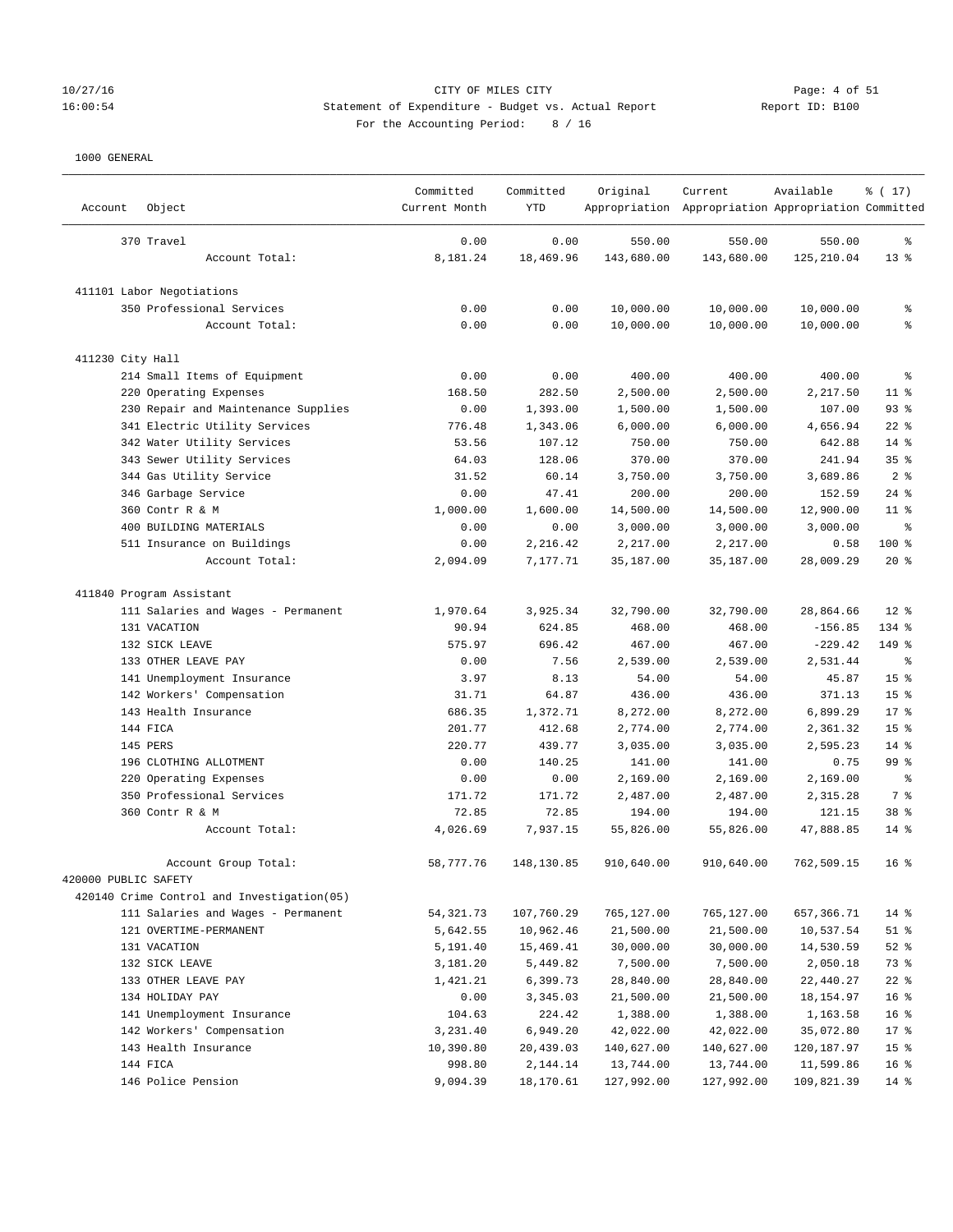## 10/27/16 Page: 5 of 51<br>16:00:54 Statement of Expenditure - Budget vs. Actual Report 11 (16:00:54 16:00:54 Statement of Expenditure - Budget vs. Actual Report For the Accounting Period: 8 / 16

| Account | Object                                   | Committed<br>Current Month | Committed<br>YTD | Original                | Current<br>Appropriation Appropriation Appropriation Committed | Available                 | % (17)          |
|---------|------------------------------------------|----------------------------|------------------|-------------------------|----------------------------------------------------------------|---------------------------|-----------------|
|         |                                          |                            |                  |                         |                                                                |                           |                 |
|         | 196 CLOTHING ALLOTMENT                   | 0.00                       | 255.00           | 12,960.00               | 12,960.00                                                      | 12,705.00                 | 2 <sup>8</sup>  |
|         | 210 Office Supplies and Materials        | 684.66                     | 680.66           | 7,000.00                | 7,000.00                                                       | 6,319.34                  | $10*$           |
|         | 214 Small Items of Equipment             | 0.00                       | 0.00             | 11,500.00               | 11,500.00                                                      | 11,500.00                 | နွ              |
|         | 220 Operating Expenses                   | 752.88                     | 1,240.91         | 13,125.00               | 13,125.00                                                      | 11,884.09                 | 9%              |
|         | 226 Clothing and Uniforms                | 610.64                     | 610.64           | 500.00                  | 500.00                                                         | $-110.64$                 | $122$ %         |
|         | 227 Firearm Supplies                     | 0.00                       | 0.00             | 4,800.00                | 4,800.00                                                       | 4,800.00                  | ್ಠಿ             |
|         | 230 Repair and Maintenance Supplies      | 1,722.00                   | 1,902.00         | 10,000.00               | 10,000.00                                                      | 8,098.00                  | 19 <sup>°</sup> |
|         | 231 Gas, Oil, Diesel Fuel, Grease, etc.  | 0.00                       | 1,538.51         | 38,000.00               | 38,000.00                                                      | 36,461.49                 | 4%              |
|         | 311 Postage, Box Rent, Etc.              | 0.00                       | 0.00             | 1,000.00                | 1,000.00                                                       | 1,000.00                  | ್ಠಿ             |
|         | 330 Publicity, Subscriptions & Dues      | 504.00                     | 504.00           | 300.00                  | 300.00                                                         | $-204.00$                 | 168 %           |
|         | 334 Memberships, Registrations & Dues    | 0.00                       | 100.00           | 2,708.00                | 2,708.00                                                       | 2,608.00                  | 4%              |
|         | 345 Telephone                            | 313.81                     | 626.01           | 4,500.00                | 4,500.00                                                       | 3,873.99                  | $14$ %          |
|         | 347 Internet                             | 65.66                      | 131.32           | 800.00                  | 800.00                                                         | 668.68                    | 16 <sup>8</sup> |
|         | 350 Professional Services                | 1,553.04                   | 1,853.04         | 20,000.00               | 20,000.00                                                      | 18,146.96                 | 9%              |
|         | 360 Contr R & M                          | 40.50                      | 94.50            | 400.00                  | 400.00                                                         | 305.50                    | $24$ %          |
|         | 366 R&M Vehicles - Police/Animal Control | 0.00                       | 0.00             | 18,000.00               | 18,000.00                                                      | 18,000.00                 | ್ಠಿ             |
|         | 370 Travel                               | 524.00                     | 524.00           | 4,500.00                | 4,500.00                                                       | 3,976.00                  | $12*$           |
|         | 380 Training Services                    | 871.00                     | 871.00           | 9,000.00                | 9,000.00                                                       | 8,129.00                  | 10 <sup>°</sup> |
|         | 512 Insurance on Vehicles & Equipment    | 0.00                       | 1,268.83         | 1,269.00                | 1,269.00                                                       | 0.17                      | 100 %           |
|         | 700 Grants, Contributions & Indemnities  | 0.00                       | 4,000.00         | 4,000.00                | 4,000.00                                                       | 0.00                      | $100$ %         |
|         | 791 Shop With A Cop                      | 0.00                       | 0.00             | 5,000.00                | 5,000.00                                                       | 5,000.00                  | နွ              |
|         | 940 Machinery & Equipment                | 0.00                       | 0.00             | 40,000.00               | 40,000.00                                                      | 40,000.00                 | နွ              |
|         | Account Total:                           | 101,220.30                 |                  | 213,514.56 1,409,602.00 |                                                                | 1,409,602.00 1,196,087.44 | 15 <sup>8</sup> |
|         |                                          |                            |                  |                         |                                                                |                           |                 |
|         | 420160 Communications-Dispatch           |                            |                  |                         |                                                                |                           |                 |
|         | 111 Salaries and Wages - Permanent       | 13,587.96                  | 30,424.29        | 233,652.00              | 233,652.00                                                     | 203, 227.71               | 13 <sup>°</sup> |
|         | 121 OVERTIME-PERMANENT                   | 1,491.05                   | 2,406.30         | 7,000.00                | 7,000.00                                                       | 4,593.70                  | $34$ $%$        |
|         | 131 VACATION                             | 2,463.60                   | 3,738.26         | 12,000.00               | 12,000.00                                                      | 8,261.74                  | $31$ %          |
|         | 132 SICK LEAVE                           | 710.04                     | 2,860.56         | 4,500.00                | 4,500.00                                                       | 1,639.44                  | 64 %            |
|         | 133 OTHER LEAVE PAY                      | 0.00                       | 307.71           | 6,207.00                | 6,207.00                                                       | 5,899.29                  | 5 <sup>8</sup>  |
|         | 134 HOLIDAY PAY                          | 0.00                       | 1,680.75         | 12,620.00               | 12,620.00                                                      | 10,939.25                 | $13*$           |
|         | 141 Unemployment Insurance               | 27.37                      | 62.11            | 429.00                  | 429.00                                                         | 366.89                    | $14$ %          |
|         | 142 Workers' Compensation                | 845.94                     | 1,938.81         | 13,664.00               | 13,664.00                                                      | 11,725.19                 | $14$ %          |
|         | 143 Health Insurance                     | 2,763.00                   | 6,769.93         | 49,633.00               | 49,633.00                                                      | 42,863.07                 | $14$ %          |
|         | 144 FICA                                 | 1,398.83                   | 3,160.73         | 21,869.00               | 21,869.00                                                      | 18,708.27                 | $14$ %          |
|         | 145 PERS                                 | 1,527.75                   | 3,466.67         | 23,927.00               | 23,927.00                                                      | 20,460.33                 | $14$ %          |
|         | 196 CLOTHING ALLOTMENT                   | 0.00                       | 0.00             | 2,000.00                | 2,000.00                                                       | 2,000.00                  | ್ಠಿ             |
|         | 210 Office Supplies and Materials        | 0.00                       | 0.00             | 3,500.00                | 3,500.00                                                       | 3,500.00                  | နွ              |
|         | 214 Small Items of Equipment             | 0.00                       | 0.00             | 4,500.00                | 4,500.00                                                       | 4,500.00                  | န့              |
|         | 220 Operating Expenses                   | 0.00                       | 0.00             | 2,000.00                | 2,000.00                                                       | 2,000.00                  | ိစ              |
|         | 231 Gas, Oil, Diesel Fuel, Grease, etc.  | 0.00                       | 0.00             | 600.00                  | 600.00                                                         | 600.00                    | ိစ              |
|         | 311 Postage, Box Rent, Etc.              | 34.65                      | 34.65            | 75.00                   | 75.00                                                          | 40.35                     | 46%             |
|         | 320 Printing, Duplicating, Typing &      | 0.00                       | 0.00             | 300.00                  | 300.00                                                         | 300.00                    | ိစ              |
|         | 330 Publicity, Subscriptions & Dues      | 0.00                       | 0.00             | 100.00                  | 100.00                                                         | 100.00                    | န့              |
|         | 334 Memberships, Registrations & Dues    | 0.00                       | 0.00             | 400.00                  | 400.00                                                         | 400.00                    | ိစ              |
|         | 345 Telephone                            | 311.91                     | 622.21           | 5,100.00                | 5,100.00                                                       | 4,477.79                  | $12$ %          |
|         | 350 Professional Services                | 0.00                       | 0.00             | 10,000.00               | 10,000.00                                                      | 10,000.00                 | ႜ               |
|         | 360 Contr R & M                          | 0.00                       | 0.00             | 100.00                  | 100.00                                                         | 100.00                    | ိစ              |
|         | 370 Travel                               | 489.69                     | 489.69           | 1,000.00                | 1,000.00                                                       | 510.31                    | 49 %            |
|         | 380 Training Services                    | 0.00                       | 0.00             | 2,000.00                | 2,000.00                                                       | 2,000.00                  | ್ಠಿ             |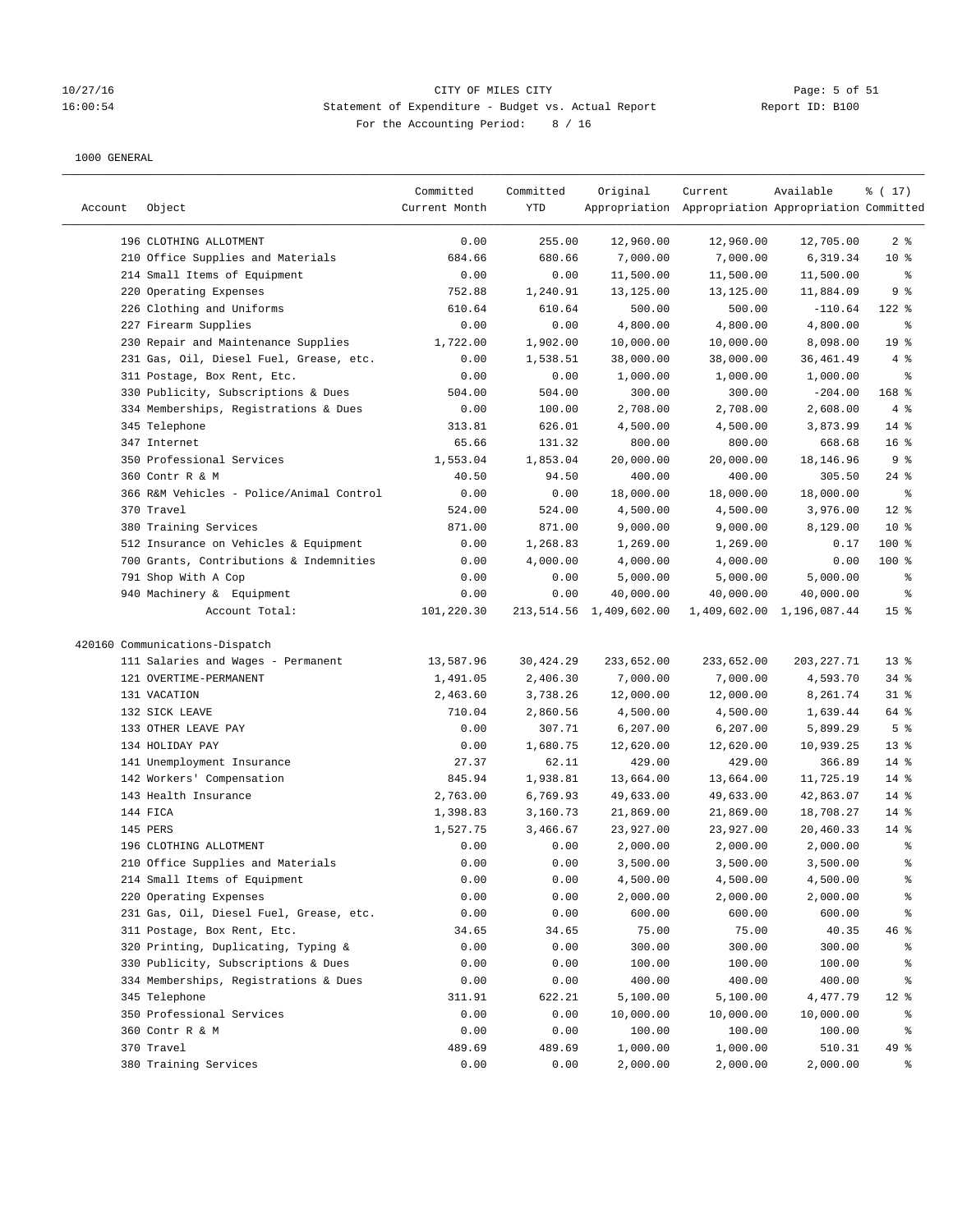## 10/27/16 Page: 6 of 51<br>16:00:54 Statement of Expenditure - Budget vs. Actual Report 11 (16:00:54 16:00:54 Statement of Expenditure - Budget vs. Actual Report For the Accounting Period: 8 / 16

| Account | Object                                  | Committed<br>Current Month | Committed<br>YTD | Original                | Current<br>Appropriation Appropriation Appropriation Committed | Available                 | % (17)          |
|---------|-----------------------------------------|----------------------------|------------------|-------------------------|----------------------------------------------------------------|---------------------------|-----------------|
|         | Account Total:                          | 25,651.79                  | 57,962.67        | 417,176.00              | 417,176.00                                                     | 359, 213.33               | $14$ %          |
|         | 420460 Fire Suppression(07)             |                            |                  |                         |                                                                |                           |                 |
|         | 111 Salaries and Wages - Permanent      | 36,873.07                  | 75,979.65        | 401,006.00              | 401,006.00                                                     | 325,026.35                | 19 <sup>°</sup> |
|         | 112 SALARIES AND WAGES - PART PAID      | 0.00                       | 0.00             | 15,000.00               | 15,000.00                                                      | 15,000.00                 | ႜ               |
|         | 121 OVERTIME-PERMANENT                  | 3,688.71                   | 8,028.74         | 25,000.00               | 25,000.00                                                      | 16,971.26                 | $32$ $%$        |
|         | 131 VACATION                            | 2,892.04                   | 3,856.65         | 16,000.00               | 16,000.00                                                      | 12,143.35                 | $24$ %          |
|         | 132 SICK LEAVE                          | 0.00                       | 0.00             | 15,000.00               | 15,000.00                                                      | 15,000.00                 | နွ              |
|         | 133 OTHER LEAVE PAY                     | 90.89                      | 175.73           | 4,000.00                | 4,000.00                                                       | 3,824.27                  | 4%              |
|         | 134 HOLIDAY PAY                         | 0.00                       | 965.49           | 10,000.00               | 10,000.00                                                      | 9,034.51                  | 10 <sup>°</sup> |
|         | 141 Unemployment Insurance              | 65.33                      | 133.53           | 707.00                  | 707.00                                                         | 573.47                    | 19 <sup>°</sup> |
|         | 142 Workers' Compensation               | 1,599.39                   | 3,294.69         | 15,840.00               | 15,840.00                                                      | 12,545.31                 | $21$ %          |
|         | 143 Health Insurance                    | 5,990.84                   | 11,981.70        | 77,428.00               | 77,428.00                                                      | 65,446.30                 | 15 <sup>8</sup> |
|         | 144 FICA                                | 629.53                     | 1,286.76         | 6,830.00                | 6,830.00                                                       | 5,543.24                  | 19 <sup>°</sup> |
|         | 147 Firemen's Pension                   | 5,087.24                   | 10,080.55        | 68,108.00               | 68,108.00                                                      | 58,027.45                 | 15 <sub>8</sub> |
|         | 210 Office Supplies and Materials       | 11.94                      | 165.24           | 28,398.00               | 28,398.00                                                      | 28,232.76                 | 1 <sup>8</sup>  |
|         | 211 Clothing Allotment                  | 1,800.00                   | 1,800.00         | 7,120.00                | 7,120.00                                                       | 5,320.00                  | $25$ %          |
|         | 214 Small Items of Equipment            | 790.89                     | 790.89           | 12,358.00               | 12,358.00                                                      | 11,567.11                 | 6 %             |
|         | 217 Small Item Equ/Inspector            | 0.00                       | 0.00             | 250.00                  | 250.00                                                         | 250.00                    | နွ              |
|         | 220 Operating Expenses                  | 166.23                     | 166.23           | 10,595.00               | 10,595.00                                                      | 10,428.77                 | 2 <sub>8</sub>  |
|         | 223 Operating Exp/Inspector             | 0.00                       | 0.00             | 2,500.00                | 2,500.00                                                       | 2,500.00                  | ್ಠಿ             |
|         | 226 Clothing and Uniforms               | 0.00                       | 0.00             | 8,000.00                | 8,000.00                                                       | 8,000.00                  | နွ              |
|         | 230 Repair and Maintenance Supplies     | 430.53                     | 430.53           | 6,500.00                | 6,500.00                                                       | 6,069.47                  | 7 %             |
|         | 231 Gas, Oil, Diesel Fuel, Grease, etc. | 0.00                       | 487.76           | 8,000.00                | 8,000.00                                                       | 7,512.24                  | 6 %             |
|         | 241 Consumable Tools                    | 0.00                       | 0.00             | 2,000.00                | 2,000.00                                                       | 2,000.00                  | ್ಠಿ             |
|         | 311 Postage, Box Rent, Etc.             | 0.00                       | 0.00             | 75.00                   | 75.00                                                          | 75.00                     | ್ಠಿ             |
|         | 320 Printing, Duplicating, Typing &     | 0.00                       | 0.00             | 100.00                  | 100.00                                                         | 100.00                    | န့              |
|         | 330 Publicity, Subscriptions & Dues     | 21.00                      | 21.00            | 200.00                  | 200.00                                                         | 179.00                    | $11$ %          |
|         | 334 Memberships, Registrations & Dues   | 1,200.00                   | 1,300.00         | 2,000.00                | 2,000.00                                                       | 700.00                    | 65 %            |
|         | 341 Electric Utility Services           | 456.06                     | 810.39           | 4,500.00                | 4,500.00                                                       | 3,689.61                  | 18 %            |
|         | 342 Water Utility Services              | 32.14                      | 62.67            | 450.00                  | 450.00                                                         | 387.33                    | $14$ %          |
|         | 343 Sewer Utility Services              | 36.50                      | 73.00            | 300.00                  | 300.00                                                         | 227.00                    | $24$ %          |
|         | 344 Gas Utility Service                 | 14.53                      | 31.39            | 2,400.00                | 2,400.00                                                       | 2,368.61                  | 1 <sup>8</sup>  |
|         | 345 Telephone                           | 162.72                     | 323.79           | 2,000.00                | 2,000.00                                                       | 1,676.21                  | 16 <sup>8</sup> |
|         | 346 Garbage Service                     | 0.00                       | 720.61           | 750.00                  | 750.00                                                         | 29.39                     | 96%             |
|         | 347 Internet                            | 135.60                     | 271.20           | 2,000.00                | 2,000.00                                                       | 1,728.80                  | $14$ %          |
|         | 350 Professional Services               | 0.00                       | 74.88            | 6,000.00                | 6,000.00                                                       | 5,925.12                  | 1 <sup>8</sup>  |
|         | 360 Contr R & M                         | 50.00                      | 50.00            | 8,335.00                | 8,335.00                                                       | 8,285.00                  | 1 <sup>8</sup>  |
|         | 364 R&M Vehicles - Fire/Amb             | 615.83                     | 1,015.79         | 15,000.00               | 15,000.00                                                      | 13,984.21                 | 7 %             |
|         | 370 Travel                              | 69.00                      | 69.00            | 8,490.00                | 8,490.00                                                       | 8,421.00                  | $1$ %           |
|         | 375 Travel/Inspector                    | 0.00                       | 0.00             | 1,000.00                | 1,000.00                                                       | 1,000.00                  | ိင              |
|         | 380 Training Services                   | 0.00                       | 0.00             | 20,000.00               | 20,000.00                                                      | 20,000.00                 | န့              |
|         | 382 Books                               | 0.00                       | 0.00             | 2,500.00                | 2,500.00                                                       | 2,500.00                  | န့              |
|         | 400 BUILDING MATERIALS                  | 0.00                       | 0.00             | 1,200.00                | 1,200.00                                                       | 1,200.00                  | န့              |
|         | 511 Insurance on Buildings              | 0.00                       | 1,525.81         | 1,526.00                | 1,526.00                                                       | 0.19                      | 100 %           |
|         | 512 Insurance on Vehicles & Equipment   | 0.00                       | 4,878.40         | 4,879.00                | 4,879.00                                                       | 0.60                      | 100 %           |
|         | Account Total:                          | 62,910.01                  | 130,852.07       | 824,345.00              | 824, 345.00                                                    | 693,492.93                | 16 <sup>8</sup> |
|         | Account Group Total:                    | 189,782.10                 |                  | 402,329.30 2,651,123.00 |                                                                | 2,651,123.00 2,248,793.70 | 15 <sub>8</sub> |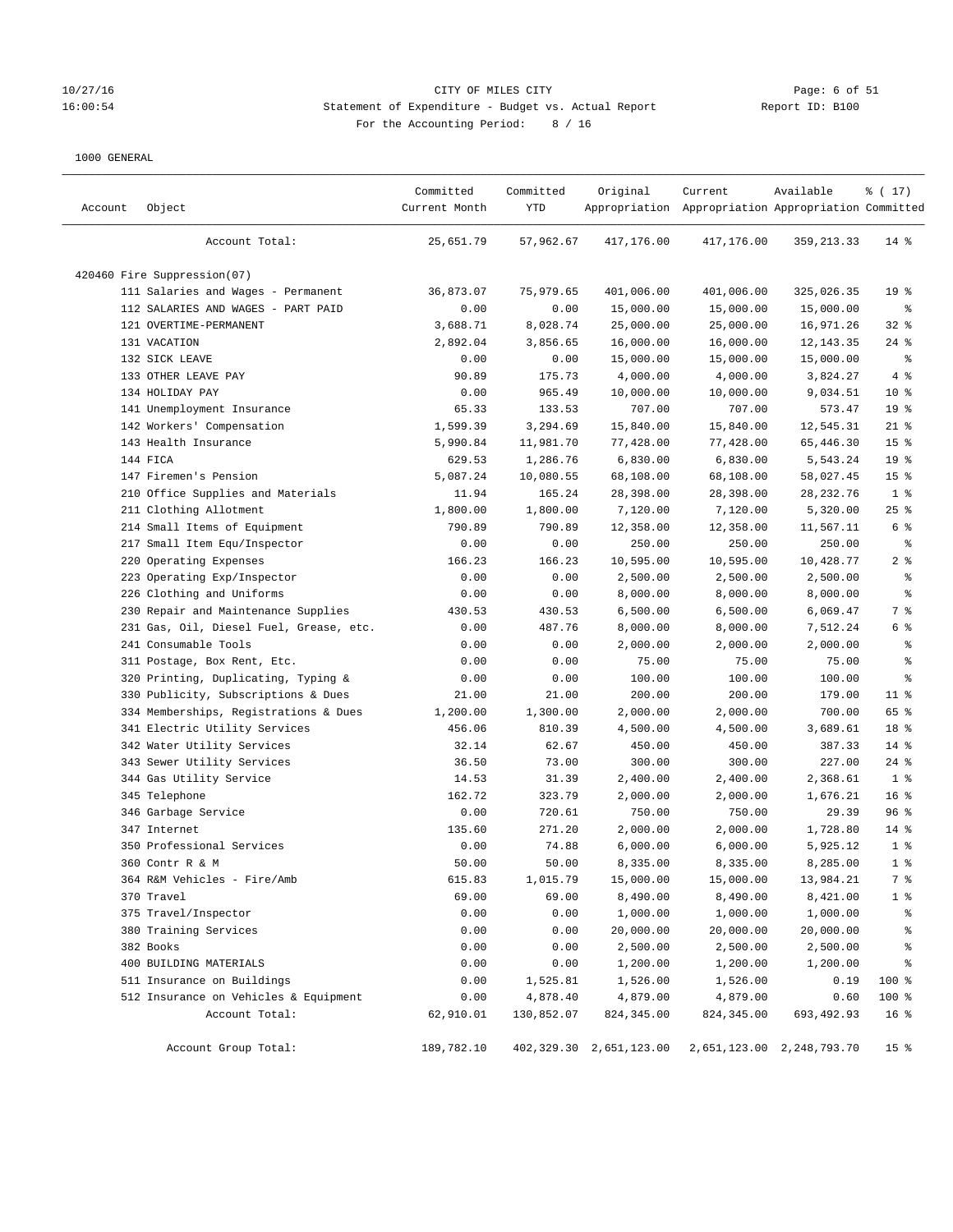### 10/27/16 CITY OF MILES CITY Page: 7 of 51 16:00:54 Statement of Expenditure - Budget vs. Actual Report Report ID: B100 For the Accounting Period: 8 / 16

| Account              | Object                                    | Committed<br>Current Month | Committed<br><b>YTD</b> | Original   | Current<br>Appropriation Appropriation Appropriation Committed | Available   | % (17)          |
|----------------------|-------------------------------------------|----------------------------|-------------------------|------------|----------------------------------------------------------------|-------------|-----------------|
| 430000 Public Works  |                                           |                            |                         |            |                                                                |             |                 |
|                      | 431200 Flood Control                      |                            |                         |            |                                                                |             |                 |
|                      | 111 Salaries and Wages - Permanent        | 1,136.56                   | 2,273.16                | 12,956.00  | 12,956.00                                                      | 10,682.84   | 18 %            |
|                      | 131 VACATION                              | 132.60                     | 314.46                  | 2,200.00   | 2,200.00                                                       | 1,885.54    | $14$ %          |
|                      | 132 SICK LEAVE                            | 49.24                      | 49.24                   | 700.00     | 700.00                                                         | 650.76      | 7 %             |
|                      | 133 OTHER LEAVE PAY                       | 0.00                       | 0.00                    | 1,372.00   | 1,372.00                                                       | 1,372.00    | နွ              |
|                      | 141 Unemployment Insurance                | 1.95                       | 4.01                    | 26.00      | 26.00                                                          | 21.99       | 15 <sup>°</sup> |
|                      | 142 Workers' Compensation                 | 71.98                      | 147.25                  | 941.00     | 941.00                                                         | 793.75      | 16 <sup>8</sup> |
|                      | 143 Health Insurance                      | 275.83                     | 551.67                  | 3,309.00   | 3,309.00                                                       | 2,757.33    | $17*$           |
|                      | 144 FICA                                  | 99.69                      | 203.93                  | 1,320.00   | 1,320.00                                                       | 1,116.07    | 15 <sup>°</sup> |
|                      | 145 PERS                                  | 110.39                     | 220.77                  | 1,425.00   | 1,425.00                                                       | 1,204.23    | 15 <sup>°</sup> |
|                      | 196 CLOTHING ALLOTMENT                    | 0.00                       | 60.00                   | 60.00      | 60.00                                                          | 0.00        | $100$ %         |
|                      | 210 Office Supplies and Materials         | 0.00                       | 0.00                    | 300.00     | 300.00                                                         | 300.00      | နွ              |
|                      | 214 Small Items of Equipment              | 0.00                       | 0.00                    | 2,500.00   | 2,500.00                                                       | 2,500.00    | ి               |
|                      | 220 Operating Expenses                    | 0.00                       | 0.00                    | 1,000.00   | 1,000.00                                                       | 1,000.00    | ి               |
|                      | 231 Gas, Oil, Diesel Fuel, Grease, etc.   | 0.00                       | 0.00                    | 350.00     | 350.00                                                         | 350.00      | る               |
|                      | 311 Postage, Box Rent, Etc.               | 34.06                      | 41.92                   | 4,000.00   | 4,000.00                                                       | 3,958.08    | 1 <sup>°</sup>  |
|                      | 330 Publicity, Subscriptions & Dues       | 0.00                       | 0.00                    | 100.00     | 100.00                                                         | 100.00      | နွ              |
|                      | 331 Publication of Formal & Legal Notices | 84.00                      | 84.00                   | 3,000.00   | 3,000.00                                                       | 2,916.00    | 3%              |
|                      | 334 Memberships, Registrations & Dues     | 0.00                       | 0.00                    | 250.00     | 250.00                                                         | 250.00      | ್ಠಿ             |
|                      | 345 Telephone                             | 0.00                       | 0.00                    | 100.00     | 100.00                                                         | 100.00      | る               |
|                      | 350 Professional Services                 | 628.39                     | 628.39                  | 362,900.00 | 362,900.00                                                     | 362, 271.61 | နွ              |
|                      | 370 Travel                                | $-238.88$                  | $-163.25$               | 1,200.00   | 1,200.00                                                       | 1,363.25    | $-14$ %         |
|                      | 380 Training Services                     | 79.20                      | 79.20                   | 250.00     | 250.00                                                         | 170.80      | $32$ $%$        |
|                      | 382 Books                                 | 0.00                       | 0.00                    | 100.00     | 100.00                                                         | 100.00      | ್ಠಿ             |
|                      | 533 Machinery and Equipment Rental        | 0.00                       | 0.00                    | 100.00     | 100.00                                                         | 100.00      | る               |
|                      | 540 Special Assessments                   | 0.00                       | 0.00                    | 500.00     | 500.00                                                         | 500.00      | る               |
|                      | Account Total:                            | 2,465.01                   | 4,494.75                | 400,959.00 | 400,959.00                                                     | 396,464.25  | 1 <sup>8</sup>  |
|                      | Account Group Total:                      | 2,465.01                   | 4,494.75                | 400,959.00 | 400,959.00                                                     | 396,464.25  | 1 <sup>8</sup>  |
| 440000 PUBLIC HEALTH |                                           |                            |                         |            |                                                                |             |                 |
|                      | 440600 Animal Control Services (21)       |                            |                         |            |                                                                |             |                 |
|                      | 111 Salaries and Wages - Permanent        | 3,141.60                   | 7,067.79                | 45,146.00  | 45,146.00                                                      | 38,078.21   | 16 <sup>8</sup> |
|                      | 121 OVERTIME-PERMANENT                    | 0.00                       | 0.00                    | 500.00     | 500.00                                                         | 500.00      | နွ              |
|                      | 131 VACATION                              | 808.20                     | 1,006.35                | 1,500.00   | 1,500.00                                                       | 493.65      | 67 %            |
|                      | 132 SICK LEAVE                            | 179.60                     | 179.60                  | 700.00     | 700.00                                                         | 520.40      | $26$ %          |
|                      | 133 OTHER LEAVE PAY                       | 0.00                       | 0.00                    | 500.00     | 500.00                                                         | 500.00      | る               |
|                      | 134 HOLIDAY PAY                           | 0.00                       | 0.00                    | 300.00     | 300.00                                                         | 300.00      | 昙               |
|                      | 141 Unemployment Insurance                | 6.19                       | 12.38                   | 73.00      | 73.00                                                          | 60.62       | $17*$           |
|                      | 142 Workers' Compensation                 | 225.51                     | 450.75                  | 2,657.00   | 2,657.00                                                       | 2,206.25    | $17$ %          |
|                      | 143 Health Insurance                      | 689.70                     | 1,379.40                | 8,272.00   | 8,272.00                                                       | 6,892.60    | 17 <sub>8</sub> |
|                      | 144 FICA                                  | 315.91                     | 631.44                  | 3,722.00   | 3,722.00                                                       | 3,090.56    | $17*$           |
|                      | 145 PERS                                  | 330.72                     | 658.98                  | 3,963.00   | 3,963.00                                                       | 3,304.02    | $17$ %          |
|                      | 196 CLOTHING ALLOTMENT                    | 0.00                       | 0.00                    | 720.00     | 720.00                                                         | 720.00      | ႜ               |
|                      | 210 Office Supplies and Materials         | 0.00                       | 0.00                    | 150.00     | 150.00                                                         | 150.00      | နွ              |
|                      | 214 Small Items of Equipment              | 0.00                       | 0.00                    | 400.00     | 400.00                                                         | 400.00      | နွ              |
|                      | 220 Operating Expenses                    | 10.00                      | 40.00                   | 1,200.00   | 1,200.00                                                       | 1,160.00    | 3%              |
|                      | 230 Repair and Maintenance Supplies       | 0.00                       | 0.00                    | 250.00     | 250.00                                                         | 250.00      | ႜ               |
|                      | 231 Gas, Oil, Diesel Fuel, Grease, etc.   | 0.00                       | 92.79                   | 1,400.00   | 1,400.00                                                       | 1,307.21    | 7 %             |
|                      | 311 Postage, Box Rent, Etc.               | 0.00                       | 0.00                    | 20.00      | 20.00                                                          | 20.00       | နွ              |
|                      | 320 Printing, Duplicating, Typing &       | 0.00                       | 0.00                    | 25.00      | 25.00                                                          | 25.00       | ್ಠಿ             |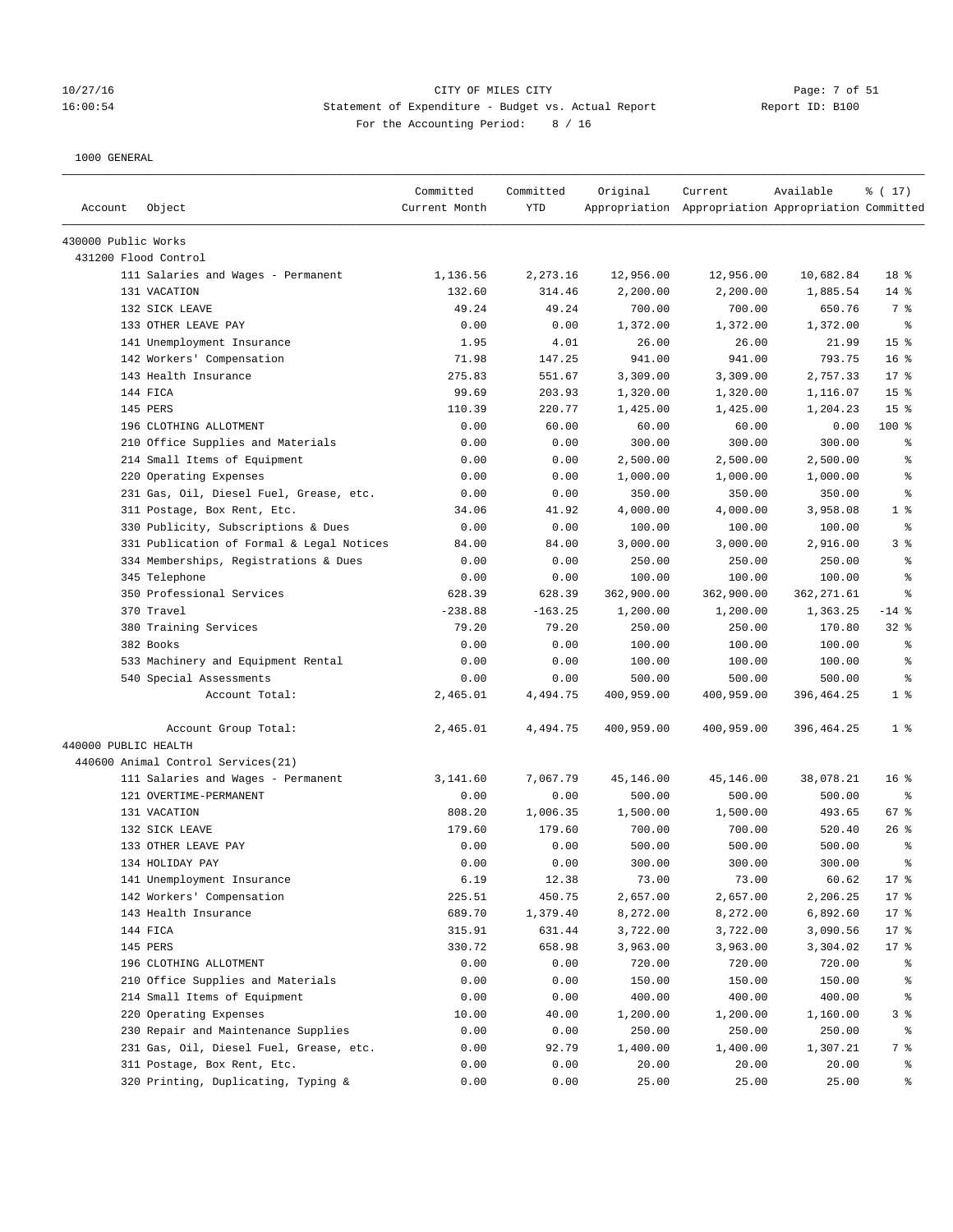## 10/27/16 CITY OF MILES CITY Page: 8 of 51 16:00:54 Statement of Expenditure - Budget vs. Actual Report Changer Report ID: B100 For the Accounting Period: 8 / 16

| Account             | Object                                   | Committed<br>Current Month | Committed<br><b>YTD</b> | Original   | Current<br>Appropriation Appropriation Appropriation Committed | Available  | % (17)          |
|---------------------|------------------------------------------|----------------------------|-------------------------|------------|----------------------------------------------------------------|------------|-----------------|
|                     | 330 Publicity, Subscriptions & Dues      | 0.00                       | 0.00                    | 25.00      | 25.00                                                          | 25.00      | ႜ               |
|                     | 341 Electric Utility Services            | 55.38                      | 125.07                  | 529.00     | 529.00                                                         | 403.93     | $24$ $%$        |
|                     | 342 Water Utility Services               | 21.75                      | 43.50                   | 350.00     | 350.00                                                         | 306.50     | $12*$           |
|                     | 343 Sewer Utility Services               | 25.51                      | 51.02                   | 150.00     | 150.00                                                         | 98.98      | 34%             |
|                     | 344 Gas Utility Service                  | 19.72                      | 42.16                   | 635.00     | 635.00                                                         | 592.84     | 7 %             |
|                     | 345 Telephone                            | 40.03                      | 80.06                   | 500.00     | 500.00                                                         | 419.94     | 16 <sup>8</sup> |
|                     | 347 Internet                             | 0.00                       | 0.00                    | 20.00      | 20.00                                                          | 20.00      | နွ              |
|                     | 350 Professional Services                | 484.00                     | 484.00                  | 3,000.00   | 3,000.00                                                       | 2,516.00   | 16 <sup>8</sup> |
|                     | 366 R&M Vehicles - Police/Animal Control | 0.00                       | 0.00                    | 100.00     | 100.00                                                         | 100.00     | ್ಠಿ             |
|                     | 370 Travel                               | 0.00                       | 0.00                    | 200.00     | 200.00                                                         | 200.00     | ್ಠಿ             |
|                     | 380 Training Services                    | 0.00                       | 0.00                    | 100.00     | 100.00                                                         | 100.00     | နွ              |
|                     | 511 Insurance on Buildings               | 0.00                       | 70.37                   | 71.00      | 71.00                                                          | 0.63       | 99 <sup>8</sup> |
|                     | Account Total:                           | 6,353.82                   | 12,415.66               | 77,178.00  | 77,178.00                                                      | 64,762.34  | 16 <sup>8</sup> |
|                     | Account Group Total:                     | 6,353.82                   | 12, 415.66              | 77,178.00  | 77,178.00                                                      | 64,762.34  | 16 <sup>8</sup> |
|                     | 460000 CULTURE AND RECREATION            |                            |                         |            |                                                                |            |                 |
| 460432 Lion Shelter |                                          |                            |                         |            |                                                                |            |                 |
|                     | 230 Repair and Maintenance Supplies      | 0.00                       | 0.00                    | 500.00     | 500.00                                                         | 500.00     | နွ              |
|                     | Account Total:                           | 0.00                       | 0.00                    | 500.00     | 500.00                                                         | 500.00     | ి               |
|                     | 460433 Park Operations(13)               |                            |                         |            |                                                                |            |                 |
|                     | 111 Salaries and Wages - Permanent       | 12,432.69                  | 24, 365.65              | 148,394.00 | 148,394.00                                                     | 124,028.35 | 16 <sup>8</sup> |
|                     | 121 OVERTIME-PERMANENT                   | 2,093.52                   | 4,974.03                | 800.00     | 7,600.00                                                       | 2,625.97   | 65 %            |
|                     | 131 VACATION                             | 1,713.39                   | 3,685.37                | 10,000.00  | 10,000.00                                                      | 6,314.63   | 37%             |
|                     | 132 SICK LEAVE                           | 427.32                     | 1,254.19                | 5,000.00   | 5,000.00                                                       | 3,745.81   | $25$ %          |
|                     | 133 OTHER LEAVE PAY                      | 0.00                       | 0.00                    | 1,085.00   | 1,085.00                                                       | 1,085.00   | နွ              |
|                     | 134 HOLIDAY PAY                          | 969.76                     | 2,608.02                | 400.00     | 3,800.00                                                       | 1,191.98   | 69 %            |
|                     | 141 Unemployment Insurance               | 26.46                      | 56.09                   | 248.00     | 248.00                                                         | 191.91     | $23$ $%$        |
|                     | 142 Workers' Compensation                | 898.58                     | 1,878.93                | 9,068.00   | 9,068.00                                                       | 7,189.07   | $21$ %          |
|                     | 143 Health Insurance                     | 2,200.13                   | 4,400.25                | 26,388.00  | 26,388.00                                                      | 21,987.75  | $17*$           |
|                     | 144 FICA                                 | 1,294.74                   | 2,749.55                | 12,674.00  | 12,674.00                                                      | 9,924.45   | $22$ %          |
|                     | 145 PERS                                 | 1,292.69                   | 2,696.24                | 12,599.00  | 12,599.00                                                      | 9,902.76   | $21$ %          |
|                     | 196 CLOTHING ALLOTMENT                   | 0.00                       | 478.50                  | 500.00     | 500.00                                                         | 21.50      | 96 <sup>8</sup> |
|                     | 210 Office Supplies and Materials        | 0.00                       | 0.00                    | 150.00     | 150.00                                                         | 150.00     | $\epsilon$      |
|                     | 214 Small Items of Equipment             | 532.55                     | 532.55                  | 7,500.00   | 7,500.00                                                       | 6,967.45   | 7 %             |
|                     | 220 Operating Expenses                   | 23.89                      | 23.89                   | 2,500.00   | 2,500.00                                                       | 2,476.11   | 1 <sup>8</sup>  |
|                     | 222 Chemicals, Lab & Med Supplies        | 201.00                     | 201.00                  | 9,000.00   | 9,000.00                                                       | 8,799.00   | 2%              |
|                     | 226 Clothing and Uniforms                | 0.00                       | 0.00                    | 500.00     | 500.00                                                         | 500.00     | ÷,              |
|                     | 230 Repair and Maintenance Supplies      | 2,599.91                   | 3,411.67                | 13,000.00  | 13,000.00                                                      | 9,588.33   | 26%             |
|                     | 231 Gas, Oil, Diesel Fuel, Grease, etc.  | 0.00                       | 459.30                  | 7,000.00   | 7,000.00                                                       | 6,540.70   | 7 %             |
|                     | 334 Memberships, Registrations & Dues    | 0.00                       | 0.00                    | 500.00     | 500.00                                                         | 500.00     | ៖               |
|                     | 341 Electric Utility Services            | 907.17                     | 1,814.95                | 10,000.00  | 10,000.00                                                      | 8,185.05   | 18 %            |
|                     | 342 Water Utility Services               | 4,614.23                   | 6,623.25                | 22,000.00  | 22,000.00                                                      | 15,376.75  | $30*$           |
|                     | 343 Sewer Utility Services               | 162.88                     | 325.76                  | 1,000.00   | 1,000.00                                                       | 674.24     | 33%             |
|                     | 344 Gas Utility Service                  | 42.85                      | 61.92                   | 3,715.00   | 3,715.00                                                       | 3,653.08   | 2 <sup>8</sup>  |
|                     | 345 Telephone                            | 41.50                      | 81.39                   | 500.00     | 500.00                                                         | 418.61     | 16 <sup>°</sup> |
|                     | 346 Garbage Service                      | 0.00                       | 237.06                  | 700.00     | 700.00                                                         | 462.94     | 34 %            |
|                     | 347 Internet                             | 37.60                      | 75.20                   | 450.00     | 450.00                                                         | 374.80     | 17 <sub>8</sub> |
|                     | 350 Professional Services                | 2,067.86                   | 5,136.61                | 20,000.00  | 20,000.00                                                      | 14,863.39  | 26%             |
|                     | 360 Contr R & M                          | 0.00                       | 0.00                    | 11,000.00  | 11,000.00                                                      | 11,000.00  | နွ              |
|                     | 363 R&M Vehicles/Equip/Labor-PW          | 0.00                       | 0.00                    | 15,000.00  | 15,000.00                                                      | 15,000.00  | နွ              |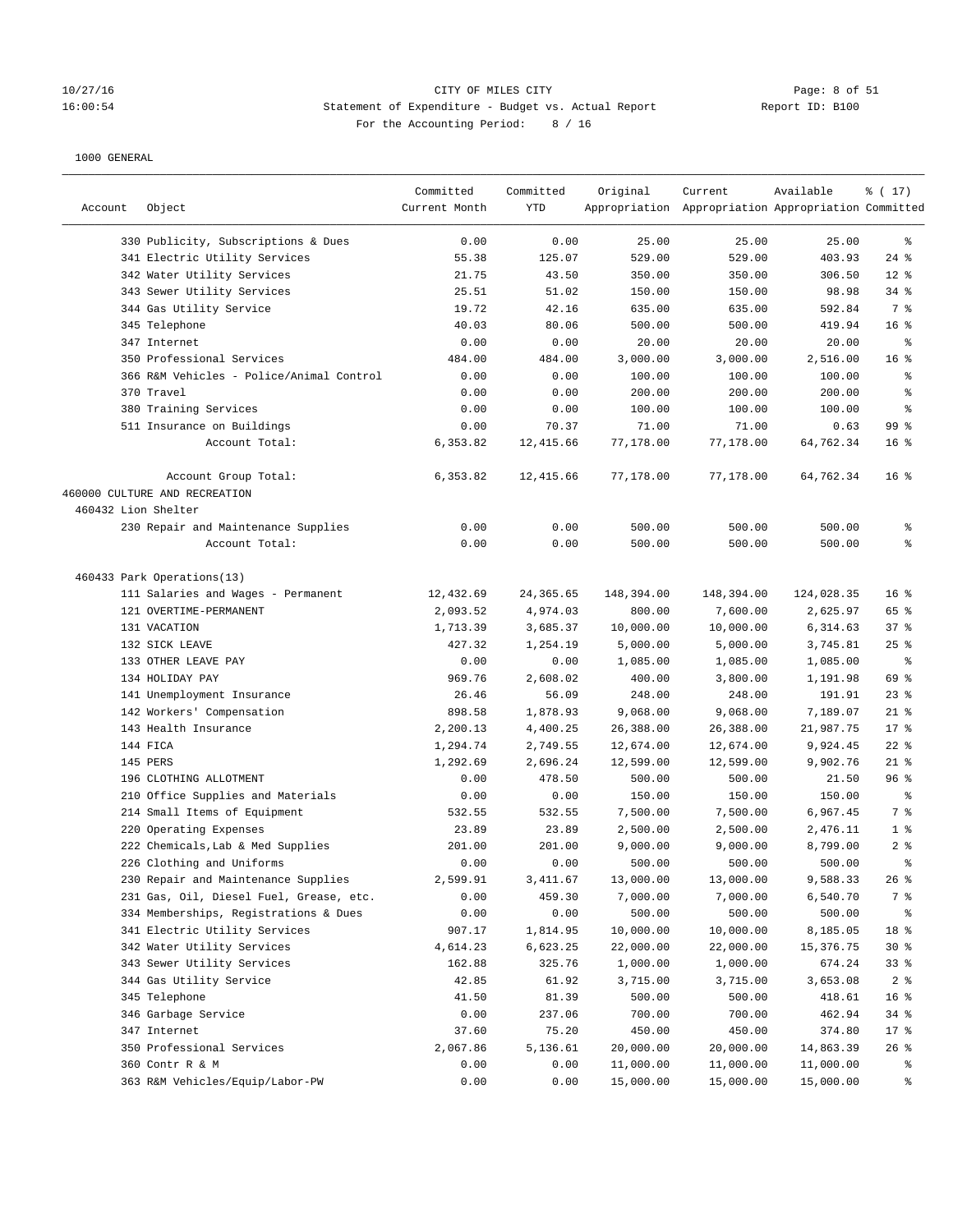## 10/27/16 CITY OF MILES CITY Page: 9 of 51 16:00:54 Statement of Expenditure - Budget vs. Actual Report Changer Report ID: B100 For the Accounting Period: 8 / 16

| Account              | Object                                           | Committed<br>Current Month | Committed<br>YTD | Original             | Current<br>Appropriation Appropriation Appropriation Committed | Available          | % (17)                         |
|----------------------|--------------------------------------------------|----------------------------|------------------|----------------------|----------------------------------------------------------------|--------------------|--------------------------------|
|                      | 370 Travel                                       | 0.00                       | 0.00             | 600.00               | 600.00                                                         | 600.00             | ి                              |
|                      | 380 Training Services                            | 0.00                       | 0.00             | 600.00               | 600.00                                                         | 600.00             | ి                              |
|                      | 511 Insurance on Buildings                       | 0.00                       | 3,039.21         | 3,040.00             | 3,040.00                                                       | 0.79               | $100$ %                        |
|                      | 512 Insurance on Vehicles & Equipment            | 0.00                       | 437.47           | 438.00               | 438.00                                                         | 0.53               | 100 %                          |
|                      | 514 Other Insurance (Boilers)                    | 0.00                       | 0.00             | 800.00               | 800.00                                                         | 800.00             | ್ಠಿ                            |
|                      | Account Total:                                   | 34,580.72                  | 71,608.05        | 357,149.00           | 367,349.00                                                     | 295,740.95         | 19 <sup>°</sup>                |
|                      | 460435 Florence Stacy Fountain                   |                            |                  |                      |                                                                |                    |                                |
|                      | 350 Professional Services                        | 0.00                       | 0.00             | 27,968.00            | 27,968.00                                                      | 27,968.00          | ್ಠಿ                            |
|                      | Account Total:                                   | 0.00                       | 0.00             | 27,968.00            | 27,968.00                                                      | 27,968.00          | ៖                              |
|                      | 460436 Denton Complex Upgrades                   |                            |                  |                      |                                                                |                    |                                |
|                      | 350 Professional Services                        | 0.00                       | 0.00             | 83,206.00            | 83,206.00                                                      | 83,206.00          | ್ಠಿ                            |
|                      | Account Total:                                   | 0.00                       | 0.00             | 83,206.00            | 83,206.00                                                      | 83,206.00          | ి                              |
|                      | 460437 Milwaukee Park Project                    |                            |                  |                      |                                                                |                    |                                |
|                      | 210 Office Supplies and Materials                | 0.00                       | 0.00             | 18,217.00            | 18,217.00                                                      | 18,217.00          | ್ಠಿ                            |
|                      | 230 Repair and Maintenance Supplies              | 0.00                       | 0.00             | 1.00                 | 1.00                                                           | 1.00               | ್ಠಿ                            |
|                      | 350 Professional Services                        | 0.00                       | 0.00             | 1.00                 | 1.00                                                           | 1.00               | ್ಠಿ                            |
|                      | Account Total:                                   | 0.00                       | 0.00             | 18,219.00            | 18,219.00                                                      | 18,219.00          | ್ಠಿ                            |
|                      | 460439 Riverside Park Tennis Court Project       |                            |                  |                      |                                                                |                    |                                |
|                      | 230 Repair and Maintenance Supplies              | 0.00                       | 0.00             | 200.00               | 200.00                                                         | 200.00             | ್ಠಿ                            |
|                      | Account Total:                                   | 0.00                       | 0.00             | 200.00               | 200.00                                                         | 200.00             | ి                              |
| 460445 Swimming Pool |                                                  |                            |                  |                      |                                                                |                    |                                |
|                      | 111 Salaries and Wages - Permanent               | 14,778.15                  | 34,076.26        | 49,904.00            | 49,904.00                                                      | 15,827.74          | 68 %                           |
|                      | 141 Unemployment Insurance                       | 22.16                      | 51.09            | 75.00                | 75.00                                                          | 23.91              | 68 %                           |
|                      | 142 Workers' Compensation                        | 807.05                     | 1,860.95         | 2,725.00             | 2,725.00                                                       | 864.05             | 68 %                           |
|                      | 144 FICA                                         | 1,130.57                   | 2,606.90         | 3,818.00             | 3,818.00                                                       | 1,211.10           | 68 %                           |
|                      | 145 PERS                                         | 210.08                     | 420.16           | 629.00               | 629.00                                                         | 208.84             | 67%                            |
|                      | 214 Small Items of Equipment                     | 0.00                       | 0.00             | 300.00               | 300.00                                                         | 300.00             | နွ                             |
|                      | 220 Operating Expenses                           | 0.00                       | 0.00             | 1,000.00             | 1,000.00                                                       | 1,000.00           | နွ                             |
|                      | 222 Chemicals, Lab & Med Supplies                | 1,300.00                   | 1,300.00         | 3,500.00             | 3,500.00                                                       | 2,200.00           | 37%                            |
|                      | 226 Clothing and Uniforms                        | 0.00                       | 0.00             | 500.00               | 500.00                                                         | 500.00             | ್ಠಿ                            |
|                      | 230 Repair and Maintenance Supplies              | 0.00                       | 0.00             | 1,000.00             | 1,000.00                                                       | 1,000.00           | ి                              |
|                      | 341 Electric Utility Services                    | 310.86                     | 606.11           | 1,375.00             | 1,375.00                                                       | 768.89             | 44 %                           |
|                      | 342 Water Utility Services                       | 112.02                     | 112.02           | 300.00               | 300.00                                                         | 187.98             | 378                            |
|                      | 343 Sewer Utility Services                       | 42.02                      | 42.02            | 100.00               | 100.00                                                         | 57.98              | 42 %                           |
|                      | 345 Telephone                                    | 51.71                      | 107.20           | 200.00               | 200.00                                                         | 92.80              | 54%                            |
|                      | 350 Professional Services                        | 0.00                       | 0.00             | 250.00               | 250.00                                                         | 250.00             | န့                             |
|                      | 360 Contr R & M                                  | 0.00                       | 0.00             | 1,000.00             | 1,000.00                                                       | 1,000.00           | န့                             |
|                      | 363 R&M Vehicles/Equip/Labor-PW                  | 0.00                       | 0.00             | 1,000.00<br>1,200.00 | 1,000.00                                                       | 1,000.00           | န့                             |
|                      | 380 Training Services<br>540 Special Assessments | 0.00<br>0.00               | 0.00<br>0.00     | 700.00               | 1,200.00<br>700.00                                             | 1,200.00<br>700.00 | န့<br>$\,{}^{\circ}\!\!\delta$ |
|                      | Account Total:                                   | 18,764.62                  | 41,182.71        | 69,576.00            | 69,576.00                                                      | 28,393.29          | 59 %                           |
|                      | Account Group Total:                             | 53, 345.34                 | 112,790.76       | 556,818.00           | 567,018.00                                                     | 454, 227. 24       | 20%                            |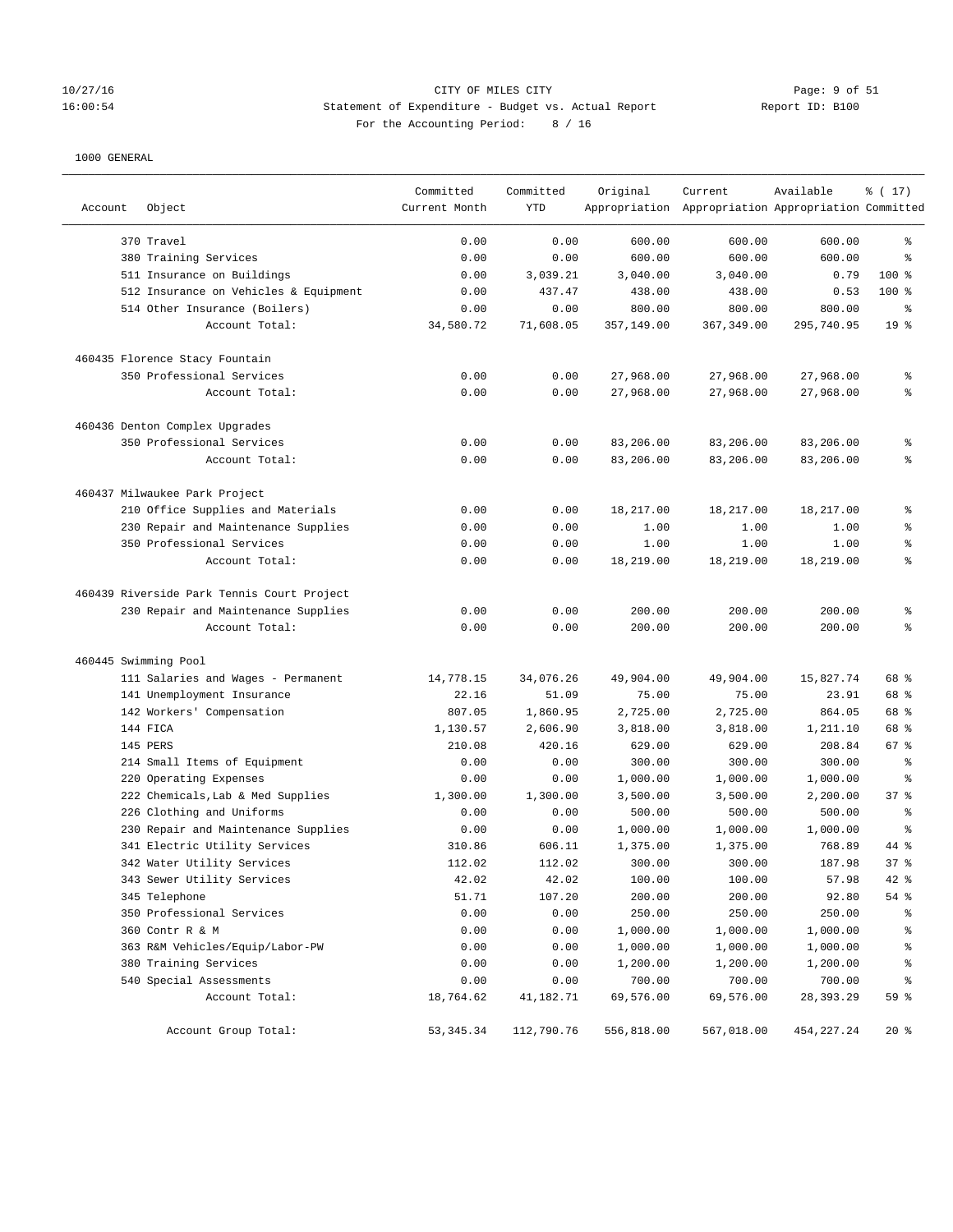### 10/27/16 CITY OF MILES CITY Page: 10 of 51 16:00:54 Statement of Expenditure - Budget vs. Actual Report Report ID: B100 For the Accounting Period: 8 / 16

|                                          | Committed     | Committed  | Original      | Current      | Available                             | $\frac{1}{6}$ ( 17) |
|------------------------------------------|---------------|------------|---------------|--------------|---------------------------------------|---------------------|
| Object<br>Account                        | Current Month | <b>YTD</b> | Appropriation |              | Appropriation Appropriation Committed |                     |
| 470000 Housing and Community Development |               |            |               |              |                                       |                     |
| 470300 Ecomonic Development              |               |            |               |              |                                       |                     |
| 350 Professional Services                | 10,995.00     | 10,995.00  | 15,995.00     | 15,995.00    | 5,000.00                              | 69 %                |
| Account Total:                           | 10,995.00     | 10,995.00  | 15,995.00     | 15,995.00    | 5,000.00                              | 69 %                |
| Account Group Total:                     | 10,995.00     | 10,995.00  | 15,995.00     | 15,995.00    | 5,000.00                              | 69%                 |
| 490000 DEBT SERVICE                      |               |            |               |              |                                       |                     |
| 490500 Other Debt Service Payments       |               |            |               |              |                                       |                     |
| 610 Principal-Police Cars                | 0.00          | 0.00       | 4,800.00      | 4,800.00     | 4,800.00                              | ್ಠಿ                 |
| 620 Interest-Police Cars                 | 0.00          | 0.00       | 4,211.00      | 4,211.00     | 4,211.00                              | ి                   |
| 652 Principle- Flood Study Loan          | 0.00          | 0.00       | 11,000.00     | 11,000.00    | 11,000.00                             | ್ಠಿ                 |
| 653 Interest- Flood Study Loan           | 0.00          | 0.00       | 12,959.00     | 12,959.00    | 12,959.00                             | နွ                  |
| Account Total:                           | 0.00          | 0.00       | 32,970.00     | 32,970.00    | 32,970.00                             | နွ                  |
| Account Group Total:                     | 0.00          | 0.00       | 32,970.00     | 32,970.00    | 32,970.00                             | ి                   |
| 520000 OTHER FINANCING USES              |               |            |               |              |                                       |                     |
| 521000 Interfund Operating Transfers Out |               |            |               |              |                                       |                     |
| 820 Transfers to Other Funds             | 24,483.00     | 48,966.00  | 379,491.00    | 379,491.00   | 330,525.00                            | 13 <sup>8</sup>     |
| Account Total:                           | 24,483.00     | 48,966.00  | 379,491.00    | 379,491.00   | 330,525.00                            | $13*$               |
| Account Group Total:                     | 24,483.00     | 48,966.00  | 379,491.00    | 379,491.00   | 330,525.00                            | $13*$               |
| Fund Total:                              | 346,202.03    | 740,122.32 | 5.025.174.00  | 5,035,374.00 | 4, 295, 251, 68                       | 15 <sup>°</sup>     |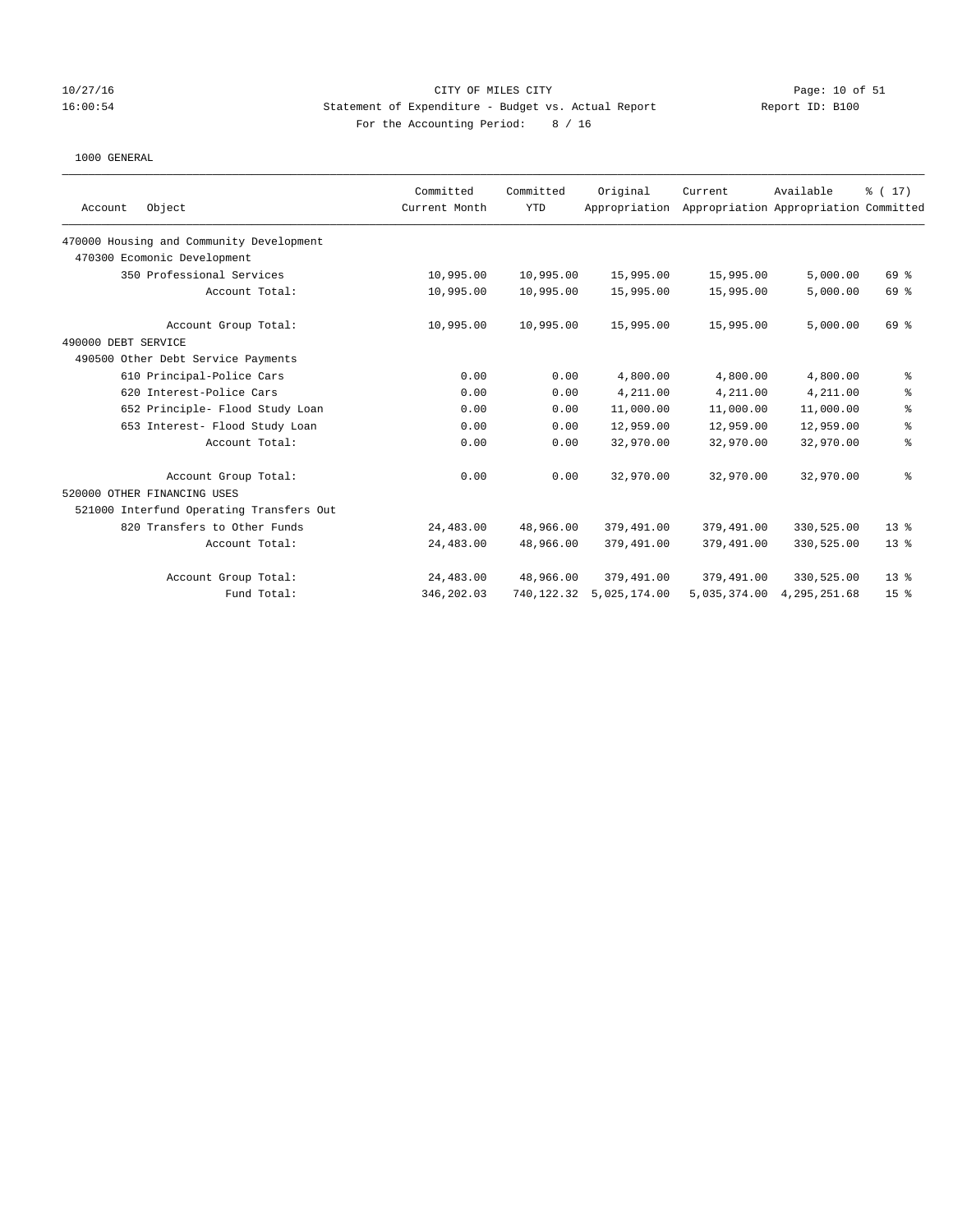## 10/27/16 Page: 11 of 51 16:00:54 Statement of Expenditure - Budget vs. Actual Report Report ID: B100 For the Accounting Period: 8 / 16

2220 LIBRARY

|         |                                          | Committed     | Committed  | Original   | Current                                             | Available  | % (17)          |
|---------|------------------------------------------|---------------|------------|------------|-----------------------------------------------------|------------|-----------------|
| Account | Object                                   | Current Month | <b>YTD</b> |            | Appropriation Appropriation Appropriation Committed |            |                 |
|         | 460000 CULTURE AND RECREATION            |               |            |            |                                                     |            |                 |
|         | 460100 Library Services(16)              |               |            |            |                                                     |            |                 |
|         | 111 Salaries and Wages - Permanent       | 12,692.24     | 25,992.91  | 177,608.00 | 177,608.00                                          | 151,615.09 | 15 <sup>°</sup> |
|         | 121 OVERTIME-PERMANENT                   | 0.00          | 0.00       | 600.00     | 600.00                                              | 600.00     | g.              |
|         | 131 VACATION                             | 3,180.23      | 4,648.79   | 12,000.00  | 12,000.00                                           | 7,351.21   | 39 %            |
|         | 132 SICK LEAVE                           | 187.26        | 1,621.65   | 4,000.00   | 4,000.00                                            | 2,378.35   | 41 %            |
|         | 133 OTHER LEAVE PAY                      | 149.09        | 149.09     | 3,860.00   | 3,860.00                                            | 3,710.91   | 4%              |
|         | 141 Unemployment Insurance               | 24.31         | 49.76      | 297.00     | 297.00                                              | 247.24     | $17*$           |
|         | 142 Workers' Compensation                | 66.06         | 135.15     | 807.00     | 807.00                                              | 671.85     | 17.8            |
|         | 143 Health Insurance                     | 3,447.80      | 6,895.60   | 41,361.00  | 41,361.00                                           | 34,465.40  | $17*$           |
|         | 144 FICA                                 | 1,228.12      | 2,513.24   | 15,152.00  | 15,152.00                                           | 12,638.76  | 17.8            |
|         | 145 PERS                                 | 1,356.66      | 2,712.88   | 16,578.00  | 16,578.00                                           | 13,865.12  | 16 <sup>°</sup> |
|         | 196 CLOTHING ALLOTMENT                   | 0.00          | 750.00     | 750.00     | 750.00                                              | 0.00       | 100 %           |
|         | 210 Office Supplies and Materials        | 4.80          | 4.80       | 1,000.00   | 1,000.00                                            | 995.20     | る               |
|         | 214 Small Items of Equipment             | 0.00          | 0.00       | 3,000.00   | 3,000.00                                            | 3,000.00   | $\,$ 8          |
|         | 220 Operating Expenses                   | 0.00          | 0.00       | 1,000.00   | 1,000.00                                            | 1,000.00   | $\,$ 8          |
|         | 224 Janitorial Supplies                  | 0.00          | 0.00       | 1,200.00   | 1,200.00                                            | 1,200.00   | $\,$ $\,$ $\,$  |
|         | 311 Postage, Box Rent, Etc.              | 90.96         | 90.96      | 1,500.00   | 1,500.00                                            | 1,409.04   | 6 <sup>°</sup>  |
|         | 320 Printing, Duplicating, Typing &      | 306.91        | 306.91     | 2,351.00   | 2,351.00                                            | 2,044.09   | $13*$           |
|         | 334 Memberships, Registrations & Dues    | 0.00          | 0.00       | 250.00     | 250.00                                              | 250.00     | န္              |
|         | 341 Electric Utility Services            | 0.00          | 791.10     | 8,000.00   | 8,000.00                                            | 7,208.90   | $10*$           |
|         | 342 Water Utility Services               | 43.20         | 95.13      | 1,252.00   | 1,252.00                                            | 1,156.87   | 8 %             |
|         | 343 Sewer Utility Services               | 44.37         | 88.74      | 800.00     | 800.00                                              | 711.26     | $11$ %          |
|         | 344 Gas Utility Service                  | 0.00          | 27.74      | 5,000.00   | 5,000.00                                            | 4,972.26   | 1 <sup>°</sup>  |
|         | 345 Telephone                            | 135.14        | 280.17     | 1,500.00   | 1,500.00                                            | 1,219.83   | 19 <sup>°</sup> |
|         | 346 Garbage Service                      | 0.00          | 0.00       | 500.00     | 500.00                                              | 500.00     | g.              |
|         | 347 Internet                             | 206.10        | 422.20     | 2,000.00   | 2,000.00                                            | 1,577.80   | $21$ %          |
|         | 350 Professional Services                | 1,418.07      | 1,418.07   | 9,000.00   | 9,000.00                                            | 7,581.93   | 16 <sup>8</sup> |
|         | 360 Contr R & M                          | 600.85        | 1,475.85   | 9,500.00   | 9,500.00                                            | 8,024.15   | 16 <sup>°</sup> |
|         | 370 Travel                               | 0.00          | 0.00       | 2,000.00   | 2,000.00                                            | 2,000.00   | g.              |
|         | 380 Training Services                    | 0.00          | 0.00       | 1,000.00   | 1,000.00                                            | 1,000.00   | $\,$ 8          |
|         | 382 Books                                | 0.00          | 0.00       | 15,000.00  | 15,000.00                                           | 15,000.00  | $\epsilon$      |
|         | 511 Insurance on Buildings               | 0.00          | 2,881.28   | 2,882.00   | 2,882.00                                            | 0.72       | $100*$          |
|         | 513 Liability                            | 0.00          | 1,266.06   | 1,267.00   | 1,267.00                                            | 0.94       | 100 %           |
|         | Account Total:                           | 25, 182. 17   | 54,618.08  | 343,015.00 | 343,015.00                                          | 288,396.92 | 16 <sup>8</sup> |
|         | Account Group Total:                     | 25, 182. 17   | 54,618.08  | 343,015.00 | 343,015.00                                          | 288,396.92 | 16 <sup>8</sup> |
|         | 520000 OTHER FINANCING USES              |               |            |            |                                                     |            |                 |
|         | 521000 Interfund Operating Transfers Out |               |            |            |                                                     |            |                 |
|         | 820 Transfers to Other Funds             | 1,912.00      | 3,824.00   | 22,994.00  | 22,994.00                                           | 19,170.00  | $17*$           |
|         | Account Total:                           | 1,912.00      | 3,824.00   | 22,994.00  | 22,994.00                                           | 19,170.00  | $17*$           |
|         |                                          |               |            |            |                                                     |            |                 |
|         | Account Group Total:                     | 1,912.00      | 3,824.00   | 22,994.00  | 22,994.00                                           | 19,170.00  | $17*$           |
|         | Fund Total:                              | 27,094.17     | 58,442.08  | 366,009.00 | 366,009.00                                          | 307,566.92 | 16 <sup>°</sup> |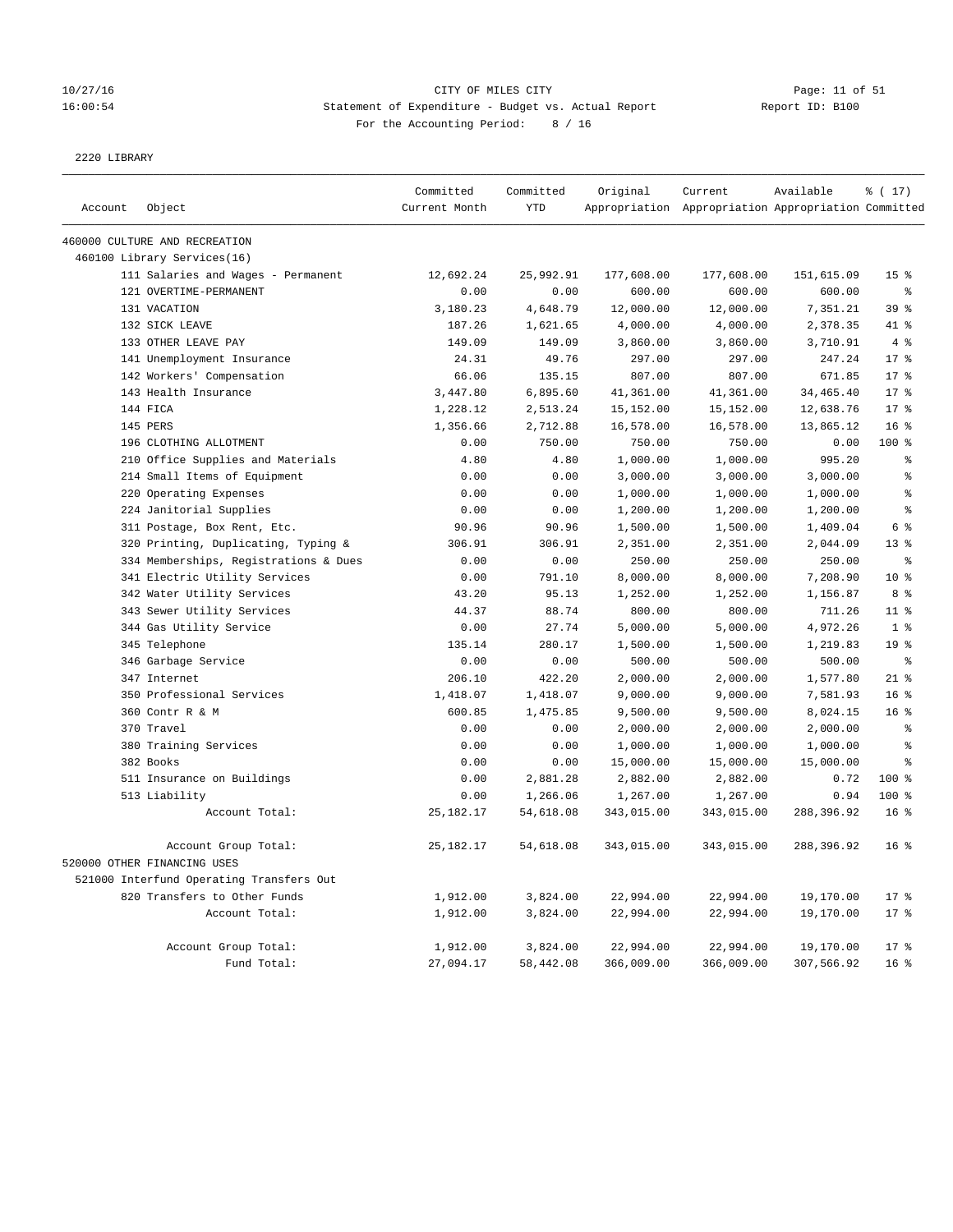## 10/27/16 CITY OF MILES CITY Page: 12 of 51 16:00:54 Statement of Expenditure - Budget vs. Actual Report Report ID: B100 For the Accounting Period: 8 / 16

### 2270 Health

| Object<br>Account                  | Committed<br>Current Month | Committed<br>YTD | Original<br>Appropriation | Current<br>Appropriation Appropriation Committed | Available | $\frac{1}{6}$ ( 17 ) |
|------------------------------------|----------------------------|------------------|---------------------------|--------------------------------------------------|-----------|----------------------|
| 440000 PUBLIC HEALTH               |                            |                  |                           |                                                  |           |                      |
| 440140 Registration and Inspection |                            |                  |                           |                                                  |           |                      |
| 311 Postage, Box Rent, Etc.        | 0.00                       | 0.00             | 200.00                    | 200.00                                           | 200.00    | ⊱                    |
| 350 Professional Services          | 0.00                       | 0.00             | 25,500.00                 | 25,500.00                                        | 25,500.00 | နွ                   |
| Account Total:                     | 0.00                       | 0.00             | 25,700.00                 | 25,700.00                                        | 25,700.00 | ⊱                    |
| Account Group Total:               | 0.00                       | 0.00             | 25,700.00                 | 25,700.00                                        | 25,700.00 | နွ                   |
| Fund Total:                        | 0.00                       | 0.00             | 25,700.00                 | 25,700.00                                        | 25,700.00 | နွ                   |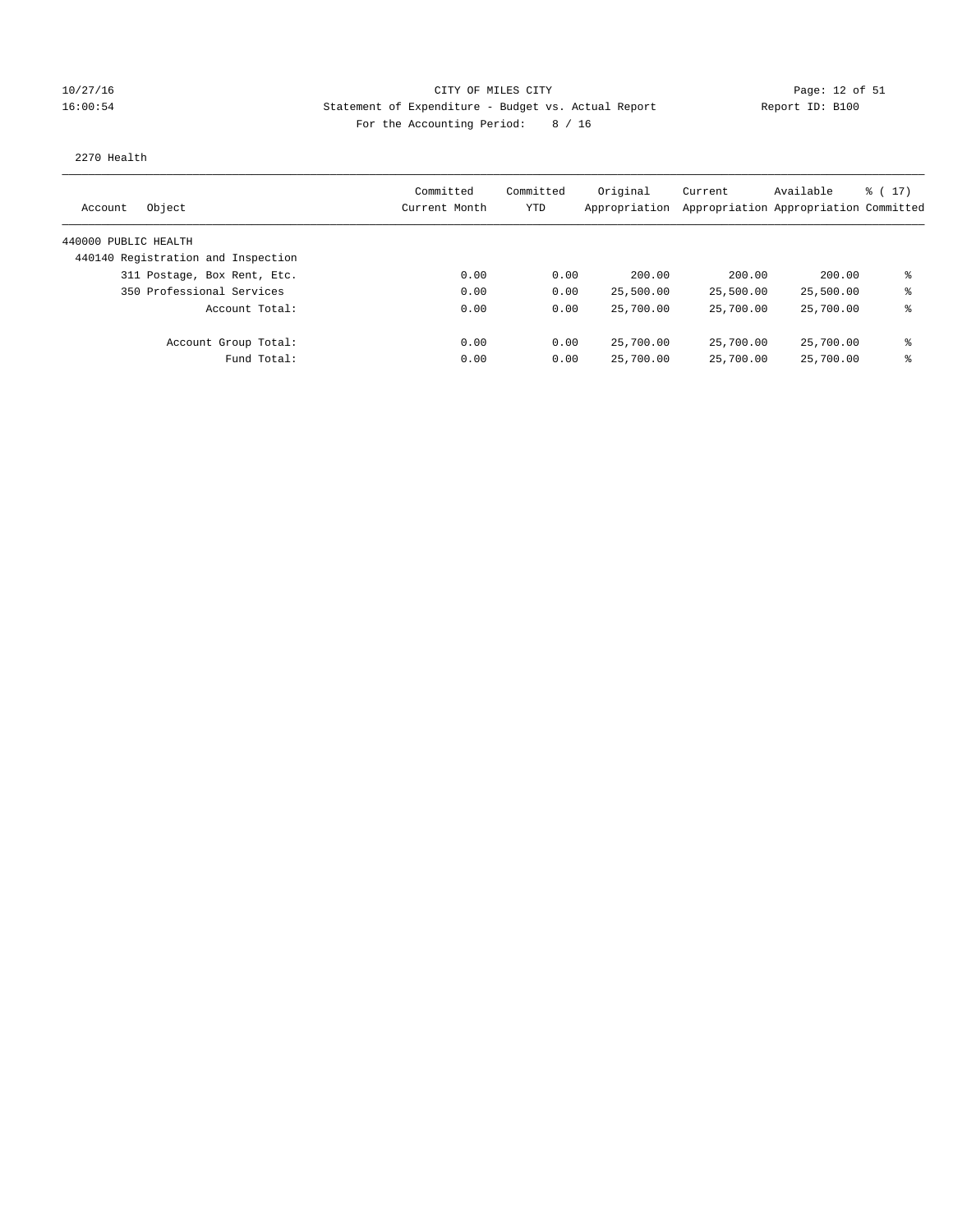### 10/27/16 CITY OF MILES CITY Page: 13 of 51 16:00:54 Statement of Expenditure - Budget vs. Actual Report Report ID: B100 For the Accounting Period: 8 / 16

### 2310 TIFD-Downtown

|                                                | Committed     | Committed  | Original      | Current    | Available                             | $\frac{1}{2}$ (17) |
|------------------------------------------------|---------------|------------|---------------|------------|---------------------------------------|--------------------|
| Object<br>Account                              | Current Month | <b>YTD</b> | Appropriation |            | Appropriation Appropriation Committed |                    |
| 460000 CULTURE AND RECREATION                  |               |            |               |            |                                       |                    |
| 460462 Urban Renewal District                  |               |            |               |            |                                       |                    |
| 350 Professional Services                      | 0.00          | 0.00       | 18,800.00     | 18,800.00  | 18,800.00                             | နွ                 |
| 721 Redevelopment                              | 0.00          | 0.00       | 190,000.00    | 190,000.00 | 190,000.00                            | ್ಠಿ                |
| Account Total:                                 | 0.00          | 0.00       | 208,800.00    | 208,800.00 | 208,800.00                            | ి                  |
| 460466 Historic Preservation- Montana Main St. |               |            |               |            |                                       |                    |
| 730 Grants & Donations to Other                | 1,000.00      | 1,000.00   | 12,000.00     | 12,000.00  | 11,000.00                             | 8 %                |
| Account Total:                                 | 1,000.00      | 1,000.00   | 12,000.00     | 12,000.00  | 11,000.00                             | 8 %                |
| Account Group Total:                           | 1,000.00      | 1,000.00   | 220,800.00    | 220,800.00 | 219,800.00                            | る                  |
| 520000 OTHER FINANCING USES                    |               |            |               |            |                                       |                    |
| 521000 Interfund Operating Transfers Out       |               |            |               |            |                                       |                    |
| 820 Transfers to Other Funds                   | 0.00          | 0.00       | 10,000.00     | 10,000.00  | 10,000.00                             | နွ                 |
| Account Total:                                 | 0.00          | 0.00       | 10,000.00     | 10,000.00  | 10,000.00                             | る                  |
| Account Group Total:                           | 0.00          | 0.00       | 10,000.00     | 10,000.00  | 10,000.00                             | နွ                 |
| Fund Total:                                    | 1,000.00      | 1,000.00   | 230,800.00    | 230,800.00 | 229,800.00                            | ి                  |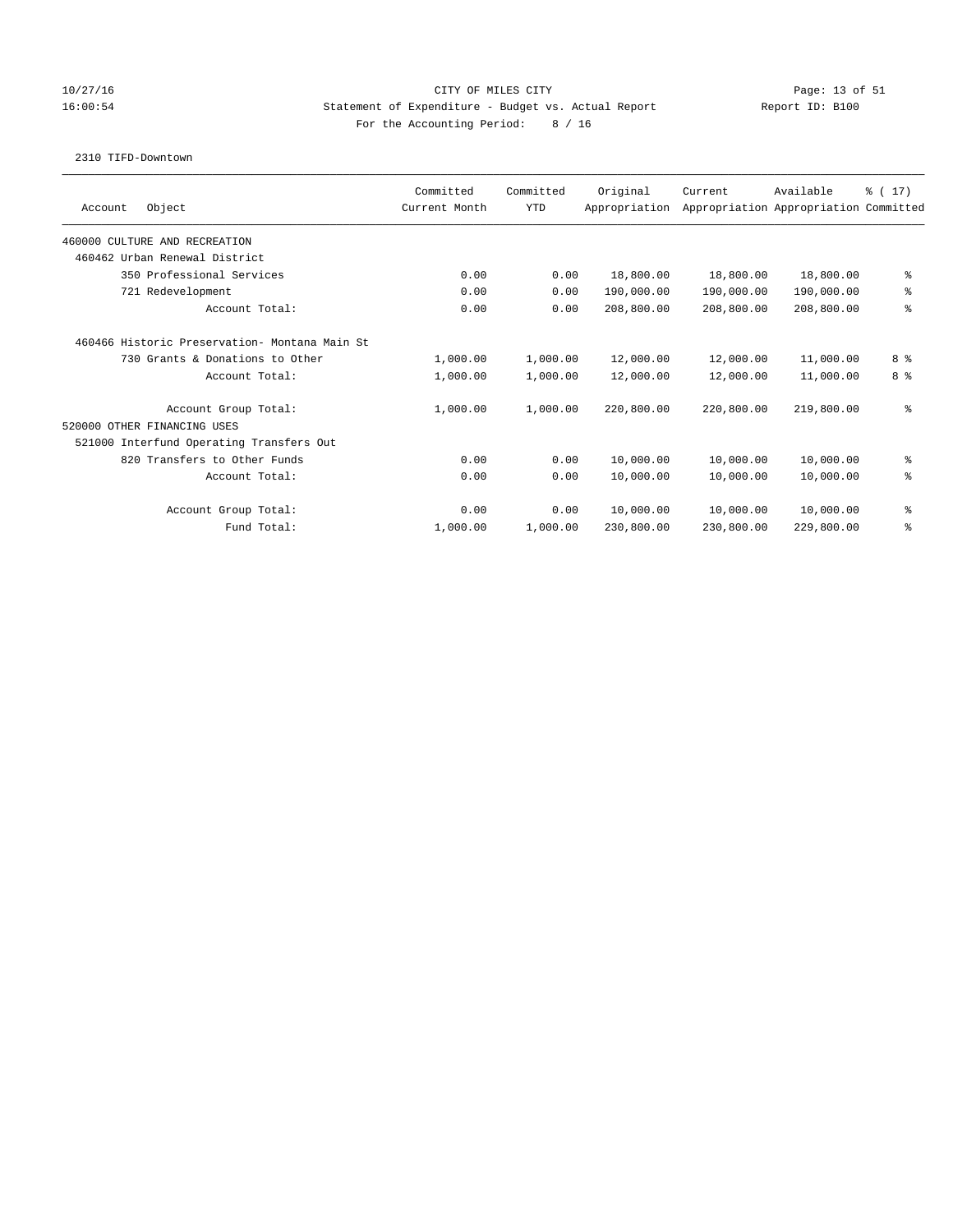# 10/27/16 Page: 14 of 51 16:00:54 Statement of Expenditure - Budget vs. Actual Report Report ID: B100 For the Accounting Period: 8 / 16

2350 Local Government/Study Commission

| Object<br>Account                    | Committed<br>Current Month | Committed<br>YTD | Original<br>Appropriation | Current  | Available<br>Appropriation Appropriation Committed | $\frac{1}{2}$ (17) |
|--------------------------------------|----------------------------|------------------|---------------------------|----------|----------------------------------------------------|--------------------|
|                                      |                            |                  |                           |          |                                                    |                    |
| 410000 GENERAL GOVERNMENT            |                            |                  |                           |          |                                                    |                    |
| 410130 Committees and Special Bodies |                            |                  |                           |          |                                                    |                    |
| 210 Office Supplies and Materials    | 0.00                       | 1,190.73         | 500.00                    | 500.00   | $-690.73$                                          | $238$ $%$          |
| 311 Postage, Box Rent, Etc.          | 79.90                      | 1,201.30         | 2,000.00                  | 2,000.00 | 798.70                                             | 60 %               |
| 320 Printing, Duplicating, Typing &  | 0.00                       | 0.00             | 3.000.00                  | 3,000.00 | 3.000.00                                           | ႜ                  |
| 350 Professional Services            | 0.00                       | 0.00             | 3,500.00                  | 3,500.00 | 3,500.00                                           | နွ                 |
| 370 Travel                           | 0.00                       | 808.88           | 692.00                    | 692.00   | $-116.88$                                          | $117$ %            |
| Account Total:                       | 79.90                      | 3,200.91         | 9,692.00                  | 9,692.00 | 6.491.09                                           | 338                |
| Account Group Total:                 | 79.90                      | 3,200.91         | 9.692.00                  | 9.692.00 | 6,491.09                                           | 338                |
| Fund Total:                          | 79.90                      | 3,200.91         | 9,692.00                  | 9,692.00 | 6,491.09                                           | 338                |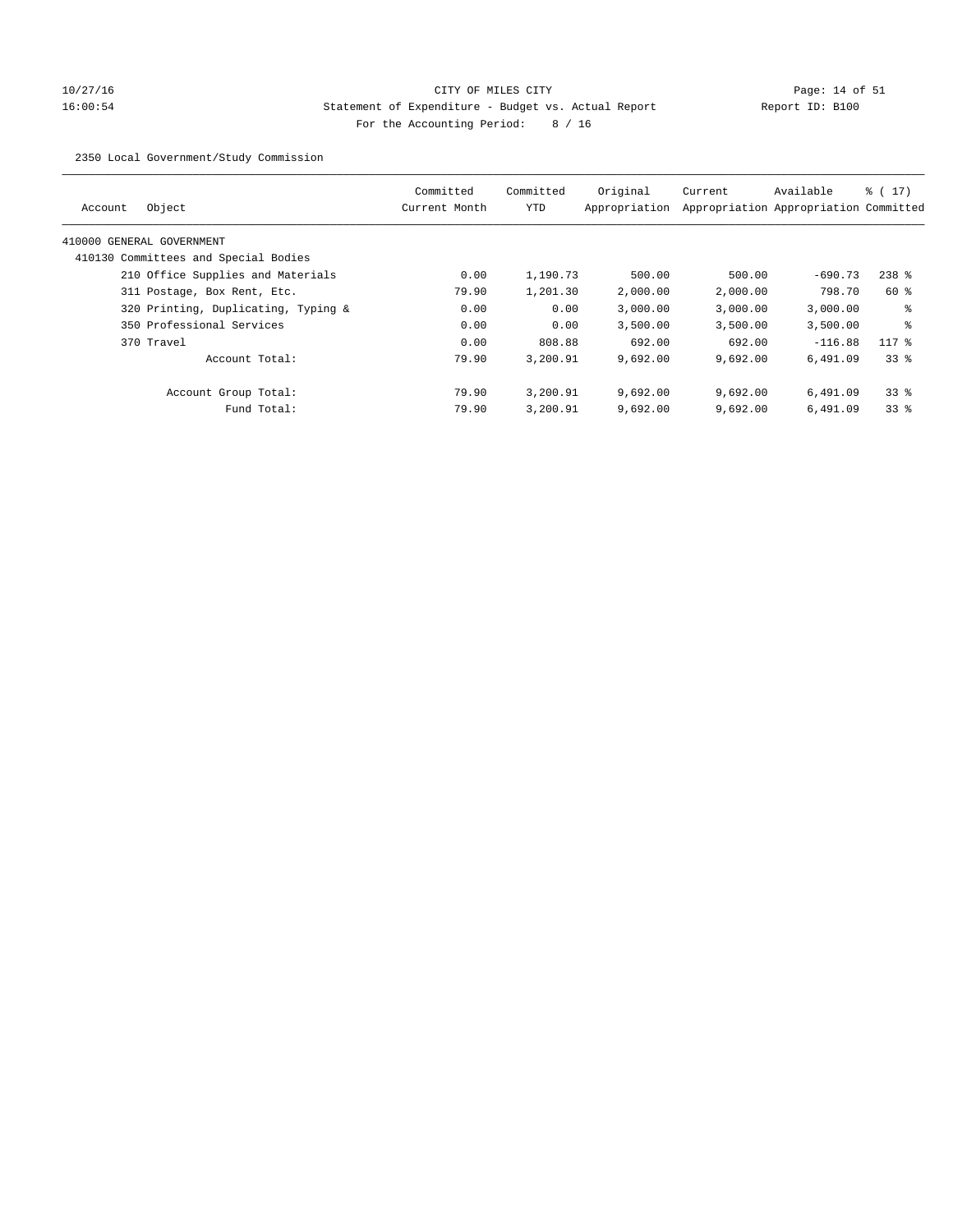## 10/27/16 CITY OF MILES CITY Page: 15 of 51 16:00:54 Statement of Expenditure - Budget vs. Actual Report Report ID: B100 For the Accounting Period: 8 / 16

2372 Permissive Medical Levy

| Object<br>Account                        | Committed<br>Current Month | Committed<br>YTD | Original<br>Appropriation | Current    | Available<br>Appropriation Appropriation Committed | $\frac{1}{6}$ ( 17 ) |
|------------------------------------------|----------------------------|------------------|---------------------------|------------|----------------------------------------------------|----------------------|
| 520000 OTHER FINANCING USES              |                            |                  |                           |            |                                                    |                      |
| 521000 Interfund Operating Transfers Out |                            |                  |                           |            |                                                    |                      |
| 820 Transfers to Other Funds             | 0.00                       | 0.00             | 192,718.00                | 192,718.00 | 192,718.00                                         | နွ                   |
| Account Total:                           | 0.00                       | 0.00             | 192,718.00                | 192,718.00 | 192,718.00                                         | ⊱                    |
| Account Group Total:                     | 0.00                       | 0.00             | 192,718.00                | 192,718.00 | 192,718.00                                         | နွ                   |
| Fund Total:                              | 0.00                       | 0.00             | 192,718.00                | 192,718.00 | 192,718.00                                         | ⊱                    |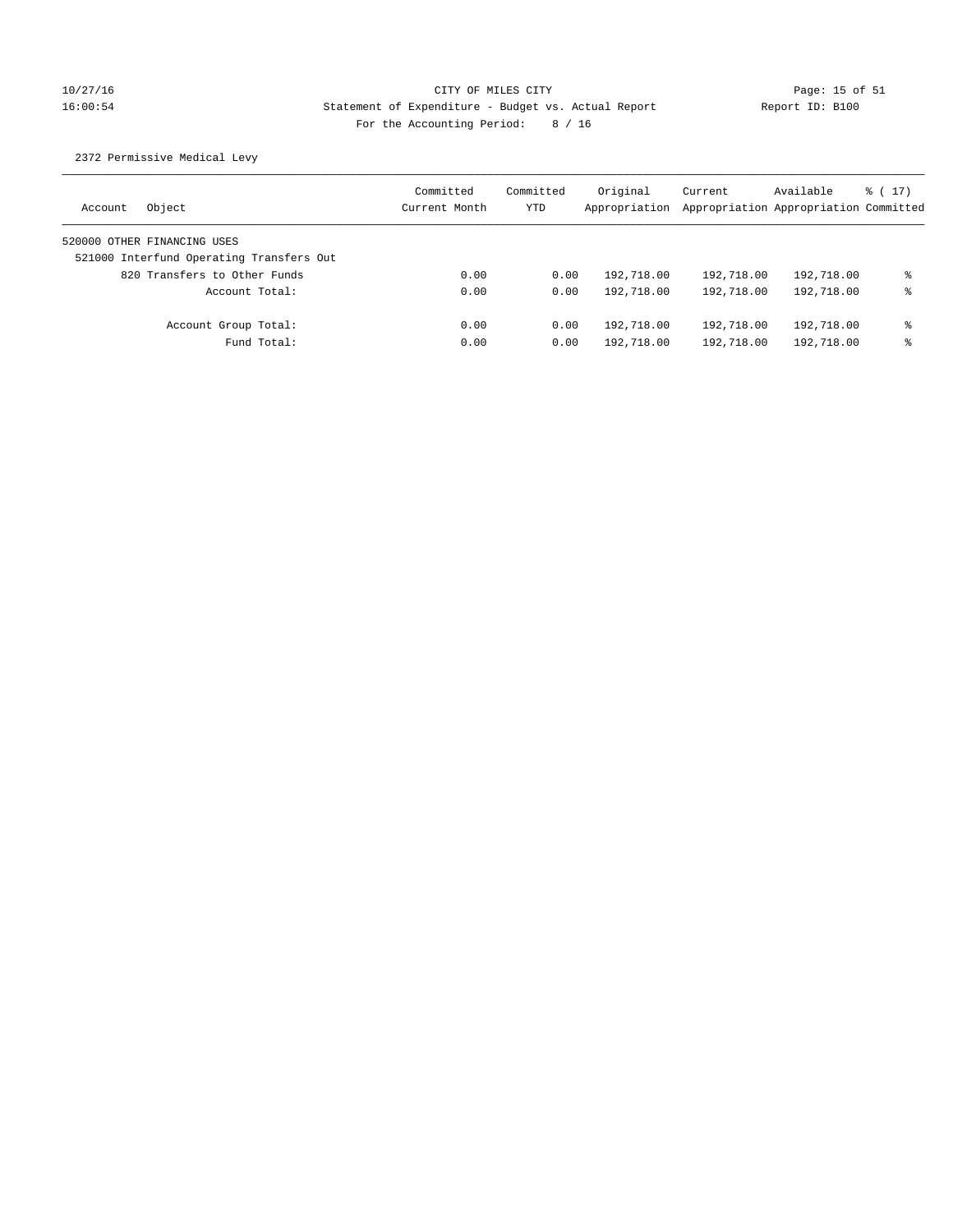# 10/27/16 CITY OF MILES CITY<br>16:00:54 Statement of Expenditure - Budget vs. Actual Report Report ID: B100 16:00:54 Statement of Expenditure - Budget vs. Actual Report For the Accounting Period: 8 / 16

### 2394 BUILDING CODE ENFORCEMENT

|                      |                                          | Committed     | Committed  | Original   | Current                                             | Available  | $\frac{1}{2}$ (17) |
|----------------------|------------------------------------------|---------------|------------|------------|-----------------------------------------------------|------------|--------------------|
| Account              | Object                                   | Current Month | <b>YTD</b> |            | Appropriation Appropriation Appropriation Committed |            |                    |
| 420000 PUBLIC SAFETY |                                          |               |            |            |                                                     |            |                    |
|                      | 420531 Building Inspection               |               |            |            |                                                     |            |                    |
|                      | 111 Salaries and Wages - Permanent       | 909.68        | 1,442.56   | 12,812.00  | 12,812.00                                           | 11,369.44  | 11 <sup>8</sup>    |
|                      | 121 OVERTIME-PERMANENT                   | 24.69         | 41.15      | 150.00     | 150.00                                              | 108.85     | 27%                |
|                      | 131 VACATION                             | 51.44         | 155.43     | 500.00     | 500.00                                              | 344.57     | $31$ %             |
|                      | 132 SICK LEAVE                           | 12.31         | 26.95      | 300.00     | 300.00                                              | 273.05     | 9%                 |
|                      | 133 OTHER LEAVE PAY                      | 0.00          | 0.00       | 515.00     | 515.00                                              | 515.00     | $\epsilon$         |
|                      | 141 Unemployment Insurance               | 1.51          | 2.55       | 22.00      | 22.00                                               | 19.45      | $12*$              |
|                      | 142 Workers' Compensation                | 25.95         | 48.95      | 460.00     | 460.00                                              | 411.05     | 11 <sup>8</sup>    |
|                      | 143 Health Insurance                     | 206.91        | 344.86     | 2,896.00   | 2,896.00                                            | 2,551.14   | $12*$              |
|                      | 144 FICA                                 | 75.98         | 129.05     | 1,093.00   | 1,093.00                                            | 963.95     | $12*$              |
|                      | 145 PERS                                 | 83.54         | 139.45     | 1,195.00   | 1,195.00                                            | 1,055.55   | $12*$              |
|                      | 196 CLOTHING ALLOTMENT                   | 0.00          | 30.00      | 30.00      | 30.00                                               | 0.00       | 100%               |
|                      | 210 Office Supplies and Materials        | 0.00          | 0.00       | 2,000.00   | 2,000.00                                            | 2,000.00   | နွ                 |
|                      | 214 Small Items of Equipment             | 45.99         | 45.99      | 15,000.00  | 15,000.00                                           | 14,954.01  | နွ                 |
|                      | 220 Operating Expenses                   | 0.00          | 0.00       | 600.00     | 600.00                                              | 600.00     | ş                  |
|                      | 311 Postage, Box Rent, Etc.              | 11.72         | 14.98      | 400.00     | 400.00                                              | 385.02     | 4%                 |
|                      | 320 Printing, Duplicating, Typing &      | 0.00          | 0.00       | 350.00     | 350.00                                              | 350.00     | $\epsilon$         |
|                      | 330 Publicity, Subscriptions & Dues      | 0.00          | 0.00       | 500.00     | 500.00                                              | 500.00     | နွ                 |
|                      | 334 Memberships, Registrations & Dues    | 0.00          | 0.00       | 300.00     | 300.00                                              | 300.00     | နွ                 |
|                      | 345 Telephone                            | 26.36         | 52.72      | 400.00     | 400.00                                              | 347.28     | 13 <sup>8</sup>    |
|                      | 347 Internet                             | 0.00          | 0.00       | 200.00     | 200.00                                              | 200.00     | $\epsilon$         |
|                      | 350 Professional Services                | 14,743.29     | 19,332.08  | 95,000.00  | 95,000.00                                           | 75,667.92  | $20*$              |
|                      | 360 Contr R & M                          | 152.25        | 304.51     | 1,866.00   | 1,866.00                                            | 1,561.49   | 16 <sup>8</sup>    |
|                      | 380 Training Services                    | 0.00          | 0.00       | 2,000.00   | 2,000.00                                            | 2,000.00   | နွ                 |
|                      | 382 Books                                | 0.00          | 0.00       | 5,000.00   | 5,000.00                                            | 5,000.00   | $\approx$          |
|                      | 540 Special Assessments                  | 0.00          | 613.54     | 800.00     | 800.00                                              | 186.46     | 77%                |
|                      | Account Total:                           | 16, 371.62    | 22,724.77  | 144,389.00 | 144,389.00                                          | 121,664.23 | 16 <sup>8</sup>    |
|                      | Account Group Total:                     | 16,371.62     | 22,724.77  | 144,389.00 | 144,389.00                                          | 121,664.23 | 16 <sup>8</sup>    |
| 510000 MISCELLANEOUS |                                          |               |            |            |                                                     |            |                    |
|                      | 510330 Comprehensive Liability Insurance |               |            |            |                                                     |            |                    |
|                      | 513 Liability                            | 0.00          | 51.72      | 52.00      | 52.00                                               | 0.28       | 99 %               |
|                      | Account Total:                           | 0.00          | 51.72      | 52.00      | 52.00                                               | 0.28       | 99 %               |
|                      | Account Group Total:                     | 0.00          | 51.72      | 52.00      | 52.00                                               | 0.28       | 99 <sup>8</sup>    |
|                      | 520000 OTHER FINANCING USES              |               |            |            |                                                     |            |                    |
|                      | 521000 Interfund Operating Transfers Out |               |            |            |                                                     |            |                    |
|                      | 820 Transfers to Other Funds             | 617.00        | 1,234.00   | 7,407.00   | 7,407.00                                            | 6, 173.00  | $17*$              |
|                      | Account Total:                           | 617.00        | 1,234.00   | 7,407.00   | 7,407.00                                            | 6,173.00   | $17*$              |
|                      | Account Group Total:                     | 617.00        | 1,234.00   | 7,407.00   | 7,407.00                                            | 6,173.00   | 17 <sup>8</sup>    |
|                      | Fund Total:                              | 16,988.62     | 24,010.49  | 151,848.00 | 151,848.00                                          | 127,837.51 | 16 <sup>8</sup>    |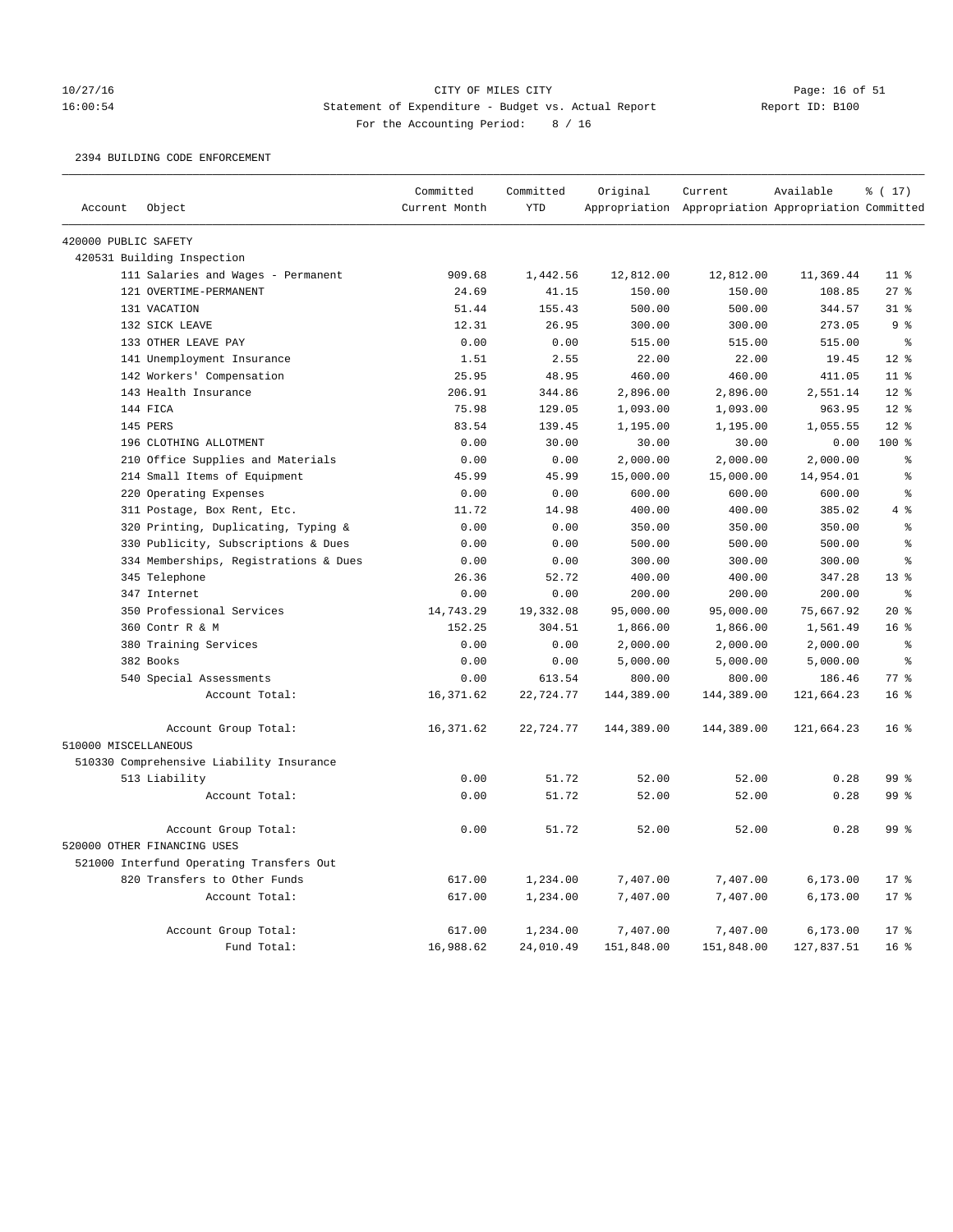## 10/27/16 CITY OF MILES CITY Page: 17 of 51 16:00:54 Statement of Expenditure - Budget vs. Actual Report Report ID: B100 For the Accounting Period: 8 / 16

## 2400 LTG M D#165-(Gen City)

| Object<br>Account                        | Committed<br>Current Month | Committed<br><b>YTD</b> | Original<br>Appropriation | Current    | Available<br>Appropriation Appropriation Committed | % (17)          |
|------------------------------------------|----------------------------|-------------------------|---------------------------|------------|----------------------------------------------------|-----------------|
| 430000 Public Works                      |                            |                         |                           |            |                                                    |                 |
| 430263 STREET LIGHTING                   |                            |                         |                           |            |                                                    |                 |
|                                          |                            |                         |                           |            |                                                    |                 |
| 341 Electric Utility Services            | 9,880.99                   | 18,847.70               | 117,500.00                | 117,500.00 | 98,652.30                                          | 16 <sup>8</sup> |
| 533 Machinery and Equipment Rental       | 5,000.00                   | 9,979.35                | 47,000.00                 | 47,000.00  | 37,020.65                                          | $21$ %          |
| Account Total:                           | 14,880.99                  | 28,827.05               | 164,500.00                | 164,500.00 | 135,672.95                                         | 18 <sup>8</sup> |
| Account Group Total:                     | 14,880.99                  | 28,827.05               | 164,500.00                | 164,500.00 | 135,672.95                                         | 18 <sup>8</sup> |
| 520000 OTHER FINANCING USES              |                            |                         |                           |            |                                                    |                 |
| 521000 Interfund Operating Transfers Out |                            |                         |                           |            |                                                    |                 |
| 820 Transfers to Other Funds             | 0.00                       | 1,000.00                | 1,000.00                  | 1,000.00   | 0.00                                               | $100$ %         |
| Account Total:                           | 0.00                       | 1,000.00                | 1,000.00                  | 1,000.00   | 0.00                                               | $100*$          |
| Account Group Total:                     | 0.00                       | 1,000.00                | 1,000.00                  | 1,000.00   | 0.00                                               | $100$ %         |
| Fund Total:                              | 14,880.99                  | 29,827.05               | 165,500.00                | 165,500.00 | 135,672.95                                         | 18 <sup>8</sup> |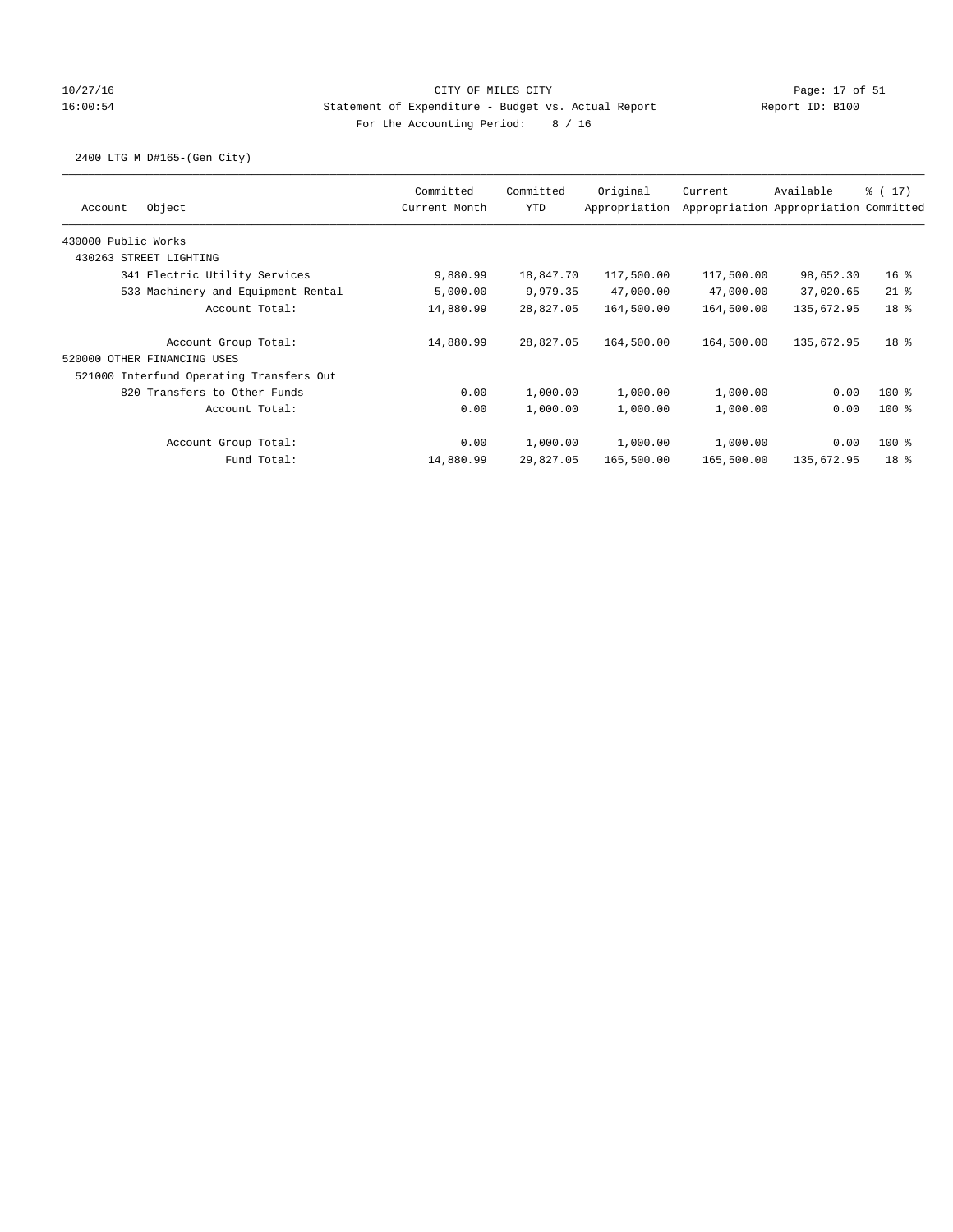## 10/27/16 CITY OF MILES CITY Page: 18 of 51 16:00:54 Statement of Expenditure - Budget vs. Actual Report Report ID: B100 For the Accounting Period: 8 / 16

### 2420 LTG M D#167-(MilesAddn Etc)

|                                          | Committed     | Committed  | Original      | Current   | Available                             | $\frac{1}{6}$ ( 17) |
|------------------------------------------|---------------|------------|---------------|-----------|---------------------------------------|---------------------|
| Object<br>Account                        | Current Month | <b>YTD</b> | Appropriation |           | Appropriation Appropriation Committed |                     |
| 430000 Public Works                      |               |            |               |           |                                       |                     |
| 430263 STREET LIGHTING                   |               |            |               |           |                                       |                     |
| 341 Electric Utility Services            | 1,826.44      | 3,485.30   | 23,280.00     | 23,280.00 | 19,794.70                             | 15 <sup>8</sup>     |
| 360 Contr R & M                          | 0.00          | 0.00       | 9,000.00      | 9,000.00  | 9,000.00                              | ి                   |
| 533 Machinery and Equipment Rental       | 663.35        | 1,326.70   | 0.00          | 0.00      | $-1,326.70$                           | နွ                  |
| Account Total:                           | 2,489.79      | 4,812.00   | 32,280.00     | 32,280.00 | 27,468.00                             | 15 <sup>8</sup>     |
| Account Group Total:                     | 2,489.79      | 4,812.00   | 32,280.00     | 32,280.00 | 27,468.00                             | 15 <sup>8</sup>     |
| 520000 OTHER FINANCING USES              |               |            |               |           |                                       |                     |
| 521000 Interfund Operating Transfers Out |               |            |               |           |                                       |                     |
| 820 Transfers to Other Funds             | 0.00          | 1,000.00   | 1,000.00      | 1,000.00  | 0.00                                  | $100*$              |
| Account Total:                           | 0.00          | 1,000.00   | 1,000.00      | 1,000.00  | 0.00                                  | $100*$              |
| Account Group Total:                     | 0.00          | 1,000.00   | 1,000.00      | 1,000.00  | 0.00                                  | 100 %               |
| Fund Total:                              | 2,489.79      | 5,812.00   | 33,280.00     | 33,280.00 | 27,468.00                             | $17*$               |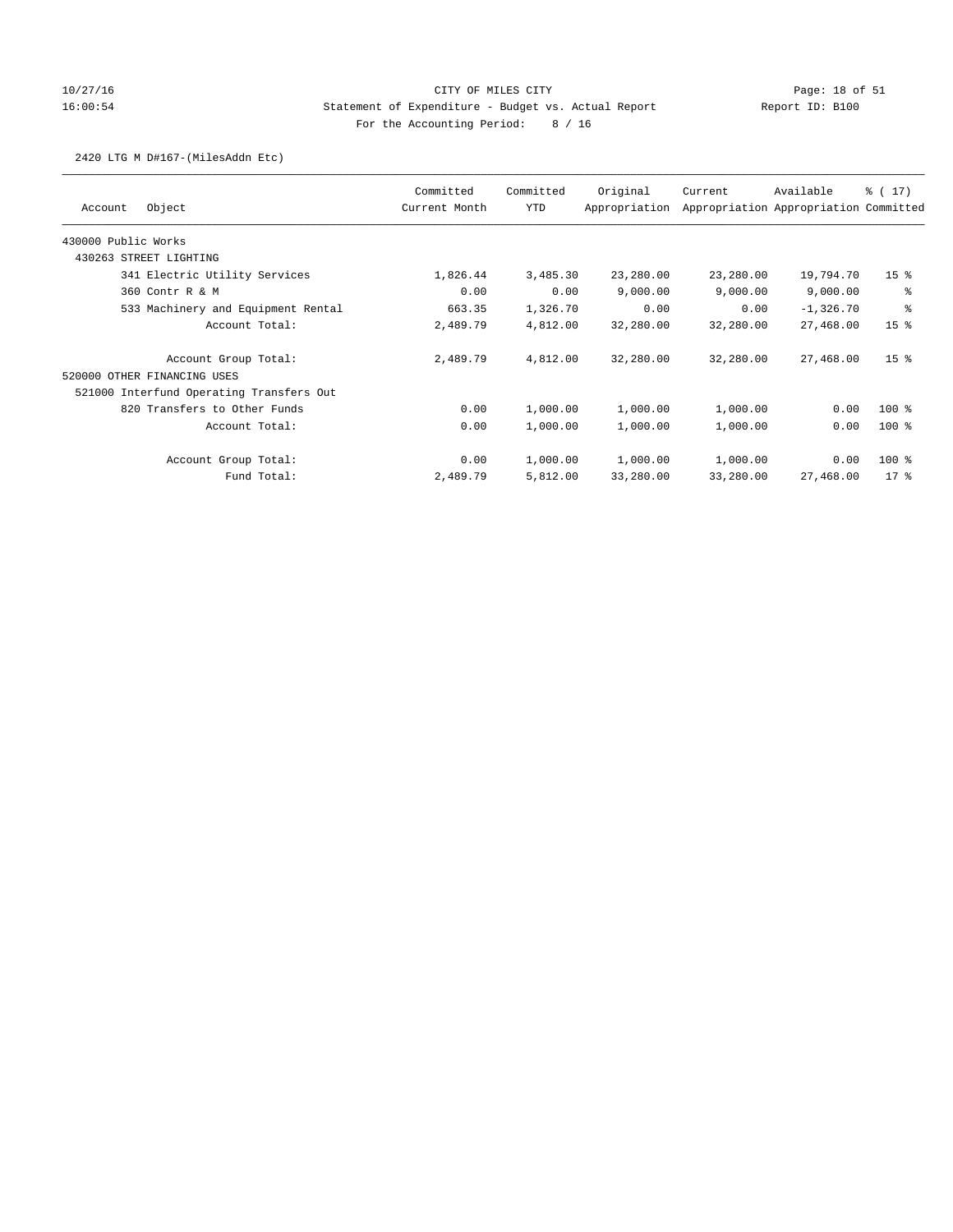## 10/27/16 CITY OF MILES CITY Page: 19 of 51 16:00:54 Statement of Expenditure - Budget vs. Actual Report Report ID: B100 For the Accounting Period: 8 / 16

### 2430 LTG M D#171-(Balsam Est)

|                                          | Committed     | Committed  | Original      | Current  | Available                             | $\frac{1}{6}$ ( 17) |
|------------------------------------------|---------------|------------|---------------|----------|---------------------------------------|---------------------|
| Object<br>Account                        | Current Month | <b>YTD</b> | Appropriation |          | Appropriation Appropriation Committed |                     |
| 430000 Public Works                      |               |            |               |          |                                       |                     |
| 430263 STREET LIGHTING                   |               |            |               |          |                                       |                     |
| 230 Repair and Maintenance Supplies      | 158.09        | 158.09     | 850.00        | 850.00   | 691.91                                | 19 <sup>°</sup>     |
| 341 Electric Utility Services            | 128.56        | 245.35     | 1,801.00      | 1,801.00 | 1,555.65                              | $14*$               |
| 360 Contr R & M                          | 193.50        | 193.50     | 1,500.00      | 1,500.00 | 1,306.50                              | $13*$               |
| Account Total:                           | 480.15        | 596.94     | 4,151.00      | 4,151.00 | 3,554.06                              | 14 %                |
| Account Group Total:                     | 480.15        | 596.94     | 4,151.00      | 4,151.00 | 3,554.06                              | $14*$               |
| 520000 OTHER FINANCING USES              |               |            |               |          |                                       |                     |
| 521000 Interfund Operating Transfers Out |               |            |               |          |                                       |                     |
| 820 Transfers to Other Funds             | 0.00          | 1,000.00   | 1,000.00      | 1,000.00 | 0.00                                  | $100$ %             |
| Account Total:                           | 0.00          | 1,000.00   | 1,000.00      | 1,000.00 | 0.00                                  | $100*$              |
| Account Group Total:                     | 0.00          | 1,000.00   | 1,000.00      | 1,000.00 | 0.00                                  | 100 %               |
| Fund Total:                              | 480.15        | 1,596.94   | 5,151.00      | 5,151.00 | 3,554.06                              | 318                 |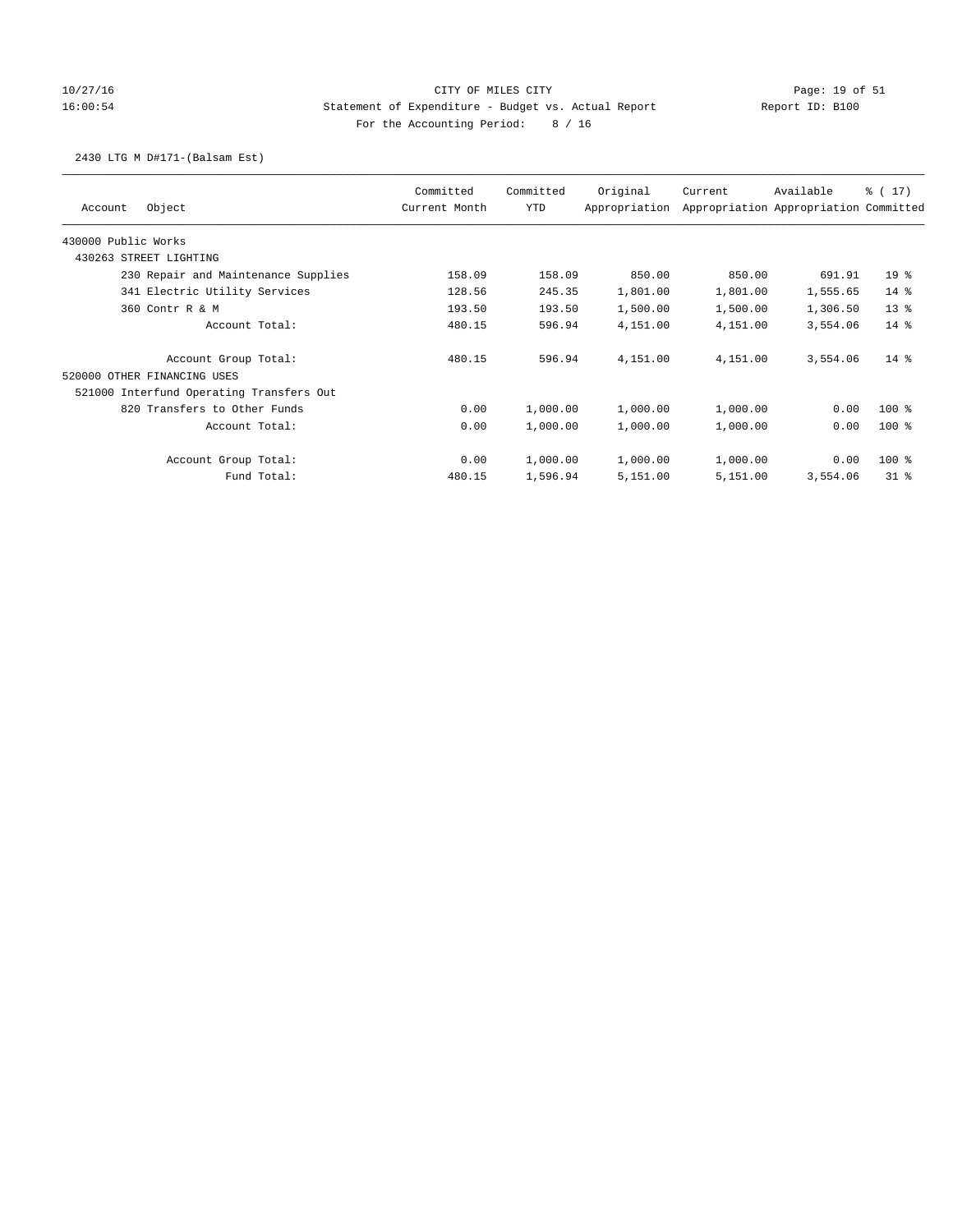## 10/27/16 CITY OF MILES CITY Page: 20 of 51 16:00:54 Statement of Expenditure - Budget vs. Actual Report Report ID: B100 For the Accounting Period: 8 / 16

## 2440 LTG M D#172-(Main Str)

|                                          | Committed<br>Current Month | Committed  | Original<br>Appropriation | Current   | Available<br>Appropriation Appropriation Committed | $\frac{1}{6}$ ( 17) |
|------------------------------------------|----------------------------|------------|---------------------------|-----------|----------------------------------------------------|---------------------|
| Object<br>Account                        |                            | <b>YTD</b> |                           |           |                                                    |                     |
| 430000 Public Works                      |                            |            |                           |           |                                                    |                     |
| 430263 STREET LIGHTING                   |                            |            |                           |           |                                                    |                     |
| 230 Repair and Maintenance Supplies      | 0.00                       | 0.00       | 3,000.00                  | 3,000.00  | 3,000.00                                           | ႜ                   |
| 341 Electric Utility Services            | 1,148.93                   | 2,200.12   | 14,890.00                 | 14,890.00 | 12,689.88                                          | 15 <sup>8</sup>     |
| 360 Contr R & M                          | 0.00                       | 0.00       | 1,700.00                  | 1,700.00  | 1,700.00                                           | ႜ                   |
| Account Total:                           | 1,148.93                   | 2,200.12   | 19,590.00                 | 19,590.00 | 17,389.88                                          | $11$ %              |
| Account Group Total:                     | 1,148.93                   | 2,200.12   | 19,590.00                 | 19,590.00 | 17,389.88                                          | $11$ %              |
| 520000 OTHER FINANCING USES              |                            |            |                           |           |                                                    |                     |
| 521000 Interfund Operating Transfers Out |                            |            |                           |           |                                                    |                     |
| 820 Transfers to Other Funds             | 0.00                       | 1,000.00   | 1,000.00                  | 1,000.00  | 0.00                                               | $100*$              |
| Account Total:                           | 0.00                       | 1,000.00   | 1,000.00                  | 1,000.00  | 0.00                                               | $100*$              |
| Account Group Total:                     | 0.00                       | 1,000.00   | 1,000.00                  | 1,000.00  | 0.00                                               | 100 %               |
| Fund Total:                              | 1,148.93                   | 3,200.12   | 20,590.00                 | 20,590.00 | 17,389.88                                          | 16 <sup>8</sup>     |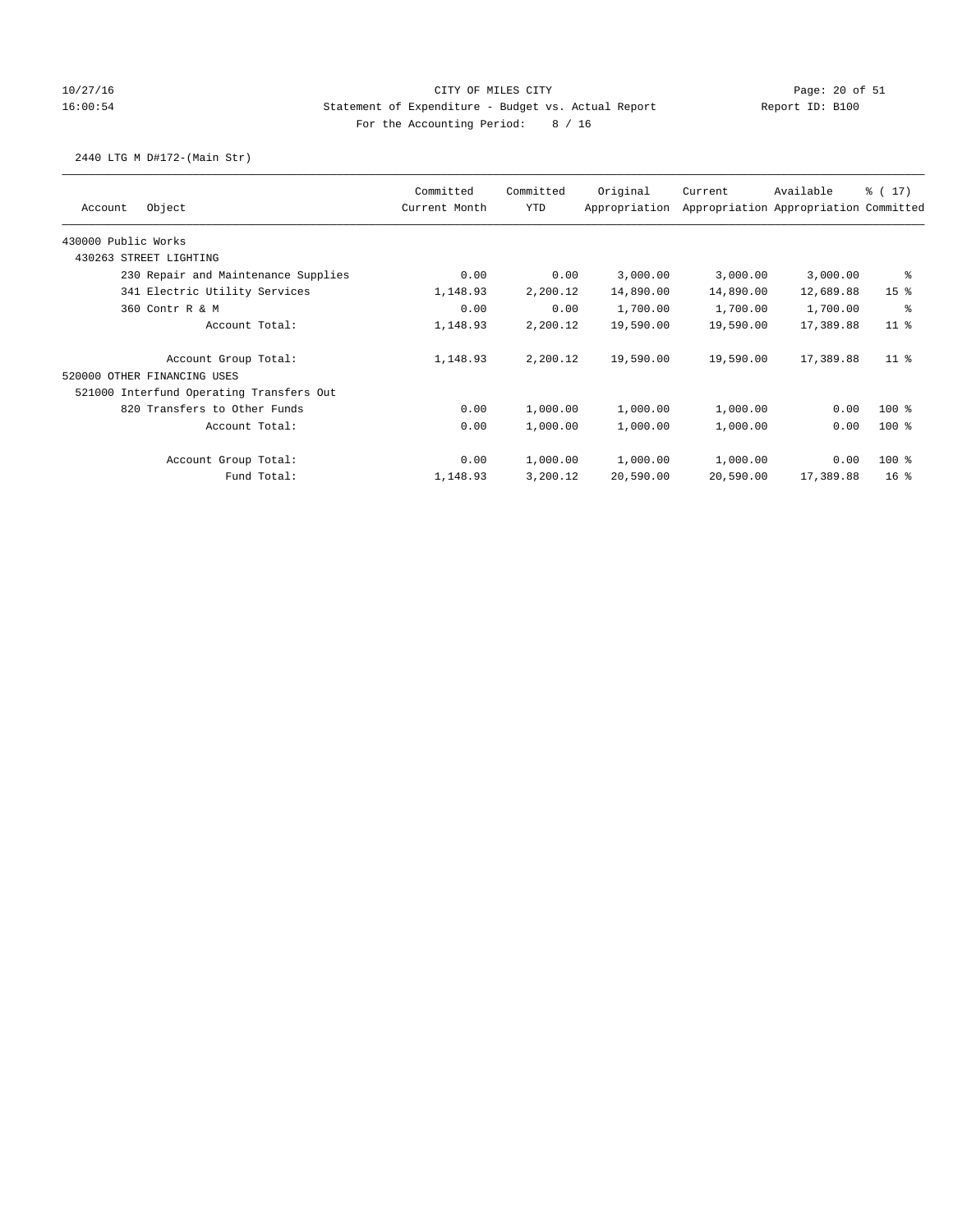## 10/27/16 CITY OF MILES CITY Page: 21 of 51 16:00:54 Statement of Expenditure - Budget vs. Actual Report Report ID: B100 For the Accounting Period: 8 / 16

## 2450 LTG M D#195-(SG-Trico)

| Object<br>Account                        | Committed<br>Current Month | Committed<br><b>YTD</b> | Original<br>Appropriation | Current  | Available<br>Appropriation Appropriation Committed | % (17)          |
|------------------------------------------|----------------------------|-------------------------|---------------------------|----------|----------------------------------------------------|-----------------|
| 430000 Public Works                      |                            |                         |                           |          |                                                    |                 |
| 430263 STREET LIGHTING                   |                            |                         |                           |          |                                                    |                 |
| 341 Electric Utility Services            | 401.84                     | 803.68                  | 5,505.00                  | 5,505.00 | 4,701.32                                           | 15 <sup>8</sup> |
| Account Total:                           | 401.84                     | 803.68                  | 5,505.00                  | 5,505.00 | 4,701.32                                           | 15 <sup>8</sup> |
| Account Group Total:                     | 401.84                     | 803.68                  | 5,505.00                  | 5,505.00 | 4,701.32                                           | 15 <sup>8</sup> |
| 520000 OTHER FINANCING USES              |                            |                         |                           |          |                                                    |                 |
| 521000 Interfund Operating Transfers Out |                            |                         |                           |          |                                                    |                 |
| 820 Transfers to Other Funds             | 0.00                       | 1,000.00                | 1,000.00                  | 1,000.00 | 0.00                                               | $100$ %         |
| Account Total:                           | 0.00                       | 1,000.00                | 1,000.00                  | 1,000.00 | 0.00                                               | $100*$          |
| Account Group Total:                     | 0.00                       | 1,000.00                | 1,000.00                  | 1,000.00 | 0.00                                               | $100*$          |
| Fund Total:                              | 401.84                     | 1,803.68                | 6,505.00                  | 6,505.00 | 4,701.32                                           | $28$ $%$        |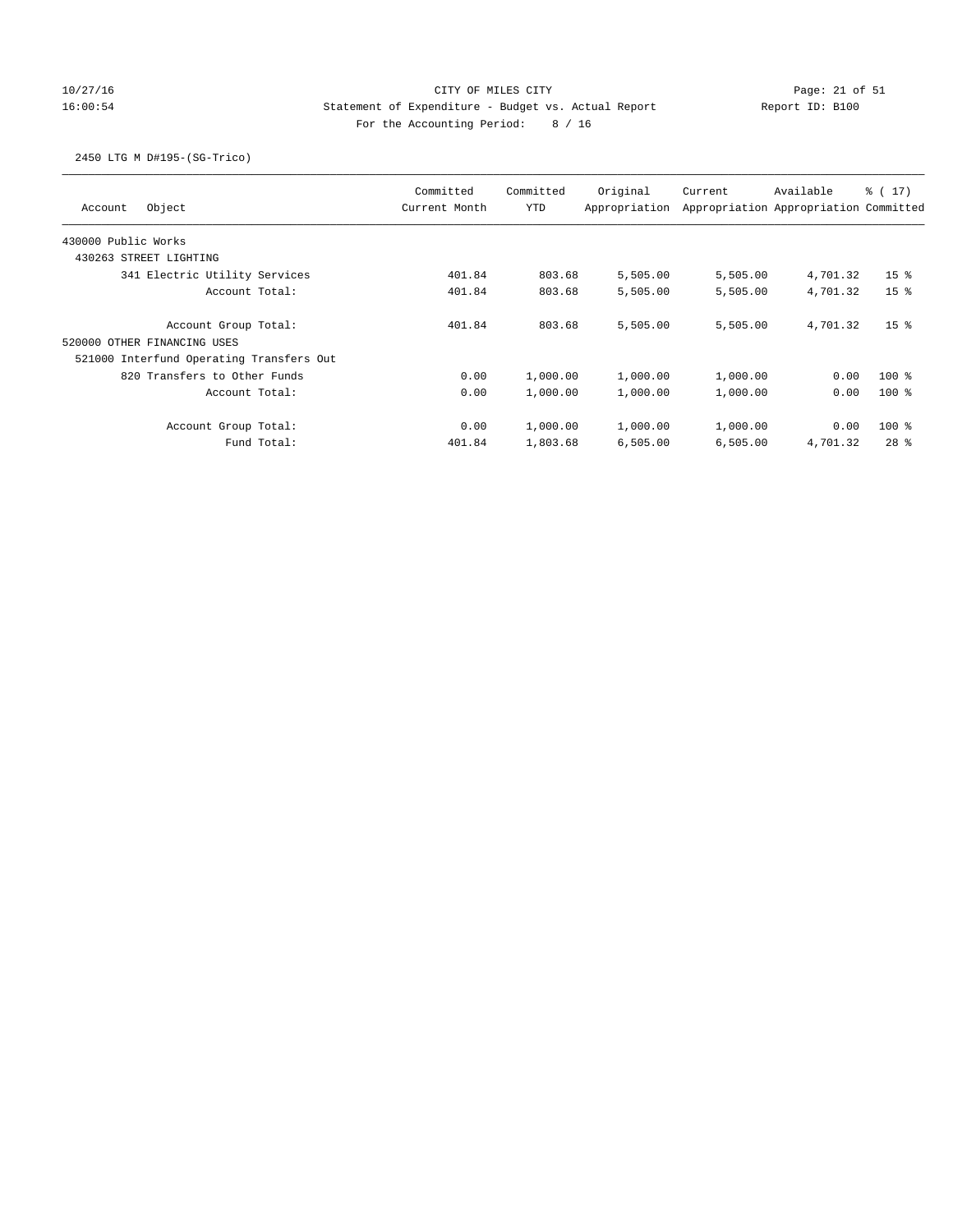# 10/27/16 Page: 22 of 51 16:00:54 Statement of Expenditure - Budget vs. Actual Report Report ID: B100 For the Accounting Period: 8 / 16

### 2470 LTG M D#202-(SG-MDU&NV)

| Object<br>Account                        | Committed<br>Current Month | Committed<br>YTD | Original<br>Appropriation | Current  | Available<br>Appropriation Appropriation Committed | $\frac{1}{2}$ ( 17 ) |
|------------------------------------------|----------------------------|------------------|---------------------------|----------|----------------------------------------------------|----------------------|
| 430000 Public Works                      |                            |                  |                           |          |                                                    |                      |
| 430263 STREET LIGHTING                   |                            |                  |                           |          |                                                    |                      |
| 341 Electric Utility Services            | 277.97                     | 530.44           | 3,809.00                  | 3,809.00 | 3,278.56                                           | $14*$                |
| 533 Machinery and Equipment Rental       | 304.12                     | 608.24           | 3,200.00                  | 3,200.00 | 2,591.76                                           | 19 <sup>8</sup>      |
| Account Total:                           | 582.09                     | 1,138.68         | 7,009.00                  | 7,009.00 | 5,870.32                                           | 16 <sup>8</sup>      |
| Account Group Total:                     | 582.09                     | 1,138.68         | 7,009.00                  | 7,009.00 | 5,870.32                                           | $16*$                |
| 520000 OTHER FINANCING USES              |                            |                  |                           |          |                                                    |                      |
| 521000 Interfund Operating Transfers Out |                            |                  |                           |          |                                                    |                      |
| 820 Transfers to Other Funds             | 0.00                       | 1,000.00         | 1,000.00                  | 1,000.00 | 0.00                                               | $100*$               |
| Account Total:                           | 0.00                       | 1,000.00         | 1,000.00                  | 1,000.00 | 0.00                                               | $100*$               |
| Account Group Total:                     | 0.00                       | 1,000.00         | 1,000.00                  | 1,000.00 | 0.00                                               | $100*$               |
| Fund Total:                              | 582.09                     | 2,138.68         | 8,009.00                  | 8,009.00 | 5,870.32                                           | 278                  |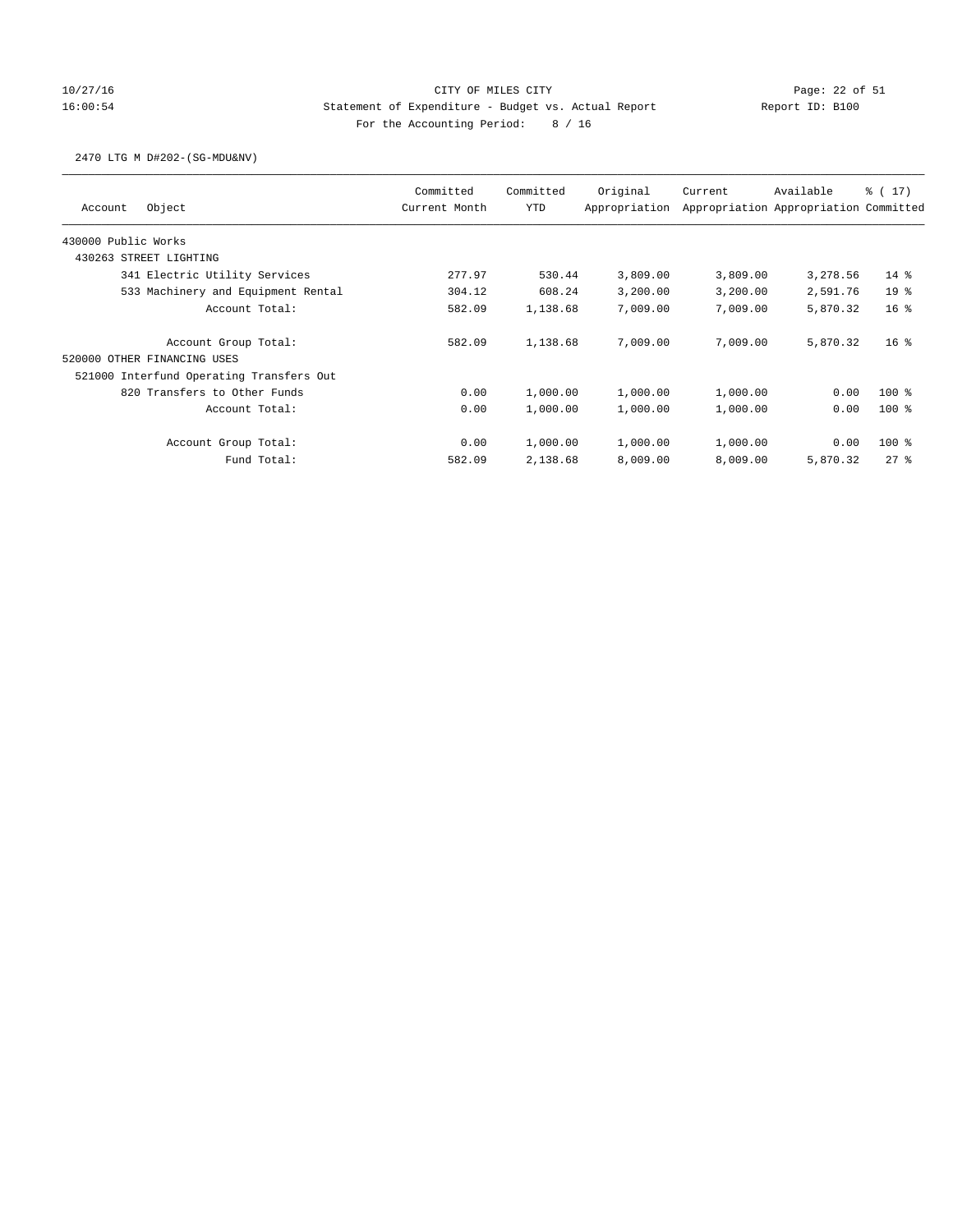## 10/27/16 CITY OF MILES CITY Page: 23 of 51 16:00:54 Statement of Expenditure - Budget vs. Actual Report Report ID: B100 For the Accounting Period: 8 / 16

### 2480 LTG M M#173-(Milestown Estates)

| Object<br>Account                        | Committed<br>Current Month | Committed<br><b>YTD</b> | Original<br>Appropriation | Current  | Available<br>Appropriation Appropriation Committed | $\frac{1}{6}$ ( 17) |
|------------------------------------------|----------------------------|-------------------------|---------------------------|----------|----------------------------------------------------|---------------------|
| 430000 Public Works                      |                            |                         |                           |          |                                                    |                     |
|                                          |                            |                         |                           |          |                                                    |                     |
| 430263 STREET LIGHTING                   |                            |                         |                           |          |                                                    |                     |
| 230 Repair and Maintenance Supplies      | 0.00                       | 0.00                    | 460.00                    | 460.00   | 460.00                                             | ႜ                   |
| 341 Electric Utility Services            | 99.67                      | 196.48                  | 1,400.00                  | 1,400.00 | 1,203.52                                           | $14*$               |
| 360 Contr R & M                          | 0.00                       | 0.00                    | 100.00                    | 100.00   | 100.00                                             | နွ                  |
| Account Total:                           | 99.67                      | 196.48                  | 1,960.00                  | 1,960.00 | 1,763.52                                           | $10*$               |
| Account Group Total:                     | 99.67                      | 196.48                  | 1,960.00                  | 1,960.00 | 1,763.52                                           | $10*$               |
| 520000 OTHER FINANCING USES              |                            |                         |                           |          |                                                    |                     |
| 521000 Interfund Operating Transfers Out |                            |                         |                           |          |                                                    |                     |
| 820 Transfers to Other Funds             | 0.00                       | 250.00                  | 250.00                    | 250.00   | 0.00                                               | $100$ %             |
| Account Total:                           | 0.00                       | 250.00                  | 250.00                    | 250.00   | 0.00                                               | $100$ %             |
| Account Group Total:                     | 0.00                       | 250.00                  | 250.00                    | 250.00   | 0.00                                               | 100 %               |
| Fund Total:                              | 99.67                      | 446.48                  | 2,210.00                  | 2,210.00 | 1,763.52                                           | $20*$               |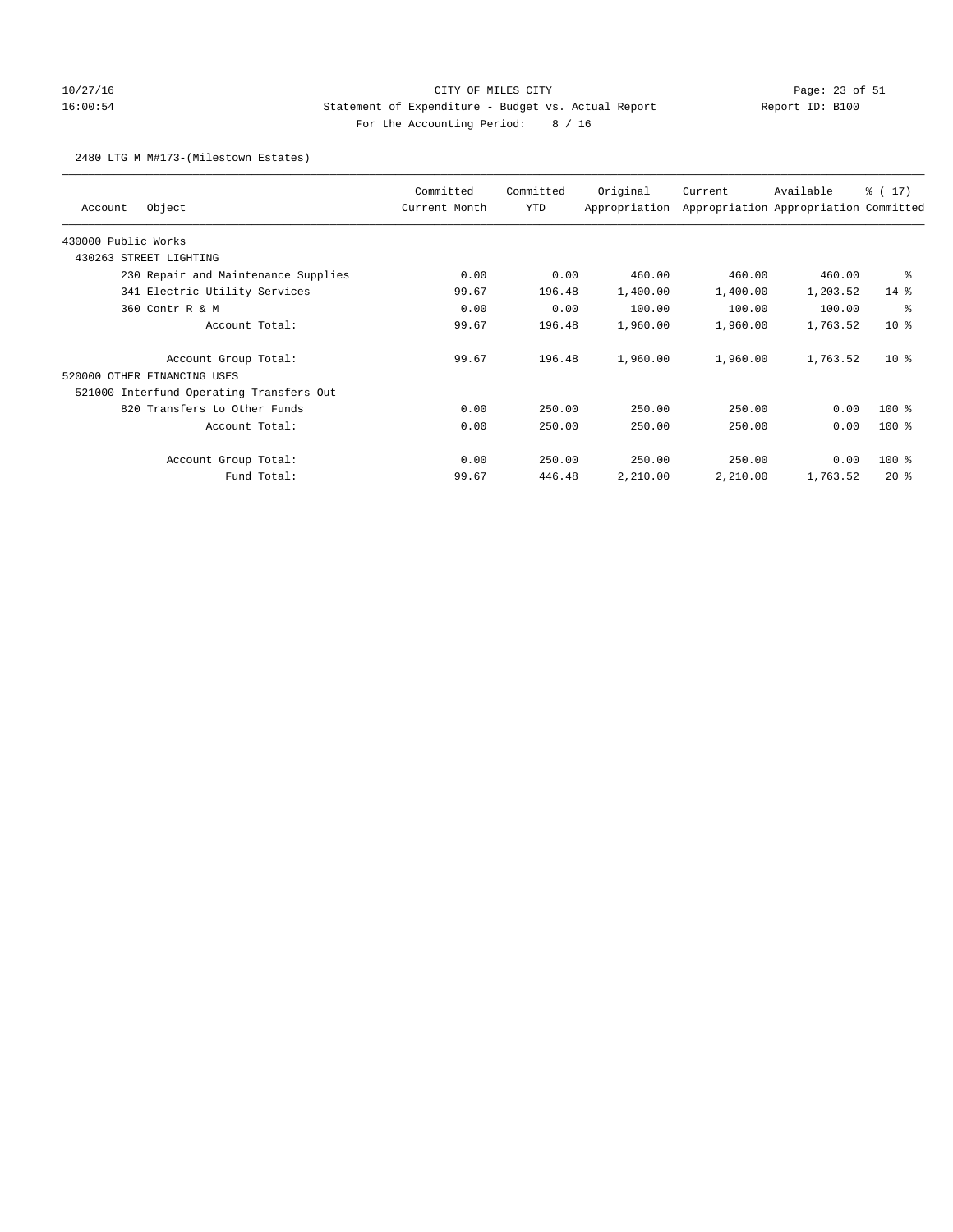# 10/27/16 Page: 24 of 51 16:00:54 Statement of Expenditure - Budget vs. Actual Report Changer Report ID: B100 For the Accounting Period: 8 / 16

| Account             | Object                                  | Committed<br>Current Month | Committed<br><b>YTD</b> | Original   | Current<br>Appropriation Appropriation Appropriation Committed | Available  | % (17)          |
|---------------------|-----------------------------------------|----------------------------|-------------------------|------------|----------------------------------------------------------------|------------|-----------------|
| 430000 Public Works |                                         |                            |                         |            |                                                                |            |                 |
| 430220 Operations   |                                         |                            |                         |            |                                                                |            |                 |
|                     | 111 Salaries and Wages - Permanent      | 18, 373.08                 | 35,029.39               | 240,512.00 | 242,930.00                                                     | 207,900.61 | $14$ %          |
|                     | 121 OVERTIME-PERMANENT                  | 219.39                     | 2,029.67                | 800.00     | 6,800.00                                                       | 4,770.33   | $30*$           |
|                     | 131 VACATION                            | 3,535.66                   | 5,231.80                | 10,000.00  | 10,000.00                                                      | 4,768.20   | $52$ $%$        |
|                     | 132 SICK LEAVE                          | 551.62                     | 1,900.30                | 5,000.00   | 5,000.00                                                       | 3,099.70   | 38 <sup>8</sup> |
|                     | 133 OTHER LEAVE PAY                     | 0.00                       | 0.00                    | 4,135.00   | 4,135.00                                                       | 4,135.00   | နွ              |
|                     | 134 HOLIDAY PAY                         | 162.26                     | 162.26                  | 400.00     | 1,296.00                                                       | 1,133.74   | $13*$           |
|                     | 141 Unemployment Insurance              | 34.33                      | 67.78                   | 392.00     | 392.00                                                         | 324.22     | $17*$           |
|                     | 142 Workers' Compensation               | 1,273.48                   | 2,492.28                | 14,008.00  | 14,008.00                                                      | 11,515.72  | 18 %            |
|                     | 143 Health Insurance                    | 3,827.91                   | 7,393.68                | 45,456.00  | 45,456.00                                                      | 38,062.32  | 16 <sup>°</sup> |
|                     | 144 FICA                                | 1,681.90                   | 3,321.29                | 19,955.00  | 19,955.00                                                      | 16,633.71  | $17*$           |
|                     | 145 PERS                                | 1,911.84                   | 3,712.31                | 21,833.00  | 21,833.00                                                      | 18,120.69  | $17*$           |
|                     | 196 CLOTHING ALLOTMENT                  | 0.00                       | 775.50                  | 800.00     | 800.00                                                         | 24.50      | 97%             |
|                     | 210 Office Supplies and Materials       | 193.09                     | 193.09                  | 500.00     | 500.00                                                         | 306.91     | 39 %            |
|                     | 214 Small Items of Equipment            | 91.98                      | 91.98                   | 7,000.00   | 7,000.00                                                       | 6,908.02   | 1 <sup>8</sup>  |
|                     | 220 Operating Expenses                  | 75.81                      | 75.81                   | 15,000.00  | 15,000.00                                                      | 14,924.19  | 1 <sup>8</sup>  |
|                     | 222 Chemicals, Lab & Med Supplies       | 0.00                       | 0.00                    | 600.00     | 600.00                                                         | 600.00     | $\epsilon$      |
|                     | 226 Clothing and Uniforms               | 115.99                     | 115.99                  | 700.00     | 700.00                                                         | 584.01     | $17*$           |
|                     | 230 Repair and Maintenance Supplies     | 3,053.77                   | 3,053.77                | 18,000.00  | 18,000.00                                                      | 14,946.23  | 17.8            |
|                     | 231 Gas, Oil, Diesel Fuel, Grease, etc. | 728.86                     | 4,065.90                | 36,000.00  | 36,000.00                                                      | 31,934.10  | $11$ %          |
|                     | 241 Consumable Tools                    | 0.00                       | 0.00                    | 50.00      | 50.00                                                          | 50.00      | နွ              |
|                     | 242 Sign Parts and Supplies             | 1,083.60                   | 1,170.80                | 8,000.00   | 8,000.00                                                       | 6,829.20   | 15 <sup>°</sup> |
|                     | 311 Postage, Box Rent, Etc.             | 0.00                       | 0.00                    | 75.00      | 75.00                                                          | 75.00      | ್ಠಿ             |
|                     | 320 Printing, Duplicating, Typing &     | 0.00                       | 0.00                    | 100.00     | 100.00                                                         | 100.00     | る               |
|                     | 330 Publicity, Subscriptions & Dues     | 0.00                       | 0.00                    | 500.00     | 500.00                                                         | 500.00     | $\epsilon$      |
|                     | 334 Memberships, Registrations & Dues   | 0.00                       | 0.00                    | 250.00     | 250.00                                                         | 250.00     | る               |
|                     | 341 Electric Utility Services           | 77.98                      | 140.32                  | 1,060.00   | 1,060.00                                                       | 919.68     | $13*$           |
|                     | 344 Gas Utility Service                 | 41.72                      | 41.72                   | 1,050.00   | 1,050.00                                                       | 1,008.28   | 4%              |
|                     | 345 Telephone                           | 116.58                     | 183.15                  | 2,000.00   | 2,000.00                                                       | 1,816.85   | 9 <sub>8</sub>  |
|                     | 346 Garbage Service                     | 0.00                       | 0.00                    | 175.00     | 175.00                                                         | 175.00     | ್ಠಿ             |
|                     | 347 Internet                            | 0.00                       | 0.00                    | 200.00     | 200.00                                                         | 200.00     | る               |
|                     | 350 Professional Services               | 3,100.00                   | 5,350.00                | 20,000.00  | 20,000.00                                                      | 14,650.00  | 27%             |
|                     | 360 Contr R & M                         | 103.45                     | 206.90                  | 10,453.00  | 10,453.00                                                      | 10,246.10  | 2 <sup>8</sup>  |
|                     | 363 R&M Vehicles/Equip/Labor-PW         | 2,407.91                   | 5,973.70                | 80,000.00  | 80,000.00                                                      | 74,026.30  | 7 %             |
|                     | 370 Travel                              | 0.00                       | 0.00                    | 1,000.00   | 1,000.00                                                       | 1,000.00   | ್ಠಿ             |
|                     | 380 Training Services                   | 0.00                       | 0.00                    | 1,000.00   | 1,000.00                                                       | 1,000.00   | $\epsilon$      |
|                     | 382 Books                               | 0.00                       | 0.00                    | 200.00     | 200.00                                                         | 200.00     | ి               |
|                     | 511 Insurance on Buildings              | 0.00                       | 747.55                  | 748.00     | 748.00                                                         | 0.45       | 100 %           |
|                     | 512 Insurance on Vehicles & Equipment   | 0.00                       | 3,033.77                | 3,034.00   | 3,034.00                                                       | 0.23       | 100 %           |
|                     | 513 Liability                           | 0.00                       | 3,270.43                | 3,271.00   | 3,271.00                                                       | 0.57       | 100 %           |
|                     | 531 Building & Office Rental            | 350.00                     | 700.00                  | 4,200.00   | 4,200.00                                                       | 3,500.00   | $17*$           |
|                     | 532 Land Rental                         | 0.00                       | 4,983.24                | 8,100.00   | 8,100.00                                                       | 3,116.76   | 62 %            |
|                     | Account Total:                          | 43, 112. 21                | 95,514.38               | 586,557.00 | 595,871.00                                                     | 500,356.62 | 16 <sup>°</sup> |
|                     | 430233 Roadway/Re-surfacing             |                            |                         |            |                                                                |            |                 |
|                     | 350 Professional Services               | 1,620.25                   | 1,620.25                | 200,000.00 | 200,000.00                                                     | 198,379.75 | 1 <sup>8</sup>  |
|                     | Account Total:                          | 1,620.25                   | 1,620.25                | 200,000.00 | 200,000.00                                                     | 198,379.75 | 1 <sup>8</sup>  |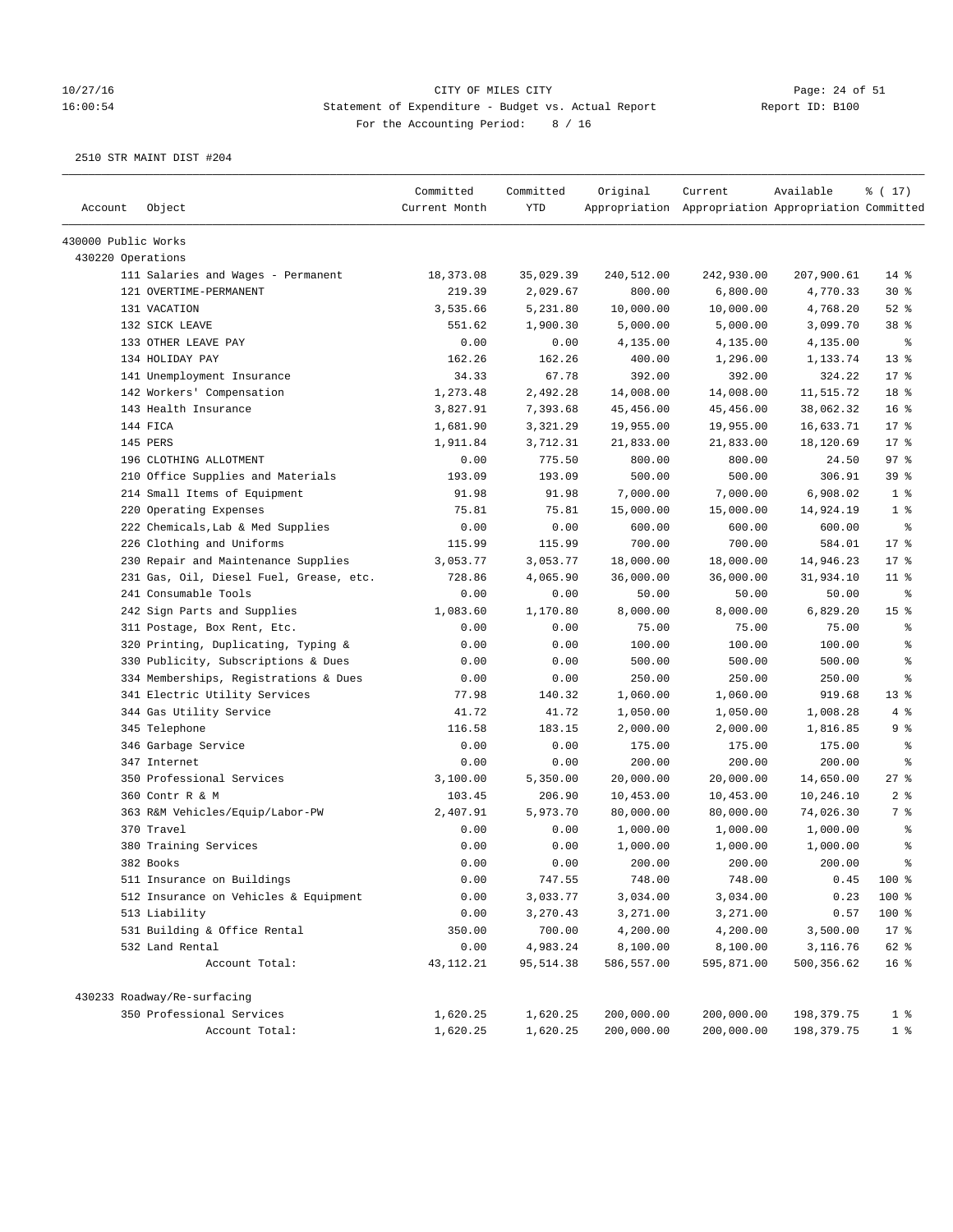### 10/27/16 CITY OF MILES CITY Page: 25 of 51 16:00:54 Statement of Expenditure - Budget vs. Actual Report Report ID: B100 For the Accounting Period: 8 / 16

|                                          | Committed     | Committed  | Original                | Current      | Available                             | $\frac{1}{6}$ ( 17) |
|------------------------------------------|---------------|------------|-------------------------|--------------|---------------------------------------|---------------------|
| Object<br>Account                        | Current Month | <b>YTD</b> | Appropriation           |              | Appropriation Appropriation Committed |                     |
| 430234 CURB AND GUTTER                   |               |            |                         |              |                                       |                     |
| 350 Professional Services                | 4,572.70      | 11,767.11  | 110,000.00              | 110,000.00   | 98,232.89                             | $11$ %              |
| Account Total:                           | 4,572.70      | 11,767.11  | 110,000.00              | 110,000.00   | 98,232.89                             | $11$ %              |
| 430235 Storm Drain & Culvert Maintenance |               |            |                         |              |                                       |                     |
| 230 Repair and Maintenance Supplies      | 460.50        | 13,738.03  | 300,000.00              | 300,000.00   | 286,261.97                            | 5 <sup>8</sup>      |
| 350 Professional Services                | 6,938.23      | 9,186.73   | 80,000.00               | 80,000.00    | 70,813.27                             | $11$ %              |
| Account Total:                           | 7,398.73      | 22,924.76  | 380,000.00              | 380,000.00   | 357,075.24                            | 6 %                 |
| Account Group Total:                     | 56,703.89     |            | 131,826.50 1,276,557.00 |              | 1,285,871.00 1,154,044.50             | $10*$               |
| 520000 OTHER FINANCING USES              |               |            |                         |              |                                       |                     |
| 521000 Interfund Operating Transfers Out |               |            |                         |              |                                       |                     |
| 820 Transfers to Other Funds             | 2,319.00      | 4,638.00   | 105,690.00              | 105,690.00   | 101,052.00                            | 4%                  |
| Account Total:                           | 2,319.00      | 4,638.00   | 105,690.00              | 105,690.00   | 101,052.00                            | 4%                  |
| Account Group Total:                     | 2,319.00      | 4,638.00   | 105,690.00              | 105,690.00   | 101,052.00                            | 4%                  |
| Fund Total:                              | 59,022.89     | 136,464.50 | 1,382,247.00            | 1,391,561.00 | 1,255,096.50                          | $10*$               |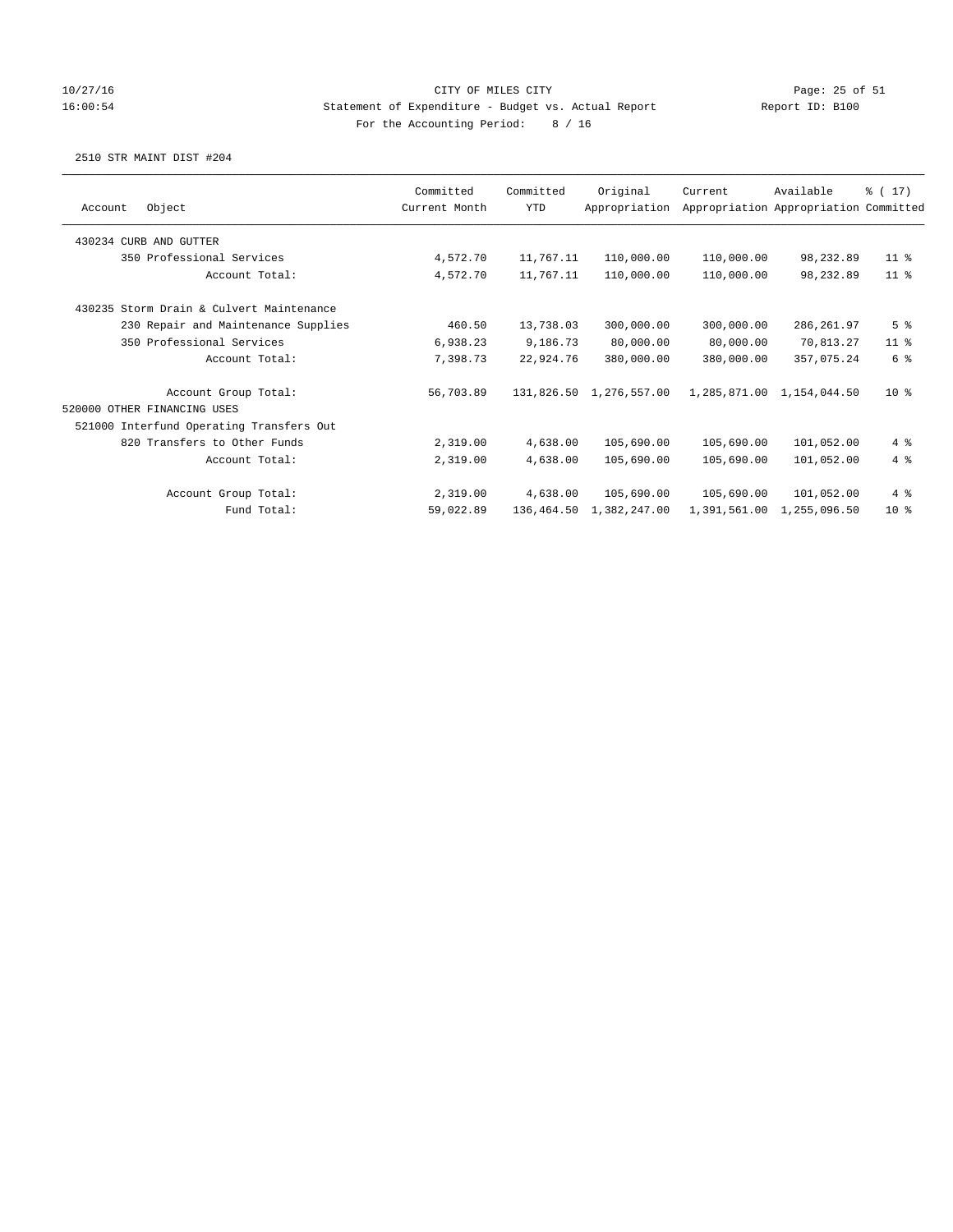# 10/27/16 Page: 26 of 51 16:00:54 Statement of Expenditure - Budget vs. Actual Report Changer Report ID: B100 For the Accounting Period: 8 / 16

|                     |                                          | Committed     | Committed  | Original   | Current                                             | Available  | % (17)          |
|---------------------|------------------------------------------|---------------|------------|------------|-----------------------------------------------------|------------|-----------------|
| Account             | Object                                   | Current Month | <b>YTD</b> |            | Appropriation Appropriation Appropriation Committed |            |                 |
| 430000 Public Works |                                          |               |            |            |                                                     |            |                 |
| 430220 Operations   |                                          |               |            |            |                                                     |            |                 |
|                     | 111 Salaries and Wages - Permanent       | 5,344.40      | 10,107.24  | 62,903.00  | 62,903.00                                           | 52,795.76  | 16 <sup>8</sup> |
|                     | 121 OVERTIME-PERMANENT                   | 70.14         | 545.33     | 800.00     | 2,900.00                                            | 2,354.67   | 19 %            |
|                     | 131 VACATION                             | 953.54        | 1,559.12   | 10,000.00  | 10,000.00                                           | 8,440.88   | 16 <sup>°</sup> |
|                     | 132 SICK LEAVE                           | 137.23        | 591.64     | 5,000.00   | 5,000.00                                            | 4,408.36   | $12*$           |
|                     | 133 OTHER LEAVE PAY                      | 0.00          | 0.00       | 1,463.00   | 1,463.00                                            | 1,463.00   | ႜ               |
|                     | 134 HOLIDAY PAY                          | 41.18         | 41.18      | 400.00     | 400.00                                              | 358.82     | $10*$           |
|                     | 141 Unemployment Insurance               | 9.79          | 19.63      | 122.00     | 122.00                                              | 102.37     | 16 <sup>8</sup> |
|                     | 142 Workers' Compensation                | 346.33        | 680.76     | 4,147.00   | 4,147.00                                            | 3,466.24   | 16 <sup>°</sup> |
|                     | 143 Health Insurance                     | 1,096.62      | 2,144.94   | 13,153.00  | 13, 153.00                                          | 11,008.06  | 16 <sup>°</sup> |
|                     | 144 FICA                                 | 480.99        | 960.54     | 6,164.00   | 6,164.00                                            | 5,203.46   | 16 <sup>8</sup> |
|                     | 145 PERS                                 | 547.96        | 1,075.08   | 6,744.00   | 6,744.00                                            | 5,668.92   | 16 <sup>°</sup> |
|                     | 196 CLOTHING ALLOTMENT                   | 0.00          | 228.00     | 250.00     | 250.00                                              | 22.00      | $91$ %          |
|                     | 210 Office Supplies and Materials        | 48.27         | 48.27      | 200.00     | 200.00                                              | 151.73     | 24%             |
|                     | 214 Small Items of Equipment             | 23.00         | 23.00      | 3,000.00   | 3,000.00                                            | 2,977.00   | 1 <sup>8</sup>  |
|                     | 220 Operating Expenses                   | 18.95         | 18.95      | 3,500.00   | 3,500.00                                            | 3,481.05   | 1 <sup>8</sup>  |
|                     | 222 Chemicals, Lab & Med Supplies        | 0.00          | 0.00       | 500.00     | 500.00                                              | 500.00     | ್ಠಿ             |
|                     | 226 Clothing and Uniforms                | 29.00         | 29.00      | 200.00     | 200.00                                              | 171.00     | 15 <sup>°</sup> |
|                     | 230 Repair and Maintenance Supplies      | 263.44        | 263.44     | 5,000.00   | 5,000.00                                            | 4,736.56   | 5 <sup>°</sup>  |
|                     | 231 Gas, Oil, Diesel Fuel, Grease, etc.  | 182.21        | 1,016.46   | 10,000.00  | 10,000.00                                           | 8,983.54   | $10*$           |
|                     | 242 Sign Parts and Supplies              | 270.90        | 292.70     | 2,500.00   | 2,500.00                                            | 2,207.30   | $12*$           |
|                     | 311 Postage, Box Rent, Etc.              | 0.00          | 0.00       | 40.00      | 40.00                                               | 40.00      | နွ              |
|                     | 330 Publicity, Subscriptions & Dues      | 0.00          | 0.00       | 150.00     | 150.00                                              | 150.00     | ್ಠಿ             |
|                     | 334 Memberships, Registrations & Dues    | 0.00          | 0.00       | 50.00      | 50.00                                               | 50.00      | ి               |
|                     | 341 Electric Utility Services            | 0.00          | 0.00       | 150.00     | 150.00                                              | 150.00     | $\epsilon$      |
|                     | 344 Gas Utility Service                  | 0.00          | 0.00       | 200.00     | 200.00                                              | 200.00     | နွ              |
|                     | 345 Telephone                            | 45.60         | 77.49      | 750.00     | 750.00                                              | 672.51     | $10*$           |
|                     | 350 Professional Services                | 0.00          | 0.00       | 1,000.00   | 1,000.00                                            | 1,000.00   | $\epsilon$      |
|                     | 360 Contr R & M                          | 55.37         | 110.74     | 1,242.00   | 1,242.00                                            | 1,131.26   | 9%              |
|                     | 363 R&M Vehicles/Equip/Labor-PW          | 601.98        | 1,469.80   | 35,000.00  | 35,000.00                                           | 33,530.20  | 4%              |
|                     | 370 Travel                               | 0.00          | 0.00       | 250.00     | 250.00                                              | 250.00     | နွ              |
|                     | 380 Training Services                    | 0.00          | 0.00       | 200.00     | 200.00                                              | 200.00     | နွ              |
|                     | 382 Books                                | 0.00          | 0.00       | 100.00     | 100.00                                              | 100.00     | နွ              |
|                     | 511 Insurance on Buildings               | 0.00          | 186.88     | 187.00     | 187.00                                              | 0.12       | 100%            |
|                     | 512 Insurance on Vehicles & Equipment    | 0.00          | 760.96     | 761.00     | 761.00                                              | 0.04       | 100 %           |
|                     | 513 Liability                            | 0.00          | 460.89     | 461.00     | 461.00                                              | 0.11       | $100$ %         |
|                     | 531 Building & Office Rental             | 166.66        | 333.32     | 2,000.00   | 2,000.00                                            | 1,666.68   | $17*$           |
|                     | 532 Land Rental                          | 0.00          | 0.00       | 1,500.00   | 1,500.00                                            | 1,500.00   | $\,$ $\,$ $\,$  |
|                     | Account Total:                           | 10,733.56     | 23,045.36  | 180,087.00 | 182,187.00                                          | 159,141.64 | $13*$           |
|                     | 430233 Roadway/Re-surfacing              |               |            |            |                                                     |            |                 |
|                     | 350 Professional Services                | 0.00          | 2,127.62   | 375,000.00 | 375,000.00                                          | 372,872.38 | 1 <sup>8</sup>  |
|                     | Account Total:                           | 0.00          | 2,127.62   | 375,000.00 | 375,000.00                                          | 372,872.38 | 1 <sup>8</sup>  |
|                     | 430235 Storm Drain & Culvert Maintenance |               |            |            |                                                     |            |                 |
|                     |                                          |               |            |            |                                                     | 20,000.00  |                 |
|                     | 230 Repair and Maintenance Supplies      | 0.00          | 0.00       | 20,000.00  | 20,000.00                                           |            | ိစ              |
|                     | Account Total:                           | 0.00          | 0.00       | 20,000.00  | 20,000.00                                           | 20,000.00  | $\,$ $\,$ $\,$  |
|                     | Account Group Total:                     | 10,733.56     | 25, 172.98 | 575,087.00 | 577,187.00                                          | 552,014.02 | 4%              |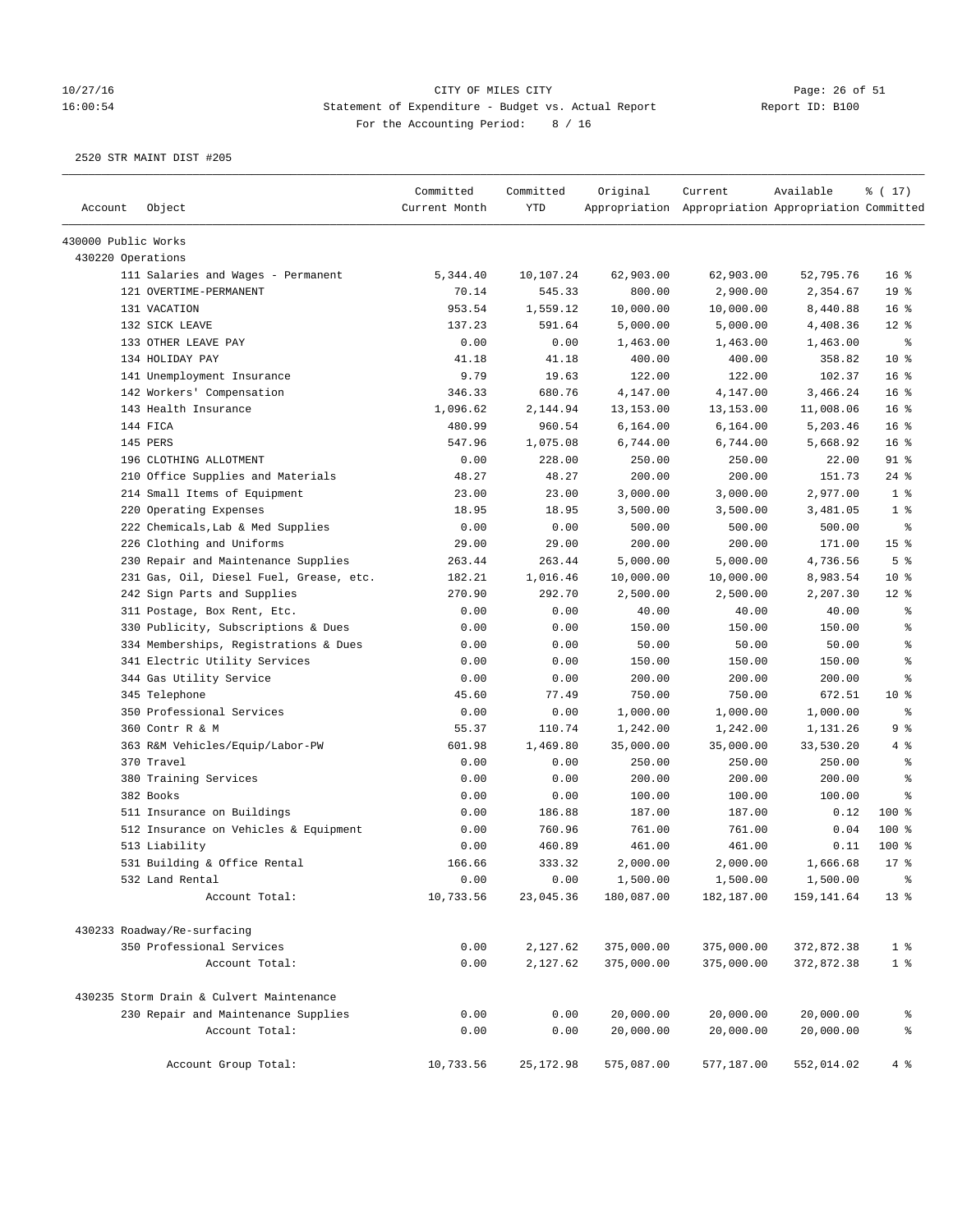## 10/27/16 CITY OF MILES CITY Page: 27 of 51 16:00:54 Statement of Expenditure - Budget vs. Actual Report Report ID: B100 For the Accounting Period: 8 / 16

| Object<br>Account                        | Committed<br>Current Month | Committed<br>YTD | Original<br>Appropriation | Current    | Available<br>Appropriation Appropriation Committed | $\frac{1}{2}$ (17) |
|------------------------------------------|----------------------------|------------------|---------------------------|------------|----------------------------------------------------|--------------------|
| 520000 OTHER FINANCING USES              |                            |                  |                           |            |                                                    |                    |
| 521000 Interfund Operating Transfers Out |                            |                  |                           |            |                                                    |                    |
| 820 Transfers to Other Funds             | 1,229.00                   | 2,458.00         | 34,207.00                 | 34,207.00  | 31,749.00                                          | 7 %                |
| Account Total:                           | 1,229.00                   | 2,458.00         | 34,207.00                 | 34,207.00  | 31,749.00                                          | 7 %                |
| Account Group Total:                     | 1,229.00                   | 2,458.00         | 34,207.00                 | 34,207.00  | 31,749.00                                          | 7 %                |
| Fund Total:                              | 11,962.56                  | 27,630.98        | 609,294.00                | 611,394.00 | 583,763.02                                         | 5 <sup>8</sup>     |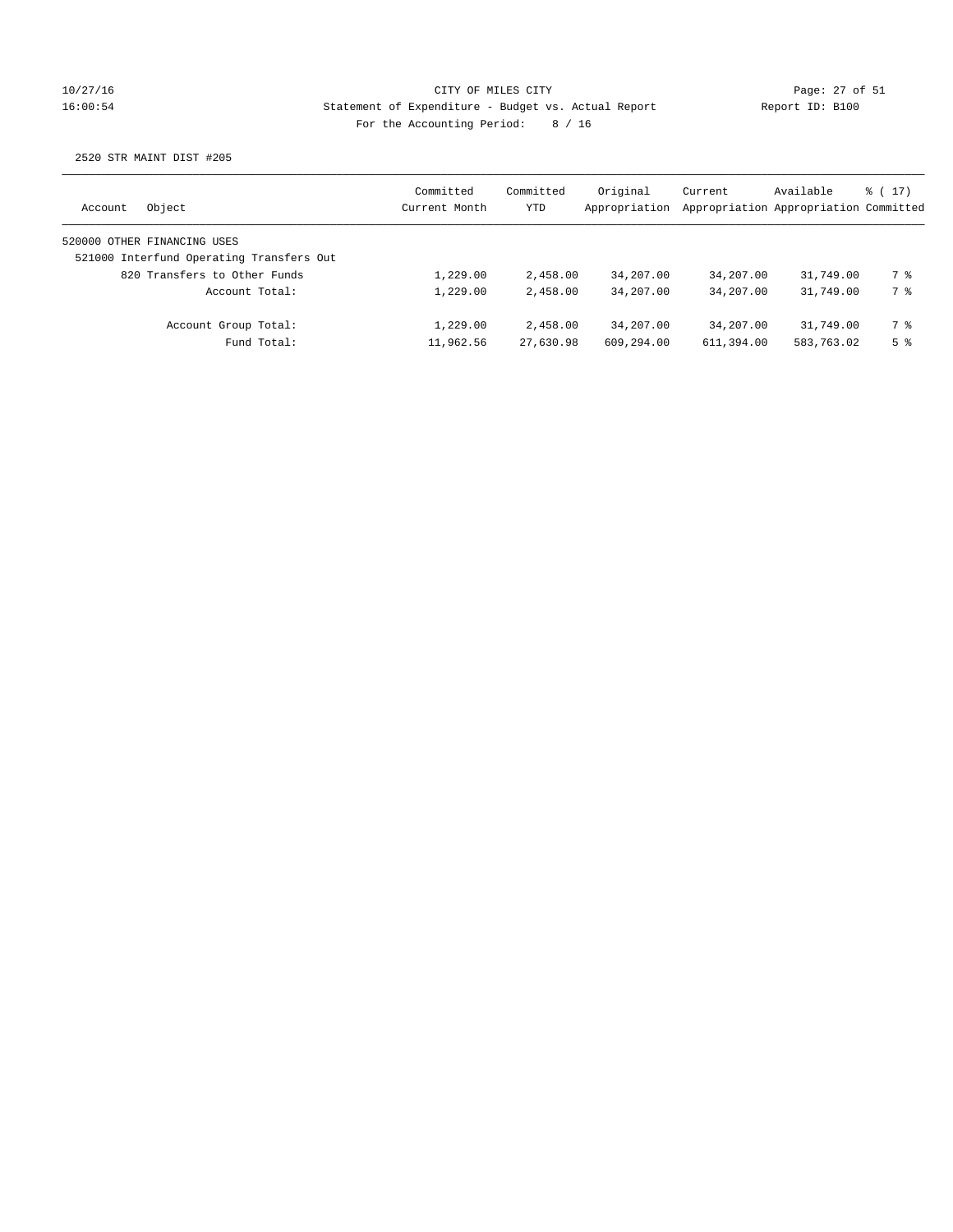## 10/27/16 CITY OF MILES CITY Page: 28 of 51 16:00:54 Statement of Expenditure - Budget vs. Actual Report Report ID: B100 For the Accounting Period: 8 / 16

#### 2540 STR MAINT DIST#207-(MILESTOWN ESTATES)

|                      |                                          | Committed     | Committed  | Original | Current                                             | Available | % (17)          |
|----------------------|------------------------------------------|---------------|------------|----------|-----------------------------------------------------|-----------|-----------------|
| Account              | Object                                   | Current Month | <b>YTD</b> |          | Appropriation Appropriation Appropriation Committed |           |                 |
| 430000 Public Works  |                                          |               |            |          |                                                     |           |                 |
| 430220 Operations    |                                          |               |            |          |                                                     |           |                 |
|                      | 111 Salaries and Wages - Permanent       | 269.45        | 525.01     | 3,322.00 | 3,322.00                                            | 2,796.99  | $16*$           |
|                      | 121 OVERTIME-PERMANENT                   | 3.89          | 33.68      | 100.00   | 100.00                                              | 66.32     | $34$ $%$        |
|                      | 131 VACATION                             | 46.86         | 75.58      | 300.00   | 300.00                                              | 224.42    | 25%             |
|                      | 132 SICK LEAVE                           | 6.91          | 30.55      | 100.00   | 100.00                                              | 69.45     | $31$ %          |
|                      | 133 OTHER LEAVE PAY                      | 0.00          | 0.00       | 58.00    | 58.00                                               | 58.00     | ႜ               |
|                      | 134 HOLIDAY PAY                          | 2.48          | 2.48       | 20.00    | 20.00                                               | 17.52     | $12*$           |
|                      | 141 Unemployment Insurance               | 0.46          | 0.94       | 6.00     | 6.00                                                | 5.06      | 16 <sup>8</sup> |
|                      | 142 Workers' Compensation                | 17.21         | 35.10      | 199.00   | 199.00                                              | 163.90    | 18 <sup>8</sup> |
|                      | 143 Health Insurance                     | 55.11         | 110.28     | 662.00   | 662.00                                              | 551.72    | $17*$           |
|                      | 144 FICA                                 | 24.26         | 50.00      | 300.00   | 300.00                                              | 250.00    | $17*$           |
|                      | 145 PERS                                 | 27.58         | 55.86      | 326.00   | 326.00                                              | 270.14    | $17*$           |
|                      | 196 CLOTHING ALLOTMENT                   | 0.00          | 12.00      | 20.00    | 20.00                                               | 8.00      | 60 %            |
|                      | 350 Professional Services                | 0.00          | 0.00       | 1,000.00 | 1,000.00                                            | 1,000.00  | နွ              |
|                      | Account Total:                           | 454.21        | 931.48     | 6,413.00 | 6,413.00                                            | 5,481.52  | 15 <sup>°</sup> |
|                      | Account Group Total:                     | 454.21        | 931.48     | 6,413.00 | 6,413.00                                            | 5,481.52  | 15 <sup>8</sup> |
| 510000 MISCELLANEOUS |                                          |               |            |          |                                                     |           |                 |
|                      | 510330 Comprehensive Liability Insurance |               |            |          |                                                     |           |                 |
|                      | 513 Liability                            | 0.00          | 24.39      | 25.00    | 25.00                                               | 0.61      | 98 %            |
|                      | Account Total:                           | 0.00          | 24.39      | 25.00    | 25.00                                               | 0.61      | 98 %            |
|                      | Account Group Total:                     | 0.00          | 24.39      | 25.00    | 25.00                                               | 0.61      | 98 <sup>8</sup> |
|                      | Fund Total:                              | 454.21        | 955.87     | 6,438.00 | 6,438.00                                            | 5,482.13  | 15 <sup>8</sup> |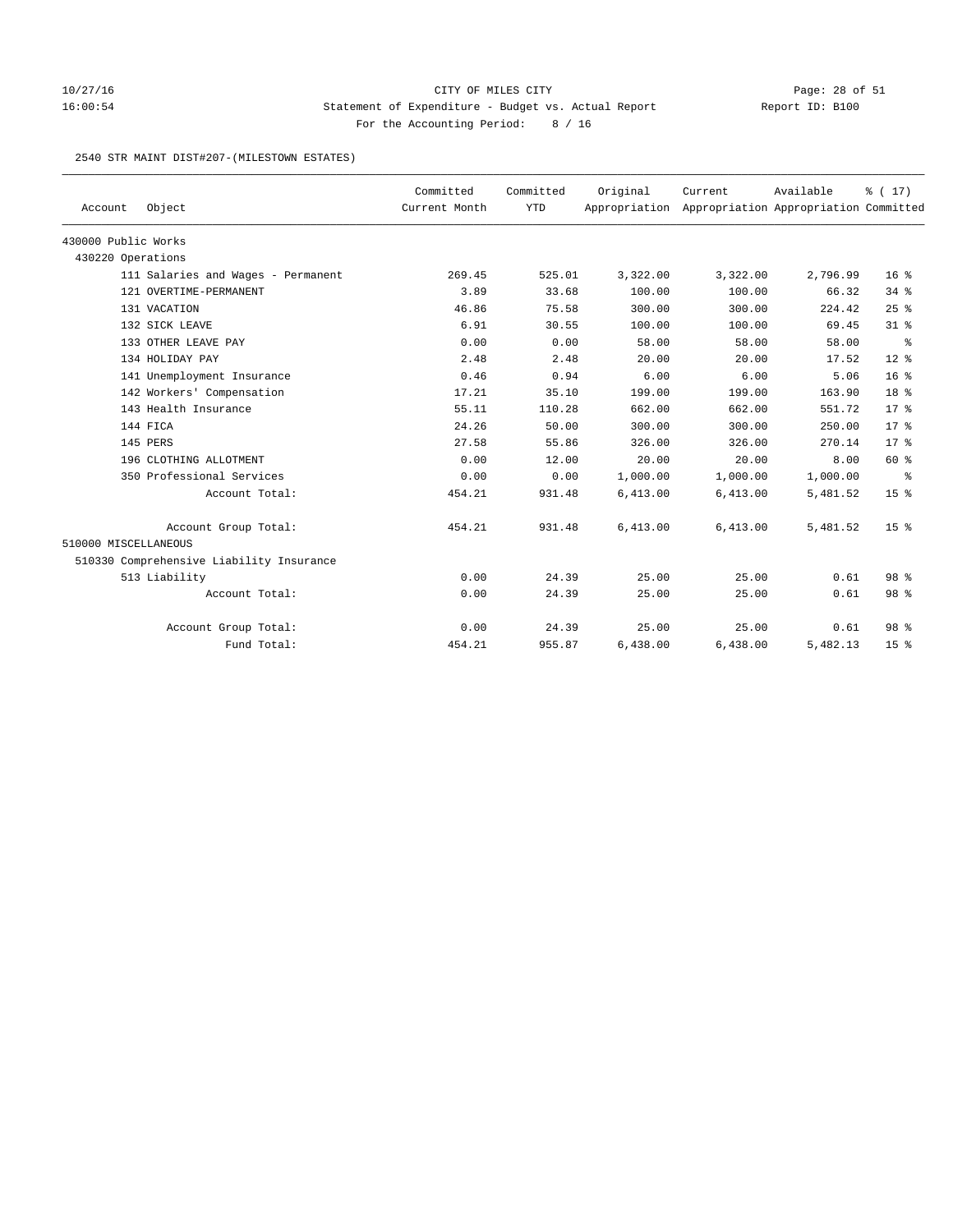## 10/27/16 CITY OF MILES CITY Page: 29 of 51 16:00:54 Statement of Expenditure - Budget vs. Actual Report Report ID: B100 For the Accounting Period: 8 / 16

#### 2820 GAS TAX

| Object<br>Account                        | Committed<br>Current Month | Committed<br><b>YTD</b> | Original<br>Appropriation | Current    | Available<br>Appropriation Appropriation Committed | $\frac{1}{6}$ ( 17) |
|------------------------------------------|----------------------------|-------------------------|---------------------------|------------|----------------------------------------------------|---------------------|
|                                          |                            |                         |                           |            |                                                    |                     |
| 520000 OTHER FINANCING USES              |                            |                         |                           |            |                                                    |                     |
| 521000 Interfund Operating Transfers Out |                            |                         |                           |            |                                                    |                     |
| 820 Transfers to Other Funds             | 557.00                     | 1,114.00                | 6,686.00                  | 6,686.00   | 5,572.00                                           | $17*$               |
| Account Total:                           | 557.00                     | 1,114.00                | 6,686.00                  | 6,686.00   | 5,572.00                                           | $17*$               |
| 521204 TRANSFER:<br>SID 204              |                            |                         |                           |            |                                                    |                     |
| 820 Transfers to Other Funds             | 0.00                       | 0.00                    | 86,220.00                 | 86,220.00  | 86,220.00                                          | နွ                  |
| Account Total:                           | 0.00                       | 0.00                    | 86,220.00                 | 86,220.00  | 86,220.00                                          | ి                   |
| 521205 TRANSFER:<br>SID 205              |                            |                         |                           |            |                                                    |                     |
| 820 Transfers to Other Funds             | 0.00                       | 0.00                    | 86,219.00                 | 86,219.00  | 86,219.00                                          | ి                   |
| Account Total:                           | 0.00                       | 0.00                    | 86,219.00                 | 86,219.00  | 86,219.00                                          | る                   |
| Account Group Total:                     | 557.00                     | 1,114.00                | 179,125.00                | 179,125.00 | 178,011.00                                         | 1 <sup>8</sup>      |
| Fund Total:                              | 557.00                     | 1,114.00                | 179,125.00                | 179,125.00 | 178,011.00                                         | 1 <sup>8</sup>      |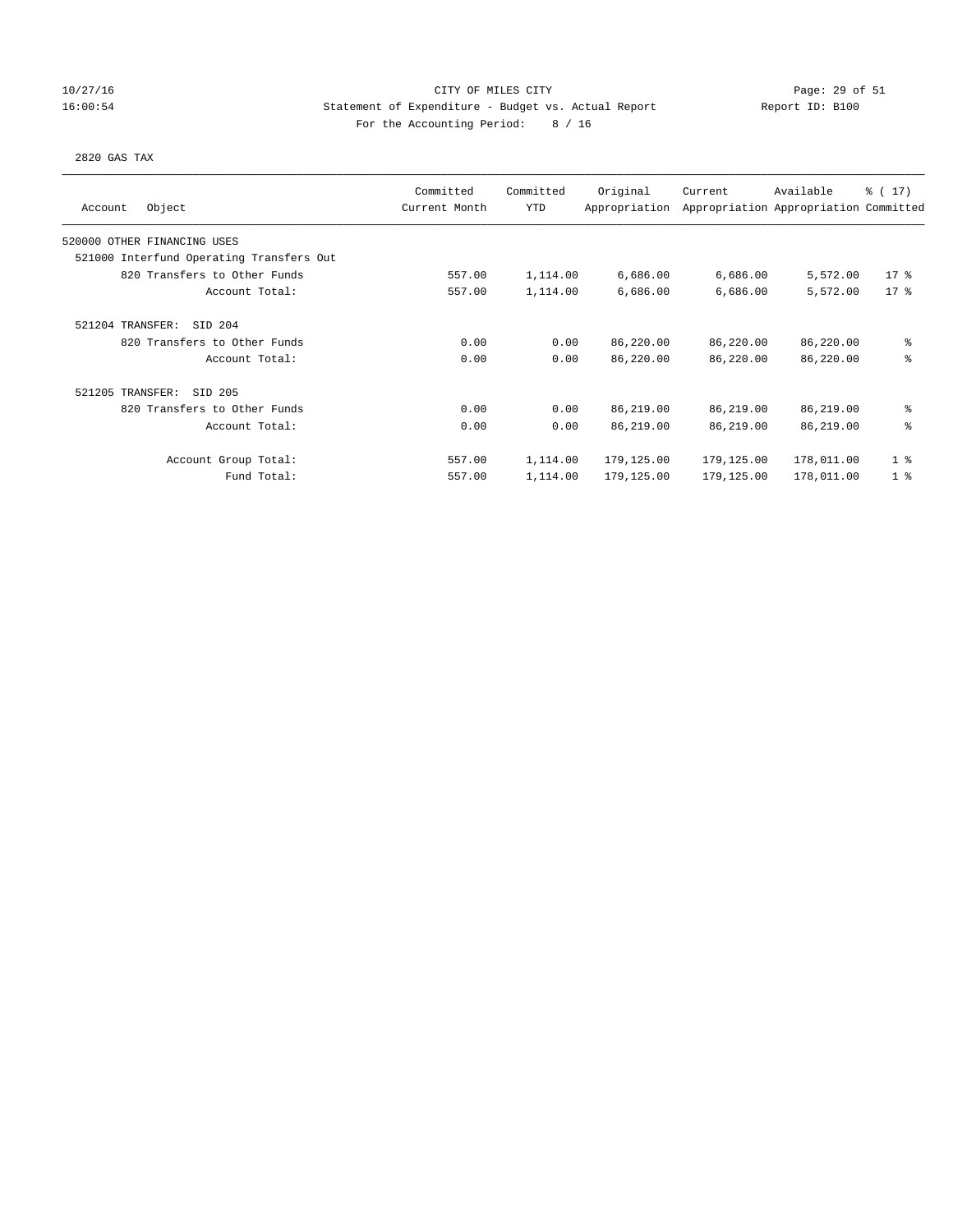## 10/27/16 Page: 30 of 51 16:00:54 Statement of Expenditure - Budget vs. Actual Report Report ID: B100 For the Accounting Period: 8 / 16

2850 911 EMERGENCY

| Account              | Object                                     | Committed<br>Current Month | Committed<br><b>YTD</b> | Original   | Current<br>Appropriation Appropriation Appropriation Committed | Available   | $\frac{1}{6}$ ( 17 ) |
|----------------------|--------------------------------------------|----------------------------|-------------------------|------------|----------------------------------------------------------------|-------------|----------------------|
| 420000 PUBLIC SAFETY |                                            |                            |                         |            |                                                                |             |                      |
|                      | 420140 Crime Control and Investigation(05) |                            |                         |            |                                                                |             |                      |
|                      | 210 Office Supplies and Materials          | 129.38                     | 129.38                  | 1,000.00   | 1,000.00                                                       | 870.62      | 13 <sup>°</sup>      |
|                      | 214 Small Items of Equipment               | 0.00                       | 0.00                    | 2,000.00   | 2,000.00                                                       | 2,000.00    | ႜ                    |
|                      | 220 Operating Expenses                     | 38.05                      | 38.05                   | 2,000.00   | 2,000.00                                                       | 1,961.95    | 2 <sup>8</sup>       |
|                      | 311 Postage, Box Rent, Etc.                | 6.70                       | 6.70                    | 100.00     | 100.00                                                         | 93.30       | 7 %                  |
|                      | 320 Printing, Duplicating, Typing &        | 0.00                       | 0.00                    | 100.00     | 100.00                                                         | 100.00      | နွ                   |
|                      | 334 Memberships, Registrations & Dues      | 0.00                       | 0.00                    | 100.00     | 100.00                                                         | 100.00      | နွ                   |
|                      | 341 Electric Utility Services              | 45.56                      | 89.46                   | 600.00     | 600.00                                                         | 510.54      | $15*$                |
|                      | 345 Telephone                              | 3,121.71                   | 7,096.21                | 25,250.00  | 25,250.00                                                      | 18, 153. 79 | $28$ %               |
|                      | 350 Professional Services                  | 5,998.54                   | 13,722.02               | 60,000.00  | 60,000.00                                                      | 46, 277.98  | $23$ $%$             |
|                      | 370 Travel                                 | 0.00                       | 0.00                    | 500.00     | 500.00                                                         | 500.00      | နွ                   |
|                      | 380 Training Services                      | 0.00                       | 0.00                    | 2,000.00   | 2,000.00                                                       | 2,000.00    | ႜ                    |
|                      | 512 Insurance on Vehicles & Equipment      | 0.00                       | 152.93                  | 153.00     | 153.00                                                         | 0.07        | $100$ %              |
|                      | 940 Machinery & Equipment                  | 0.00                       | 0.00                    | 115,000.00 | 115,000.00                                                     | 115,000.00  | ႜ                    |
|                      | 941 911 Eq & Software (2/01)               | 0.00                       | 0.00                    | 82,000.00  | 82,000.00                                                      | 82,000.00   | နွ                   |
|                      | Account Total:                             | 9,339.94                   | 21, 234.75              | 290,803.00 | 290,803.00                                                     | 269,568.25  | 7 %                  |
|                      | Account Group Total:                       | 9,339.94                   | 21, 234.75              | 290,803.00 | 290,803.00                                                     | 269,568.25  | 7%                   |
|                      | 520000 OTHER FINANCING USES                |                            |                         |            |                                                                |             |                      |
|                      | 521000 Interfund Operating Transfers Out   |                            |                         |            |                                                                |             |                      |
|                      | 820 Transfers to Other Funds               | 0.00                       | 0.00                    | 56,000.00  | 56,000.00                                                      | 56,000.00   | နွ                   |
|                      | Account Total:                             | 0.00                       | 0.00                    | 56,000.00  | 56,000.00                                                      | 56,000.00   | နွ                   |
|                      | Account Group Total:                       | 0.00                       | 0.00                    | 56,000.00  | 56,000.00                                                      | 56,000.00   | ႜ                    |
|                      | Fund Total:                                | 9,339.94                   | 21, 234.75              | 346,803.00 | 346,803.00                                                     | 325,568.25  | 6 %                  |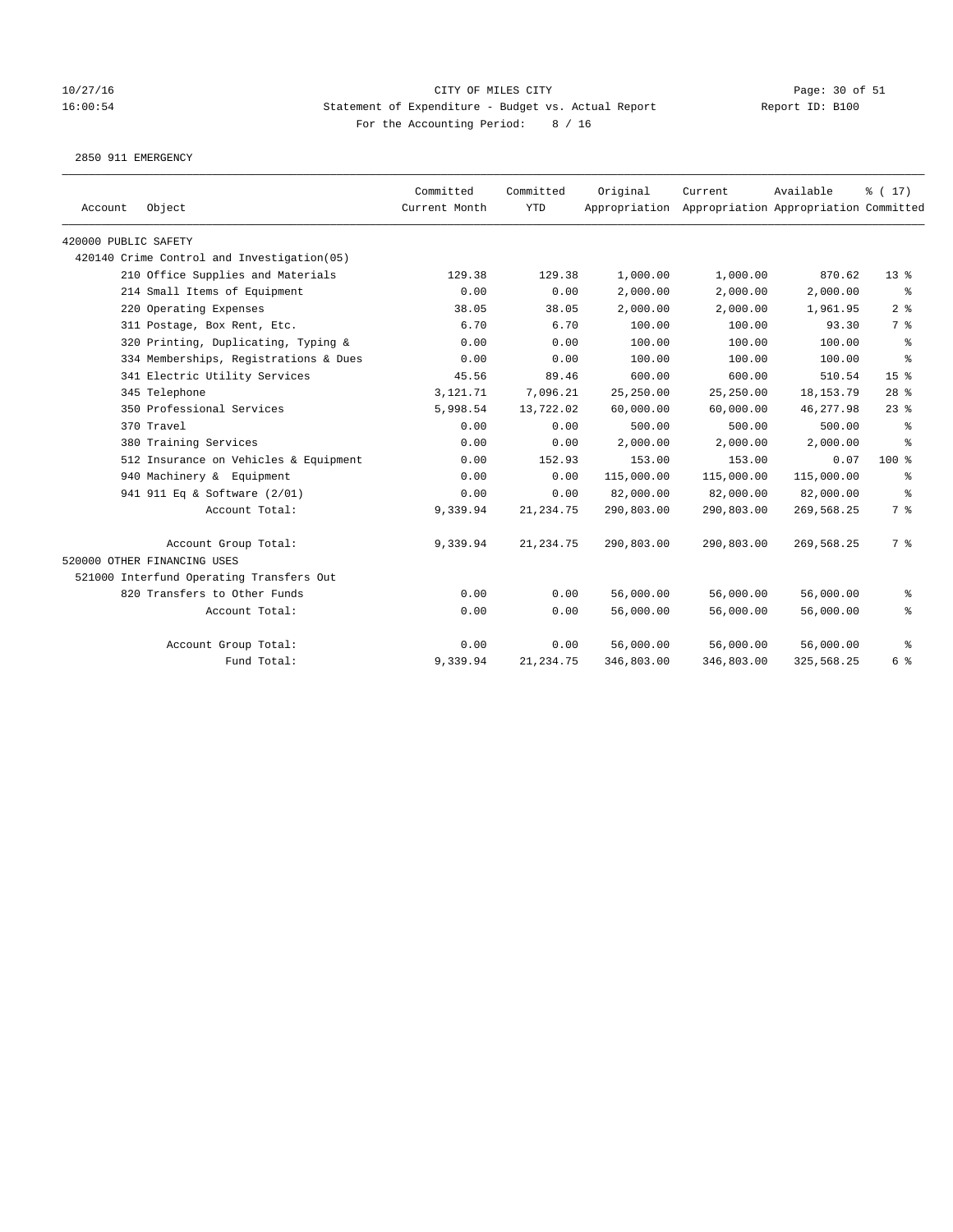## 10/27/16 CITY OF MILES CITY Page: 31 of 51 16:00:54 Statement of Expenditure - Budget vs. Actual Report Report ID: B100 For the Accounting Period: 8 / 16

#### 2880 LIBRARY GRANTS

| Object<br>Account                 | Committed<br>Current Month | Committed<br>YTD | Original<br>Appropriation | Current   | Available<br>Appropriation Appropriation Committed | $\frac{1}{2}$ (17) |
|-----------------------------------|----------------------------|------------------|---------------------------|-----------|----------------------------------------------------|--------------------|
| 460000 CULTURE AND RECREATION     |                            |                  |                           |           |                                                    |                    |
| 460100 Library Services(16)       |                            |                  |                           |           |                                                    |                    |
| 210 Office Supplies and Materials | 0.00                       | 0.00             | 1,350.00                  | 1,350.00  | 1,350.00                                           | ႜ                  |
| 311 Postage, Box Rent, Etc.       | 235.00                     | 235.00           | 4,900.00                  | 4,900.00  | 4,665.00                                           | 5 <sup>8</sup>     |
| 350 Professional Services         | 450.00                     | 450.00           | 16,053.00                 | 16,053.00 | 15,603.00                                          | 3 <sup>8</sup>     |
| 370 Travel                        | 0.00                       | 0.00             | 3,000.00                  | 3,000.00  | 3,000.00                                           | နွ                 |
| 380 Training Services             | 0.00                       | 0.00             | 1,000.00                  | 1,000.00  | 1,000.00                                           | နွ                 |
| 382 Books                         | 0.00                       | 0.00             | 100.00                    | 100.00    | 100.00                                             | ి                  |
| Account Total:                    | 685.00                     | 685.00           | 26,403.00                 | 26,403.00 | 25,718.00                                          | 3 <sup>8</sup>     |
| Account Group Total:              | 685.00                     | 685.00           | 26,403.00                 | 26,403.00 | 25,718.00                                          | 3 <sup>8</sup>     |
| Fund Total:                       | 685.00                     | 685.00           | 26,403.00                 | 26,403.00 | 25,718.00                                          | 38                 |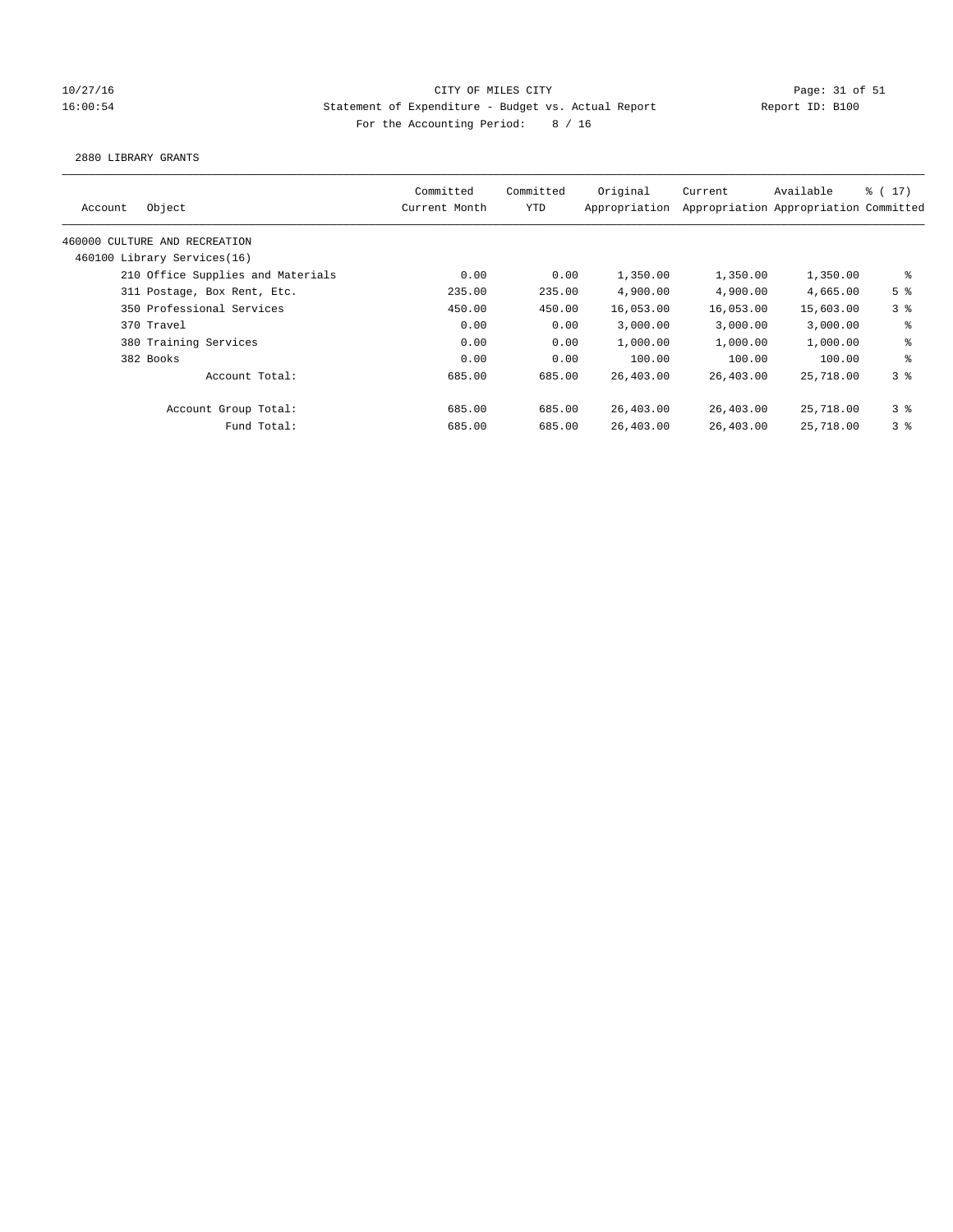# 10/27/16 Page: 32 of 51 16:00:54 Statement of Expenditure - Budget vs. Actual Report Report ID: B100 For the Accounting Period: 8 / 16

2935 Historic Preservation

| Account | Object                                      | Committed<br>Current Month | Committed<br><b>YTD</b> | Original  | Current   | Available<br>Appropriation Appropriation Appropriation Committed | $\frac{1}{6}$ ( 17 ) |
|---------|---------------------------------------------|----------------------------|-------------------------|-----------|-----------|------------------------------------------------------------------|----------------------|
|         | 460000 CULTURE AND RECREATION               |                            |                         |           |           |                                                                  |                      |
|         | 460461 Historic Preservation-Administration |                            |                         |           |           |                                                                  |                      |
|         | 111 Salaries and Wages - Permanent          | 136.77                     | 272.65                  | 4,254.00  | 4,254.00  | 3,981.35                                                         | 6 %                  |
|         | 131 VACATION                                | 6.32                       | 43.30                   | 64.00     | 64.00     | 20.70                                                            | 68 %                 |
|         | 132 SICK LEAVE                              | 40.04                      | 48.24                   | 66.00     | 66.00     | 17.76                                                            | 73 %                 |
|         | 133 OTHER LEAVE PAY                         | 0.00                       | 0.48                    | 380.00    | 380.00    | 379.52                                                           | ႜ                    |
|         | 141 Unemployment Insurance                  | 0.27                       | 0.54                    | 8.00      | 8.00      | 7.46                                                             | 7 %                  |
|         | 142 Workers' Compensation                   | 2.21                       | 4.51                    | 58.00     | 58.00     | 53.49                                                            | 8 %                  |
|         | 143 Health Insurance                        | 3.00                       | 5.99                    | 0.00      | 0.00      | $-5.99$                                                          | နွ                   |
|         | 144 FICA                                    | 14.01                      | 28.64                   | 364.00    | 364.00    | 335.36                                                           | 8 %                  |
|         | 145 PERS                                    | 15.33                      | 30.53                   | 398.00    | 398.00    | 367.47                                                           | 8 %                  |
|         | 196 CLOTHING ALLOTMENT                      | 0.00                       | 9.75                    | 10.00     | 10.00     | 0.25                                                             | 98 <sup>8</sup>      |
|         | 210 Office Supplies and Materials           | 46.14                      | 46.14                   | 1,000.00  | 1,000.00  | 953.86                                                           | 5 <sup>8</sup>       |
|         | 220 Operating Expenses                      | 0.00                       | 0.00                    | 1,000.00  | 1,000.00  | 1,000.00                                                         | ႜ                    |
|         | 311 Postage, Box Rent, Etc.                 | 0.46                       | 1.35                    | 200.00    | 200.00    | 198.65                                                           | 1 <sup>8</sup>       |
|         | 320 Printing, Duplicating, Typing &         | 0.00                       | 0.00                    | 750.00    | 750.00    | 750.00                                                           | ႜ                    |
|         | 330 Publicity, Subscriptions & Dues         | 136.00                     | 136.00                  | 250.00    | 250.00    | 114.00                                                           | $54$ %               |
|         | 350 Professional Services                   | 0.00                       | 0.00                    | 4,162.00  | 4,162.00  | 4,162.00                                                         | နွ                   |
|         | 360 Contr R & M                             | 0.00                       | 72.85                   | 0.00      | 0.00      | $-72.85$                                                         | နွ                   |
|         | 370 Travel                                  | 0.00                       | 0.00                    | 1,000.00  | 1,000.00  | 1,000.00                                                         | နွ                   |
|         | Account Total:                              | 400.55                     | 700.97                  | 13,964.00 | 13,964.00 | 13,263.03                                                        | 5 <sup>8</sup>       |
|         | Account Group Total:                        | 400.55                     | 700.97                  | 13,964.00 | 13,964.00 | 13,263.03                                                        | 5 <sup>8</sup>       |
|         | Fund Total:                                 | 400.55                     | 700.97                  | 13,964.00 | 13,964.00 | 13,263.03                                                        | 5 <sup>8</sup>       |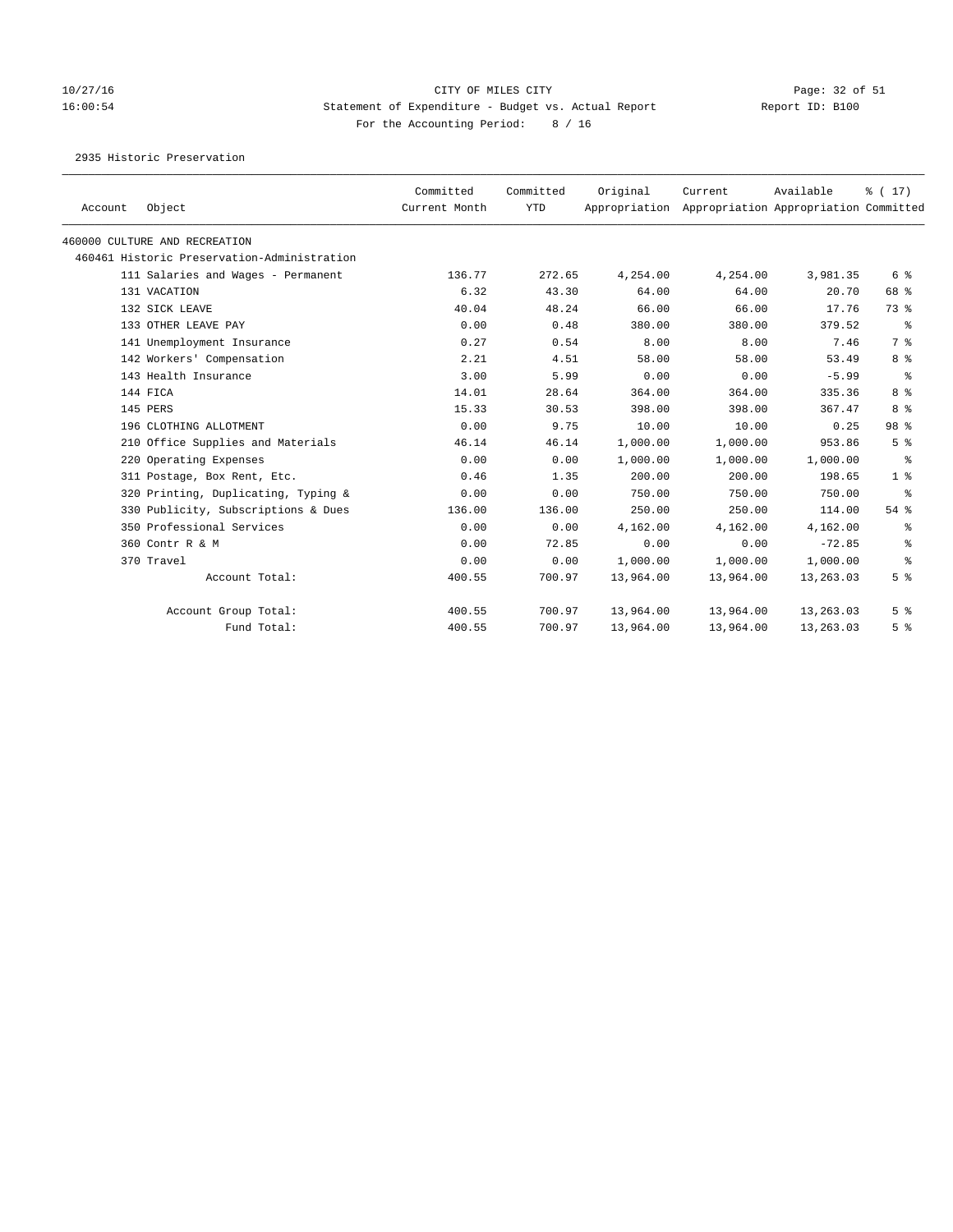### 10/27/16 CITY OF MILES CITY Page: 33 of 51 16:00:54 Statement of Expenditure - Budget vs. Actual Report Report ID: B100 For the Accounting Period: 8 / 16

2985 RETIRED SENIOR VOLUNTEER PROG (RSVP)

|                    |                                          | Committed     | Committed  | Original   | Current                                             | Available | % (17)          |
|--------------------|------------------------------------------|---------------|------------|------------|-----------------------------------------------------|-----------|-----------------|
| Account            | Object                                   | Current Month | <b>YTD</b> |            | Appropriation Appropriation Appropriation Committed |           |                 |
|                    | 450000 Social and Economic Services      |               |            |            |                                                     |           |                 |
|                    | 450330 RSVP Non-Federal                  |               |            |            |                                                     |           |                 |
|                    | 210 Office Supplies and Materials        | 0.00          | 0.00       | 2,000.00   | 2,000.00                                            | 2,000.00  | $\epsilon$      |
|                    | 220 Operating Expenses                   | 908.49        | 1,464.99   | 5,558.00   | 5,558.00                                            | 4,093.01  | 26%             |
|                    | 230 Repair and Maintenance Supplies      | 135.59        | 135.59     | 0.00       | 0.00                                                | $-135.59$ | ి               |
|                    | 311 Postage, Box Rent, Etc.              | 59.45         | 132.67     | 750.00     | 750.00                                              | 617.33    | 18 %            |
|                    | 370 Travel                               | 0.00          | 0.00       | 300.00     | 300.00                                              | 300.00    | ႜ               |
|                    | 379 Other Travel                         | 57.50         | 57.50      | 878.00     | 878.00                                              | 820.50    | 7 <sup>°</sup>  |
|                    | 512 Insurance on Vehicles & Equipment    | 0.00          | 0.00       | 671.00     | 671.00                                              | 671.00    | ៖               |
|                    | 513 Liability                            | 0.00          | 0.00       | 656.00     | 656.00                                              | 656.00    | $\approx$       |
|                    | 530 Rent                                 | 0.00          | 0.00       | 450.00     | 450.00                                              | 450.00    | $\approx$       |
|                    | Account Total:                           | 1,161.03      | 1,790.75   | 11,263.00  | 11,263.00                                           | 9,472.25  | 16 <sup>8</sup> |
|                    | 450340 RSVP FEDERAL GRANT- FALLON/CUSTER |               |            |            |                                                     |           |                 |
|                    | 111 Salaries and Wages - Permanent       | 2,193.88      | 5,975.50   | 48,000.00  | 48,000.00                                           | 42,024.50 | $12*$           |
|                    | 131 VACATION                             | 507.94        | 634.37     | 0.00       | 0.00                                                | $-634.37$ | ి               |
|                    | 132 SICK LEAVE                           | 31.75         | 123.70     | 0.00       | 0.00                                                | $-123.70$ | ៖               |
|                    | 133 OTHER LEAVE PAY                      | 158.73        | 158.73     | 0.00       | 0.00                                                | $-158.73$ | ま               |
|                    | 141 Unemployment Insurance               | 4.35          | 10.35      | 216.00     | 216.00                                              | 205.65    | 5 <sup>8</sup>  |
|                    | 142 Workers' Compensation                | 34.91         | 83.03      | 596.00     | 596.00                                              | 512.97    | $14*$           |
|                    | 143 Health Insurance                     | 614.60        | 1,303.95   | 8,272.00   | 8,272.00                                            | 6,968.05  | 16 <sup>8</sup> |
|                    | 144 FICA                                 | 237.91        | 543.91     | 3,672.00   | 3,672.00                                            | 3,128.09  | 15 <sup>8</sup> |
|                    | 145 PERS                                 | 242.88        | 577.68     | 3,312.00   | 3,312.00                                            | 2,734.32  | 17.8            |
|                    | 210 Office Supplies and Materials        | 0.00          | 0.00       | 2,073.00   | 2,073.00                                            | 2,073.00  | နွ              |
|                    | 220 Operating Expenses                   | 0.00          | 400.84     | 1,875.00   | 1,875.00                                            | 1,474.16  | $21$ %          |
|                    | 311 Postage, Box Rent, Etc.              | 122.15        | 122.15     | 250.00     | 250.00                                              | 127.85    | 49 %            |
|                    | 330 Publicity, Subscriptions & Dues      | 148.20        | 148.20     | 140.00     | 140.00                                              | $-8.20$   | 106 %           |
|                    | 334 Memberships, Registrations & Dues    | 0.00          | 50.00      | 250.00     | 250.00                                              | 200.00    | 20%             |
|                    | 345 Telephone                            | 0.00          | 146.72     | 1,680.00   | 1,680.00                                            | 1,533.28  | 9%              |
|                    | 370 Travel                               | 956.42        | 1,839.12   | 7,066.00   | 7,066.00                                            | 5,226.88  | $26$ %          |
|                    | 530 Rent                                 | 1,252.50      | 1,252.50   | 5,010.00   | 5,010.00                                            | 3,757.50  | $25$ $%$        |
|                    | Account Total:                           | 6,506.22      | 13,370.75  | 82, 412.00 | 82, 412.00                                          | 69,041.25 | $16*$           |
| 450351 RSVP-Excess |                                          |               |            |            |                                                     |           |                 |
|                    | 111 Salaries and Wages - Permanent       | 1,661.55      | 1,661.55   | 1,997.00   | 1,997.00                                            | 335.45    | 83 %            |
|                    | 141 Unemployment Insurance               | 2.48          | 2.48       | 9.00       | 9.00                                                | 6.52      | $28$ $%$        |
|                    | 142 Workers' Compensation                | 19.87         | 19.87      | 27.00      | 27.00                                               | 7.13      | 74 %            |
|                    | 143 Health Insurance                     | 74.75         | 74.75      | 0.00       | 0.00                                                | $-74.75$  | $\epsilon$      |
|                    | 144 FICA                                 | 110.46        | 110.46     | 153.00     | 153.00                                              | 42.54     | $72$ $%$        |
|                    | 145 PERS                                 | 138.28        | 138.28     | 138.00     | 138.00                                              | $-0.28$   | 100%            |
|                    | Account Total:                           | 2,007.39      | 2,007.39   | 2,324.00   | 2,324.00                                            | 316.61    | 86 %            |
|                    | Account Group Total:                     | 9,674.64      | 17,168.89  | 95,999.00  | 95,999.00                                           | 78,830.11 | 18 %            |
|                    | Fund Total:                              | 9,674.64      | 17,168.89  | 95,999.00  | 95,999.00                                           | 78,830.11 | 18 %            |
|                    |                                          |               |            |            |                                                     |           |                 |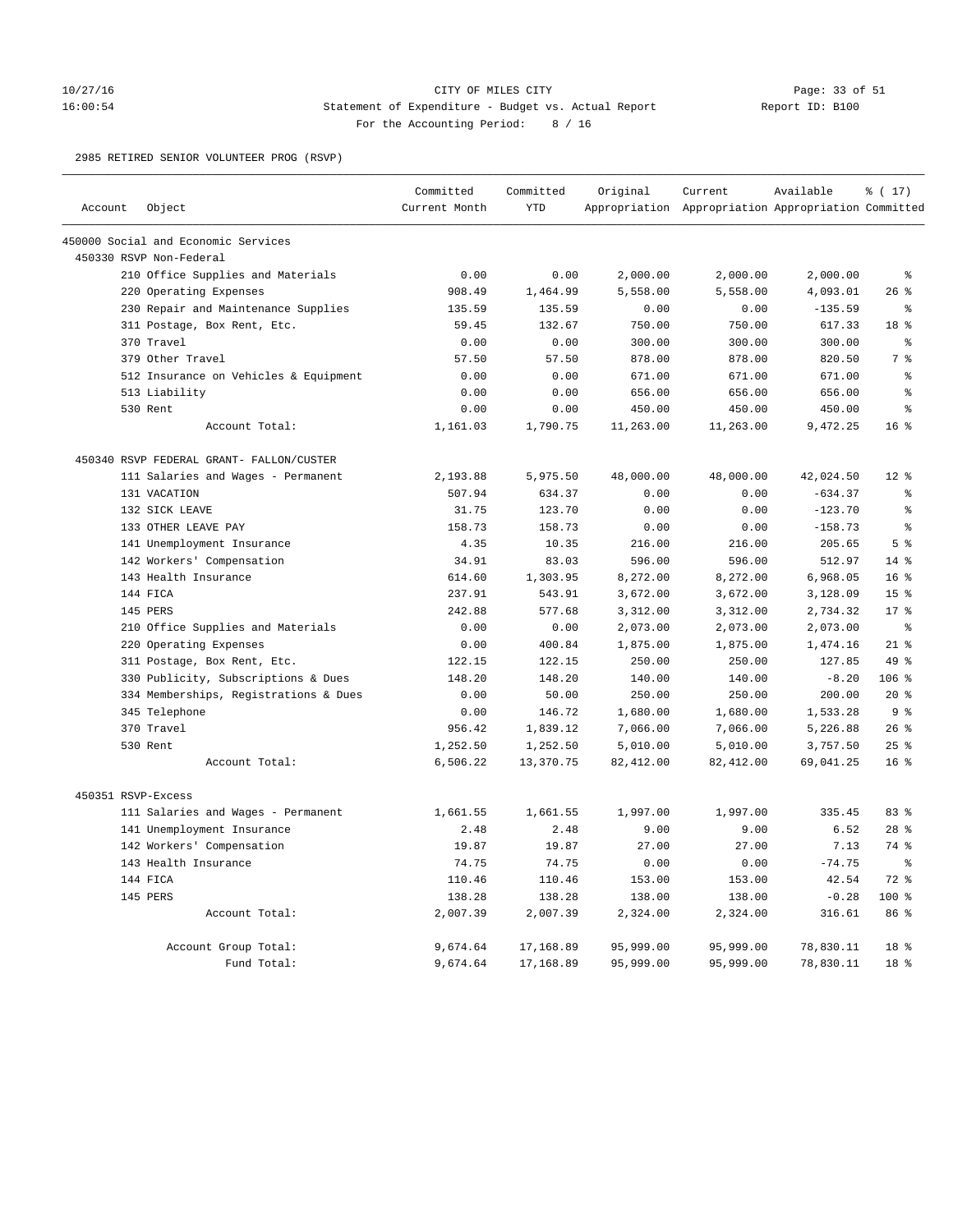## 10/27/16 CITY OF MILES CITY Page: 34 of 51 16:00:54 Statement of Expenditure - Budget vs. Actual Report Report ID: B100 For the Accounting Period: 8 / 16

# 3670 SID 211

| Object<br>Account                  | Committed<br>Current Month | Committed<br>YTD | Original<br>Appropriation | Current  | Available<br>Appropriation Appropriation Committed | $\frac{1}{6}$ ( 17 ) |
|------------------------------------|----------------------------|------------------|---------------------------|----------|----------------------------------------------------|----------------------|
| 490000 DEBT SERVICE                |                            |                  |                           |          |                                                    |                      |
| 490500 Other Debt Service Payments |                            |                  |                           |          |                                                    |                      |
| 643 Principal- SID 211             | 0.00                       | 1,829.29         | 3,667.00                  | 3,667.00 | 1,837.71                                           | $50*$                |
| 644 Interest- SID 211              | 0.00                       | 446.89           | 884.00                    | 884.00   | 437.11                                             | $51$ %               |
| Account Total:                     | 0.00                       | 2,276.18         | 4,551.00                  | 4,551.00 | 2, 274, 82                                         | $50*$                |
| Account Group Total:               | 0.00                       | 2,276.18         | 4,551.00                  | 4,551.00 | 2, 274, 82                                         | $50*$                |
| Fund Total:                        | 0.00                       | 2,276.18         | 4,551.00                  | 4,551.00 | 2, 274, 82                                         | $50*$                |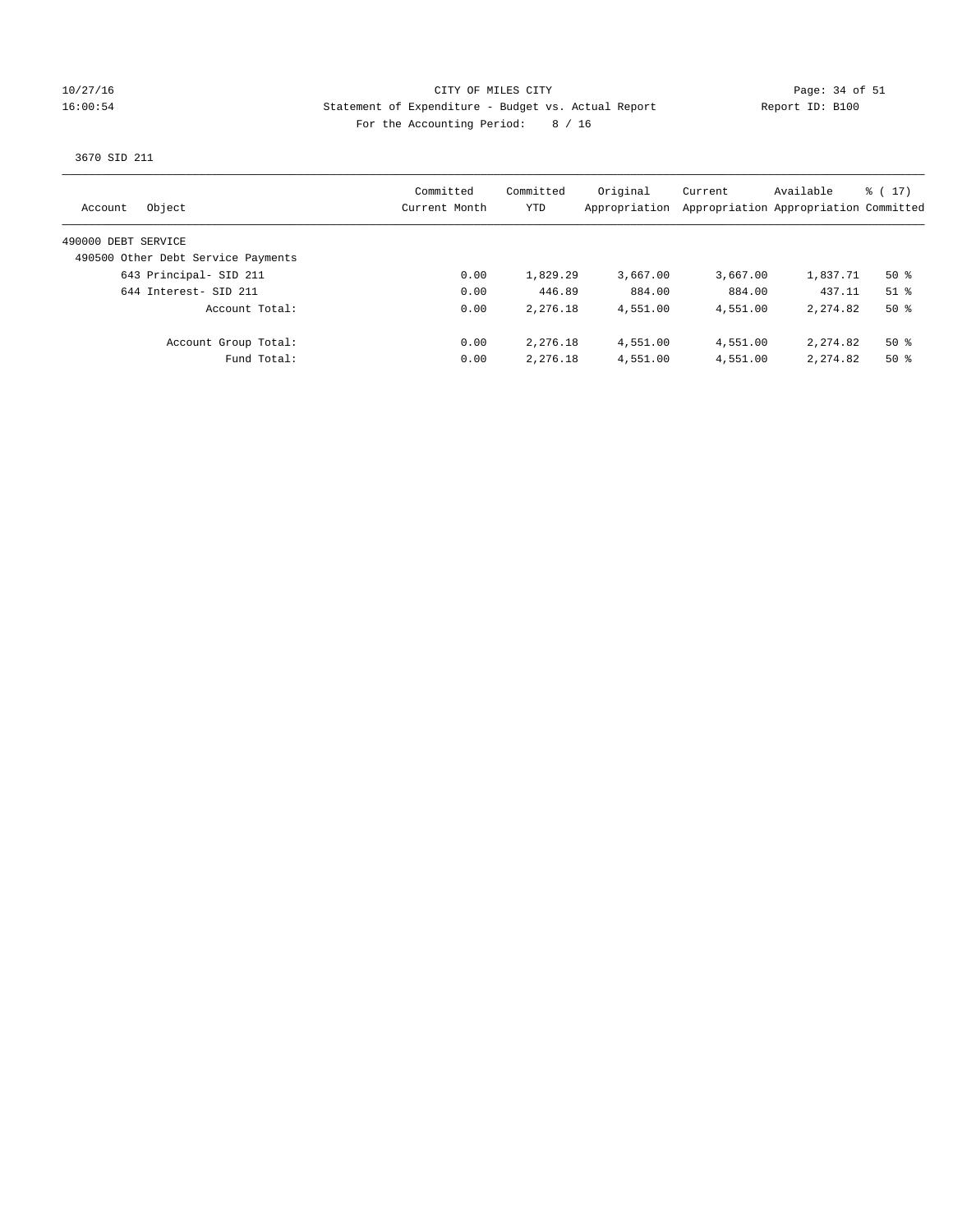# 10/27/16 Page: 35 of 51 16:00:54 Statement of Expenditure - Budget vs. Actual Report Changer (Report ID: B100 For the Accounting Period: 8 / 16

4000 General Fund Capitol Improvement Fund

| Object<br>Account               | Committed<br>Current Month | Committed<br>YTD | Original<br>Appropriation | Current<br>Appropriation Appropriation Committed | Available | $\frac{1}{6}$ ( 17 ) |
|---------------------------------|----------------------------|------------------|---------------------------|--------------------------------------------------|-----------|----------------------|
| 410000 GENERAL GOVERNMENT       |                            |                  |                           |                                                  |           |                      |
| 410100 Legislative Services(02) |                            |                  |                           |                                                  |           |                      |
| 940 Machinery &<br>Equipment    | 0.00                       | 0.00             | 40,000.00                 | 40,000.00                                        | 40,000.00 | ⊱                    |
| Account Total:                  | 0.00                       | 0.00             | 40,000.00                 | 40,000.00                                        | 40,000.00 | နွ                   |
| Account Group Total:            | 0.00                       | 0.00             | 40,000.00                 | 40,000.00                                        | 40,000.00 | နွ                   |
| Fund Total:                     | 0.00                       | 0.00             | 40,000.00                 | 40,000.00                                        | 40,000.00 | နွ                   |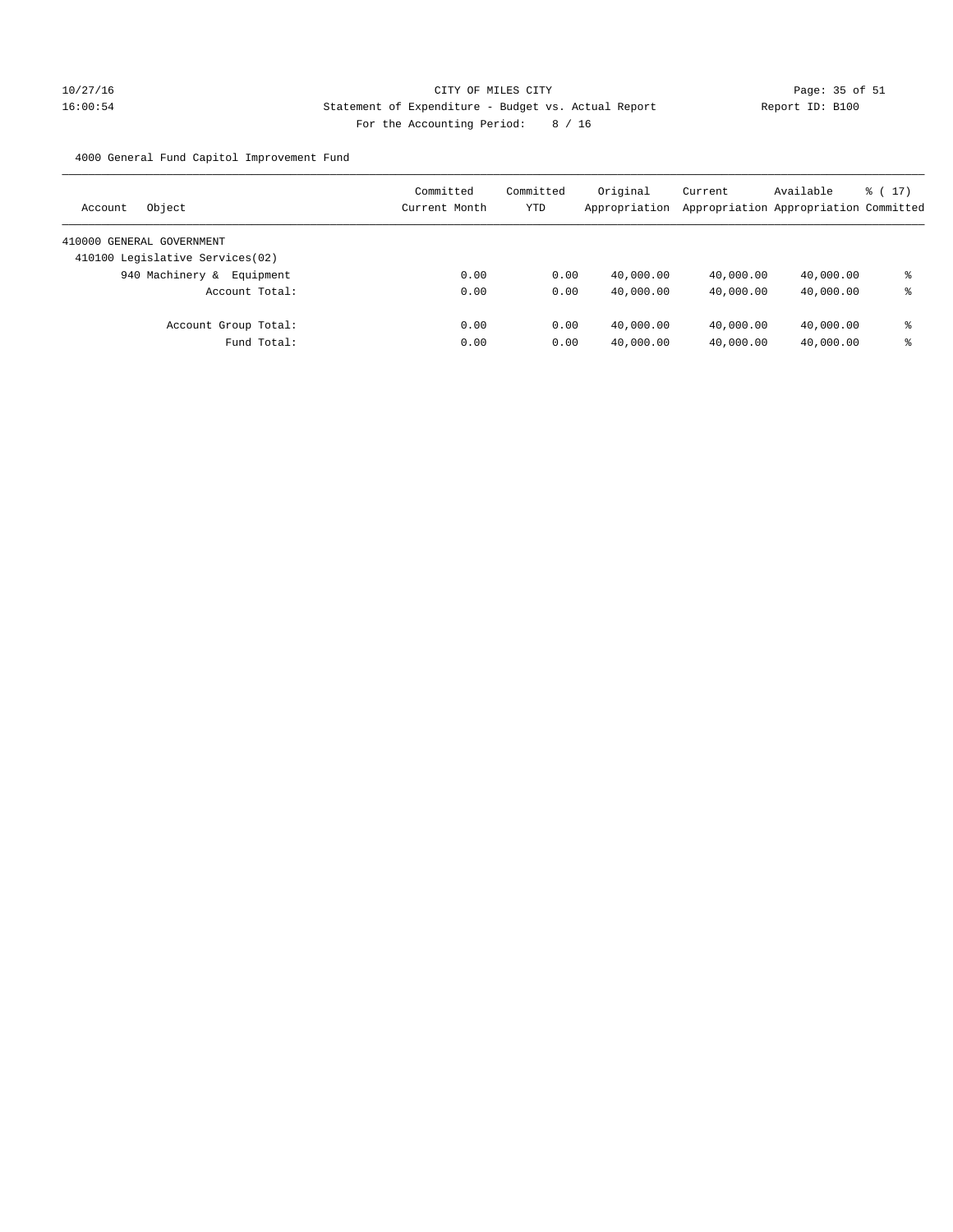# 10/27/16 Page: 36 of 51 16:00:54 Statement of Expenditure - Budget vs. Actual Report Report ID: B100 For the Accounting Period: 8 / 16

4050 Ambulance Capital Improvement Fund

| Object<br>Account                           | Committed<br>Current Month | Committed<br>YTD | Original<br>Appropriation | Current<br>Appropriation Appropriation Committed | Available | $\frac{1}{6}$ ( 17 ) |
|---------------------------------------------|----------------------------|------------------|---------------------------|--------------------------------------------------|-----------|----------------------|
| 420000 PUBLIC SAFETY                        |                            |                  |                           |                                                  |           |                      |
| 420730 Emergency Medical Services-Ambulance |                            |                  |                           |                                                  |           |                      |
| 940 Machinery &<br>Equipment                | 0.00                       | 0.00             | 13,779.00                 | 13,779.00                                        | 13,779.00 | ఄ                    |
| Account Total:                              | 0.00                       | 0.00             | 13,779.00                 | 13,779.00                                        | 13,779.00 | နွ                   |
| Account Group Total:                        | 0.00                       | 0.00             | 13,779.00                 | 13,779.00                                        | 13,779.00 | နွ                   |
| Fund Total:                                 | 0.00                       | 0.00             | 13,779.00                 | 13,779.00                                        | 13,779.00 | ఄ                    |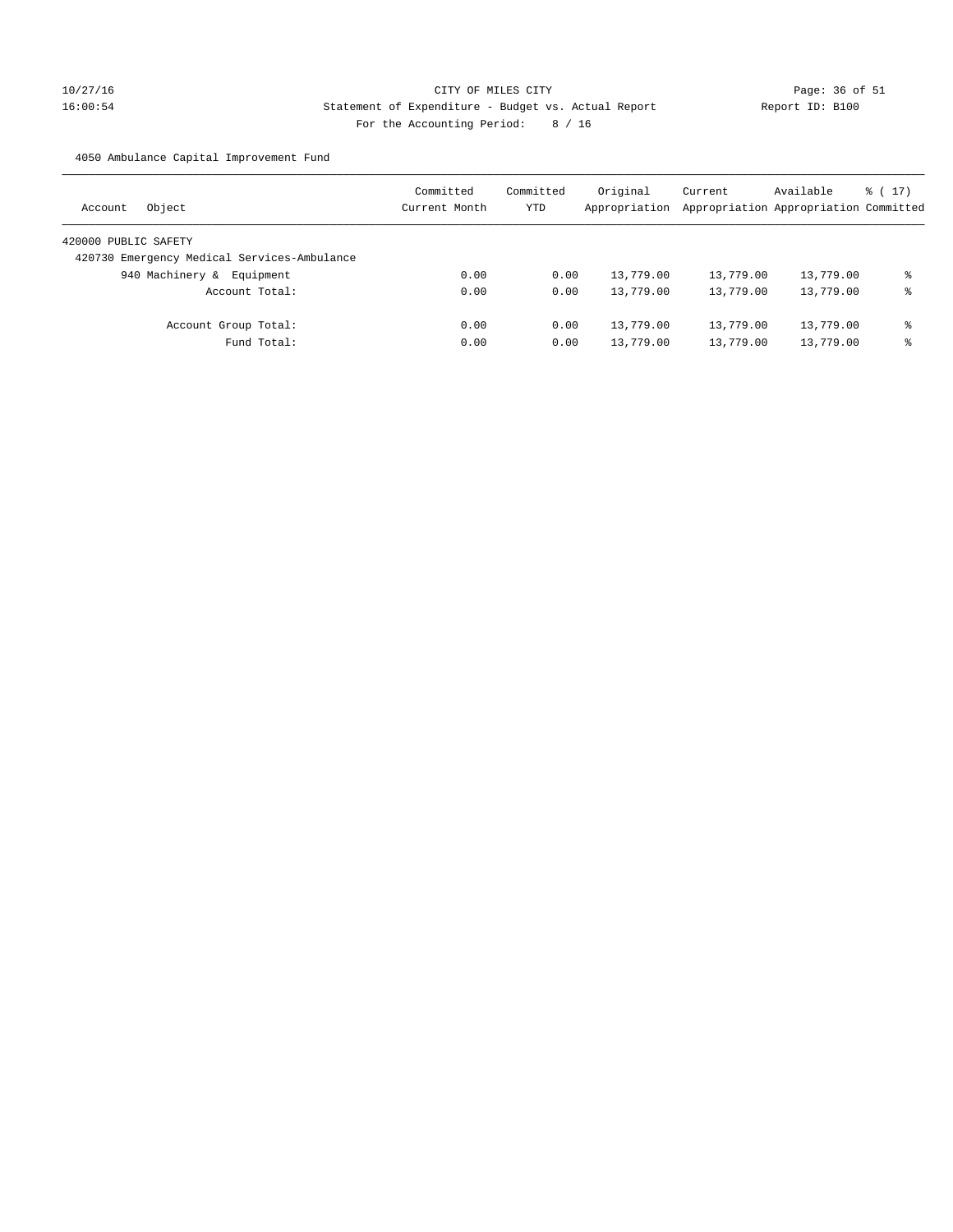# 10/27/16 Page: 37 of 51 16:00:54 Statement of Expenditure - Budget vs. Actual Report Report ID: B100 For the Accounting Period: 8 / 16

4056 Airport- Capital Improvement Plan

| Account             | Object                              | Committed<br>Current Month | Committed<br>YTD | Original<br>Appropriation | Current   | Available<br>Appropriation Appropriation Committed | $\frac{1}{6}$ ( 17 ) |
|---------------------|-------------------------------------|----------------------------|------------------|---------------------------|-----------|----------------------------------------------------|----------------------|
| 430000 Public Works |                                     |                            |                  |                           |           |                                                    |                      |
| 430300 Airport (87) |                                     |                            |                  |                           |           |                                                    |                      |
|                     | 230 Repair and Maintenance Supplies | 0.00                       | 0.00             | 1,000.00                  | 1,000.00  | 1,000.00                                           | နွ                   |
|                     | 360 Contr R & M                     | 0.00                       | 0.00             | 50,000.00                 | 50,000.00 | 50,000.00                                          | နွ                   |
|                     | Account Total:                      | 0.00                       | 0.00             | 51,000.00                 | 51,000.00 | 51,000.00                                          | နွ                   |
|                     | Account Group Total:                | 0.00                       | 0.00             | 51,000.00                 | 51,000.00 | 51,000.00                                          | နွ                   |
|                     | Fund Total:                         | 0.00                       | 0.00             | 51,000.00                 | 51,000.00 | 51,000.00                                          | နွ                   |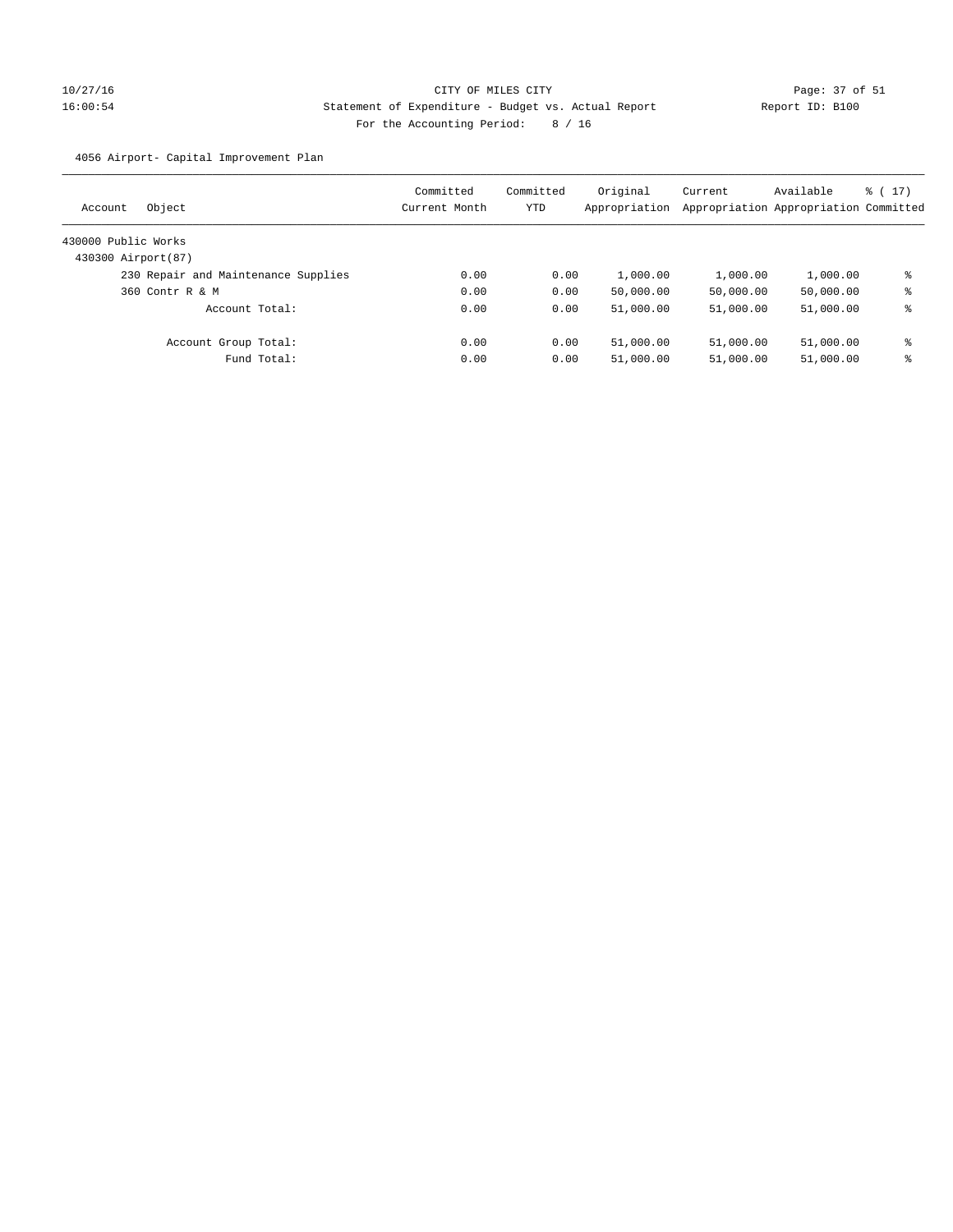# 10/27/16 CITY OF MILES CITY Page: 38 of 51 16:00:54 Statement of Expenditure - Budget vs. Actual Report Report ID: B100 For the Accounting Period: 8 / 16

4060 CAPITAL IMPROV-PUBLIC WORKS

| Object<br>Account            | Committed<br>Current Month | Committed<br>YTD | Original<br>Appropriation | Current   | Available<br>Appropriation Appropriation Committed | $\frac{1}{2}$ (17) |
|------------------------------|----------------------------|------------------|---------------------------|-----------|----------------------------------------------------|--------------------|
| 430000 Public Works          |                            |                  |                           |           |                                                    |                    |
| 430233 Roadway/Re-surfacing  |                            |                  |                           |           |                                                    |                    |
| 940 Machinery &<br>Equipment | 0.00                       | 0.00             | 75,000.00                 | 75,000.00 | 75,000.00                                          | ఄ                  |
| Account Total:               | 0.00                       | 0.00             | 75,000.00                 | 75,000.00 | 75,000.00                                          | ႜ                  |
| Account Group Total:         | 0.00                       | 0.00             | 75,000.00                 | 75,000.00 | 75,000.00                                          | နွ                 |
| Fund Total:                  | 0.00                       | 0.00             | 75,000.00                 | 75,000.00 | 75,000.00                                          | ఄ                  |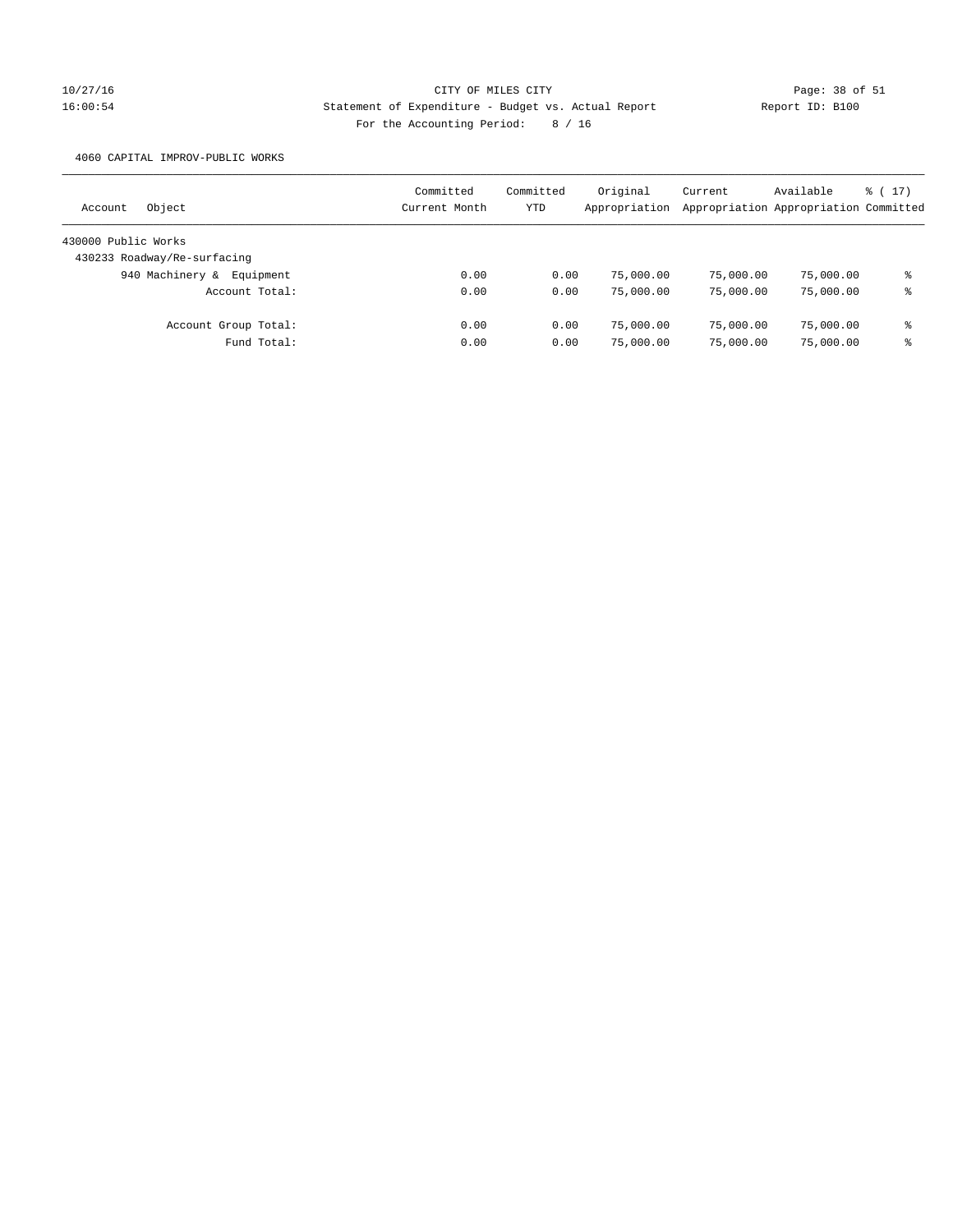## 10/27/16 Page: 39 of 51 16:00:54 Statement of Expenditure - Budget vs. Actual Report Changer Report ID: B100 For the Accounting Period: 8 / 16

| Account             | Object                                        | Committed<br>Current Month | Committed<br>YTD | Original   | Current<br>Appropriation Appropriation Appropriation Committed | Available  | % (17)          |
|---------------------|-----------------------------------------------|----------------------------|------------------|------------|----------------------------------------------------------------|------------|-----------------|
| 430000 Public Works |                                               |                            |                  |            |                                                                |            |                 |
|                     | 430510 Water Administration (25)              |                            |                  |            |                                                                |            |                 |
|                     | 111 Salaries and Wages - Permanent            | 1,758.96                   | 3,556.00         | 25,762.00  | 25,762.00                                                      | 22,206.00  | $14*$           |
|                     | 121 OVERTIME-PERMANENT                        | 0.00                       | 0.00             | 250.00     | 250.00                                                         | 250.00     | $\epsilon$      |
|                     | 131 VACATION                                  | 470.19                     | 809.93           | 1,500.00   | 1,500.00                                                       | 690.07     | 54%             |
|                     | 132 SICK LEAVE                                | 12.41                      | 15.31            | 1,000.00   | 1,000.00                                                       | 984.69     | 2 <sup>8</sup>  |
|                     | 141 Unemployment Insurance                    | 3.36                       | 6.68             | 39.00      | 39.00                                                          | 32.32      | $17*$           |
|                     | 142 Workers' Compensation                     | 26.95                      | 53.60            | 312.00     | 312.00                                                         | 258.40     | $17*$           |
|                     | 143 Health Insurance                          | 362.10                     | 707.01           | 4,136.00   | 4,136.00                                                       | 3,428.99   | $17*$           |
|                     | 144 FICA                                      | 170.19                     | 338.32           | 1,985.00   | 1,985.00                                                       | 1,646.68   | $17*$           |
|                     | 145 PERS                                      | 123.19                     | 212.65           | 2,171.00   | 2,171.00                                                       | 1,958.35   | $10*$           |
|                     | 196 CLOTHING ALLOTMENT                        | 0.00                       | 75.00            | 150.00     | 150.00                                                         | 75.00      | 50%             |
|                     | 210 Office Supplies and Materials             | 0.00                       | 0.00             | 2,000.00   | 2,000.00                                                       | 2,000.00   | ႜ               |
|                     | 214 Small Items of Equipment                  | 0.00                       | 0.00             | 3,000.00   | 3,000.00                                                       | 3,000.00   | နွ              |
|                     | 220 Operating Expenses                        | 176.09                     | 305.14           | 2,200.00   | 2,200.00                                                       | 1,894.86   | $14*$           |
|                     | 230 Repair and Maintenance Supplies           | 0.00                       | 0.00             | 500.00     | 500.00                                                         | 500.00     | ႜ               |
|                     | 311 Postage, Box Rent, Etc.                   | 568.49                     | 1,147.87         | 10,000.00  | 10,000.00                                                      | 8,852.13   | $11$ %          |
|                     | 320 Printing, Duplicating, Typing &           | 0.00                       | 0.00             | 2,300.00   | 2,300.00                                                       | 2,300.00   | ႜ               |
|                     | 330 Publicity, Subscriptions & Dues           | 0.00                       | 0.00             | 1,000.00   | 1,000.00                                                       | 1,000.00   | ి               |
|                     | 345 Telephone                                 | 47.84                      | 94.07            | 600.00     | 600.00                                                         | 505.93     | 16 <sup>8</sup> |
|                     | 347 Internet                                  | 13.76                      | 25.91            | 200.00     | 200.00                                                         | 174.09     | $13*$           |
|                     | 350 Professional Services                     | 1,868.46                   | 1,918.46         | 2,500.00   | 2,500.00                                                       | 581.54     | $77$ $%$        |
|                     | 360 Contr R & M                               | 969.77                     | 6,985.88         | 8,099.00   | 8,099.00                                                       | 1,113.12   | 86 %            |
|                     | 370 Travel                                    | 0.00                       | 0.00             | 500.00     | 500.00                                                         | 500.00     | $\epsilon$      |
|                     | 380 Training Services                         | 0.00                       | 0.00             | 500.00     | 500.00                                                         | 500.00     | $\epsilon$      |
|                     | 382 Books                                     | 0.00                       | 0.00             | 100.00     | 100.00                                                         | 100.00     | နွ              |
|                     | 513 Liability                                 | 0.00                       | 4,411.86         | 4,412.00   | 4,412.00                                                       | 0.14       | $100*$          |
|                     | 531 Building & Office Rental                  | 500.00                     | 1,000.00         | 6,000.00   | 6,000.00                                                       | 5,000.00   | $17*$           |
|                     | 810 Losses (Bad debt expense - Enterprise     | 0.00                       | 0.00             | 500.00     | 500.00                                                         | 500.00     | ႜ               |
|                     | Account Total:                                | 7,071.76                   | 21,663.69        | 81,716.00  | 81,716.00                                                      | 60,052.31  | 27%             |
|                     | 430530 Water Source of Supply and Pumping(22) |                            |                  |            |                                                                |            |                 |
|                     | 111 Salaries and Wages - Permanent            | 20,366.08                  | 40,911.19        | 242,361.00 | 242,361.00                                                     | 201,449.81 | $17*$           |
|                     | 121 OVERTIME-PERMANENT                        | 1,048.03                   | 2,450.39         | 16,709.00  | 16,709.00                                                      | 14,258.61  | 15 <sup>°</sup> |
|                     | 131 VACATION                                  | 1,860.33                   | 3,851.53         | 15,773.00  | 15,773.00                                                      | 11,921.47  | $24$ %          |
|                     | 132 SICK LEAVE                                | 364.33                     | 896.69           | 7,093.00   | 7,093.00                                                       | 6,196.31   | $13*$           |
|                     | 133 OTHER LEAVE PAY                           | 94.13                      | 192.92           | 4,090.00   | 4,090.00                                                       | 3,897.08   | 5 <sup>°</sup>  |
|                     | 134 HOLIDAY PAY                               | 0.00                       | 673.75           | 5,002.00   | 5,002.00                                                       | 4,328.25   | $13*$           |
|                     | 141 Unemployment Insurance                    | 35.66                      | 74.72            | 436.00     | 436.00                                                         | 361.28     | $17*$           |
|                     | 142 Workers' Compensation                     | 1,439.06                   | 3,019.03         | 15,893.00  | 15,893.00                                                      | 12,873.97  | 19 <sup>°</sup> |
|                     | 143 Health Insurance                          | 3,862.14                   | 8,066.78         | 46,324.00  | 46,324.00                                                      | 38,257.22  | $17$ %          |
|                     | 144 FICA                                      | 1,729.45                   | 3,638.90         | 22,264.00  | 22,264.00                                                      | 18,625.10  | 16 <sup>8</sup> |
|                     | 145 PERS                                      | 1,707.08                   | 3,517.17         | 24,359.00  | 24,359.00                                                      | 20,841.83  | $14$ %          |
|                     | 196 CLOTHING ALLOTMENT                        | 0.00                       | 840.00           | 840.00     | 840.00                                                         | 0.00       | 100 %           |
|                     | 210 Office Supplies and Materials             | 69.75                      | 69.75            | 250.00     | 250.00                                                         | 180.25     | $28$ %          |
|                     | 214 Small Items of Equipment                  | 0.00                       | 1,534.00         | 5,950.00   | 5,950.00                                                       | 4,416.00   | 26%             |
|                     | 220 Operating Expenses                        | 326.81                     | 326.81           | 2,000.00   | 2,000.00                                                       | 1,673.19   | 16 %            |
|                     | 222 Chemicals, Lab & Med Supplies             | 0.00                       | 0.00             | 150.00     | 150.00                                                         | 150.00     | ႜ               |
|                     | 226 Clothing and Uniforms                     | 83.80                      | 83.80            | 500.00     | 500.00                                                         | 416.20     | $17$ %          |
|                     | 230 Repair and Maintenance Supplies           | 3,375.63                   | 3,450.63         | 12,000.00  | 12,000.00                                                      | 8,549.37   | 29%             |
|                     | 231 Gas, Oil, Diesel Fuel, Grease, etc.       | 0.00                       | 93.04            | 1,500.00   | 1,500.00                                                       | 1,406.96   | 6 %             |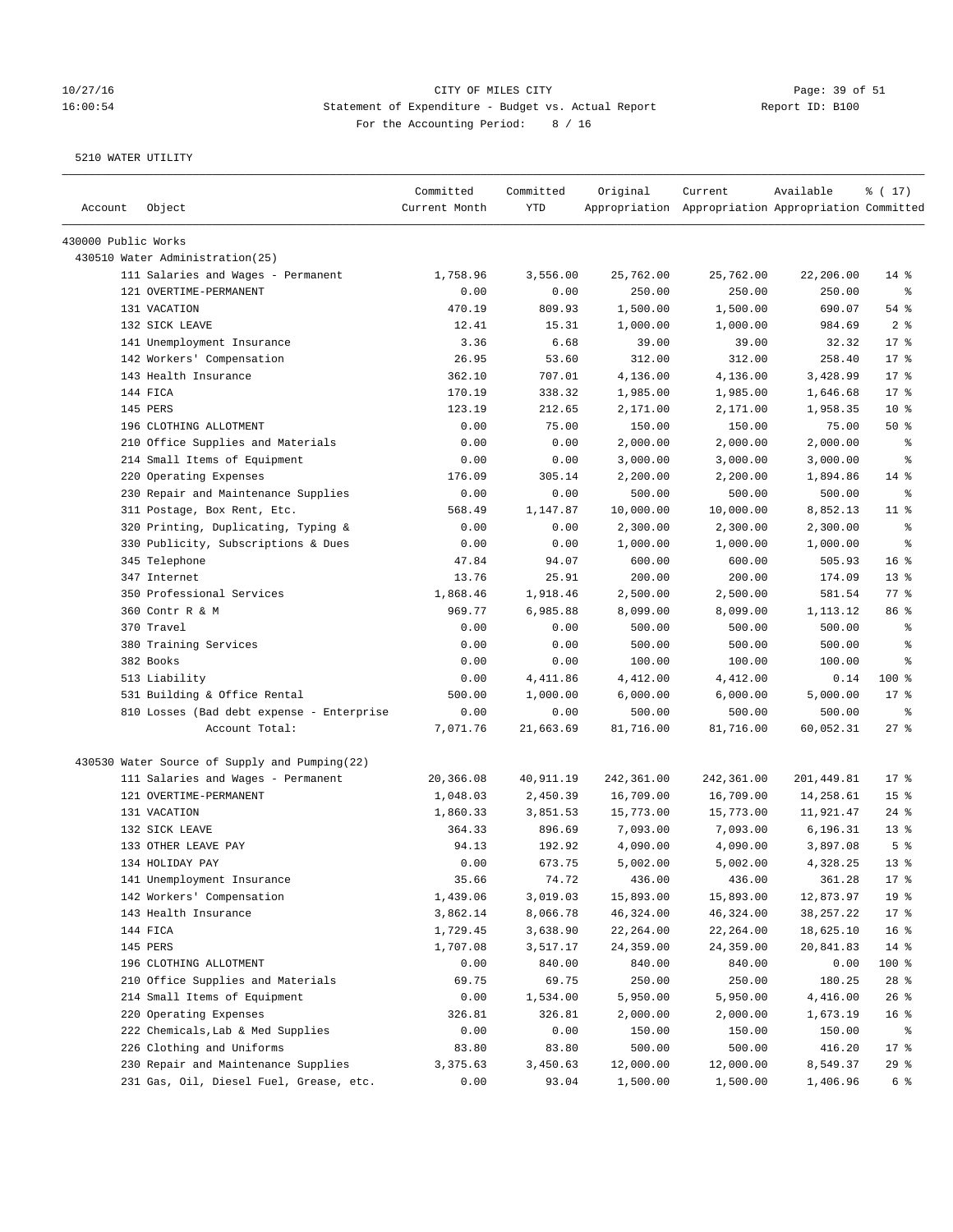## 10/27/16 Page: 40 of 51 16:00:54 Statement of Expenditure - Budget vs. Actual Report Changer Report ID: B100 For the Accounting Period: 8 / 16

| Account | Object                                  | Committed<br>Current Month | Committed<br>YTD | Original   | Current<br>Appropriation Appropriation Appropriation Committed | Available  | % (17)          |
|---------|-----------------------------------------|----------------------------|------------------|------------|----------------------------------------------------------------|------------|-----------------|
|         | 241 Consumable Tools                    | 0.00                       | 0.00             | 200.00     | 200.00                                                         | 200.00     | ႜ               |
|         | 311 Postage, Box Rent, Etc.             | 0.00                       | 0.00             | 50.00      | 50.00                                                          | 50.00      | ి               |
|         | 330 Publicity, Subscriptions & Dues     | 0.00                       | 0.00             | 250.00     | 250.00                                                         | 250.00     | ႜ               |
|         | 334 Memberships, Registrations & Dues   | 0.00                       | 0.00             | 400.00     | 400.00                                                         | 400.00     | ್ಠಿ             |
|         | 341 Electric Utility Services           | 6,946.40                   | 17,277.07        | 55,000.00  | 55,000.00                                                      | 37,722.93  | $31$ %          |
|         | 344 Gas Utility Service                 | 0.00                       | 108.53           | 20,000.00  | 20,000.00                                                      | 19,891.47  | 1 <sup>8</sup>  |
|         | 345 Telephone                           | 76.95                      | 152.29           | 1,000.00   | 1,000.00                                                       | 847.71     | 15 <sup>°</sup> |
|         | 346 Garbage Service                     | 0.00                       | 291.12           | 300.00     | 300.00                                                         | 8.88       | 97%             |
|         | 347 Internet                            | 80.25                      | 160.50           | 1,000.00   | 1,000.00                                                       | 839.50     | 16 <sup>°</sup> |
|         | 350 Professional Services               | 0.00                       | 0.00             | 500.00     | 500.00                                                         | 500.00     | ್ಠಿ             |
|         | 352 Wtr/Swr Lab Testing                 | 0.00                       | 0.00             | 1,000.00   | 1,000.00                                                       | 1,000.00   | ್ಠಿ             |
|         | 357 Architectual, Engineering Serv Etc. | 0.00                       | 0.00             | 10,000.00  | 10,000.00                                                      | 10,000.00  | ್ಠಿ             |
|         | 360 Contr R & M                         | 23.50                      | 513.00           | 40,000.00  | 40,000.00                                                      | 39,487.00  | 1 <sup>8</sup>  |
|         | 363 R&M Vehicles/Equip/Labor-PW         | 102.24                     | 102.24           | 3,000.00   | 3,000.00                                                       | 2,897.76   | 3 %             |
|         | 369 Other Repair and Maintenance        | 0.00                       | 0.00             | 2,000.00   | 2,000.00                                                       | 2,000.00   | ್ಠಿ             |
|         | 370 Travel                              | 0.00                       | 0.00             | 1,000.00   | 1,000.00                                                       | 1,000.00   | ್ಠಿ             |
|         | 380 Training Services                   | 0.00                       | 0.00             | 1,500.00   | 1,500.00                                                       | 1,500.00   | ್ಠಿ             |
|         | 382 Books                               | 0.00                       | 0.00             | 200.00     | 200.00                                                         | 200.00     | ್ಠಿ             |
|         | 400 BUILDING MATERIALS                  | 0.00                       | 0.00             | 500.00     | 500.00                                                         | 500.00     | ್ಠಿ             |
|         | 511 Insurance on Buildings              | 0.00                       | 11,965.84        | 11,966.00  | 11,966.00                                                      | 0.16       | 100 %           |
|         | 512 Insurance on Vehicles & Equipment   | 0.00                       | 292.31           | 293.00     | 293.00                                                         | 0.69       | $100$ %         |
|         | 940 Machinery & Equipment               | 0.00                       | 0.00             | 130,000.00 | 130,000.00                                                     | 130,000.00 | နွ              |
|         | Account Total:                          | 43,591.62                  | 104,554.00       | 703,653.00 | 703,653.00                                                     | 599,099.00 | 15 <sup>8</sup> |
|         | 430540 Water Purification and Treatment |                            |                  |            |                                                                |            |                 |
|         | 210 Office Supplies and Materials       | 33.90                      | 33.90            | 200.00     | 200.00                                                         | 166.10     | $17*$           |
|         | 214 Small Items of Equipment            | 4,454.61                   | 6,570.81         | 13,700.00  | 13,700.00                                                      | 7,129.19   | 48 %            |
|         | 220 Operating Expenses                  | 1,177.54                   | 1,177.54         | 3,000.00   | 3,000.00                                                       | 1,822.46   | 39%             |
|         | 222 Chemicals, Lab & Med Supplies       | 13,633.25                  | 17,102.05        | 58,350.00  | 58,350.00                                                      | 41,247.95  | 29%             |
|         | 226 Clothing and Uniforms               | 83.80                      | 83.80            | 500.00     | 500.00                                                         | 416.20     | $17$ %          |
|         | 230 Repair and Maintenance Supplies     | 60.56                      | 135.56           | 9,500.00   | 9,500.00                                                       | 9,364.44   | 1 <sup>8</sup>  |
|         | 231 Gas, Oil, Diesel Fuel, Grease, etc. | 0.00                       | 62.03            | 1,000.00   | 1,000.00                                                       | 937.97     | 6 %             |
|         | 241 Consumable Tools                    | 0.00                       | 0.00             | 150.00     | 150.00                                                         | 150.00     | နွ              |
|         | 311 Postage, Box Rent, Etc.             | 3.34                       | 3.34             | 150.00     | 150.00                                                         | 146.66     | 2%              |
|         | 320 Printing, Duplicating, Typing &     | 0.00                       | 0.00             | 100.00     | 100.00                                                         | 100.00     | ್ಠಿ             |
|         | 330 Publicity, Subscriptions & Dues     | 0.00                       | 0.00             | 400.00     | 400.00                                                         | 400.00     | နွ              |
|         | 334 Memberships, Registrations & Dues   | 0.00                       | 0.00             | 450.00     | 450.00                                                         | 450.00     | $\,$ $\,$ $\,$  |
|         | 352 Wtr/Swr Lab Testing                 | 0.00                       | 0.00             | 10,000.00  | 10,000.00                                                      | 10,000.00  | ి               |
|         | 357 Architectual, Engineering Serv Etc. | 0.00                       | 0.00             | 12,000.00  | 12,000.00                                                      | 12,000.00  | ိစ              |
|         | 360 Contr R & M                         | 0.00                       | 82.50            | 6,000.00   | 6,000.00                                                       | 5,917.50   | $1$ %           |
|         | 369 Other Repair and Maintenance        | 0.00                       | 0.00             | 1,500.00   | 1,500.00                                                       | 1,500.00   | န့              |
|         | 370 Travel                              | 0.00                       | 0.00             | 1,500.00   | 1,500.00                                                       | 1,500.00   | န့              |
|         | 380 Training Services                   | 0.00                       | 0.00             | 1,250.00   | 1,250.00                                                       | 1,250.00   | န့              |
|         | 382 Books                               | 0.00                       | 0.00             | 200.00     | 200.00                                                         | 200.00     | န့              |
|         | 533 Machinery and Equipment Rental      | 0.00                       | 0.00             | 1,000.00   | 1,000.00                                                       | 1,000.00   | န့              |
|         | 930 Improvements Other than Buildings   | 0.00                       | 0.00             | 15,500.00  | 15,500.00                                                      | 15,500.00  | န့              |
|         | Account Total:                          | 19,447.00                  | 25, 251.53       | 136,450.00 | 136,450.00                                                     | 111,198.47 | 19 <sup>°</sup> |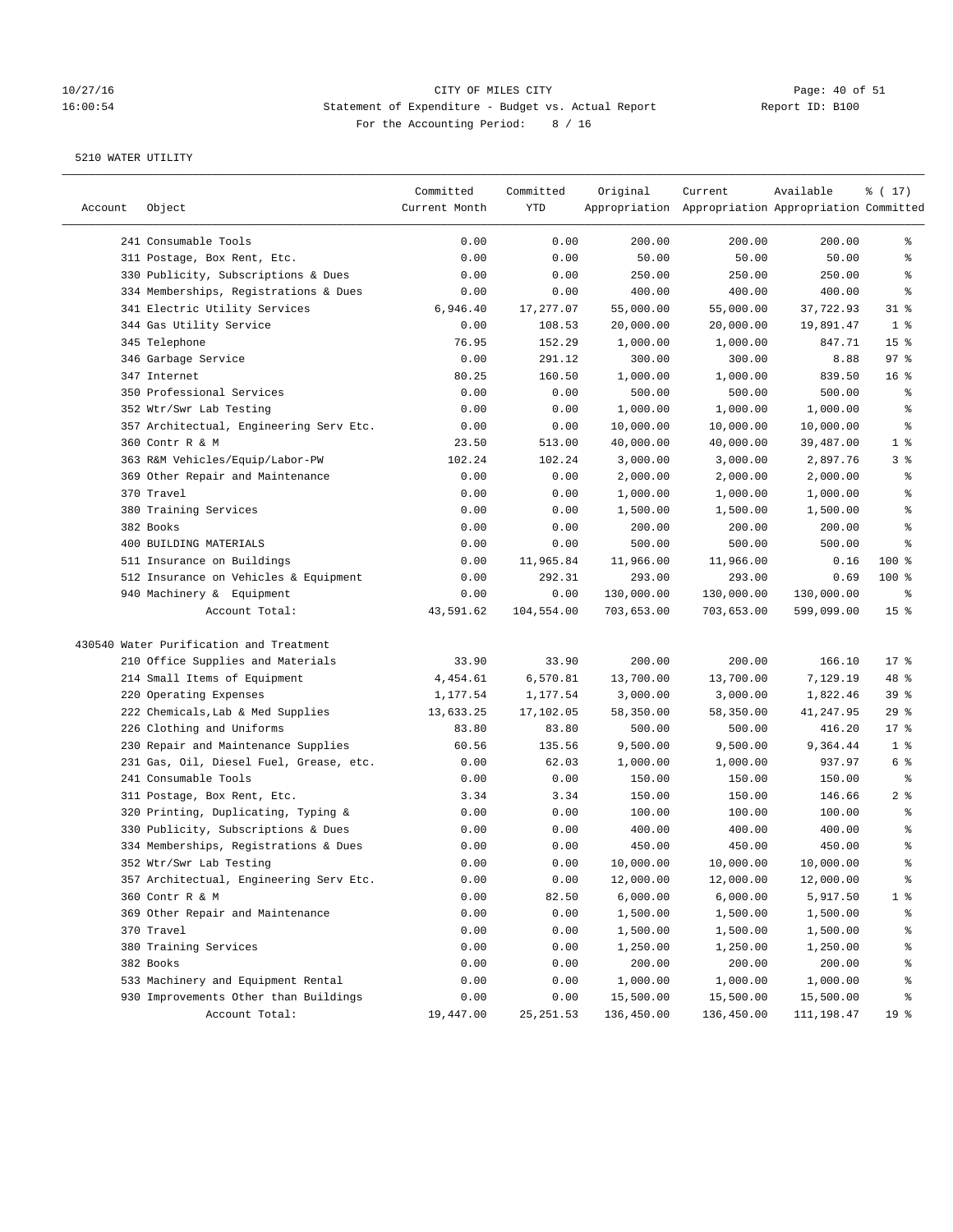## 10/27/16 Page: 41 of 51 16:00:54 Statement of Expenditure - Budget vs. Actual Report Changer Report ID: B100 For the Accounting Period: 8 / 16

| Account | Object                                   | Committed<br>Current Month | Committed<br>YTD | Original               | Current<br>Appropriation Appropriation Appropriation Committed | Available                 | % (17)                   |
|---------|------------------------------------------|----------------------------|------------------|------------------------|----------------------------------------------------------------|---------------------------|--------------------------|
|         | 430550 Transmission and Distribution(23) |                            |                  |                        |                                                                |                           |                          |
|         | 111 Salaries and Wages - Permanent       | 11,244.26                  | 24, 283. 73      | 137,531.00             | 137,531.00                                                     | 113,247.27                | 18 <sup>°</sup>          |
|         | 121 OVERTIME-PERMANENT                   | 246.24                     | 1,453.72         | 10,599.00              | 10,599.00                                                      | 9,145.28                  | $14$ %                   |
|         | 131 VACATION                             | 1,121.51                   | 1,790.95         | 15,773.00              | 15,773.00                                                      | 13,982.05                 | $11$ %                   |
|         | 132 SICK LEAVE                           | 601.03                     | 924.58           | 7,093.00               | 7,093.00                                                       | 6,168.42                  | $13*$                    |
|         | 133 OTHER LEAVE PAY                      | 0.00                       | 0.00             | 2,243.00               | 2,243.00                                                       | 2,243.00                  | နွ                       |
|         | 134 HOLIDAY PAY                          | 763.72                     | 875.66           | 4,558.00               | 4,558.00                                                       | 3,682.34                  | 19 <sup>°</sup>          |
|         | 141 Unemployment Insurance               | 20.99                      | 44.88            | 267.00                 | 267.00                                                         | 222.12                    | $17$ %                   |
|         | 142 Workers' Compensation                | 741.13                     | 1,587.08         | 9,573.00               | 9,573.00                                                       | 7,985.92                  | 17.8                     |
|         | 143 Health Insurance                     | 2,468.75                   | 5,123.75         | 29,615.00              | 29,615.00                                                      | 24,491.25                 | $17*$                    |
|         | 144 FICA                                 | 1,062.83                   | 2,275.05         | 13,602.00              | 13,602.00                                                      | 11,326.95                 | $17*$                    |
|         | 145 PERS                                 | 1,169.86                   | 2,454.78         | 14,882.00              | 14,882.00                                                      | 12,427.22                 | 16 <sup>8</sup>          |
|         | 196 CLOTHING ALLOTMENT                   | 0.00                       | 577.50           | 650.00                 | 650.00                                                         | 72.50                     | 89 %                     |
|         | 210 Office Supplies and Materials        | 0.00                       | 0.00             | 500.00                 | 500.00                                                         | 500.00                    | ್ಠಿ                      |
|         | 214 Small Items of Equipment             | 0.00                       | 0.00             | 19,500.00              | 19,500.00                                                      | 19,500.00                 | ್ಠಿ                      |
|         | 220 Operating Expenses                   | 697.04                     | 697.04           | 35,000.00              | 35,000.00                                                      | 34,302.96                 | 2%                       |
|         | 222 Chemicals, Lab & Med Supplies        | 0.00                       | 0.00             | 200.00                 | 200.00                                                         | 200.00                    | ್ಠಿ                      |
|         | 226 Clothing and Uniforms                | 0.00                       | 0.00             | 700.00                 | 700.00                                                         | 700.00                    | ి                        |
|         | 230 Repair and Maintenance Supplies      | 199.91                     | 1,100.45         | 40,000.00              | 40,000.00                                                      | 38,899.55                 | 3%                       |
|         | 231 Gas, Oil, Diesel Fuel, Grease, etc.  | 455.53                     | 1,567.99         | 10,000.00              | 10,000.00                                                      | 8,432.01                  | 16 <sup>8</sup>          |
|         | 233 Water/Sewer Main Replacement and     | 0.00                       | 0.00             | 10,000.00              | 10,000.00                                                      | 10,000.00                 | နွ                       |
|         | 234 Hydrant/Manhole Replacement, Valves  |                            | 2,415.22         | 45,000.00              | 45,000.00                                                      | 42,584.78                 | 5 <sup>8</sup>           |
|         | 235 Curb Stop Replacement                | 2,415.22<br>1,676.18       |                  | 18,000.00              |                                                                |                           |                          |
|         |                                          |                            | 1,609.01         |                        | 18,000.00                                                      | 16,390.99                 | 9 %                      |
|         | 241 Consumable Tools                     | 0.00                       | 0.00             | 200.00                 | 200.00                                                         | 200.00                    | ್ಠಿ                      |
|         | 311 Postage, Box Rent, Etc.              | 0.00                       | 0.00             | 100.00                 | 100.00                                                         | 100.00                    | န့<br>နွ                 |
|         | 320 Printing, Duplicating, Typing &      | 0.00                       | 0.00             | 100.00                 | 100.00                                                         | 100.00                    |                          |
|         | 330 Publicity, Subscriptions & Dues      | 0.00                       | 0.00             | 250.00                 | 250.00                                                         | 250.00                    | ి                        |
|         | 334 Memberships, Registrations & Dues    | 0.00                       | 125.00           | 325.00                 | 325.00                                                         | 200.00                    | 38 <sup>8</sup>          |
|         | 341 Electric Utility Services            | 56.79                      | 105.31           | 650.00                 | 650.00                                                         | 544.69                    | 16 <sup>8</sup>          |
|         | 344 Gas Utility Service                  | 20.40                      | 39.04            | 450.00                 | 450.00                                                         | 410.96                    | 9%                       |
|         | 345 Telephone                            | 58.57                      | 94.62            | 600.00                 | 600.00                                                         | 505.38                    | 16 <sup>8</sup>          |
|         | 347 Internet                             | 11.40                      | 22.80            | 200.00                 | 200.00                                                         | 177.20                    | $11$ %                   |
|         | 350 Professional Services                | 412.90                     | 412.90           | 8,400.00               | 8,400.00                                                       | 7,987.10                  | 5 <sup>8</sup>           |
|         | 357 Architectual, Engineering Serv Etc.  | 0.00                       | 0.00             | 70,000.00              | 70,000.00                                                      | 70,000.00                 | နွ                       |
|         | 360 Contr R & M                          | 1,611.24                   | 1,755.48         | 18,500.00              | 18,500.00                                                      | 16,744.52                 | 9 %                      |
|         | 363 R&M Vehicles/Equip/Labor-PW          | 835.78                     | 1,369.07         | 29,000.00              | 29,000.00                                                      | 27,630.93                 | 5 <sup>8</sup>           |
|         | 369 Other Repair and Maintenance         | 0.00                       | 0.00             | 1,000.00               | 1,000.00                                                       | 1,000.00                  | ್ಠಿ                      |
|         | 370 Travel                               | 0.00                       | 0.00             | 750.00                 | 750.00                                                         | 750.00                    | နွ                       |
|         | 380 Training Services                    | 0.00                       | 0.00             | 700.00                 | 700.00                                                         | 700.00                    | န့                       |
|         | 382 Books                                | 0.00                       | 0.00             | 200.00                 | 200.00                                                         | 200.00                    | $\,{}^{\circ}\!\!\delta$ |
|         | 400 BUILDING MATERIALS                   | 110.14                     | 110.14           | 500.00                 | 500.00                                                         | 389.86                    | $22$ %                   |
|         | 511 Insurance on Buildings               | 0.00                       | 2,998.30         | 2,999.00               | 2,999.00                                                       | 0.70                      | 100 %                    |
|         | 512 Insurance on Vehicles & Equipment    | 0.00                       | 716.97           | 717.00                 | 717.00                                                         | 0.03                      | 100 %                    |
|         | 532 Land Rental                          | 0.00                       | 176.86           | 1,500.00               | 1,500.00                                                       | 1,323.14                  | $12$ %                   |
|         | 533 Machinery and Equipment Rental       | 0.00                       | 0.00             | 1,000.00               | 1,000.00                                                       | 1,000.00                  | ್ಠಿ                      |
|         | 940 Machinery & Equipment                | 7,416.24                   | 9,273.38         | 2,005,000.00           | 2,005,000.00                                                   | 1,995,726.62              | ိစ                       |
|         | Account Total:                           | 35, 417.66                 |                  | 65,981.26 2,568,427.00 |                                                                | 2,568,427.00 2,502,445.74 | 3 <sup>8</sup>           |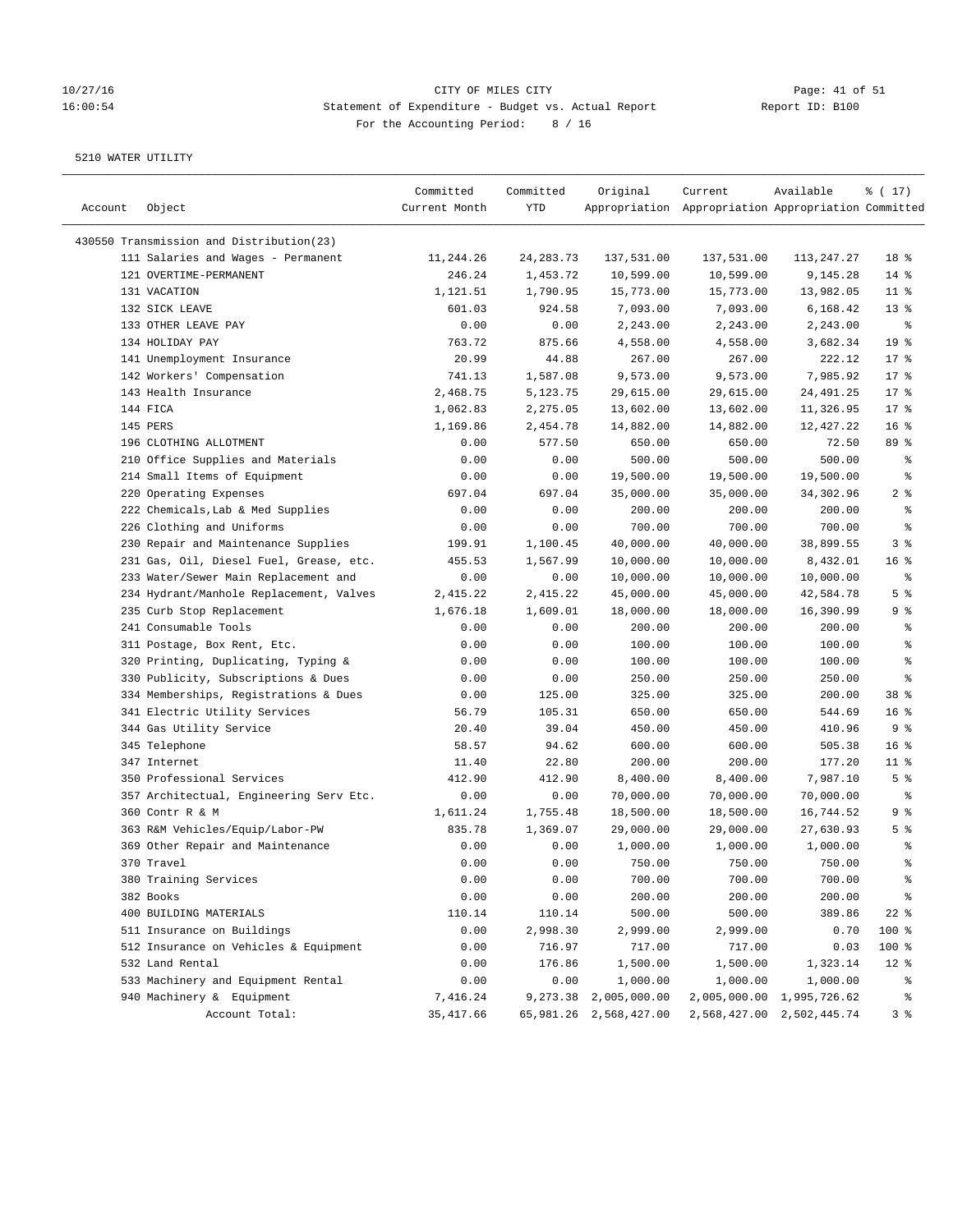### 10/27/16 CITY OF MILES CITY Page: 42 of 51 16:00:54 Statement of Expenditure - Budget vs. Actual Report Report ID: B100 For the Accounting Period: 8 / 16

| Object<br>Account                          | Committed<br>Current Month | Committed<br><b>YTD</b> | Original                     | Current<br>Appropriation Appropriation Appropriation Committed | Available                 | $\frac{1}{6}$ ( 17 ) |
|--------------------------------------------|----------------------------|-------------------------|------------------------------|----------------------------------------------------------------|---------------------------|----------------------|
| 430690 Sewer Lift Stations(32)             |                            |                         |                              |                                                                |                           |                      |
| 360 Contr R & M                            | 0.00                       | 65.00                   | 0.00                         | 0.00                                                           | $-65.00$                  | နွ                   |
| Account Total:                             | 0.00                       | 65.00                   | 0.00                         | 0.00                                                           | $-65.00$                  | ి                    |
| Account Group Total:                       | 105,528.04                 |                         | 217,515.48 3,490,246.00      |                                                                | 3,490,246.00 3,272,730.52 | 6 %                  |
| 490000 DEBT SERVICE                        |                            |                         |                              |                                                                |                           |                      |
| 490200 Revenue Bonds                       |                            |                         |                              |                                                                |                           |                      |
| 611 Principal-NE Wtr Line Phase II         | 0.00                       | 0.00                    | 16,000.00                    | 16,000.00                                                      | 16,000.00                 | နွ                   |
| 615 Principal-Northeast Water Ln \$2.2     | 0.00                       | 0.00                    | 62,000.00                    | 62,000.00                                                      | 62,000.00                 | ್ಠಿ                  |
| 616 Principal-Carbon Hill Water Tank \$2.2 | 0.00                       | 0.00                    | 60,000.00                    | 60,000.00                                                      | 60,000.00                 | ್ಠಿ                  |
| 617 Principal - NE Wtr Line \$500k         | 0.00                       | 0.00                    | 14,000.00                    | 14,000.00                                                      | 14,000.00                 | ್ಠಿ                  |
| 618 Principal-Carbon Hill \$500k           | 0.00                       | 0.00                    | 14,000.00                    | 14,000.00                                                      | 14,000.00                 | る                    |
| 622 Interest-NE Wtr Line Phase II          | 0.00                       | 0.00                    | 1,688.00                     | 1,688.00                                                       | 1,688.00                  | ి                    |
| 631 Interest - NE Wtr Line \$500k          | 0.00                       | 0.00                    | 11,207.00                    | 11,207.00                                                      | 11,207.00                 | る                    |
| 632 Interest - Carbon Hill Wtr Tank \$500k | 0.00                       | 0.00                    | 11,207.00                    | 11,207.00                                                      | 11,207.00                 | ి                    |
| 634 Interest-Northeast Wtr Ln \$2.2        | 0.00                       | 0.00                    | 54,465.00                    | 54,465.00                                                      | 54,465.00                 | နွ                   |
| 638 Interest-Carbon Hill Tank \$2.2        | 0.00                       | 0.00                    | 53,040.00                    | 53,040.00                                                      | 53,040.00                 | ి                    |
| Account Total:                             | 0.00                       | 0.00                    | 297,607.00                   | 297,607.00                                                     | 297,607.00                | ್ಠಿ                  |
| Account Group Total:                       | 0.00                       | 0.00                    | 297,607.00                   | 297,607.00                                                     | 297,607.00                | る                    |
| 520000 OTHER FINANCING USES                |                            |                         |                              |                                                                |                           |                      |
| 521000 Interfund Operating Transfers Out   |                            |                         |                              |                                                                |                           |                      |
| 820 Transfers to Other Funds               | 5,456.00                   | 10,912.00               | 76,630.00                    | 76,630.00                                                      | 65,718.00                 | $14*$                |
| Account Total:                             | 5,456.00                   | 10,912.00               | 76,630.00                    | 76,630.00                                                      | 65,718.00                 | $14*$                |
| Account Group Total:                       | 5,456.00                   | 10,912.00               | 76,630.00                    | 76,630.00                                                      | 65,718.00                 | $14*$                |
| Fund Total:                                | 110,984.04                 |                         | 228, 427. 48 3, 864, 483. 00 |                                                                | 3,864,483.00 3,636,055.52 | 6 %                  |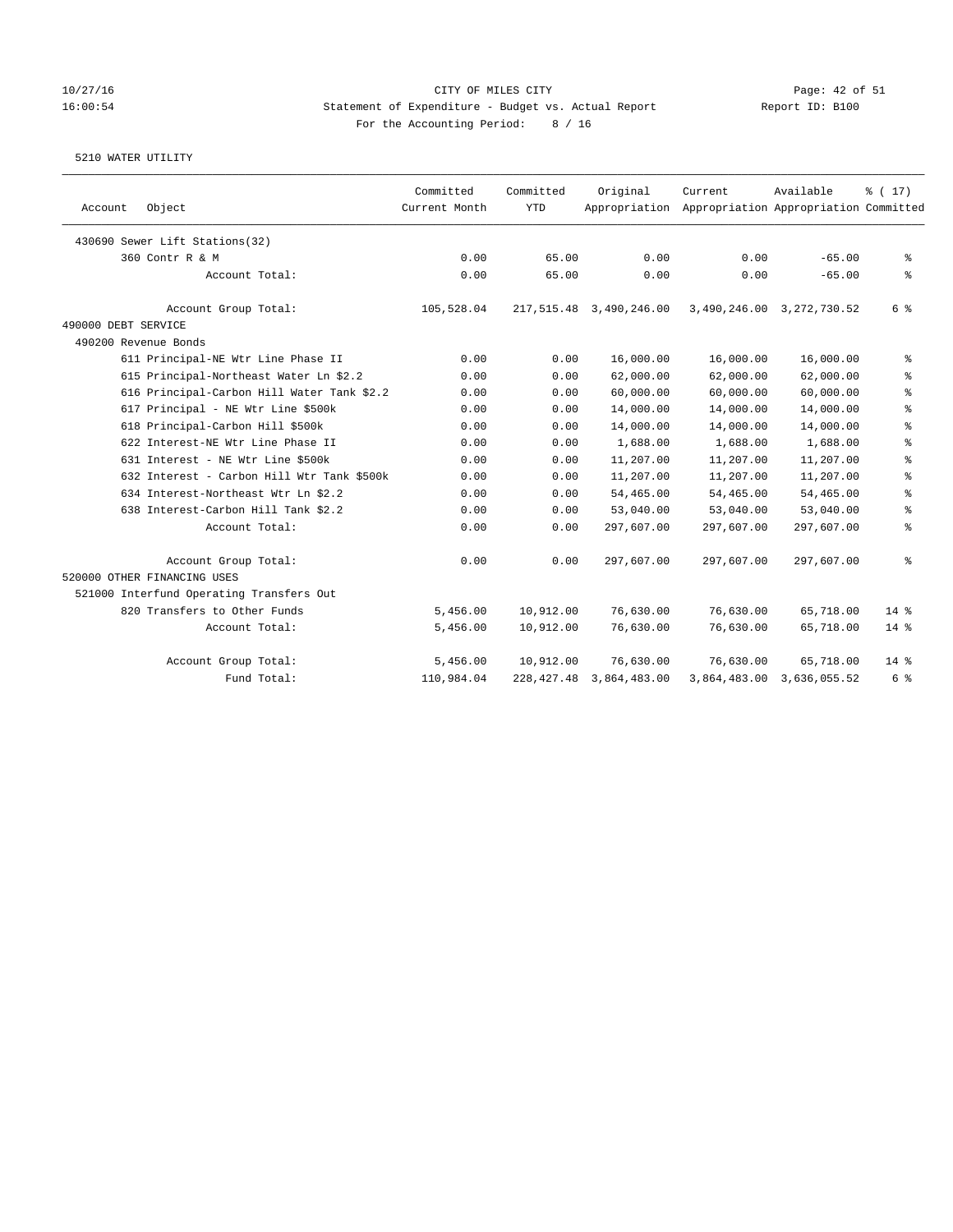## 10/27/16 Page: 43 of 51 16:00:54 Statement of Expenditure - Budget vs. Actual Report Changer Report ID: B100 For the Accounting Period: 8 / 16

| Account             | Object                                       | Committed<br>Current Month | Committed<br><b>YTD</b> | Original   | Current<br>Appropriation Appropriation Appropriation Committed | Available  | % (17)             |
|---------------------|----------------------------------------------|----------------------------|-------------------------|------------|----------------------------------------------------------------|------------|--------------------|
| 430000 Public Works |                                              |                            |                         |            |                                                                |            |                    |
|                     | 430610 Sewer Administration (29)             |                            |                         |            |                                                                |            |                    |
|                     | 111 Salaries and Wages - Permanent           | 1,758.82                   | 3,555.61                | 25,800.00  | 25,800.00                                                      | 22, 244.39 | $14$ %             |
|                     | 121 OVERTIME-PERMANENT                       | 0.00                       | 0.00                    | 250.00     | 250.00                                                         | 250.00     | ి                  |
|                     | 131 VACATION                                 | 470.19                     | 809.93                  | 1,500.00   | 1,500.00                                                       | 690.07     | 54 %               |
|                     | 132 SICK LEAVE                               | 11.90                      | 14.64                   | 1,000.00   | 1,000.00                                                       | 985.36     | 1 <sup>8</sup>     |
|                     | 141 Unemployment Insurance                   | 3.37                       | 6.70                    | 39.00      | 39.00                                                          | 32.30      | $17*$              |
|                     | 142 Workers' Compensation                    | 26.95                      | 53.57                   | 311.00     | 311.00                                                         | 257.43     | $17*$              |
|                     | 143 Health Insurance                         | 362.05                     | 706.84                  | 4,136.00   | 4,136.00                                                       | 3,429.16   | $17*$              |
|                     | 144 FICA                                     | 170.16                     | 338.30                  | 1,979.00   | 1,979.00                                                       | 1,640.70   | $17*$              |
|                     | 145 PERS                                     | 123.16                     | 212.61                  | 2,139.00   | 2,139.00                                                       | 1,926.39   | $10*$              |
|                     | 196 CLOTHING ALLOTMENT                       | 0.00                       | 75.00                   | 138.00     | 138.00                                                         | 63.00      | $54$ %             |
|                     | 210 Office Supplies and Materials            | 0.00                       | 0.00                    | 2,000.00   | 2,000.00                                                       | 2,000.00   | နွ                 |
|                     | 214 Small Items of Equipment                 | 0.00                       | 0.00                    | 3,000.00   | 3,000.00                                                       | 3,000.00   | နွ                 |
|                     | 220 Operating Expenses                       | 176.09                     | 305.14                  | 2,200.00   | 2,200.00                                                       | 1,894.86   | $14$ %             |
|                     | 230 Repair and Maintenance Supplies          | 0.00                       | 0.00                    | 500.00     | 500.00                                                         | 500.00     | ႜ                  |
|                     | 311 Postage, Box Rent, Etc.                  | 568.48                     | 1,147.84                | 10,000.00  | 10,000.00                                                      | 8,852.16   | $11$ %             |
|                     | 320 Printing, Duplicating, Typing &          | 0.00                       | 0.00                    | 2,300.00   | 2,300.00                                                       | 2,300.00   | ႜ                  |
|                     | 330 Publicity, Subscriptions & Dues          | 0.00                       | 0.00                    | 1,000.00   | 1,000.00                                                       | 1,000.00   | နွ                 |
|                     | 345 Telephone                                | 47.82                      | 94.03                   | 600.00     | 600.00                                                         | 505.97     | 16 <sup>8</sup>    |
|                     | 347 Internet                                 | 19.51                      | 39.02                   | 200.00     | 200.00                                                         | 160.98     | $20*$              |
|                     | 350 Professional Services                    | 1,868.46                   | 1,918.46                | 2,500.00   | 2,500.00                                                       | 581.54     | $77$ $\frac{6}{9}$ |
|                     | 360 Contr R & M                              | 969.77                     | 6,985.89                | 8,099.00   | 8,099.00                                                       | 1,113.11   | 86 %               |
|                     | 370 Travel                                   | 0.00                       | 0.00                    | 500.00     | 500.00                                                         | 500.00     | ್ಠಿ                |
|                     | 380 Training Services                        | 0.00                       | 0.00                    | 500.00     | 500.00                                                         | 500.00     | ి                  |
|                     | 382 Books                                    | 0.00                       | 0.00                    | 100.00     | 100.00                                                         | 100.00     | နွ                 |
|                     | 513 Liability                                | 0.00                       | 0.00                    | 5,037.00   | 5,037.00                                                       | 5,037.00   | နွ                 |
|                     | 531 Building & Office Rental                 | 333.33                     | 666.66                  | 6,000.00   | 6,000.00                                                       | 5,333.34   | $11$ %             |
|                     | 540 Special Assessments                      | 750.00                     | 750.00                  | 4,000.00   | 4,000.00                                                       | 3,250.00   | 19 <sup>°</sup>    |
|                     | 810 Losses (Bad debt expense - Enterprise    | 0.00                       | 0.00                    | 500.00     | 500.00                                                         | 500.00     | $\epsilon$         |
|                     | Account Total:                               | 7,660.06                   | 17,680.24               | 86,328.00  | 86,328.00                                                      | 68,647.76  | $20*$              |
|                     | 430630 Sewer Collection and Transmission(31) |                            |                         |            |                                                                |            |                    |
|                     | 111 Salaries and Wages - Permanent           | 10,955.59                  | 23,728.20               | 133,489.00 | 133,489.00                                                     | 109,760.80 | 18 %               |
|                     | 121 OVERTIME-PERMANENT                       | 244.58                     | 1,451.39                | 10,599.00  | 10,599.00                                                      | 9,147.61   | $14$ %             |
|                     | 131 VACATION                                 | 1,086.28                   | 1,723.56                | 15,773.00  | 15,773.00                                                      | 14,049.44  | $11$ %             |
|                     | 132 SICK LEAVE                               | 594.17                     | 917.70                  | 7,093.00   | 7,093.00                                                       | 6,175.30   | $13*$              |
|                     | 133 OTHER LEAVE PAY                          | 0.00                       | 0.00                    | 1,927.00   | 1,927.00                                                       | 1,927.00   | ま                  |
|                     | 134 HOLIDAY PAY                              | 763.72                     | 875.66                  | 4,558.00   | 4,558.00                                                       | 3,682.34   | 19 <sup>°</sup>    |
|                     | 141 Unemployment Insurance                   | 20.47                      | 44.00                   | 262.00     | 262.00                                                         | 218.00     | $17$ %             |
|                     | 142 Workers' Compensation                    | 724.43                     | 1,553.68                | 9,349.00   | 9,349.00                                                       | 7,795.32   | $17*$              |
|                     | 143 Health Insurance                         | 2,427.42                   | 5,047.90                | 29,119.00  | 29,119.00                                                      | 24,071.10  | $17*$              |
|                     | 144 FICA                                     | 1,037.68                   | 2,226.71                | 13,268.00  | 13,268.00                                                      | 11,041.29  | $17*$              |
|                     | 145 PERS                                     | 1,142.02                   | 2,401.89                | 14,517.00  | 14,517.00                                                      | 12,115.11  | $17$ %             |
|                     | 196 CLOTHING ALLOTMENT                       | 0.00                       | 570.00                  | 495.00     | 495.00                                                         | $-75.00$   | 115 %              |
|                     | 210 Office Supplies and Materials            | 0.00                       | 0.00                    | 350.00     | 350.00                                                         | 350.00     | ႜ                  |
|                     | 214 Small Items of Equipment                 | 0.00                       | $-867.00$               | 18,750.00  | 18,750.00                                                      | 19,617.00  | $-5$ $%$           |
|                     | 220 Operating Expenses                       | 417.46                     | 417.46                  | 2,600.00   | 2,600.00                                                       | 2,182.54   | 16 <sup>°</sup>    |
|                     | 222 Chemicals, Lab & Med Supplies            | 0.00                       | 0.00                    | 2,000.00   | 2,000.00                                                       | 2,000.00   | နွ                 |
|                     | 226 Clothing and Uniforms                    | 0.00                       | 0.00                    | 700.00     | 700.00                                                         | 700.00     | ိစ                 |
|                     | 230 Repair and Maintenance Supplies          | 139.78                     | 132.83                  | 5,000.00   | 5,000.00                                                       | 4,867.17   | 3 <sup>8</sup>     |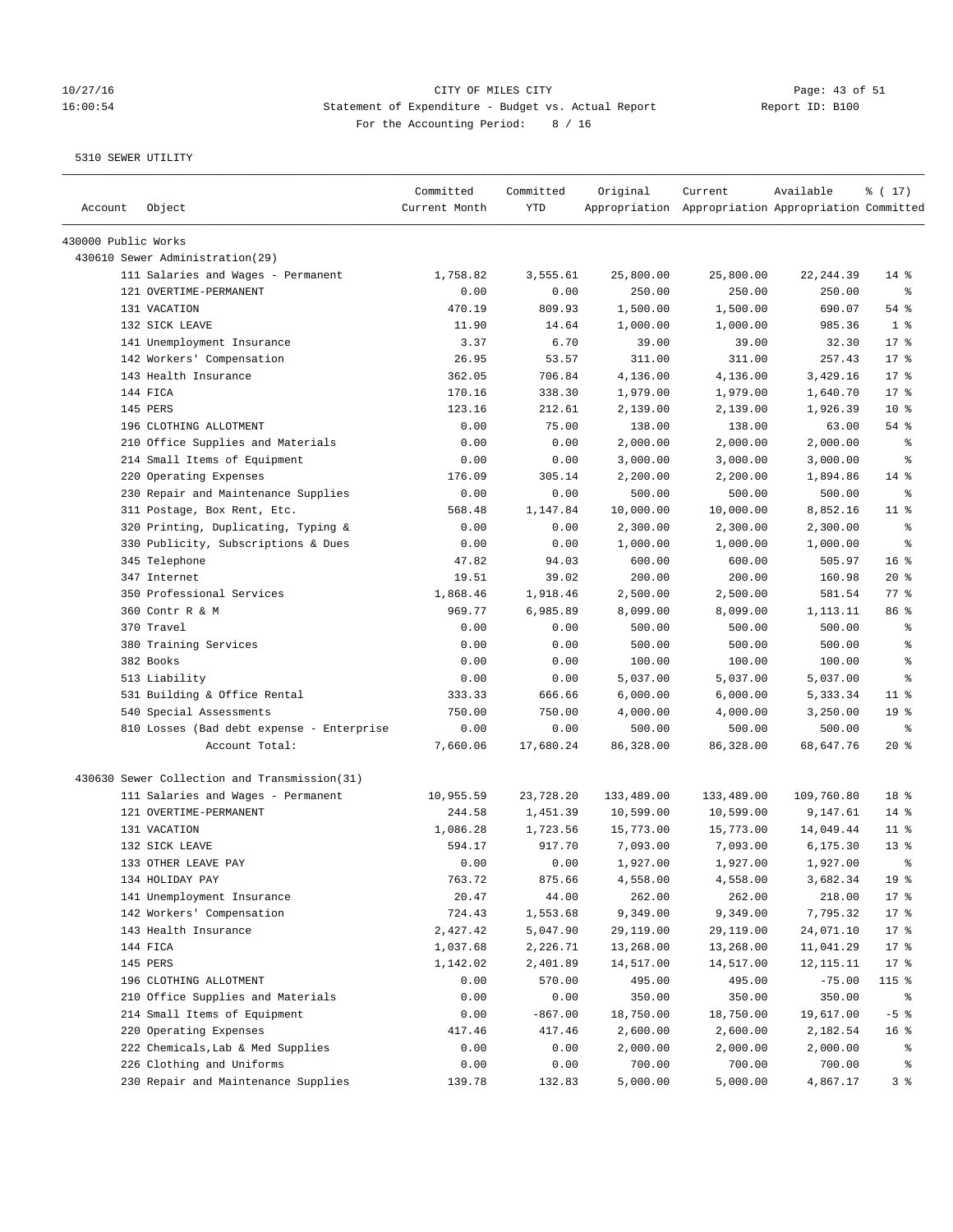## 10/27/16 <br>16 14 14 15 15 16:00:54 CITY OF MILES CITY CITY OF MILES CITY Page: 44 of 51<br>16:00:54 Statement of Expenditure - Budget vs. Actual Report (Report ID: B100 16:00:54 Statement of Expenditure - Budget vs. Actual Report For the Accounting Period: 8 / 16

| Account | Object                                  | Committed<br>Current Month | Committed<br>YTD | Original   | Current<br>Appropriation Appropriation Appropriation Committed | Available  | % (17)          |
|---------|-----------------------------------------|----------------------------|------------------|------------|----------------------------------------------------------------|------------|-----------------|
|         | 231 Gas, Oil, Diesel Fuel, Grease, etc. | 455.53                     | 1,567.99         | 10,000.00  | 10,000.00                                                      | 8,432.01   | 16 <sup>8</sup> |
|         | 233 Water/Sewer Main Replacement and    | 882.99                     | 882.99           | 5,000.00   | 5,000.00                                                       | 4,117.01   | 18 %            |
|         | 234 Hydrant/Manhole Replacement, Valves | $-150.00$                  | $-150.00$        | 10,000.00  | 10,000.00                                                      | 10,150.00  | $-2$ %          |
|         | 241 Consumable Tools                    | 0.00                       | 0.00             | 100.00     | 100.00                                                         | 100.00     | ್ಠಿ             |
|         | 311 Postage, Box Rent, Etc.             | 0.00                       | 0.00             | 50.00      | 50.00                                                          | 50.00      | န့              |
|         | 320 Printing, Duplicating, Typing &     | 0.00                       | 0.00             | 75.00      | 75.00                                                          | 75.00      | နွ              |
|         | 330 Publicity, Subscriptions & Dues     | 0.00                       | 0.00             | 125.00     | 125.00                                                         | 125.00     | ి               |
|         | 334 Memberships, Registrations & Dues   | 0.00                       | 125.00           | 300.00     | 300.00                                                         | 175.00     | $42$ %          |
|         | 341 Electric Utility Services           | 1,015.01                   | 1,015.01         | 220.00     | 220.00                                                         | $-795.01$  | 461 %           |
|         | 344 Gas Utility Service                 | 0.00                       | 0.00             | 500.00     | 500.00                                                         | 500.00     | ್ಠಿ             |
|         | 345 Telephone                           | 58.56                      | 94.60            | 550.00     | 550.00                                                         | 455.40     | 17.8            |
|         | 347 Internet                            | 11.40                      | 22.80            | 140.00     | 140.00                                                         | 117.20     | 16 <sup>8</sup> |
|         | 350 Professional Services               | 212.90                     | 387.90           | 30,000.00  | 30,000.00                                                      | 29,612.10  | 1 <sup>8</sup>  |
|         | 357 Architectual, Engineering Serv Etc. | 0.00                       | 0.00             | 10,000.00  | 10,000.00                                                      | 10,000.00  | နွ              |
|         | 360 Contr R & M                         | 144.24                     | 288.48           | 8,000.00   | 8,000.00                                                       | 7,711.52   | 4 %             |
|         | 363 R&M Vehicles/Equip/Labor-PW         | 835.78                     | 1,369.07         | 29,000.00  | 29,000.00                                                      | 27,630.93  | 5 <sup>8</sup>  |
|         | 369 Other Repair and Maintenance        | 0.00                       | 0.00             | 2,500.00   | 2,500.00                                                       | 2,500.00   | ್ಠಿ             |
|         | 370 Travel                              | 0.00                       | 0.00             | 500.00     | 500.00                                                         | 500.00     | ್ಠಿ             |
|         | 380 Training Services                   | 0.00                       | 0.00             | 550.00     | 550.00                                                         | 550.00     | ್ಠಿ             |
|         | 382 Books                               | 0.00                       | 0.00             | 100.00     | 100.00                                                         | 100.00     | ್ಠಿ             |
|         | 400 BUILDING MATERIALS                  | 92.66                      | 92.66            | 400.00     | 400.00                                                         | 307.34     | $23$ %          |
|         | 512 Insurance on Vehicles & Equipment   | 0.00                       | 1,528.34         | 1,529.00   | 1,529.00                                                       | 0.66       | $100$ %         |
|         | 513 Liability                           | 0.00                       | 0.00             | 5,000.00   | 5,000.00                                                       | 5,000.00   | နွ              |
|         | 532 Land Rental                         | 0.00                       | 739.61           | 720.00     | 720.00                                                         | $-19.61$   | 103 %           |
|         | Account Total:                          | 23, 112.67                 | 48, 188. 43      | 385,208.00 | 385,208.00                                                     | 337,019.57 | $13*$           |
|         | 430640 Sewer Treatment and Disposal(33) |                            |                  |            |                                                                |            |                 |
|         | 111 Salaries and Wages - Permanent      | 8,661.26                   | 17,440.09        | 104,289.00 | 104,289.00                                                     | 86,848.91  | $17*$           |
|         | 121 OVERTIME-PERMANENT                  | 419.05                     | 980.09           | 6,848.00   | 6,848.00                                                       | 5,867.91   | $14$ %          |
|         | 131 VACATION                            | 812.79                     | 1,673.57         | 6,309.00   | 6,309.00                                                       | 4,635.43   | $27$ %          |
|         | 132 SICK LEAVE                          | 159.46                     | 372.45           | 2,810.00   | 2,810.00                                                       | 2,437.55   | $13*$           |
|         | 133 OTHER LEAVE PAY                     | 37.65                      | 77.16            | 4,090.00   | 4,090.00                                                       | 4,012.84   | 2 <sup>°</sup>  |
|         | 134 HOLIDAY PAY                         | 0.00                       | 269.50           | 2,167.00   | 2,167.00                                                       | 1,897.50   | $12*$           |
|         | 141 Unemployment Insurance              | 15.13                      | 31.75            | 190.00     | 190.00                                                         | 158.25     | 17.8            |
|         | 142 Workers' Compensation               | 608.31                     | 1,275.43         | 7,027.00   | 7,027.00                                                       | 5,751.57   | 18 %            |
|         | 143 Health Insurance                    | 1,613.79                   | 3,227.67         | 18,861.00  | 18,861.00                                                      | 15,633.33  | $17$ %          |
|         | 144 FICA                                | 736.91                     | 1,548.98         | 9,678.00   | 9,678.00                                                       | 8,129.02   | 16 <sup>8</sup> |
|         | 145 PERS                                | 732.76                     | 1,509.12         | 10,589.00  | 10,589.00                                                      | 9,079.88   | $14*$           |
|         | 196 CLOTHING ALLOTMENT                  | 0.00                       | 351.00           | 351.00     | 351.00                                                         | 0.00       | 100 %           |
|         | 210 Office Supplies and Materials       | 0.00                       | 0.00             | 150.00     | 150.00                                                         | 150.00     | ိစ              |
|         | 214 Small Items of Equipment            | 0.00                       | 0.00             | 15,500.00  | 15,500.00                                                      | 15,500.00  | ႜ               |
|         | 220 Operating Expenses                  | 182.19                     | 441.34           | 7,000.00   | 7,000.00                                                       | 6,558.66   | 6 %             |
|         | 222 Chemicals, Lab & Med Supplies       | 379.29                     | 648.29           | 7,000.00   | 7,000.00                                                       | 6,351.71   | 9 %             |
|         | 226 Clothing and Uniforms               | 1,599.51                   | 1,599.51         | 600.00     | 600.00                                                         | $-999.51$  | $267$ %         |
|         | 230 Repair and Maintenance Supplies     | 140.30                     | 1,200.30         | 12,000.00  | 12,000.00                                                      | 10,799.70  | 10 <sup>°</sup> |
|         | 231 Gas, Oil, Diesel Fuel, Grease, etc. | 218.63                     | 342.68           | 2,000.00   | 2,000.00                                                       | 1,657.32   | $17$ %          |
|         | 241 Consumable Tools                    | 0.00                       | 0.00             | 100.00     | 100.00                                                         | 100.00     | ႜ               |
|         | 311 Postage, Box Rent, Etc.             | 262.29                     | 262.29           | 100.00     | 100.00                                                         | $-162.29$  | $262$ %         |
|         | 320 Printing, Duplicating, Typing &     | 0.00                       | 0.00             | 100.00     | 100.00                                                         | 100.00     | ႜ               |
|         | 330 Publicity, Subscriptions & Dues     | 0.00                       | 0.00             | 170.00     | 170.00                                                         | 170.00     | ွေ              |
|         | 334 Memberships, Registrations & Dues   | 0.00                       | 0.00             | 600.00     | 600.00                                                         | 600.00     | ႜ               |
|         |                                         |                            |                  |            |                                                                |            |                 |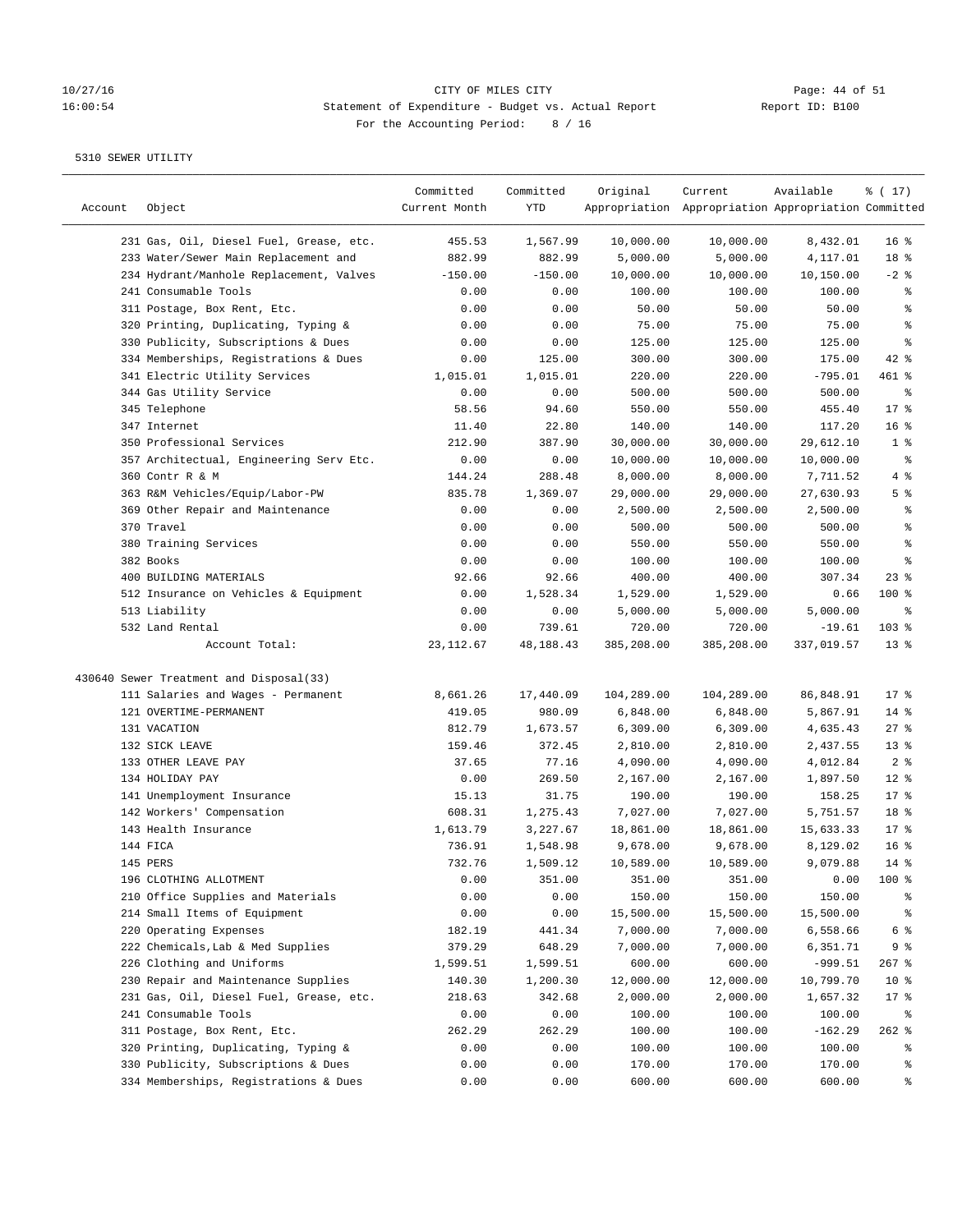## 10/27/16 CITY OF MILES CITY<br>16:00:54 Statement of Expenditure - Budget vs. Actual Report Report ID: B100 16:00:54 Statement of Expenditure - Budget vs. Actual Report For the Accounting Period: 8 / 16

| 341 Electric Utility Services<br>0.00<br>4,185.59<br>73,000.00<br>73,000.00<br>68,814.41<br>6 %<br>342 Water Utility Services<br>84.38<br>851.84<br>15 <sup>°</sup><br>148.16<br>1,000.00<br>1,000.00<br>343 Sewer Utility Services<br>80.48<br>160.96<br>600.00<br>600.00<br>439.04<br>$27$ %<br>9%<br>345 Telephone<br>35.69<br>69.77<br>800.00<br>800.00<br>730.23<br>14 %<br>346 Garbage Service<br>63.00<br>110.42<br>800.00<br>800.00<br>689.58<br>347 Internet<br>45.60<br>91.20<br>500.00<br>500.00<br>408.80<br>18 %<br>350 Professional Services<br>0.00<br>0.00<br>500.00<br>500.00<br>500.00<br>နွ<br>352 Wtr/Swr Lab Testing<br>315.86<br>315.86<br>8,000.00<br>8,000.00<br>7,684.14<br>4%<br>357 Architectual, Engineering Serv Etc.<br>0.00<br>0.00<br>5,000.00<br>5,000.00<br>5,000.00<br>್ಠಿ<br>360 Contr R & M<br>819.20<br>1,021.60<br>7,500.00<br>7,500.00<br>6,478.40<br>$14$ %<br>363 R&M Vehicles/Equip/Labor-PW<br>0.00<br>8,000.00<br>0.00<br>8,000.00<br>8,000.00<br>ႜ<br>370 Travel<br>0.00<br>0.00<br>900.00<br>900.00<br>900.00<br>ి<br>380 Training Services<br>0.00<br>0.00<br>900.00<br>900.00<br>900.00<br>ి<br>382 Books<br>0.00<br>0.00<br>200.00<br>200.00<br>200.00<br>್ಠಿ<br>400 BUILDING MATERIALS<br>0.00<br>0.00<br>500.00<br>500.00<br>500.00<br>ి<br>511 Insurance on Buildings<br>0.00<br>2,322.06<br>2,323.00<br>2,323.00<br>0.94<br>$100$ %<br>512 Insurance on Vehicles & Equipment<br>0.00<br>127.69<br>128.00<br>128.00<br>0.31<br>$100$ %<br>513 Liability<br>0.00<br>0.00<br>2,000.00<br>2,000.00<br>2,000.00<br>နွ<br>533 Machinery and Equipment Rental<br>0.00<br>0.00<br>2,000.00<br>2,000.00<br>2,000.00<br>್ಠಿ<br>940 Machinery & Equipment<br>73,562.93<br>6,900,000.00<br>6,900,000.00 6,826,437.07<br>1 <sup>8</sup><br>37,855.39<br>951 WWTP Phase II<br>0.00<br>್ಠಿ<br>0.00<br>1.00<br>1.00<br>1.00<br>2 <sub>8</sub><br>Account Total:<br>55,878.92<br>115,367.46 7,233,181.00<br>7, 233, 181.00 7, 117, 813.54<br>430690 Sewer Lift Stations(32)<br>111 Salaries and Wages - Permanent<br>5,516.77<br>11,102.44<br>65,901.00<br>65,901.00<br>54,798.56<br>$17$ %<br>$21$ %<br>121 OVERTIME-PERMANENT<br>279.66<br>653.57<br>3,134.00<br>3,134.00<br>2,480.43<br>131 VACATION<br>507.53<br>1,049.27<br>4,206.00<br>4,206.00<br>3,156.73<br>$25$ %<br>132 SICK LEAVE<br>99.44<br>241.36<br>1,840.00<br>1,840.00<br>1,598.64<br>$13*$<br>4%<br>133 OTHER LEAVE PAY<br>25.10<br>51.44<br>1,196.00<br>1,196.00<br>1,144.56<br>134 HOLIDAY PAY<br>0.00<br>179.68<br>1,133.00<br>16 <sup>8</sup><br>1,133.00<br>953.32<br>17.8<br>141 Unemployment Insurance<br>9.58<br>20.28<br>116.00<br>116.00<br>95.72<br>142 Workers' Compensation<br>389.22<br>817.20<br>4,227.00<br>4,227.00<br>19 <sup>°</sup><br>3,409.80<br>143 Health Insurance<br>1,041.39<br>2,082.79<br>12,491.00<br>12,491.00<br>10,408.21<br>$17*$<br>144 FICA<br>468.69<br>986.88<br>5,921.00<br>5,921.00<br>4,934.12<br>$17$ %<br>145 PERS<br>463.56<br>956.07<br>6,479.00<br>6,479.00<br>15 <sup>8</sup><br>5,522.93<br>$91$ %<br>196 CLOTHING ALLOTMENT<br>226.50<br>250.00<br>250.00<br>23.50<br>0.00<br>25.39<br>210 Office Supplies and Materials<br>25.39<br>150.00<br>150.00<br>124.61<br>$17*$<br>214 Small Items of Equipment<br>0.00<br>0.00<br>14,500.00<br>14,500.00<br>14,500.00<br>ま<br>220 Operating Expenses<br>0.00<br>259.15<br>1,000.00<br>1,000.00<br>740.85<br>26%<br>222 Chemicals, Lab & Med Supplies<br>212.21<br>1,500.00<br>1,500.00<br>1,287.79<br>$14$ %<br>212.21<br>226 Clothing and Uniforms<br>20.79<br>20.79<br>200.00<br>200.00<br>179.21<br>10 <sup>°</sup><br>230 Repair and Maintenance Supplies<br>23.81<br>7,000.00<br>23.81<br>7,000.00<br>6,976.19<br>ႜ<br>231 Gas, Oil, Diesel Fuel, Grease, etc.<br>0.00<br>155.07<br>6 %<br>2,500.00<br>2,500.00<br>2,344.93<br>241 Consumable Tools<br>0.00<br>100.00<br>100.00<br>0.00<br>100.00<br>್ಠಿ<br>0.00<br>0.00<br>50.00<br>311 Postage, Box Rent, Etc.<br>50.00<br>50.00<br>್ಠಿ<br>341 Electric Utility Services<br>8,728.11<br>9,711.56<br>16,000.00<br>16,000.00<br>6,288.44<br>61 %<br>344 Gas Utility Service<br>52.59<br>7 %<br>103.26<br>1,500.00<br>1,500.00<br>1,396.74<br>346 Garbage Service<br>60.00<br>49 %<br>123.00<br>250.00<br>250.00<br>127.00<br>352 Wtr/Swr Lab Testing<br>0.00<br>0.00<br>250.00<br>250.00<br>250.00<br>ွေ<br>0.00<br>0.00<br>2,500.00<br>2,500.00<br>2,500.00<br>360 Contr R & M<br>ွေ<br>369 Other Repair and Maintenance<br>0.00<br>1,000.00<br>1,000.00<br>1,000.00<br>0.00<br>နွ | Account | Object | Committed<br>Current Month | Committed<br>YTD | Original | Current<br>Appropriation Appropriation Appropriation Committed | Available | % (17) |
|---------------------------------------------------------------------------------------------------------------------------------------------------------------------------------------------------------------------------------------------------------------------------------------------------------------------------------------------------------------------------------------------------------------------------------------------------------------------------------------------------------------------------------------------------------------------------------------------------------------------------------------------------------------------------------------------------------------------------------------------------------------------------------------------------------------------------------------------------------------------------------------------------------------------------------------------------------------------------------------------------------------------------------------------------------------------------------------------------------------------------------------------------------------------------------------------------------------------------------------------------------------------------------------------------------------------------------------------------------------------------------------------------------------------------------------------------------------------------------------------------------------------------------------------------------------------------------------------------------------------------------------------------------------------------------------------------------------------------------------------------------------------------------------------------------------------------------------------------------------------------------------------------------------------------------------------------------------------------------------------------------------------------------------------------------------------------------------------------------------------------------------------------------------------------------------------------------------------------------------------------------------------------------------------------------------------------------------------------------------------------------------------------------------------------------------------------------------------------------------------------------------------------------------------------------------------------------------------------------------------------------------------------------------------------------------------------------------------------------------------------------------------------------------------------------------------------------------------------------------------------------------------------------------------------------------------------------------------------------------------------------------------------------------------------------------------------------------------------------------------------------------------------------------------------------------------------------------------------------------------------------------------------------------------------------------------------------------------------------------------------------------------------------------------------------------------------------------------------------------------------------------------------------------------------------------------------------------------------------------------------------------------------------------------------------------------------------------------------------------------------------------------------------------------------------------------------------------------------------------------------------------------------------------------------------------------------------------------------------------------------------------------------------------------------------------------------------------------------------------------------------------------------------------------------------------------------------------------------------------------------------------------------------------------------------------------------------------------------------------------------------------------------------------------------------------------------------------------------------------------------------------------------------------------|---------|--------|----------------------------|------------------|----------|----------------------------------------------------------------|-----------|--------|
|                                                                                                                                                                                                                                                                                                                                                                                                                                                                                                                                                                                                                                                                                                                                                                                                                                                                                                                                                                                                                                                                                                                                                                                                                                                                                                                                                                                                                                                                                                                                                                                                                                                                                                                                                                                                                                                                                                                                                                                                                                                                                                                                                                                                                                                                                                                                                                                                                                                                                                                                                                                                                                                                                                                                                                                                                                                                                                                                                                                                                                                                                                                                                                                                                                                                                                                                                                                                                                                                                                                                                                                                                                                                                                                                                                                                                                                                                                                                                                                                                                                                                                                                                                                                                                                                                                                                                                                                                                                                                                                                             |         |        |                            |                  |          |                                                                |           |        |
|                                                                                                                                                                                                                                                                                                                                                                                                                                                                                                                                                                                                                                                                                                                                                                                                                                                                                                                                                                                                                                                                                                                                                                                                                                                                                                                                                                                                                                                                                                                                                                                                                                                                                                                                                                                                                                                                                                                                                                                                                                                                                                                                                                                                                                                                                                                                                                                                                                                                                                                                                                                                                                                                                                                                                                                                                                                                                                                                                                                                                                                                                                                                                                                                                                                                                                                                                                                                                                                                                                                                                                                                                                                                                                                                                                                                                                                                                                                                                                                                                                                                                                                                                                                                                                                                                                                                                                                                                                                                                                                                             |         |        |                            |                  |          |                                                                |           |        |
|                                                                                                                                                                                                                                                                                                                                                                                                                                                                                                                                                                                                                                                                                                                                                                                                                                                                                                                                                                                                                                                                                                                                                                                                                                                                                                                                                                                                                                                                                                                                                                                                                                                                                                                                                                                                                                                                                                                                                                                                                                                                                                                                                                                                                                                                                                                                                                                                                                                                                                                                                                                                                                                                                                                                                                                                                                                                                                                                                                                                                                                                                                                                                                                                                                                                                                                                                                                                                                                                                                                                                                                                                                                                                                                                                                                                                                                                                                                                                                                                                                                                                                                                                                                                                                                                                                                                                                                                                                                                                                                                             |         |        |                            |                  |          |                                                                |           |        |
|                                                                                                                                                                                                                                                                                                                                                                                                                                                                                                                                                                                                                                                                                                                                                                                                                                                                                                                                                                                                                                                                                                                                                                                                                                                                                                                                                                                                                                                                                                                                                                                                                                                                                                                                                                                                                                                                                                                                                                                                                                                                                                                                                                                                                                                                                                                                                                                                                                                                                                                                                                                                                                                                                                                                                                                                                                                                                                                                                                                                                                                                                                                                                                                                                                                                                                                                                                                                                                                                                                                                                                                                                                                                                                                                                                                                                                                                                                                                                                                                                                                                                                                                                                                                                                                                                                                                                                                                                                                                                                                                             |         |        |                            |                  |          |                                                                |           |        |
|                                                                                                                                                                                                                                                                                                                                                                                                                                                                                                                                                                                                                                                                                                                                                                                                                                                                                                                                                                                                                                                                                                                                                                                                                                                                                                                                                                                                                                                                                                                                                                                                                                                                                                                                                                                                                                                                                                                                                                                                                                                                                                                                                                                                                                                                                                                                                                                                                                                                                                                                                                                                                                                                                                                                                                                                                                                                                                                                                                                                                                                                                                                                                                                                                                                                                                                                                                                                                                                                                                                                                                                                                                                                                                                                                                                                                                                                                                                                                                                                                                                                                                                                                                                                                                                                                                                                                                                                                                                                                                                                             |         |        |                            |                  |          |                                                                |           |        |
|                                                                                                                                                                                                                                                                                                                                                                                                                                                                                                                                                                                                                                                                                                                                                                                                                                                                                                                                                                                                                                                                                                                                                                                                                                                                                                                                                                                                                                                                                                                                                                                                                                                                                                                                                                                                                                                                                                                                                                                                                                                                                                                                                                                                                                                                                                                                                                                                                                                                                                                                                                                                                                                                                                                                                                                                                                                                                                                                                                                                                                                                                                                                                                                                                                                                                                                                                                                                                                                                                                                                                                                                                                                                                                                                                                                                                                                                                                                                                                                                                                                                                                                                                                                                                                                                                                                                                                                                                                                                                                                                             |         |        |                            |                  |          |                                                                |           |        |
|                                                                                                                                                                                                                                                                                                                                                                                                                                                                                                                                                                                                                                                                                                                                                                                                                                                                                                                                                                                                                                                                                                                                                                                                                                                                                                                                                                                                                                                                                                                                                                                                                                                                                                                                                                                                                                                                                                                                                                                                                                                                                                                                                                                                                                                                                                                                                                                                                                                                                                                                                                                                                                                                                                                                                                                                                                                                                                                                                                                                                                                                                                                                                                                                                                                                                                                                                                                                                                                                                                                                                                                                                                                                                                                                                                                                                                                                                                                                                                                                                                                                                                                                                                                                                                                                                                                                                                                                                                                                                                                                             |         |        |                            |                  |          |                                                                |           |        |
|                                                                                                                                                                                                                                                                                                                                                                                                                                                                                                                                                                                                                                                                                                                                                                                                                                                                                                                                                                                                                                                                                                                                                                                                                                                                                                                                                                                                                                                                                                                                                                                                                                                                                                                                                                                                                                                                                                                                                                                                                                                                                                                                                                                                                                                                                                                                                                                                                                                                                                                                                                                                                                                                                                                                                                                                                                                                                                                                                                                                                                                                                                                                                                                                                                                                                                                                                                                                                                                                                                                                                                                                                                                                                                                                                                                                                                                                                                                                                                                                                                                                                                                                                                                                                                                                                                                                                                                                                                                                                                                                             |         |        |                            |                  |          |                                                                |           |        |
|                                                                                                                                                                                                                                                                                                                                                                                                                                                                                                                                                                                                                                                                                                                                                                                                                                                                                                                                                                                                                                                                                                                                                                                                                                                                                                                                                                                                                                                                                                                                                                                                                                                                                                                                                                                                                                                                                                                                                                                                                                                                                                                                                                                                                                                                                                                                                                                                                                                                                                                                                                                                                                                                                                                                                                                                                                                                                                                                                                                                                                                                                                                                                                                                                                                                                                                                                                                                                                                                                                                                                                                                                                                                                                                                                                                                                                                                                                                                                                                                                                                                                                                                                                                                                                                                                                                                                                                                                                                                                                                                             |         |        |                            |                  |          |                                                                |           |        |
|                                                                                                                                                                                                                                                                                                                                                                                                                                                                                                                                                                                                                                                                                                                                                                                                                                                                                                                                                                                                                                                                                                                                                                                                                                                                                                                                                                                                                                                                                                                                                                                                                                                                                                                                                                                                                                                                                                                                                                                                                                                                                                                                                                                                                                                                                                                                                                                                                                                                                                                                                                                                                                                                                                                                                                                                                                                                                                                                                                                                                                                                                                                                                                                                                                                                                                                                                                                                                                                                                                                                                                                                                                                                                                                                                                                                                                                                                                                                                                                                                                                                                                                                                                                                                                                                                                                                                                                                                                                                                                                                             |         |        |                            |                  |          |                                                                |           |        |
|                                                                                                                                                                                                                                                                                                                                                                                                                                                                                                                                                                                                                                                                                                                                                                                                                                                                                                                                                                                                                                                                                                                                                                                                                                                                                                                                                                                                                                                                                                                                                                                                                                                                                                                                                                                                                                                                                                                                                                                                                                                                                                                                                                                                                                                                                                                                                                                                                                                                                                                                                                                                                                                                                                                                                                                                                                                                                                                                                                                                                                                                                                                                                                                                                                                                                                                                                                                                                                                                                                                                                                                                                                                                                                                                                                                                                                                                                                                                                                                                                                                                                                                                                                                                                                                                                                                                                                                                                                                                                                                                             |         |        |                            |                  |          |                                                                |           |        |
|                                                                                                                                                                                                                                                                                                                                                                                                                                                                                                                                                                                                                                                                                                                                                                                                                                                                                                                                                                                                                                                                                                                                                                                                                                                                                                                                                                                                                                                                                                                                                                                                                                                                                                                                                                                                                                                                                                                                                                                                                                                                                                                                                                                                                                                                                                                                                                                                                                                                                                                                                                                                                                                                                                                                                                                                                                                                                                                                                                                                                                                                                                                                                                                                                                                                                                                                                                                                                                                                                                                                                                                                                                                                                                                                                                                                                                                                                                                                                                                                                                                                                                                                                                                                                                                                                                                                                                                                                                                                                                                                             |         |        |                            |                  |          |                                                                |           |        |
|                                                                                                                                                                                                                                                                                                                                                                                                                                                                                                                                                                                                                                                                                                                                                                                                                                                                                                                                                                                                                                                                                                                                                                                                                                                                                                                                                                                                                                                                                                                                                                                                                                                                                                                                                                                                                                                                                                                                                                                                                                                                                                                                                                                                                                                                                                                                                                                                                                                                                                                                                                                                                                                                                                                                                                                                                                                                                                                                                                                                                                                                                                                                                                                                                                                                                                                                                                                                                                                                                                                                                                                                                                                                                                                                                                                                                                                                                                                                                                                                                                                                                                                                                                                                                                                                                                                                                                                                                                                                                                                                             |         |        |                            |                  |          |                                                                |           |        |
|                                                                                                                                                                                                                                                                                                                                                                                                                                                                                                                                                                                                                                                                                                                                                                                                                                                                                                                                                                                                                                                                                                                                                                                                                                                                                                                                                                                                                                                                                                                                                                                                                                                                                                                                                                                                                                                                                                                                                                                                                                                                                                                                                                                                                                                                                                                                                                                                                                                                                                                                                                                                                                                                                                                                                                                                                                                                                                                                                                                                                                                                                                                                                                                                                                                                                                                                                                                                                                                                                                                                                                                                                                                                                                                                                                                                                                                                                                                                                                                                                                                                                                                                                                                                                                                                                                                                                                                                                                                                                                                                             |         |        |                            |                  |          |                                                                |           |        |
|                                                                                                                                                                                                                                                                                                                                                                                                                                                                                                                                                                                                                                                                                                                                                                                                                                                                                                                                                                                                                                                                                                                                                                                                                                                                                                                                                                                                                                                                                                                                                                                                                                                                                                                                                                                                                                                                                                                                                                                                                                                                                                                                                                                                                                                                                                                                                                                                                                                                                                                                                                                                                                                                                                                                                                                                                                                                                                                                                                                                                                                                                                                                                                                                                                                                                                                                                                                                                                                                                                                                                                                                                                                                                                                                                                                                                                                                                                                                                                                                                                                                                                                                                                                                                                                                                                                                                                                                                                                                                                                                             |         |        |                            |                  |          |                                                                |           |        |
|                                                                                                                                                                                                                                                                                                                                                                                                                                                                                                                                                                                                                                                                                                                                                                                                                                                                                                                                                                                                                                                                                                                                                                                                                                                                                                                                                                                                                                                                                                                                                                                                                                                                                                                                                                                                                                                                                                                                                                                                                                                                                                                                                                                                                                                                                                                                                                                                                                                                                                                                                                                                                                                                                                                                                                                                                                                                                                                                                                                                                                                                                                                                                                                                                                                                                                                                                                                                                                                                                                                                                                                                                                                                                                                                                                                                                                                                                                                                                                                                                                                                                                                                                                                                                                                                                                                                                                                                                                                                                                                                             |         |        |                            |                  |          |                                                                |           |        |
|                                                                                                                                                                                                                                                                                                                                                                                                                                                                                                                                                                                                                                                                                                                                                                                                                                                                                                                                                                                                                                                                                                                                                                                                                                                                                                                                                                                                                                                                                                                                                                                                                                                                                                                                                                                                                                                                                                                                                                                                                                                                                                                                                                                                                                                                                                                                                                                                                                                                                                                                                                                                                                                                                                                                                                                                                                                                                                                                                                                                                                                                                                                                                                                                                                                                                                                                                                                                                                                                                                                                                                                                                                                                                                                                                                                                                                                                                                                                                                                                                                                                                                                                                                                                                                                                                                                                                                                                                                                                                                                                             |         |        |                            |                  |          |                                                                |           |        |
|                                                                                                                                                                                                                                                                                                                                                                                                                                                                                                                                                                                                                                                                                                                                                                                                                                                                                                                                                                                                                                                                                                                                                                                                                                                                                                                                                                                                                                                                                                                                                                                                                                                                                                                                                                                                                                                                                                                                                                                                                                                                                                                                                                                                                                                                                                                                                                                                                                                                                                                                                                                                                                                                                                                                                                                                                                                                                                                                                                                                                                                                                                                                                                                                                                                                                                                                                                                                                                                                                                                                                                                                                                                                                                                                                                                                                                                                                                                                                                                                                                                                                                                                                                                                                                                                                                                                                                                                                                                                                                                                             |         |        |                            |                  |          |                                                                |           |        |
|                                                                                                                                                                                                                                                                                                                                                                                                                                                                                                                                                                                                                                                                                                                                                                                                                                                                                                                                                                                                                                                                                                                                                                                                                                                                                                                                                                                                                                                                                                                                                                                                                                                                                                                                                                                                                                                                                                                                                                                                                                                                                                                                                                                                                                                                                                                                                                                                                                                                                                                                                                                                                                                                                                                                                                                                                                                                                                                                                                                                                                                                                                                                                                                                                                                                                                                                                                                                                                                                                                                                                                                                                                                                                                                                                                                                                                                                                                                                                                                                                                                                                                                                                                                                                                                                                                                                                                                                                                                                                                                                             |         |        |                            |                  |          |                                                                |           |        |
|                                                                                                                                                                                                                                                                                                                                                                                                                                                                                                                                                                                                                                                                                                                                                                                                                                                                                                                                                                                                                                                                                                                                                                                                                                                                                                                                                                                                                                                                                                                                                                                                                                                                                                                                                                                                                                                                                                                                                                                                                                                                                                                                                                                                                                                                                                                                                                                                                                                                                                                                                                                                                                                                                                                                                                                                                                                                                                                                                                                                                                                                                                                                                                                                                                                                                                                                                                                                                                                                                                                                                                                                                                                                                                                                                                                                                                                                                                                                                                                                                                                                                                                                                                                                                                                                                                                                                                                                                                                                                                                                             |         |        |                            |                  |          |                                                                |           |        |
|                                                                                                                                                                                                                                                                                                                                                                                                                                                                                                                                                                                                                                                                                                                                                                                                                                                                                                                                                                                                                                                                                                                                                                                                                                                                                                                                                                                                                                                                                                                                                                                                                                                                                                                                                                                                                                                                                                                                                                                                                                                                                                                                                                                                                                                                                                                                                                                                                                                                                                                                                                                                                                                                                                                                                                                                                                                                                                                                                                                                                                                                                                                                                                                                                                                                                                                                                                                                                                                                                                                                                                                                                                                                                                                                                                                                                                                                                                                                                                                                                                                                                                                                                                                                                                                                                                                                                                                                                                                                                                                                             |         |        |                            |                  |          |                                                                |           |        |
|                                                                                                                                                                                                                                                                                                                                                                                                                                                                                                                                                                                                                                                                                                                                                                                                                                                                                                                                                                                                                                                                                                                                                                                                                                                                                                                                                                                                                                                                                                                                                                                                                                                                                                                                                                                                                                                                                                                                                                                                                                                                                                                                                                                                                                                                                                                                                                                                                                                                                                                                                                                                                                                                                                                                                                                                                                                                                                                                                                                                                                                                                                                                                                                                                                                                                                                                                                                                                                                                                                                                                                                                                                                                                                                                                                                                                                                                                                                                                                                                                                                                                                                                                                                                                                                                                                                                                                                                                                                                                                                                             |         |        |                            |                  |          |                                                                |           |        |
|                                                                                                                                                                                                                                                                                                                                                                                                                                                                                                                                                                                                                                                                                                                                                                                                                                                                                                                                                                                                                                                                                                                                                                                                                                                                                                                                                                                                                                                                                                                                                                                                                                                                                                                                                                                                                                                                                                                                                                                                                                                                                                                                                                                                                                                                                                                                                                                                                                                                                                                                                                                                                                                                                                                                                                                                                                                                                                                                                                                                                                                                                                                                                                                                                                                                                                                                                                                                                                                                                                                                                                                                                                                                                                                                                                                                                                                                                                                                                                                                                                                                                                                                                                                                                                                                                                                                                                                                                                                                                                                                             |         |        |                            |                  |          |                                                                |           |        |
|                                                                                                                                                                                                                                                                                                                                                                                                                                                                                                                                                                                                                                                                                                                                                                                                                                                                                                                                                                                                                                                                                                                                                                                                                                                                                                                                                                                                                                                                                                                                                                                                                                                                                                                                                                                                                                                                                                                                                                                                                                                                                                                                                                                                                                                                                                                                                                                                                                                                                                                                                                                                                                                                                                                                                                                                                                                                                                                                                                                                                                                                                                                                                                                                                                                                                                                                                                                                                                                                                                                                                                                                                                                                                                                                                                                                                                                                                                                                                                                                                                                                                                                                                                                                                                                                                                                                                                                                                                                                                                                                             |         |        |                            |                  |          |                                                                |           |        |
|                                                                                                                                                                                                                                                                                                                                                                                                                                                                                                                                                                                                                                                                                                                                                                                                                                                                                                                                                                                                                                                                                                                                                                                                                                                                                                                                                                                                                                                                                                                                                                                                                                                                                                                                                                                                                                                                                                                                                                                                                                                                                                                                                                                                                                                                                                                                                                                                                                                                                                                                                                                                                                                                                                                                                                                                                                                                                                                                                                                                                                                                                                                                                                                                                                                                                                                                                                                                                                                                                                                                                                                                                                                                                                                                                                                                                                                                                                                                                                                                                                                                                                                                                                                                                                                                                                                                                                                                                                                                                                                                             |         |        |                            |                  |          |                                                                |           |        |
|                                                                                                                                                                                                                                                                                                                                                                                                                                                                                                                                                                                                                                                                                                                                                                                                                                                                                                                                                                                                                                                                                                                                                                                                                                                                                                                                                                                                                                                                                                                                                                                                                                                                                                                                                                                                                                                                                                                                                                                                                                                                                                                                                                                                                                                                                                                                                                                                                                                                                                                                                                                                                                                                                                                                                                                                                                                                                                                                                                                                                                                                                                                                                                                                                                                                                                                                                                                                                                                                                                                                                                                                                                                                                                                                                                                                                                                                                                                                                                                                                                                                                                                                                                                                                                                                                                                                                                                                                                                                                                                                             |         |        |                            |                  |          |                                                                |           |        |
|                                                                                                                                                                                                                                                                                                                                                                                                                                                                                                                                                                                                                                                                                                                                                                                                                                                                                                                                                                                                                                                                                                                                                                                                                                                                                                                                                                                                                                                                                                                                                                                                                                                                                                                                                                                                                                                                                                                                                                                                                                                                                                                                                                                                                                                                                                                                                                                                                                                                                                                                                                                                                                                                                                                                                                                                                                                                                                                                                                                                                                                                                                                                                                                                                                                                                                                                                                                                                                                                                                                                                                                                                                                                                                                                                                                                                                                                                                                                                                                                                                                                                                                                                                                                                                                                                                                                                                                                                                                                                                                                             |         |        |                            |                  |          |                                                                |           |        |
|                                                                                                                                                                                                                                                                                                                                                                                                                                                                                                                                                                                                                                                                                                                                                                                                                                                                                                                                                                                                                                                                                                                                                                                                                                                                                                                                                                                                                                                                                                                                                                                                                                                                                                                                                                                                                                                                                                                                                                                                                                                                                                                                                                                                                                                                                                                                                                                                                                                                                                                                                                                                                                                                                                                                                                                                                                                                                                                                                                                                                                                                                                                                                                                                                                                                                                                                                                                                                                                                                                                                                                                                                                                                                                                                                                                                                                                                                                                                                                                                                                                                                                                                                                                                                                                                                                                                                                                                                                                                                                                                             |         |        |                            |                  |          |                                                                |           |        |
|                                                                                                                                                                                                                                                                                                                                                                                                                                                                                                                                                                                                                                                                                                                                                                                                                                                                                                                                                                                                                                                                                                                                                                                                                                                                                                                                                                                                                                                                                                                                                                                                                                                                                                                                                                                                                                                                                                                                                                                                                                                                                                                                                                                                                                                                                                                                                                                                                                                                                                                                                                                                                                                                                                                                                                                                                                                                                                                                                                                                                                                                                                                                                                                                                                                                                                                                                                                                                                                                                                                                                                                                                                                                                                                                                                                                                                                                                                                                                                                                                                                                                                                                                                                                                                                                                                                                                                                                                                                                                                                                             |         |        |                            |                  |          |                                                                |           |        |
|                                                                                                                                                                                                                                                                                                                                                                                                                                                                                                                                                                                                                                                                                                                                                                                                                                                                                                                                                                                                                                                                                                                                                                                                                                                                                                                                                                                                                                                                                                                                                                                                                                                                                                                                                                                                                                                                                                                                                                                                                                                                                                                                                                                                                                                                                                                                                                                                                                                                                                                                                                                                                                                                                                                                                                                                                                                                                                                                                                                                                                                                                                                                                                                                                                                                                                                                                                                                                                                                                                                                                                                                                                                                                                                                                                                                                                                                                                                                                                                                                                                                                                                                                                                                                                                                                                                                                                                                                                                                                                                                             |         |        |                            |                  |          |                                                                |           |        |
|                                                                                                                                                                                                                                                                                                                                                                                                                                                                                                                                                                                                                                                                                                                                                                                                                                                                                                                                                                                                                                                                                                                                                                                                                                                                                                                                                                                                                                                                                                                                                                                                                                                                                                                                                                                                                                                                                                                                                                                                                                                                                                                                                                                                                                                                                                                                                                                                                                                                                                                                                                                                                                                                                                                                                                                                                                                                                                                                                                                                                                                                                                                                                                                                                                                                                                                                                                                                                                                                                                                                                                                                                                                                                                                                                                                                                                                                                                                                                                                                                                                                                                                                                                                                                                                                                                                                                                                                                                                                                                                                             |         |        |                            |                  |          |                                                                |           |        |
|                                                                                                                                                                                                                                                                                                                                                                                                                                                                                                                                                                                                                                                                                                                                                                                                                                                                                                                                                                                                                                                                                                                                                                                                                                                                                                                                                                                                                                                                                                                                                                                                                                                                                                                                                                                                                                                                                                                                                                                                                                                                                                                                                                                                                                                                                                                                                                                                                                                                                                                                                                                                                                                                                                                                                                                                                                                                                                                                                                                                                                                                                                                                                                                                                                                                                                                                                                                                                                                                                                                                                                                                                                                                                                                                                                                                                                                                                                                                                                                                                                                                                                                                                                                                                                                                                                                                                                                                                                                                                                                                             |         |        |                            |                  |          |                                                                |           |        |
|                                                                                                                                                                                                                                                                                                                                                                                                                                                                                                                                                                                                                                                                                                                                                                                                                                                                                                                                                                                                                                                                                                                                                                                                                                                                                                                                                                                                                                                                                                                                                                                                                                                                                                                                                                                                                                                                                                                                                                                                                                                                                                                                                                                                                                                                                                                                                                                                                                                                                                                                                                                                                                                                                                                                                                                                                                                                                                                                                                                                                                                                                                                                                                                                                                                                                                                                                                                                                                                                                                                                                                                                                                                                                                                                                                                                                                                                                                                                                                                                                                                                                                                                                                                                                                                                                                                                                                                                                                                                                                                                             |         |        |                            |                  |          |                                                                |           |        |
|                                                                                                                                                                                                                                                                                                                                                                                                                                                                                                                                                                                                                                                                                                                                                                                                                                                                                                                                                                                                                                                                                                                                                                                                                                                                                                                                                                                                                                                                                                                                                                                                                                                                                                                                                                                                                                                                                                                                                                                                                                                                                                                                                                                                                                                                                                                                                                                                                                                                                                                                                                                                                                                                                                                                                                                                                                                                                                                                                                                                                                                                                                                                                                                                                                                                                                                                                                                                                                                                                                                                                                                                                                                                                                                                                                                                                                                                                                                                                                                                                                                                                                                                                                                                                                                                                                                                                                                                                                                                                                                                             |         |        |                            |                  |          |                                                                |           |        |
|                                                                                                                                                                                                                                                                                                                                                                                                                                                                                                                                                                                                                                                                                                                                                                                                                                                                                                                                                                                                                                                                                                                                                                                                                                                                                                                                                                                                                                                                                                                                                                                                                                                                                                                                                                                                                                                                                                                                                                                                                                                                                                                                                                                                                                                                                                                                                                                                                                                                                                                                                                                                                                                                                                                                                                                                                                                                                                                                                                                                                                                                                                                                                                                                                                                                                                                                                                                                                                                                                                                                                                                                                                                                                                                                                                                                                                                                                                                                                                                                                                                                                                                                                                                                                                                                                                                                                                                                                                                                                                                                             |         |        |                            |                  |          |                                                                |           |        |
|                                                                                                                                                                                                                                                                                                                                                                                                                                                                                                                                                                                                                                                                                                                                                                                                                                                                                                                                                                                                                                                                                                                                                                                                                                                                                                                                                                                                                                                                                                                                                                                                                                                                                                                                                                                                                                                                                                                                                                                                                                                                                                                                                                                                                                                                                                                                                                                                                                                                                                                                                                                                                                                                                                                                                                                                                                                                                                                                                                                                                                                                                                                                                                                                                                                                                                                                                                                                                                                                                                                                                                                                                                                                                                                                                                                                                                                                                                                                                                                                                                                                                                                                                                                                                                                                                                                                                                                                                                                                                                                                             |         |        |                            |                  |          |                                                                |           |        |
|                                                                                                                                                                                                                                                                                                                                                                                                                                                                                                                                                                                                                                                                                                                                                                                                                                                                                                                                                                                                                                                                                                                                                                                                                                                                                                                                                                                                                                                                                                                                                                                                                                                                                                                                                                                                                                                                                                                                                                                                                                                                                                                                                                                                                                                                                                                                                                                                                                                                                                                                                                                                                                                                                                                                                                                                                                                                                                                                                                                                                                                                                                                                                                                                                                                                                                                                                                                                                                                                                                                                                                                                                                                                                                                                                                                                                                                                                                                                                                                                                                                                                                                                                                                                                                                                                                                                                                                                                                                                                                                                             |         |        |                            |                  |          |                                                                |           |        |
|                                                                                                                                                                                                                                                                                                                                                                                                                                                                                                                                                                                                                                                                                                                                                                                                                                                                                                                                                                                                                                                                                                                                                                                                                                                                                                                                                                                                                                                                                                                                                                                                                                                                                                                                                                                                                                                                                                                                                                                                                                                                                                                                                                                                                                                                                                                                                                                                                                                                                                                                                                                                                                                                                                                                                                                                                                                                                                                                                                                                                                                                                                                                                                                                                                                                                                                                                                                                                                                                                                                                                                                                                                                                                                                                                                                                                                                                                                                                                                                                                                                                                                                                                                                                                                                                                                                                                                                                                                                                                                                                             |         |        |                            |                  |          |                                                                |           |        |
|                                                                                                                                                                                                                                                                                                                                                                                                                                                                                                                                                                                                                                                                                                                                                                                                                                                                                                                                                                                                                                                                                                                                                                                                                                                                                                                                                                                                                                                                                                                                                                                                                                                                                                                                                                                                                                                                                                                                                                                                                                                                                                                                                                                                                                                                                                                                                                                                                                                                                                                                                                                                                                                                                                                                                                                                                                                                                                                                                                                                                                                                                                                                                                                                                                                                                                                                                                                                                                                                                                                                                                                                                                                                                                                                                                                                                                                                                                                                                                                                                                                                                                                                                                                                                                                                                                                                                                                                                                                                                                                                             |         |        |                            |                  |          |                                                                |           |        |
|                                                                                                                                                                                                                                                                                                                                                                                                                                                                                                                                                                                                                                                                                                                                                                                                                                                                                                                                                                                                                                                                                                                                                                                                                                                                                                                                                                                                                                                                                                                                                                                                                                                                                                                                                                                                                                                                                                                                                                                                                                                                                                                                                                                                                                                                                                                                                                                                                                                                                                                                                                                                                                                                                                                                                                                                                                                                                                                                                                                                                                                                                                                                                                                                                                                                                                                                                                                                                                                                                                                                                                                                                                                                                                                                                                                                                                                                                                                                                                                                                                                                                                                                                                                                                                                                                                                                                                                                                                                                                                                                             |         |        |                            |                  |          |                                                                |           |        |
|                                                                                                                                                                                                                                                                                                                                                                                                                                                                                                                                                                                                                                                                                                                                                                                                                                                                                                                                                                                                                                                                                                                                                                                                                                                                                                                                                                                                                                                                                                                                                                                                                                                                                                                                                                                                                                                                                                                                                                                                                                                                                                                                                                                                                                                                                                                                                                                                                                                                                                                                                                                                                                                                                                                                                                                                                                                                                                                                                                                                                                                                                                                                                                                                                                                                                                                                                                                                                                                                                                                                                                                                                                                                                                                                                                                                                                                                                                                                                                                                                                                                                                                                                                                                                                                                                                                                                                                                                                                                                                                                             |         |        |                            |                  |          |                                                                |           |        |
|                                                                                                                                                                                                                                                                                                                                                                                                                                                                                                                                                                                                                                                                                                                                                                                                                                                                                                                                                                                                                                                                                                                                                                                                                                                                                                                                                                                                                                                                                                                                                                                                                                                                                                                                                                                                                                                                                                                                                                                                                                                                                                                                                                                                                                                                                                                                                                                                                                                                                                                                                                                                                                                                                                                                                                                                                                                                                                                                                                                                                                                                                                                                                                                                                                                                                                                                                                                                                                                                                                                                                                                                                                                                                                                                                                                                                                                                                                                                                                                                                                                                                                                                                                                                                                                                                                                                                                                                                                                                                                                                             |         |        |                            |                  |          |                                                                |           |        |
|                                                                                                                                                                                                                                                                                                                                                                                                                                                                                                                                                                                                                                                                                                                                                                                                                                                                                                                                                                                                                                                                                                                                                                                                                                                                                                                                                                                                                                                                                                                                                                                                                                                                                                                                                                                                                                                                                                                                                                                                                                                                                                                                                                                                                                                                                                                                                                                                                                                                                                                                                                                                                                                                                                                                                                                                                                                                                                                                                                                                                                                                                                                                                                                                                                                                                                                                                                                                                                                                                                                                                                                                                                                                                                                                                                                                                                                                                                                                                                                                                                                                                                                                                                                                                                                                                                                                                                                                                                                                                                                                             |         |        |                            |                  |          |                                                                |           |        |
|                                                                                                                                                                                                                                                                                                                                                                                                                                                                                                                                                                                                                                                                                                                                                                                                                                                                                                                                                                                                                                                                                                                                                                                                                                                                                                                                                                                                                                                                                                                                                                                                                                                                                                                                                                                                                                                                                                                                                                                                                                                                                                                                                                                                                                                                                                                                                                                                                                                                                                                                                                                                                                                                                                                                                                                                                                                                                                                                                                                                                                                                                                                                                                                                                                                                                                                                                                                                                                                                                                                                                                                                                                                                                                                                                                                                                                                                                                                                                                                                                                                                                                                                                                                                                                                                                                                                                                                                                                                                                                                                             |         |        |                            |                  |          |                                                                |           |        |
|                                                                                                                                                                                                                                                                                                                                                                                                                                                                                                                                                                                                                                                                                                                                                                                                                                                                                                                                                                                                                                                                                                                                                                                                                                                                                                                                                                                                                                                                                                                                                                                                                                                                                                                                                                                                                                                                                                                                                                                                                                                                                                                                                                                                                                                                                                                                                                                                                                                                                                                                                                                                                                                                                                                                                                                                                                                                                                                                                                                                                                                                                                                                                                                                                                                                                                                                                                                                                                                                                                                                                                                                                                                                                                                                                                                                                                                                                                                                                                                                                                                                                                                                                                                                                                                                                                                                                                                                                                                                                                                                             |         |        |                            |                  |          |                                                                |           |        |
|                                                                                                                                                                                                                                                                                                                                                                                                                                                                                                                                                                                                                                                                                                                                                                                                                                                                                                                                                                                                                                                                                                                                                                                                                                                                                                                                                                                                                                                                                                                                                                                                                                                                                                                                                                                                                                                                                                                                                                                                                                                                                                                                                                                                                                                                                                                                                                                                                                                                                                                                                                                                                                                                                                                                                                                                                                                                                                                                                                                                                                                                                                                                                                                                                                                                                                                                                                                                                                                                                                                                                                                                                                                                                                                                                                                                                                                                                                                                                                                                                                                                                                                                                                                                                                                                                                                                                                                                                                                                                                                                             |         |        |                            |                  |          |                                                                |           |        |
|                                                                                                                                                                                                                                                                                                                                                                                                                                                                                                                                                                                                                                                                                                                                                                                                                                                                                                                                                                                                                                                                                                                                                                                                                                                                                                                                                                                                                                                                                                                                                                                                                                                                                                                                                                                                                                                                                                                                                                                                                                                                                                                                                                                                                                                                                                                                                                                                                                                                                                                                                                                                                                                                                                                                                                                                                                                                                                                                                                                                                                                                                                                                                                                                                                                                                                                                                                                                                                                                                                                                                                                                                                                                                                                                                                                                                                                                                                                                                                                                                                                                                                                                                                                                                                                                                                                                                                                                                                                                                                                                             |         |        |                            |                  |          |                                                                |           |        |
|                                                                                                                                                                                                                                                                                                                                                                                                                                                                                                                                                                                                                                                                                                                                                                                                                                                                                                                                                                                                                                                                                                                                                                                                                                                                                                                                                                                                                                                                                                                                                                                                                                                                                                                                                                                                                                                                                                                                                                                                                                                                                                                                                                                                                                                                                                                                                                                                                                                                                                                                                                                                                                                                                                                                                                                                                                                                                                                                                                                                                                                                                                                                                                                                                                                                                                                                                                                                                                                                                                                                                                                                                                                                                                                                                                                                                                                                                                                                                                                                                                                                                                                                                                                                                                                                                                                                                                                                                                                                                                                                             |         |        |                            |                  |          |                                                                |           |        |
|                                                                                                                                                                                                                                                                                                                                                                                                                                                                                                                                                                                                                                                                                                                                                                                                                                                                                                                                                                                                                                                                                                                                                                                                                                                                                                                                                                                                                                                                                                                                                                                                                                                                                                                                                                                                                                                                                                                                                                                                                                                                                                                                                                                                                                                                                                                                                                                                                                                                                                                                                                                                                                                                                                                                                                                                                                                                                                                                                                                                                                                                                                                                                                                                                                                                                                                                                                                                                                                                                                                                                                                                                                                                                                                                                                                                                                                                                                                                                                                                                                                                                                                                                                                                                                                                                                                                                                                                                                                                                                                                             |         |        |                            |                  |          |                                                                |           |        |
|                                                                                                                                                                                                                                                                                                                                                                                                                                                                                                                                                                                                                                                                                                                                                                                                                                                                                                                                                                                                                                                                                                                                                                                                                                                                                                                                                                                                                                                                                                                                                                                                                                                                                                                                                                                                                                                                                                                                                                                                                                                                                                                                                                                                                                                                                                                                                                                                                                                                                                                                                                                                                                                                                                                                                                                                                                                                                                                                                                                                                                                                                                                                                                                                                                                                                                                                                                                                                                                                                                                                                                                                                                                                                                                                                                                                                                                                                                                                                                                                                                                                                                                                                                                                                                                                                                                                                                                                                                                                                                                                             |         |        |                            |                  |          |                                                                |           |        |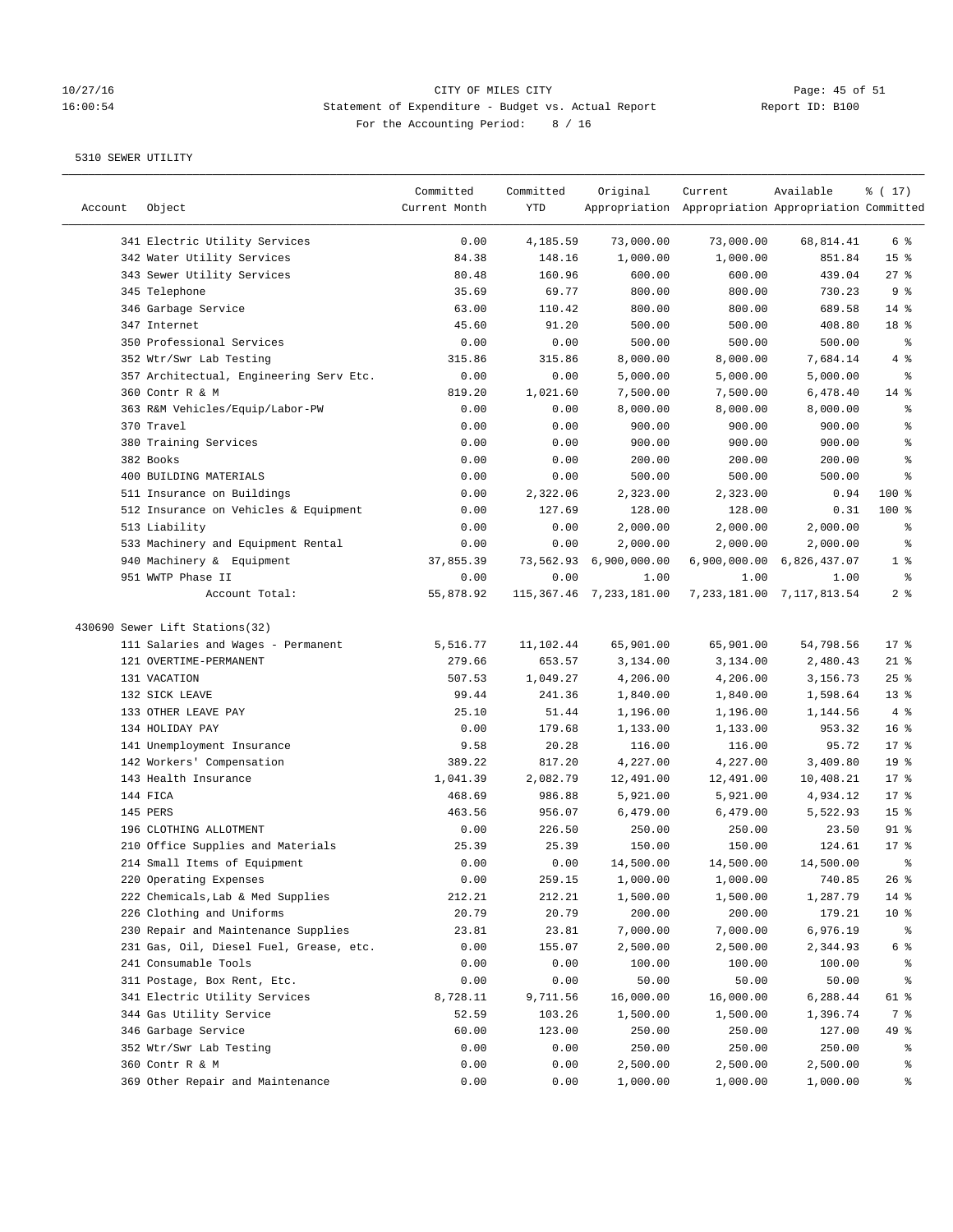## 10/27/16 Page: 46 of 51 16:00:54 Statement of Expenditure - Budget vs. Actual Report Changer Report ID: B100 For the Accounting Period: 8 / 16

|                      |                                          | Committed     | Committed   | Original                   | Current                                             | Available                 | % (17)         |
|----------------------|------------------------------------------|---------------|-------------|----------------------------|-----------------------------------------------------|---------------------------|----------------|
| Account              | Object                                   | Current Month | <b>YTD</b>  |                            | Appropriation Appropriation Appropriation Committed |                           |                |
|                      | 370 Travel                               | 0.00          | 0.00        | 625.00                     | 625.00                                              | 625.00                    | နွ             |
|                      | 380 Training Services                    | 0.00          | 0.00        | 625.00                     | 625.00                                              | 625.00                    | ి              |
|                      | 382 Books                                | 0.00          | 0.00        | 50.00                      | 50.00                                               | 50.00                     | ి              |
|                      | 400 BUILDING MATERIALS                   | 0.00          | 0.00        | 100.00                     | 100.00                                              | 100.00                    | ÷,             |
|                      | 511 Insurance on Buildings               | 0.00          | 3,156.06    | 3,157.00                   | 3,157.00                                            | 0.94                      | $100*$         |
|                      | 513 Liability                            | 0.00          | 0.00        | 3,750.00                   | 3,750.00                                            | 3,750.00                  | န္             |
|                      | 532 Land Rental                          | 0.00          | 0.00        | 700.00                     | 700.00                                              | 700.00                    | န္             |
|                      | 533 Machinery and Equipment Rental       | 0.00          | 0.00        | 150.00                     | 150.00                                              | 150.00                    | $\approx$      |
|                      | Account Total:                           | 17,923.84     | 32, 157. 78 | 164,551.00                 | 164,551.00                                          | 132,393.22                | 20%            |
|                      | Account Group Total:                     | 104,575.49    |             | 213, 393.91 7, 869, 268.00 |                                                     | 7,869,268.00 7,655,874.09 | 3 <sup>8</sup> |
| 490000 DEBT SERVICE  |                                          |               |             |                            |                                                     |                           |                |
| 490200 Revenue Bonds |                                          |               |             |                            |                                                     |                           |                |
|                      | 608 Prpl-Wastewater Project Phase I      | 0.00          | 0.00        | 63,000.00                  | 63,000.00                                           | 63,000.00                 | ÷,             |
|                      | 619 Principal-WWTP Phase II              | 0.00          | 0.00        | 236,000.00                 | 236,000.00                                          | 236,000.00                | ۹.             |
|                      | 626 Interest-Wastewater Project Phase I  | 0.00          | 0.00        | 37,785.00                  | 37,785.00                                           | 37,785.00                 | $\approx$      |
|                      | 639 Interest-WWTP Phase II               | 0.00          | 0.00        | 98,592.00                  | 98,592.00                                           | 98,592.00                 | $\approx$      |
|                      | Account Total:                           | 0.00          | 0.00        | 435, 377.00                | 435, 377.00                                         | 435, 377.00               | နွ             |
|                      | Account Group Total:                     | 0.00          | 0.00        | 435, 377.00                | 435,377.00                                          | 435, 377.00               | ៖              |
| 510000 MISCELLANEOUS |                                          |               |             |                            |                                                     |                           |                |
|                      | 510330 Comprehensive Liability Insurance |               |             |                            |                                                     |                           |                |
|                      | 513 Liability                            | 0.00          | 20,709.55   | 20,710.00                  | 20,710.00                                           | 0.45                      | $100$ %        |
|                      | Account Total:                           | 0.00          | 20,709.55   | 20,710.00                  | 20,710.00                                           | 0.45                      | 100 %          |
|                      | Account Group Total:                     | 0.00          | 20,709.55   | 20,710.00                  | 20,710.00                                           | 0.45                      | $100$ %        |
|                      | 520000 OTHER FINANCING USES              |               |             |                            |                                                     |                           |                |
|                      | 521000 Interfund Operating Transfers Out |               |             |                            |                                                     |                           |                |
|                      | 820 Transfers to Other Funds             | 4,132.00      | 8,264.00    | 60,746.00                  | 60,746.00                                           | 52,482.00                 | $14$ %         |
|                      | Account Total:                           | 4,132.00      | 8,264.00    | 60,746.00                  | 60,746.00                                           | 52,482.00                 | $14$ %         |
|                      | Account Group Total:                     | 4,132.00      | 8,264.00    | 60,746.00                  | 60,746.00                                           | 52,482.00                 | $14$ %         |
|                      | Fund Total:                              | 108,707.49    |             | 242, 367.46 8, 386, 101.00 |                                                     | 8,386,101.00 8,143,733.54 | 3%             |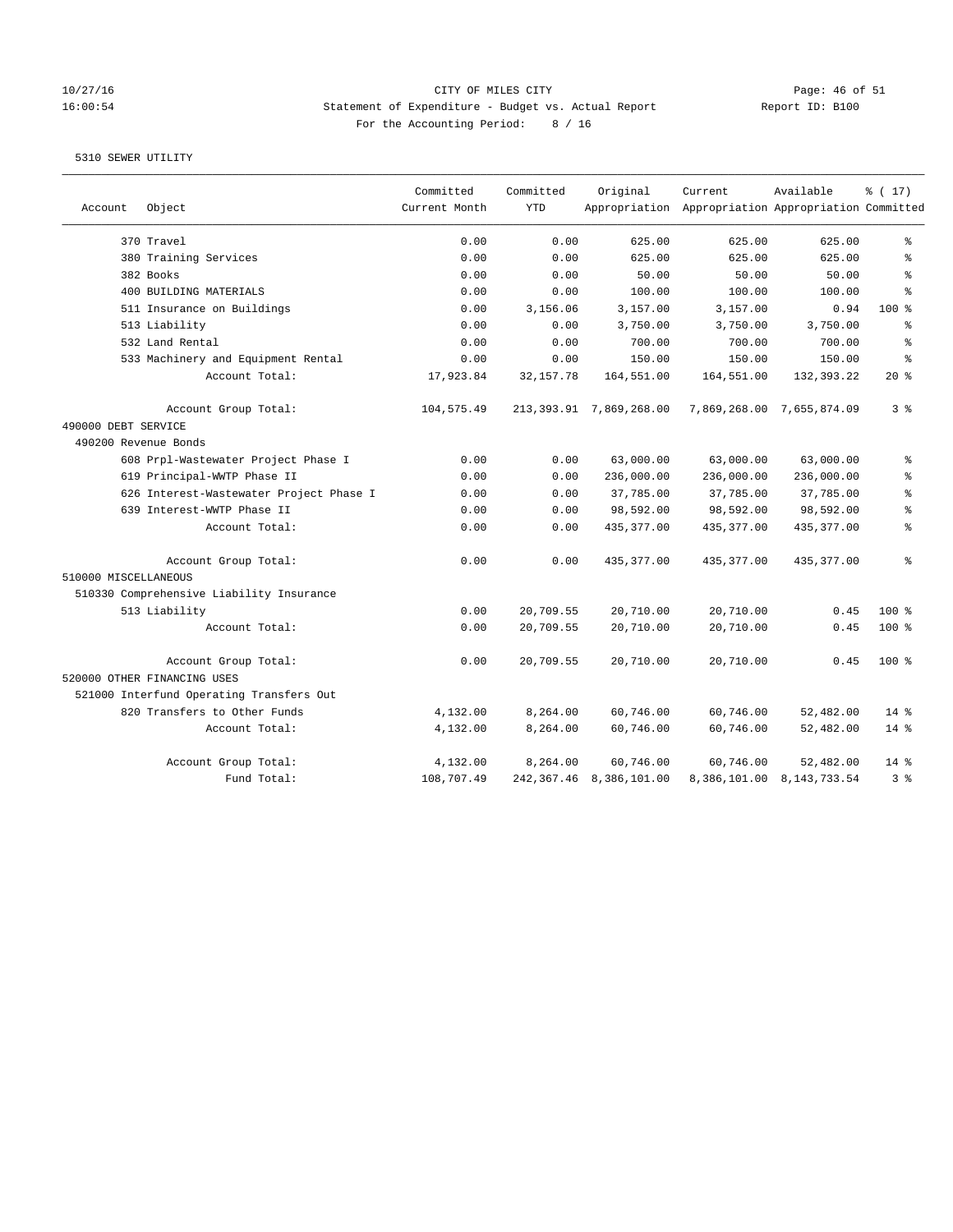## 10/27/16 Page: 47 of 51 16:00:54 Statement of Expenditure - Budget vs. Actual Report Changer Report ID: B100 For the Accounting Period: 8 / 16

5510 AMBULANCE FUND

|                      |                                             | Committed     | Committed   | Original    | Current                                             | Available  | % (17)                   |
|----------------------|---------------------------------------------|---------------|-------------|-------------|-----------------------------------------------------|------------|--------------------------|
| Account              | Object                                      | Current Month | <b>YTD</b>  |             | Appropriation Appropriation Appropriation Committed |            |                          |
| 420000 PUBLIC SAFETY |                                             |               |             |             |                                                     |            |                          |
|                      | 420730 Emergency Medical Services-Ambulance |               |             |             |                                                     |            |                          |
|                      | 111 Salaries and Wages - Permanent          | 14,339.50     | 29,547.58   | 148,003.00  | 148,003.00                                          | 118,455.42 | $20*$                    |
|                      | 112 SALARIES AND WAGES - PART PAID          | 0.00          | 0.00        | 9,000.00    | 9,000.00                                            | 9,000.00   | နွ                       |
|                      | 121 OVERTIME-PERMANENT                      | 1,434.50      | 3,144.52    | 60,000.00   | 60,000.00                                           | 56,855.48  | 5 <sup>°</sup>           |
|                      | 131 VACATION                                | 1,124.69      | 1,499.82    | 10,000.00   | 10,000.00                                           | 8,500.18   | 15 <sup>°</sup>          |
|                      | 132 SICK LEAVE                              | 0.00          | 0.00        | 10,000.00   | 10,000.00                                           | 10,000.00  | $\,{}^{\circ}\!\!\delta$ |
|                      | 133 OTHER LEAVE PAY                         | 35.35         | 68.34       | 2,000.00    | 2,000.00                                            | 1,931.66   | 3%                       |
|                      | 134 HOLIDAY PAY                             | 0.00          | 375.47      | 7,000.00    | 7,000.00                                            | 6,624.53   | 5 <sup>°</sup>           |
|                      | 141 Unemployment Insurance                  | 25.40         | 51.95       | 367.00      | 367.00                                              | 315.05     | $14$ %                   |
|                      | 142 Workers' Compensation                   | 622.04        | 1,263.07    | 6,160.00    | 6,160.00                                            | 4,896.93   | $21$ %                   |
|                      | 143 Health Insurance                        | 2,329.81      | 4,659.60    | 30,111.00   | 30,111.00                                           | 25,451.40  | 15 <sup>°</sup>          |
|                      | 144 FICA                                    | 244.71        | 500.65      | 3,437.00    | 3,437.00                                            | 2,936.35   | 15 <sup>°</sup>          |
|                      | 147 Firemen's Pension                       | 1,978.36      | 3,920.20    | 34,270.00   | 34,270.00                                           | 30, 349.80 | $11$ %                   |
|                      | 210 Office Supplies and Materials           | 0.00          | 59.62       | 2,502.00    | 2,502.00                                            | 2,442.38   | 2 <sup>8</sup>           |
|                      | 214 Small Items of Equipment                | 0.00          | 0.00        | 5,000.00    | 5,000.00                                            | 5,000.00   | $\epsilon$               |
|                      | 220 Operating Expenses                      | 1,352.73      | 1,357.73    | 4,022.00    | 4,022.00                                            | 2,664.27   | $34$ $%$                 |
|                      | 222 Chemicals, Lab & Med Supplies           | 3,127.17      | 3,402.07    | 20,000.00   | 20,000.00                                           | 16,597.93  | $17*$                    |
|                      | 230 Repair and Maintenance Supplies         | 76.38         | 76.38       | 3,000.00    | 3,000.00                                            | 2,923.62   | 3%                       |
|                      | 231 Gas, Oil, Diesel Fuel, Grease, etc.     | 0.00          | 381.46      | 18,000.00   | 18,000.00                                           | 17,618.54  | 2 <sup>8</sup>           |
|                      | 241 Consumable Tools                        | 0.00          | 0.00        | 1,000.00    | 1,000.00                                            | 1,000.00   | ್ಠಿ                      |
|                      | 300 PURCHASED SERVICES                      | 0.00          | 0.00        | 1,000.00    | 1,000.00                                            | 1,000.00   | る                        |
|                      | 311 Postage, Box Rent, Etc.                 | 0.00          | 0.00        | 100.00      | 100.00                                              | 100.00     | ್ಠಿ                      |
|                      | 320 Printing, Duplicating, Typing &         | 0.00          | 0.00        | 200.00      | 200.00                                              | 200.00     | $\epsilon$               |
|                      | 341 Electric Utility Services               | 177.35        | 315.15      | 2,645.00    | 2,645.00                                            | 2,329.85   | $12*$                    |
|                      | 342 Water Utility Services                  | 24.24         | 47.27       | 400.00      | 400.00                                              | 352.73     | $12*$                    |
|                      | 343 Sewer Utility Services                  | 27.53         | 55.06       | 250.00      | 250.00                                              | 194.94     | $22$ %                   |
|                      | 344 Gas Utility Service                     | 5.65          | 12.20       | 1,200.00    | 1,200.00                                            | 1,187.80   | 1 <sup>8</sup>           |
|                      | 345 Telephone                               | 110.13        | 218.65      | 1,500.00    | 1,500.00                                            | 1,281.35   | 15 <sup>°</sup>          |
|                      | 346 Garbage Service                         | 0.00          | 309.21      | 500.00      | 500.00                                              | 190.79     | 62 %                     |
|                      | 347 Internet                                | 28.24         | 56.48       | 400.00      | 400.00                                              | 343.52     | $14$ %                   |
|                      | 350 Professional Services                   | 5,218.71      | 7,808.51    | 35,000.00   | 35,000.00                                           | 27,191.49  | $22$ %                   |
|                      | 360 Contr R & M                             | 132.00        | 132.00      | 5,000.00    | 5,000.00                                            | 4,868.00   | 3%                       |
|                      | 364 R&M Vehicles - Fire/Amb                 | 622.24        | 3,386.40    | 15,150.00   | 15,150.00                                           | 11,763.60  | $22$ %                   |
|                      | 370 Travel                                  | 192.32        | 192.32      | 2,500.00    | 2,500.00                                            | 2,307.68   | 8 %                      |
|                      | 380 Training Services                       | 0.00          | 225.00      | 5,000.00    | 5,000.00                                            | 4,775.00   | 5 <sup>8</sup>           |
|                      | 382 Books                                   | 0.00          | 0.00        | 1,000.00    | 1,000.00                                            | 1,000.00   | ್ಠಿ                      |
|                      | 400 BUILDING MATERIALS                      | 2.99          | 2.99        | 3,000.00    | 3,000.00                                            | 2,997.01   | る                        |
|                      | 512 Insurance on Vehicles & Equipment       | 0.00          | 1,193.93    | 1,194.00    | 1,194.00                                            | 0.07       | 100 %                    |
|                      | 810 Losses (Bad debt expense - Enterprise   | $-1,797.33$   | $-1,797.33$ | 102,000.00  | 102,000.00                                          | 103,797.33 | $-2$ %                   |
|                      | 811 Contractual Allowances (Ambl)           | 22,756.91     | 31,851.11   | 140,000.00  | 140,000.00                                          | 108,148.89 | $23$ %                   |
|                      | 940 Machinery & Equipment                   | 0.00          | 0.00        | 230,000.00  | 230,000.00                                          | 230,000.00 | ႜ                        |
|                      | Account Total:                              | 54, 191.62    | 94, 317.41  | 921, 911.00 | 921, 911.00                                         | 827,593.59 | $10*$                    |
|                      | Account Group Total:                        | 54, 191.62    | 94,317.41   | 921,911.00  | 921,911.00                                          | 827,593.59 | 10 <sup>°</sup>          |
| 490000 DEBT SERVICE  |                                             |               |             |             |                                                     |            |                          |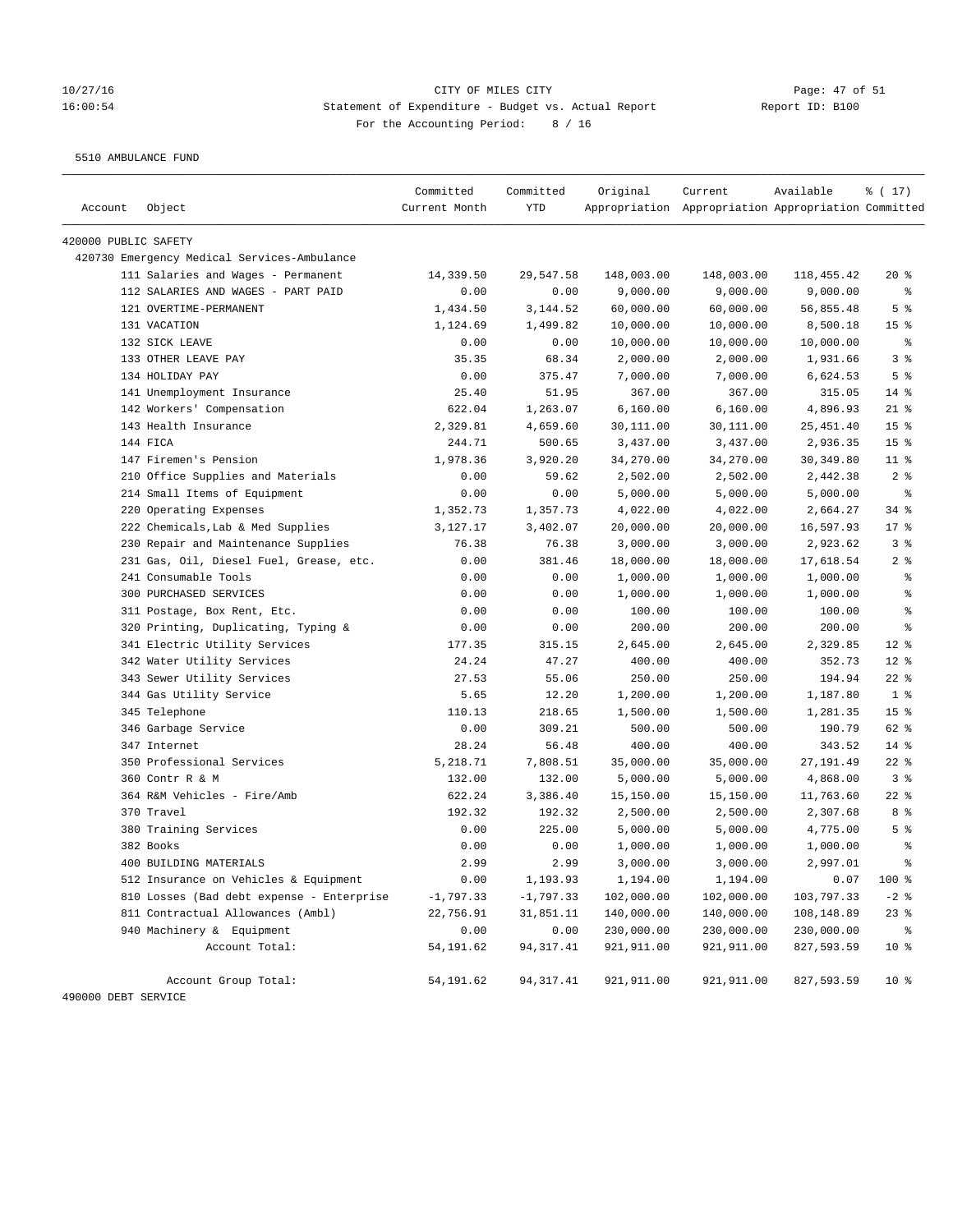### 10/27/16 CITY OF MILES CITY Page: 48 of 51 16:00:54 Statement of Expenditure - Budget vs. Actual Report Report ID: B100 For the Accounting Period: 8 / 16

### 5510 AMBULANCE FUND

|                                          | Committed     | Committed  | Original      | Current    | Available                             | $\frac{1}{6}$ (17) |
|------------------------------------------|---------------|------------|---------------|------------|---------------------------------------|--------------------|
| Object<br>Account                        | Current Month | <b>YTD</b> | Appropriation |            | Appropriation Appropriation Committed |                    |
| 490500 Other Debt Service Payments       |               |            |               |            |                                       |                    |
| 602 Prpl-Ambulance                       | 0.00          | 101.59     | 22,282.00     | 22,282.00  | 22,180.41                             | နွ                 |
| 629 Interest-Ambulance                   | 0.00          | 13,180.36  | 4,385.00      | 4,385.00   | $-8, 795.36$                          | 301 %              |
| Account Total:                           | 0.00          | 13,281.95  | 26,667.00     | 26,667.00  | 13,385.05                             | 50%                |
| Account Group Total:                     | 0.00          | 13,281.95  | 26,667.00     | 26,667.00  | 13,385.05                             | $50*$              |
| 510000 MISCELLANEOUS                     |               |            |               |            |                                       |                    |
| 510330 Comprehensive Liability Insurance |               |            |               |            |                                       |                    |
| 513 Liability                            | 0.00          | 1,535.72   | 4,567.00      | 4,567.00   | 3,031.28                              | $34$ $%$           |
| Account Total:                           | 0.00          | 1,535.72   | 4,567.00      | 4,567.00   | 3,031.28                              | $34$ $%$           |
| Account Group Total:                     | 0.00          | 1,535.72   | 4,567.00      | 4,567.00   | 3,031.28                              | 34.8               |
| 520000 OTHER FINANCING USES              |               |            |               |            |                                       |                    |
| 521000 Interfund Operating Transfers Out |               |            |               |            |                                       |                    |
| 820 Transfers to Other Funds             | 2,151.00      | 4,302.00   | 25,814.00     | 25,814.00  | 21,512.00                             | $17*$              |
| Account Total:                           | 2,151.00      | 4,302.00   | 25,814.00     | 25,814.00  | 21,512.00                             | $17*$              |
| Account Group Total:                     | 2,151.00      | 4,302.00   | 25,814.00     | 25,814.00  | 21,512.00                             | $17*$              |
| Fund Total:                              | 56, 342.62    | 113,437.08 | 978,959.00    | 978,959.00 | 865,521.92                            | $12*$              |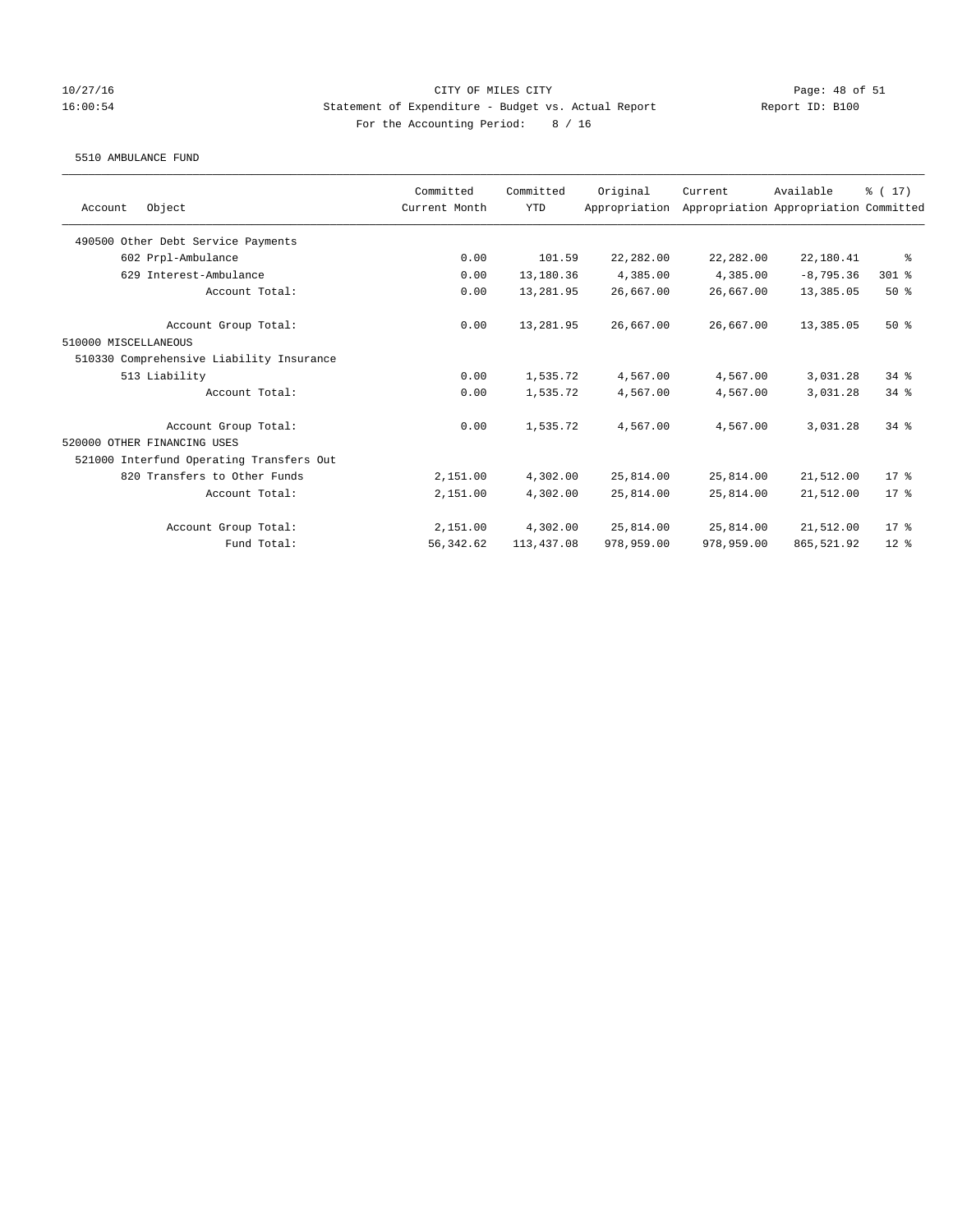# 10/27/16 Page: 49 of 51 16:00:54 Statement of Expenditure - Budget vs. Actual Report Changer Report ID: B100 For the Accounting Period: 8 / 16

5610 AIRPORT OPERATING

| Account             | Object                                     | Committed<br>Current Month | Committed<br>YTD | Original   | Current<br>Appropriation Appropriation Appropriation Committed | Available  | $\frac{1}{6}$ ( 17) |
|---------------------|--------------------------------------------|----------------------------|------------------|------------|----------------------------------------------------------------|------------|---------------------|
| 430000 Public Works |                                            |                            |                  |            |                                                                |            |                     |
| 430300 Airport(87)  |                                            |                            |                  |            |                                                                |            |                     |
|                     | 111 Salaries and Wages - Permanent         | 9,401.01                   | 19,079.33        | 80,594.00  | 80,594.00                                                      | 61,514.67  | $24$ %              |
|                     | 121 OVERTIME-PERMANENT                     | 358.05                     | 1,176.45         | 5,000.00   | 5,000.00                                                       | 3,823.55   | $24$ %              |
|                     | 131 VACATION                               | 0.00                       | 464.37           | 10,000.00  | 10,000.00                                                      | 9,535.63   | 5 <sup>°</sup>      |
|                     | 132 SICK LEAVE                             | 0.00                       | 0.00             | 6,000.00   | 6,000.00                                                       | 6,000.00   | ್ಠಿ                 |
|                     | 133 OTHER LEAVE PAY                        | 0.00                       | 0.00             | 4,340.00   | 4,340.00                                                       | 4,340.00   | နွ                  |
|                     | 134 HOLIDAY PAY                            | 0.00                       | 0.00             | 2,500.00   | 2,500.00                                                       | 2,500.00   | る                   |
|                     | 141 Unemployment Insurance                 | 14.62                      | 31.62            | 163.00     | 163.00                                                         | 131.38     | 19 <sup>°</sup>     |
|                     | 142 Workers' Compensation                  | 526.43                     | 1,130.60         | 5,922.00   | 5,922.00                                                       | 4,791.40   | 19 <sup>°</sup>     |
|                     | 143 Health Insurance                       | 1,379.05                   | 2,758.10         | 16,545.00  | 16,545.00                                                      | 13,786.90  | $17*$               |
|                     | 144 FICA                                   | 697.37                     | 1,515.40         | 8,296.00   | 8,296.00                                                       | 6,780.60   | 18 %                |
|                     | 145 PERS                                   | 1,002.57                   | 2,041.75         | 9,076.00   | 9,076.00                                                       | 7,034.25   | $22$ %              |
|                     | 196 CLOTHING ALLOTMENT                     | 0.00                       | 375.00           | 300.00     | 300.00                                                         | $-75.00$   | $125$ %             |
|                     | 210 Office Supplies and Materials          | 17.92                      | 17.92            | 1,100.00   | 1,100.00                                                       | 1,082.08   | 2 <sup>8</sup>      |
|                     | 214 Small Items of Equipment               | 0.00                       | 0.00             | 500.00     | 500.00                                                         | 500.00     | $\epsilon$          |
|                     | 220 Operating Expenses                     | 343.40                     | 539.10           | 3,500.00   | 3,500.00                                                       | 2,960.90   | 15 <sup>8</sup>     |
|                     | 230 Repair and Maintenance Supplies        | 324.33                     | 324.33           | 10,000.00  | 10,000.00                                                      | 9,675.67   | 3%                  |
|                     | 231 Gas, Oil, Diesel Fuel, Grease, etc.    | 0.00                       | 169.82           | 5,500.00   | 5,500.00                                                       | 5,330.18   | 3%                  |
|                     | 237 Aviation Fuel                          | 38,795.55                  | 108,986.79       | 286,000.00 | 286,000.00                                                     | 177,013.21 | 38 <sup>8</sup>     |
|                     | 239 Tires, Tubes Etc.                      | 0.00                       | 0.00             | 1,000.00   | 1,000.00                                                       | 1,000.00   | ႜ                   |
|                     | 250 Supplies for Resale                    | 0.00                       | 0.00             | 400.00     | 400.00                                                         | 400.00     | နွ                  |
|                     | 311 Postage, Box Rent, Etc.                | 51.20                      | 51.20            | 300.00     | 300.00                                                         | 248.80     | $17*$               |
|                     | 319 Other Communication and Transportation | 61.60                      | 123.20           | 650.00     | 650.00                                                         | 526.80     | 19 <sup>°</sup>     |
|                     | 330 Publicity, Subscriptions & Dues        | 21.25                      | 21.25            | 300.00     | 300.00                                                         | 278.75     | 7 %                 |
|                     | 341 Electric Utility Services              | 793.61                     | 1,496.46         | 8,500.00   | 8,500.00                                                       | 7,003.54   | 18 %                |
|                     | 344 Gas Utility Service                    | 68.72                      | 140.13           | 5,000.00   | 5,000.00                                                       | 4,859.87   | 3%                  |
|                     | 345 Telephone                              | 210.27                     | 316.92           | 3,800.00   | 3,800.00                                                       | 3,483.08   | 8 %                 |
|                     | 347 Internet                               | 37.60                      | 65.40            | 650.00     | 650.00                                                         | 584.60     | $10*$               |
|                     | 350 Professional Services                  | 0.00                       | 0.00             | 1,500.00   | 1,500.00                                                       | 1,500.00   | $\epsilon$          |
|                     | 363 R&M Vehicles/Equip/Labor-PW            | 164.28                     | 1,711.49         | 5,000.00   | 5,000.00                                                       | 3,288.51   | 34%                 |
|                     | 367 Plumbing, Heating, Electrical          | 0.00                       | 0.00             | 1,000.00   | 1,000.00                                                       | 1,000.00   | နွ                  |
|                     | 380 Training Services                      | 0.00                       | 0.00             | 150.00     | 150.00                                                         | 150.00     | နွ                  |
|                     | 511 Insurance on Buildings                 | 0.00                       | 3,108.22         | 3,109.00   | 3,109.00                                                       | 0.78       | 100 %               |
|                     | 512 Insurance on Vehicles & Equipment      | 0.00                       | 1,849.40         | 1,850.00   | 1,850.00                                                       | 0.60       | 100 %               |
|                     | 513 Liability                              | 0.00                       | 0.00             | 4,700.00   | 4,700.00                                                       | 4,700.00   | ႜ                   |
|                     | 911 FFA AIP17-2017                         | 0.00                       | 2,500.00         | 110,000.00 | 110,000.00                                                     | 107,500.00 | 2 <sup>8</sup>      |
|                     | 939 AIP-3-30-055-016-2015                  | 16,765.15                  | 16,900.77        | 252,800.00 | 252,800.00                                                     | 235,899.23 | 7 <sup>°</sup>      |
|                     | Account Total:                             | 71,033.98                  | 166,895.02       | 856,045.00 | 856,045.00                                                     | 689,149.98 | 19 <sup>°</sup>     |
|                     | Account Group Total:                       | 71,033.98                  | 166,895.02       | 856,045.00 | 856,045.00                                                     | 689,149.98 | 19 <sup>°</sup>     |
| 490000 DEBT SERVICE |                                            |                            |                  |            |                                                                |            |                     |
|                     | 490500 Other Debt Service Payments         |                            |                  |            |                                                                |            |                     |
|                     | 641 Principal - Aeronautics Loan 08        | 0.00                       | 0.00             | 4,921.00   | 4,921.00                                                       | 4,921.00   | နွ                  |
|                     | 642 Interest - Aeronautics Loan 08         | 0.00                       | 0.00             | 357.00     | 357.00                                                         | 357.00     | နွ                  |
|                     | 645 Equipment-Principle                    | 422.14                     | 844.28           | 5,426.00   | 5,426.00                                                       | 4,581.72   | 16 <sup>°</sup>     |
|                     | 646 Equipment-Interest                     | 54.09                      | 108.18           | 289.00     | 289.00                                                         | 180.82     | 37%                 |
|                     | 648 MT Aero Principle 06-2015              | 0.00                       | 0.00             | 16,953.00  | 16,953.00                                                      | 16,953.00  | ႜ                   |
|                     | 649 MT Aero Interest06-2015                | 0.00                       | 0.00             | 2,480.00   | 2,480.00                                                       | 2,480.00   | နွ                  |
|                     | 650 Principle-Purchase Fuel Truck          | 0.00                       | 3,410.01         | 20,892.00  | 20,892.00                                                      | 17,481.99  | 16 <sup>8</sup>     |
|                     | 651 Interest-Purchase Fuel Truck           | 0.00                       | 289.99           | 1,308.00   | 1,308.00                                                       | 1,018.01   | $22$ %              |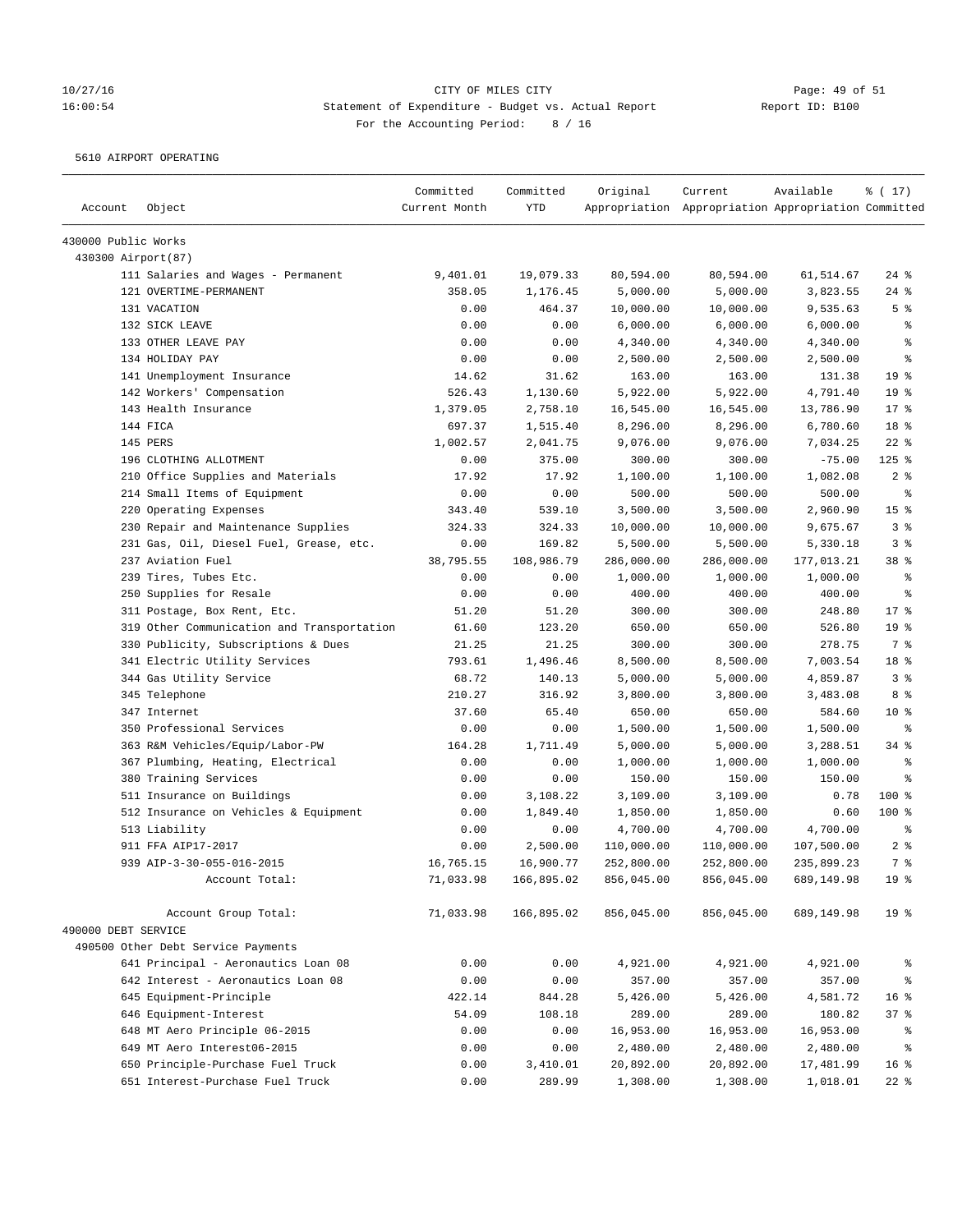## 10/27/16 CITY OF MILES CITY Page: 50 of 51 16:00:54 Statement of Expenditure - Budget vs. Actual Report Report ID: B100 For the Accounting Period: 8 / 16

### 5610 AIRPORT OPERATING

| Object<br>Account                                                                               | Committed<br>Current Month | Committed<br>YTD       | Original<br>Appropriation | Current                 | Available<br>Appropriation Appropriation Committed | $\frac{1}{6}$ ( 17 ) |
|-------------------------------------------------------------------------------------------------|----------------------------|------------------------|---------------------------|-------------------------|----------------------------------------------------|----------------------|
| Account Total:                                                                                  | 476.23                     | 4,652.46               | 52,626.00                 | 52,626.00               | 47.973.54                                          | 9 <sup>8</sup>       |
| Account Group Total:<br>520000 OTHER FINANCING USES<br>521000 Interfund Operating Transfers Out | 476.23                     | 4,652.46               | 52,626.00                 | 52,626.00               | 47.973.54                                          | 9 <sup>8</sup>       |
| 820 Transfers to Other Funds                                                                    | 1,634.00                   | 3,268.00               | 19,609.00                 | 19,609.00               | 16,341.00                                          | $17*$                |
| Account Total:                                                                                  | 1,634.00                   | 3,268.00               | 19,609.00                 | 19,609.00               | 16,341.00                                          | $17$ %               |
| Account Group Total:<br>Fund Total:                                                             | 1,634.00<br>73, 144. 21    | 3,268.00<br>174,815.48 | 19,609.00<br>928,280.00   | 19,609.00<br>928,280.00 | 16,341.00<br>753,464.52                            | $17*$<br>$19*$       |